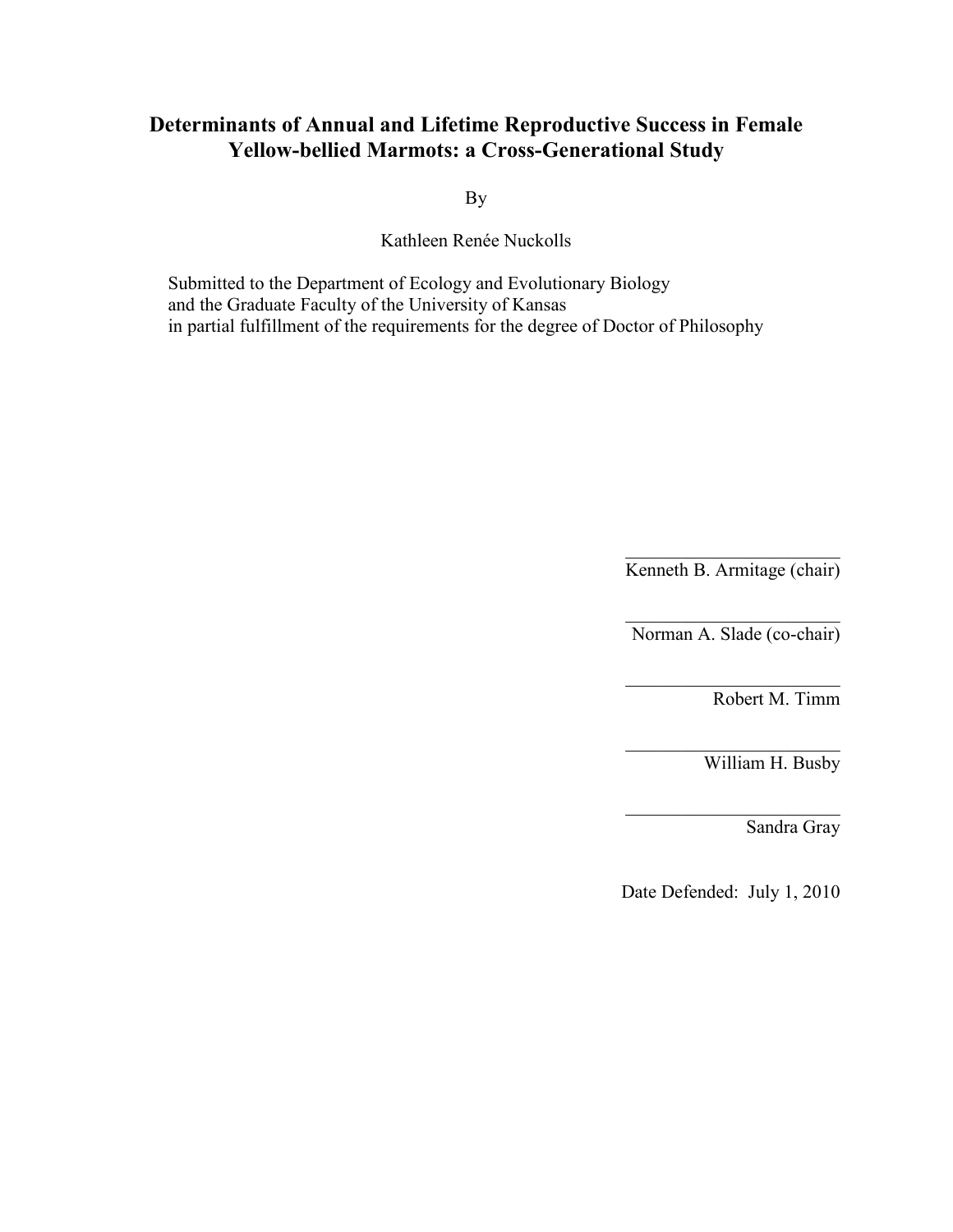The Dissertation Committee for Kathleen Renée Nuckolls certifies that this is the approved version of the following dissertation:

# **Determinants of Annual and Lifetime Reproductive Success in Yellow-Bellied Marmots: a Cross-Generational Study**

 $\overline{\phantom{a}}$  , where  $\overline{\phantom{a}}$ Kenneth B. Armitage (chair)

 $\overline{\phantom{a}}$  , where  $\overline{\phantom{a}}$ Norman A. Slade (co-chair)

 $\overline{\phantom{a}}$  , where  $\overline{\phantom{a}}$  , where  $\overline{\phantom{a}}$  , where  $\overline{\phantom{a}}$  , where  $\overline{\phantom{a}}$ 

 $\overline{\phantom{a}}$  , where  $\overline{\phantom{a}}$  , where  $\overline{\phantom{a}}$  , where  $\overline{\phantom{a}}$  , where  $\overline{\phantom{a}}$ 

 $\overline{\phantom{a}}$  , where  $\overline{\phantom{a}}$ 

Robert M. Timm

William H. Busby

Sandra Gray

Date approved: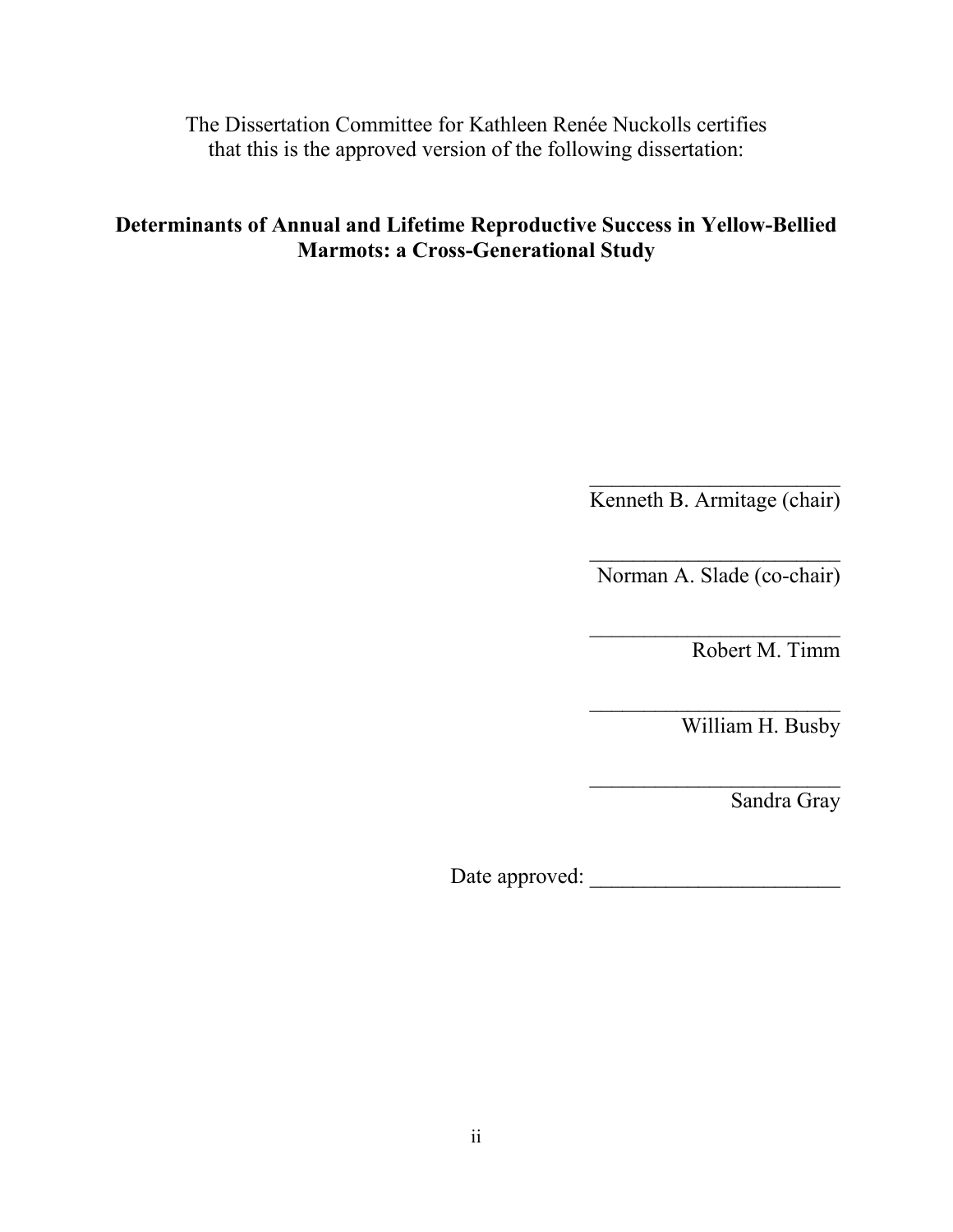#### **Abstract**

## **Kathleen R. Nuckolls**

<span id="page-2-0"></span> Despite the importance and broad understanding of fitness as a concept in evolutionary biology, there remains wide disagreement about the ways in which fitness is described and measured in the field. In particular, fitness is generally taken to refer to the contribution of genes to future generations relative to the contribution of others. However, field biologists generally measure individuals, not genes. Moreover, there is a problem of scale and what exactly is meant by "future generations." Should the appropriate measure of fitness be the number of offspring, the number of reproductive offspring, or the reproductive success of those offspring? It is generally assumed that measuring the number of offspring and the number of grand-offspring will give essentially equivalent answers, but this is not necessarily the case. These questions are complicated by the time-limited nature of most field studies. Only truly long-term data sets can be used to measure the effects of covariates on the production of offspring and grand-offspring, but this type of study is difficult to complete. It would, therefore, be useful to know to what extent long term patterns can be predicted from a single year's data. This study examines the determinants of annual and lifetime reproductive success in female yellow-bellied marmots (*Marmota flaviventris*) measured at three different time points: the number of offspring produced, the number of reproductively competent two-year-old daughters produced, and the number of grand-offspring produced. Using a 40-year data set, I examine the social and environmental variables present during the year of the mother's reproduction to predict these measures of reproductive success. Thus, although I am using a very long-term data set, I am testing the feasibility of making accurate predictions using only one year's data.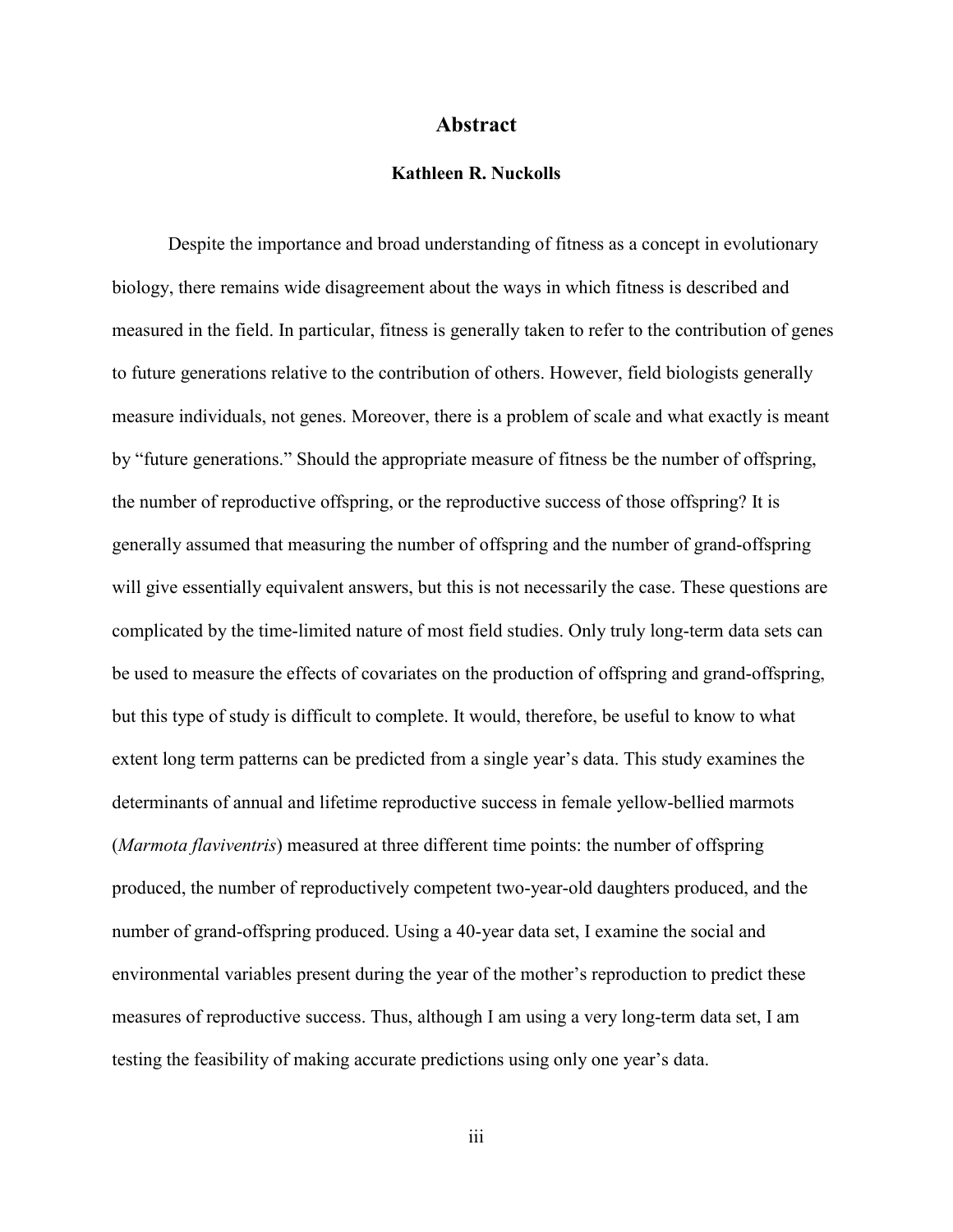For the Doctors Dahl, who set my feet on this path For Scott, who walked beside me, "even if" And for Anna and Molly, who improve my life and my fitness in so many ways…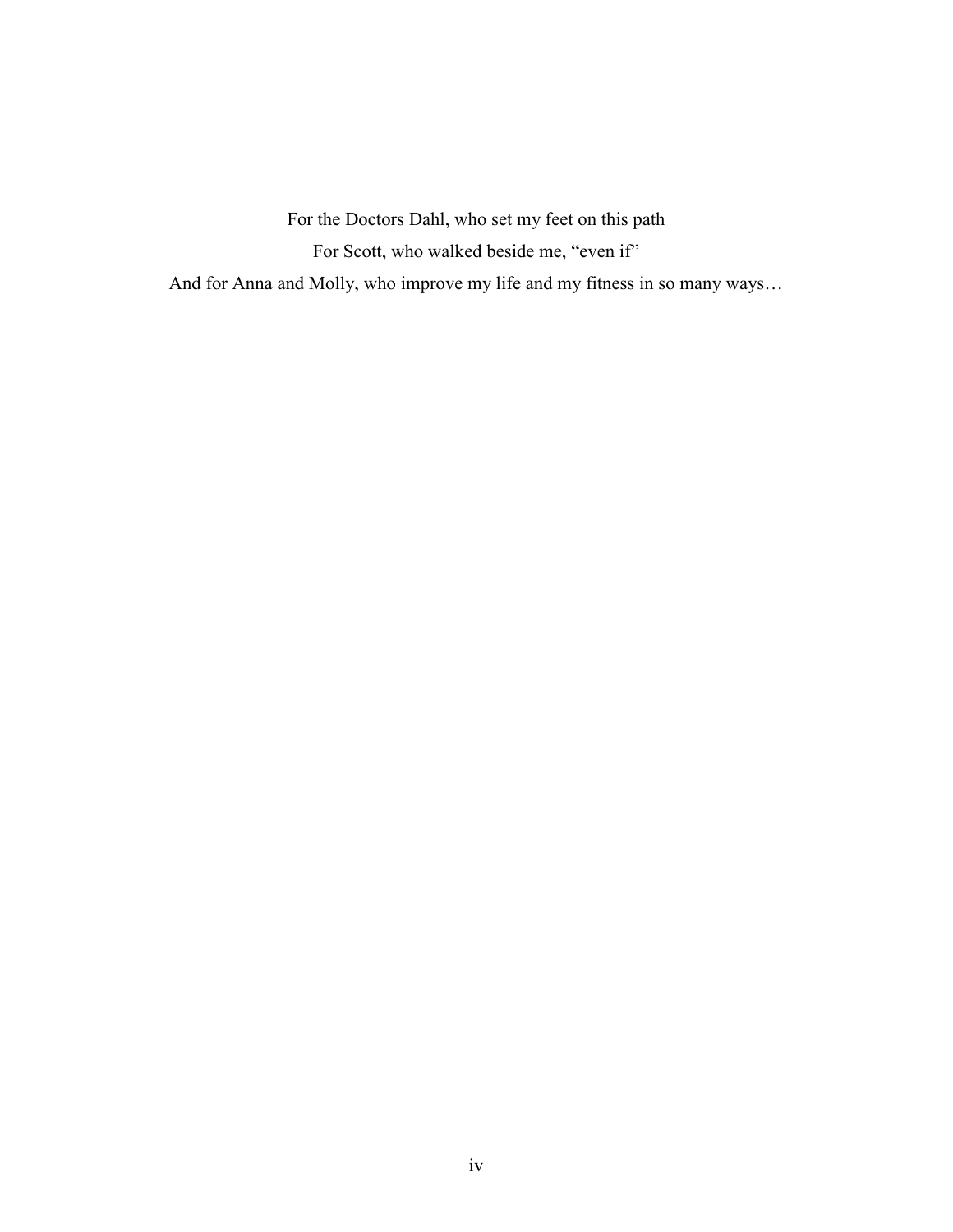## **Acknowledgments:**

<span id="page-4-0"></span>This may be the first dissertation that was guided by *five* "major advisors;" I have had the privilege of working with each of my committee members, Kenneth Armitage, Norm Slade, Bob Timm, William Busby, and Sandra Gray, at one time or another, in that capacity. As such, I believe that I have been the best supported and advised graduate student in the history of dissertations. I am deeply grateful for their advice, humor, and friendship, and I am humbled by their continued willingness to offer assistance, despite numerous indications that I might, in fact, be a lost cause.

 I am deeply grateful to my mentor, Ken Armitage (the chair of chairs, my "major, major" advisor). I am honored that Ken has allowed me to analyze his amazing data set, and that he graciously consented to have me for his "last, last" student. Ken has always provided me with timely, thoughtful advice. He has skillfully guided my research efforts, while bravely allowing me to wander off on my own plan for data analysis.

 I am also deeply indebted to Dr. Alain Zuur, of Highland Statistics, for collaborating with me on the statistics for this project. Alain has patiently and cheerfully answered approximately 400 e-mails about this project, and has allowed himself to be drawn into the world of marmots to the point that his colleagues greet him in the hallway with marmot alarm calls. Alain is always willing to clarify a point, and to change tactics whenever necessary. He is unfailingly helpful, even while subsisting on less than three hours of sleep a night.

Finally, I wish to thank my family for believing in me and for continuing to listen to a seemingly endless parade of marmot stories. My parents, Dennis and Nancy Dahl, and my brother, Julian, have inspired me to ask interesting questions, and to keep searching when my first attempts fail to find interesting answers. I am grateful for the love and support of my

v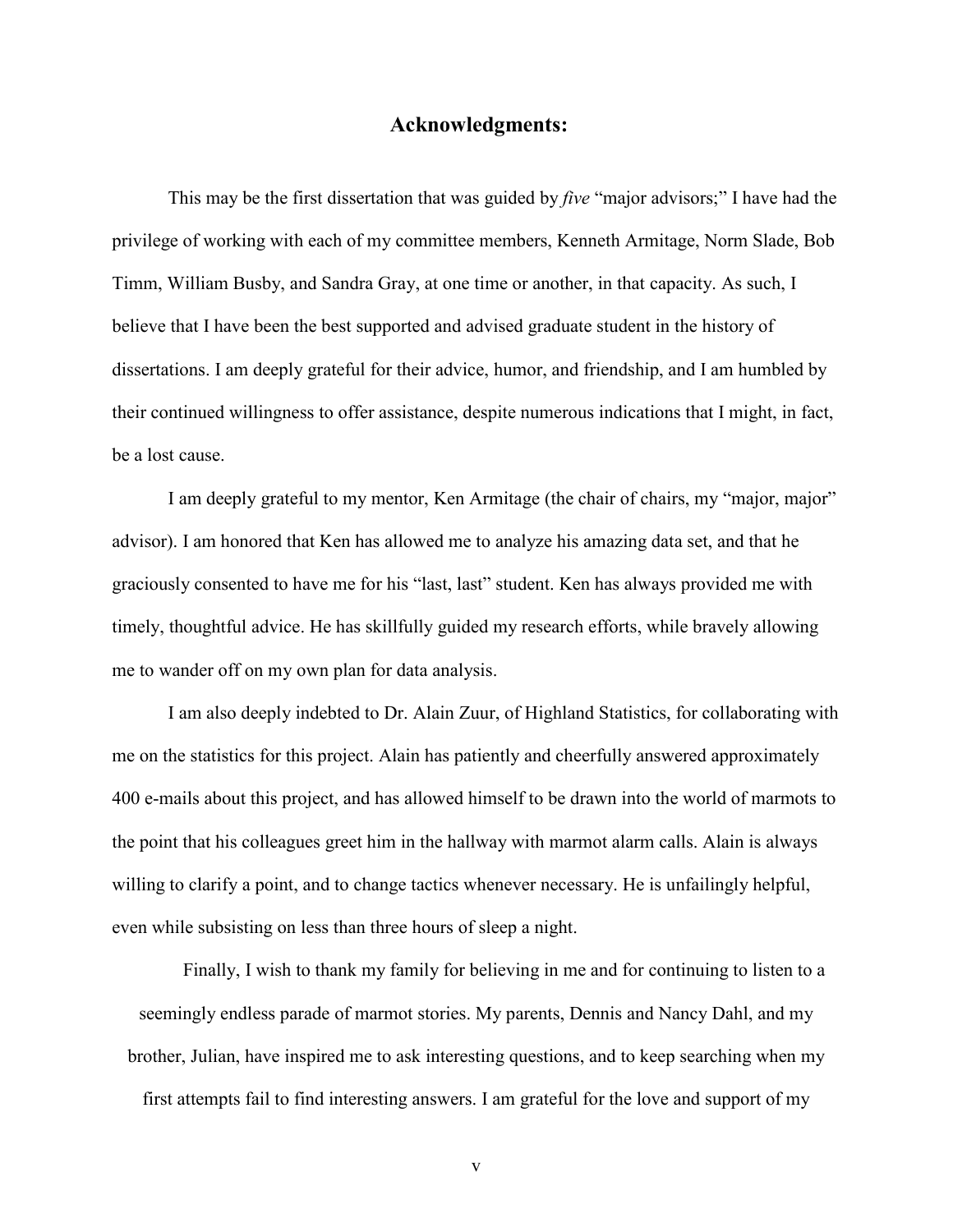husband, Scott, who has stuck with me through the many ups and downs of this journey. Last, but never least, my wonderful daughters, Anna and Molly, are a continual inspiration for me, and

have an unparalleled ability to remind me of what's important (and what's not).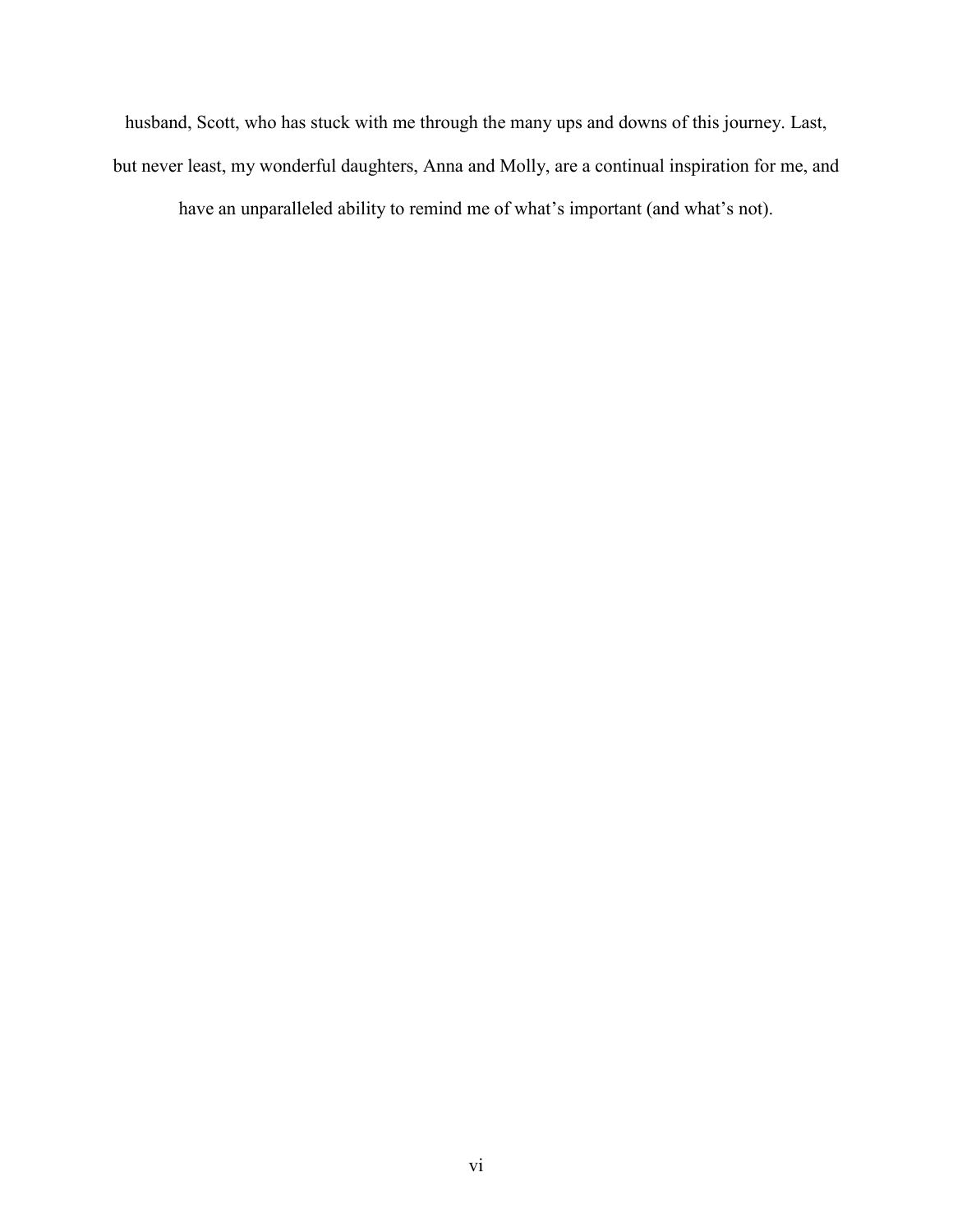| Chapter 1: Determinants of annual and lifetime reproductive success in female yellow- |  |
|---------------------------------------------------------------------------------------|--|
|                                                                                       |  |
|                                                                                       |  |
|                                                                                       |  |
|                                                                                       |  |
|                                                                                       |  |
|                                                                                       |  |
|                                                                                       |  |
|                                                                                       |  |
|                                                                                       |  |
|                                                                                       |  |
|                                                                                       |  |
|                                                                                       |  |
|                                                                                       |  |
|                                                                                       |  |
|                                                                                       |  |
|                                                                                       |  |
|                                                                                       |  |
| Chapter 2: Determinants of annual and lifetime reproductive success in female yellow- |  |
|                                                                                       |  |
|                                                                                       |  |
|                                                                                       |  |
|                                                                                       |  |
|                                                                                       |  |
|                                                                                       |  |
|                                                                                       |  |
|                                                                                       |  |
|                                                                                       |  |
| Chapter 3: Determinants of annual and lifetime reproductive success in female yellow- |  |
|                                                                                       |  |
|                                                                                       |  |
|                                                                                       |  |
|                                                                                       |  |
|                                                                                       |  |
|                                                                                       |  |
|                                                                                       |  |

# **Table of Contents**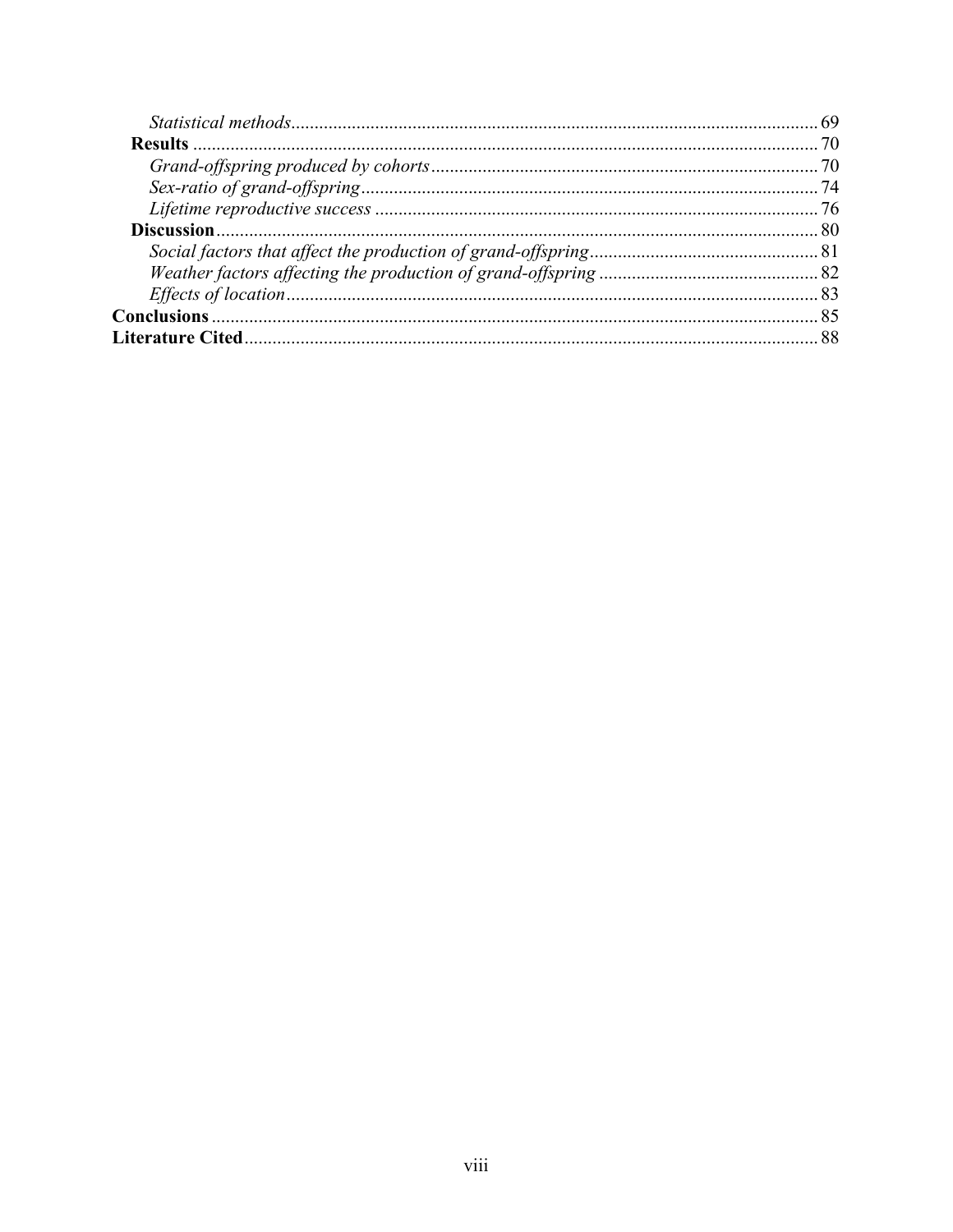# **List of Tables**

<span id="page-8-0"></span>

| Table 4. Correlations among the number of members in different age classes of the matriline26       |    |
|-----------------------------------------------------------------------------------------------------|----|
| Table 5. Predictors of the sex ratio of litters.                                                    | 29 |
|                                                                                                     |    |
| Table 7. Predictors of the probability of producing one or more young as a two-year old 31          |    |
| Table 8. Univariate analyses of the probability of producing offspring as a two-year-old 32         |    |
| Table 9. Predictors of the probability of producing one or more young during the lifespan 35        |    |
| Table 10. Univariate analyses of the probability of reproducing at least once during the lifespan   |    |
|                                                                                                     | 36 |
|                                                                                                     |    |
| Table 12. Univariate analyses of the total lifetime reproductive success of females39               |    |
|                                                                                                     | 52 |
| Table 14. Predictors of the probability of recruiting one or more daughters during the lifespan. 56 |    |
|                                                                                                     |    |
| Table 16. Univariate analses of the probability of recruiting at least one daughter during a        |    |
| female's lifespan                                                                                   |    |
|                                                                                                     |    |
|                                                                                                     |    |
| Table 19. Partial effects of covariates on total number of grand-offspring produced from a          |    |
| cohort.                                                                                             | 72 |
| Table 20. Univariate analyses of the total number of grand-offspring produced from a cohort 73      |    |
| Table 21. Predictors of the total number of grand-offspring produced by females                     |    |
| Table 22. Univariate analyses of the total lifetime number of grand-offspring produced 77           |    |
|                                                                                                     |    |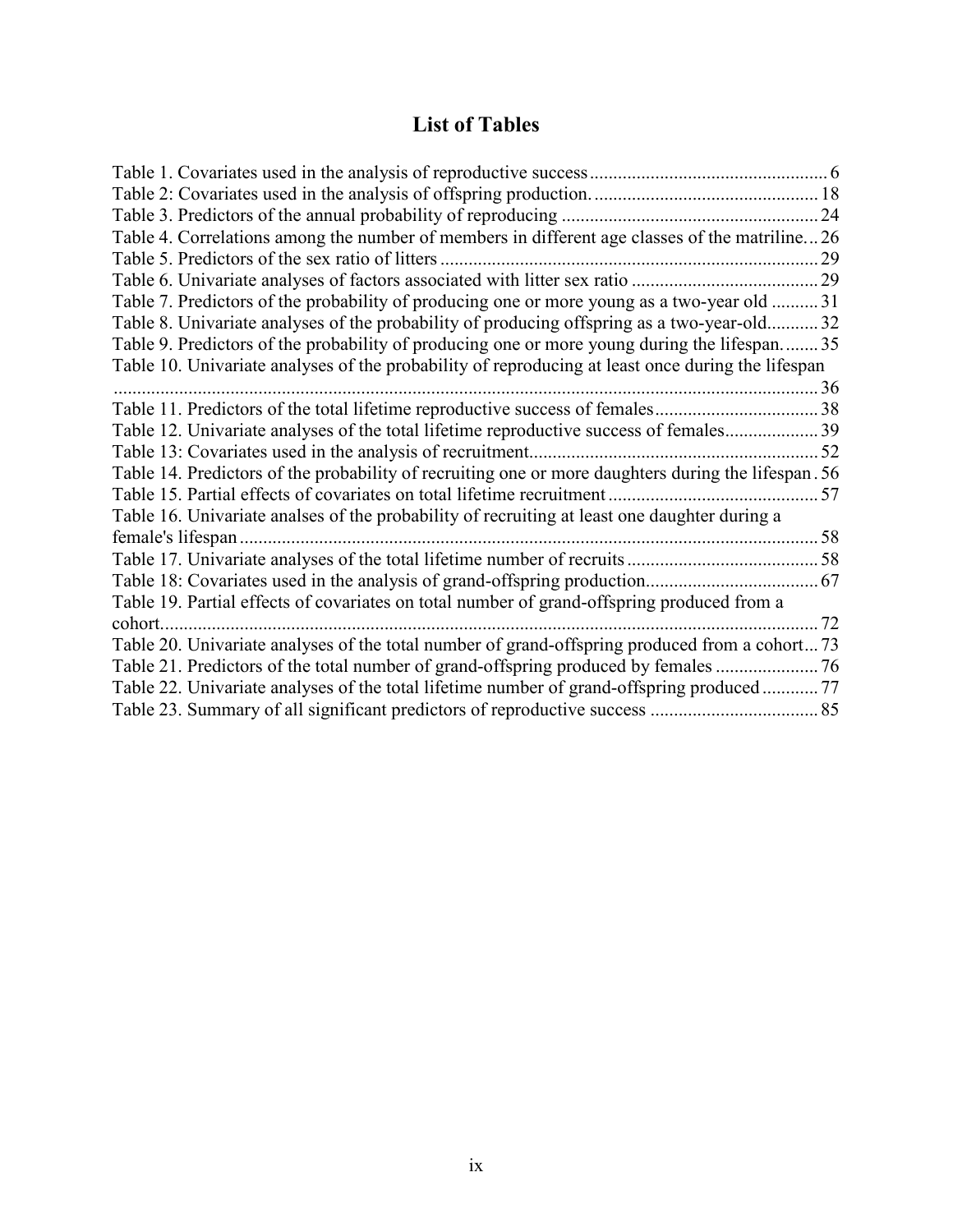# **List of Figures**

<span id="page-9-0"></span>

| Figure 2. Partial effects of covariates on the annual probability of producing one or more          |  |
|-----------------------------------------------------------------------------------------------------|--|
|                                                                                                     |  |
| Figure 3. Univariate relationship between selected variables and the probability of producing at    |  |
|                                                                                                     |  |
|                                                                                                     |  |
| Figure 5. Partial effects of covariates on the probability of producing male young in individual    |  |
| 29                                                                                                  |  |
| Figure 6. Univariate relationships between selected variables and the probability of producing a    |  |
|                                                                                                     |  |
| Figure 7. Partial effects of covariates on the probability of producing one or more offspring as a  |  |
|                                                                                                     |  |
| Figure 8. Univariate relationship between selected variables and the probability of producing at    |  |
| 33                                                                                                  |  |
| Figure 9. Relationship between date of last snowfall and the predicted total number of offspring    |  |
|                                                                                                     |  |
| Figure 10. Partial effects of covariates on the lifetime probability of producing one or more       |  |
|                                                                                                     |  |
| Figure 11. Univariate relationship between selected variables and lifetime probability of           |  |
| producing offspring<br>. 37                                                                         |  |
| Figure 12. Relationship between partial effects of covariates and the total lifetime production of  |  |
|                                                                                                     |  |
| Figure 13. Univariate relationship between partial effects of covariates and the total lifetime     |  |
| 40                                                                                                  |  |
| Figure 14. Effect of August precipitation on the probability of recruiting at least one daughter    |  |
|                                                                                                     |  |
| Figure 15. Partial effects of covariates on the lifetime probability of producing one or more two-  |  |
|                                                                                                     |  |
| Figure 16. Partial effects of covariates on the total number of daughters recruited during a        |  |
|                                                                                                     |  |
| Figure 17. Univariate relationships between selected variables and the probability of recruiting at |  |
|                                                                                                     |  |
| Figure 19. Effects of matriline density on the probability of producing one or more grand-          |  |
|                                                                                                     |  |
| Figure 20. Relationship between partial effects of covariates and the number of grand-offspring     |  |
|                                                                                                     |  |
| Figure 21. Univariate analyses of the number of grand-offspring produced by daughters in a          |  |
|                                                                                                     |  |
|                                                                                                     |  |
| Figure 23. Effect of the date of last snow cover on the probability of producing male grand-        |  |
|                                                                                                     |  |
| Figure 24. Relationship between partial effects of covariates and the number of grand-offspring     |  |
|                                                                                                     |  |
|                                                                                                     |  |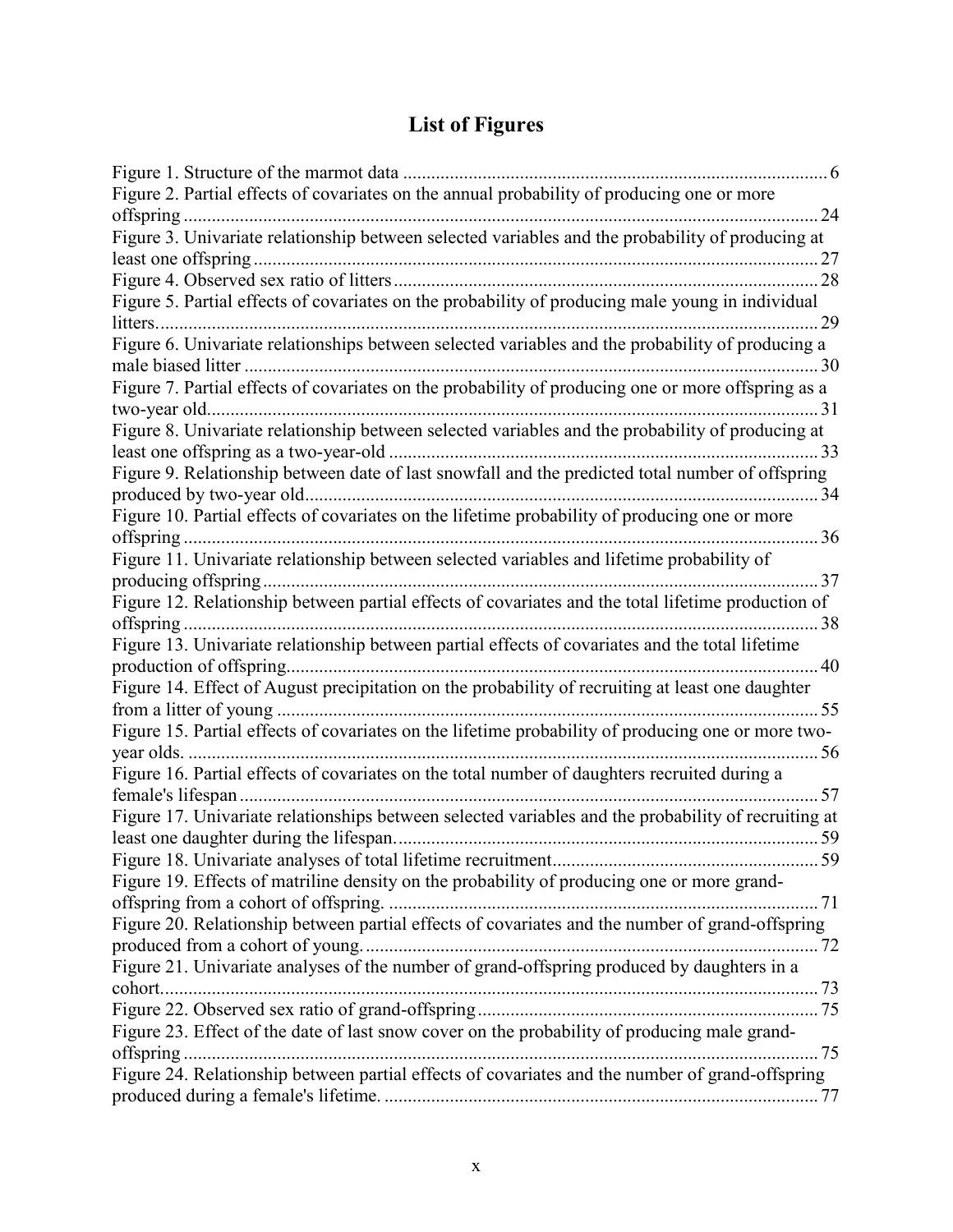| Figure 25. Univariate analyses of the total number of grand-offspring left by females during their |  |
|----------------------------------------------------------------------------------------------------|--|
|                                                                                                    |  |
| Figure 26. Univariate relationship between location and lifetime number of grand-offspring         |  |
| Figure 27. Relationship between location and the number of grand-offspring produced by             |  |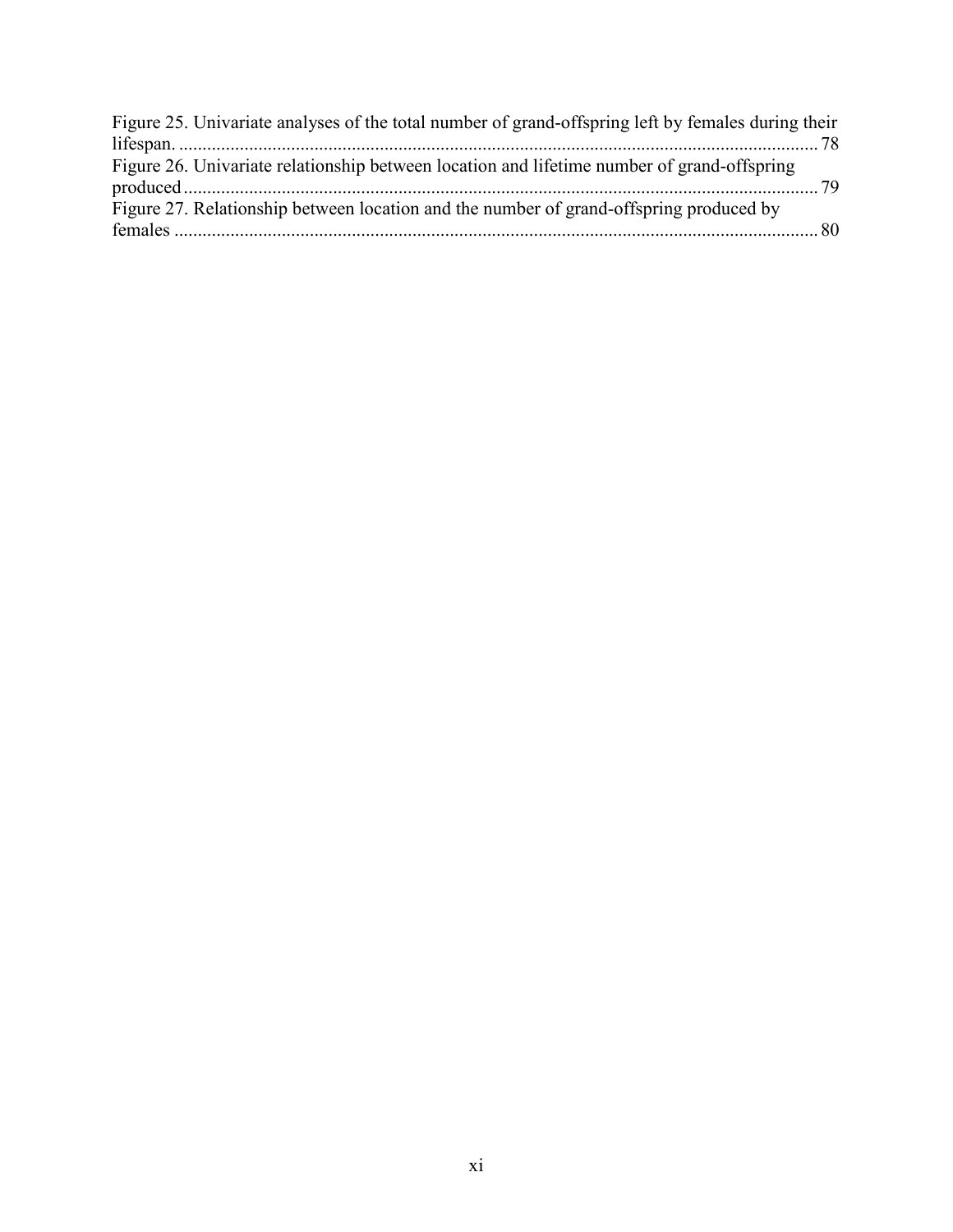# **Introduction**

## <span id="page-11-0"></span>**Background**

From the time that Darwin proposed the idea of fitness, researchers have been trying to perfect ways to measure this elusive concept. Reproductive success is a relatively straightforward measure and has been particularly popular with field biologists (Stearns 1992). Studies of reproductive success have the potential to shed light on selection, and to generate new hypotheses concerning the adaptive significance of behaviors and morphology. Such studies can also help determine to what extent variation in reproductive success is due to environmental stochasticity rather than phenotypic variation (Clutton-Brock 1988).

Although reproductive success can be measured using comparisons among individuals for single reproductive episodes, inferences are best made using long-term data on individuals. In particular, longitudinal data are necessary to examine the relationship between age and reproductive success; because reproductive success and longevity may be positively or negatively correlated, the use of cross-sectional data can produce or conceal a relationship between age and reproductive success (Clutton-Brock 1988). Longitudinal studies also have the benefit of being able to compare the total fitness of different categories of individuals, and of being buffered from the influences of short-term environmental fluctuations.

Because of the benefits of longitudinal data sets, there has been a recent trend towards collecting these types of life history data. Several authors have attempted to relate reproductive success of females to environmental conditions, demographic variables, social or behavioral variables, or characteristics of the reproductive female (e.g., Loison et al. 1999, Altmann and Alberts 2003, Fedigan et al. 2008). These studies have contributed greatly to our understanding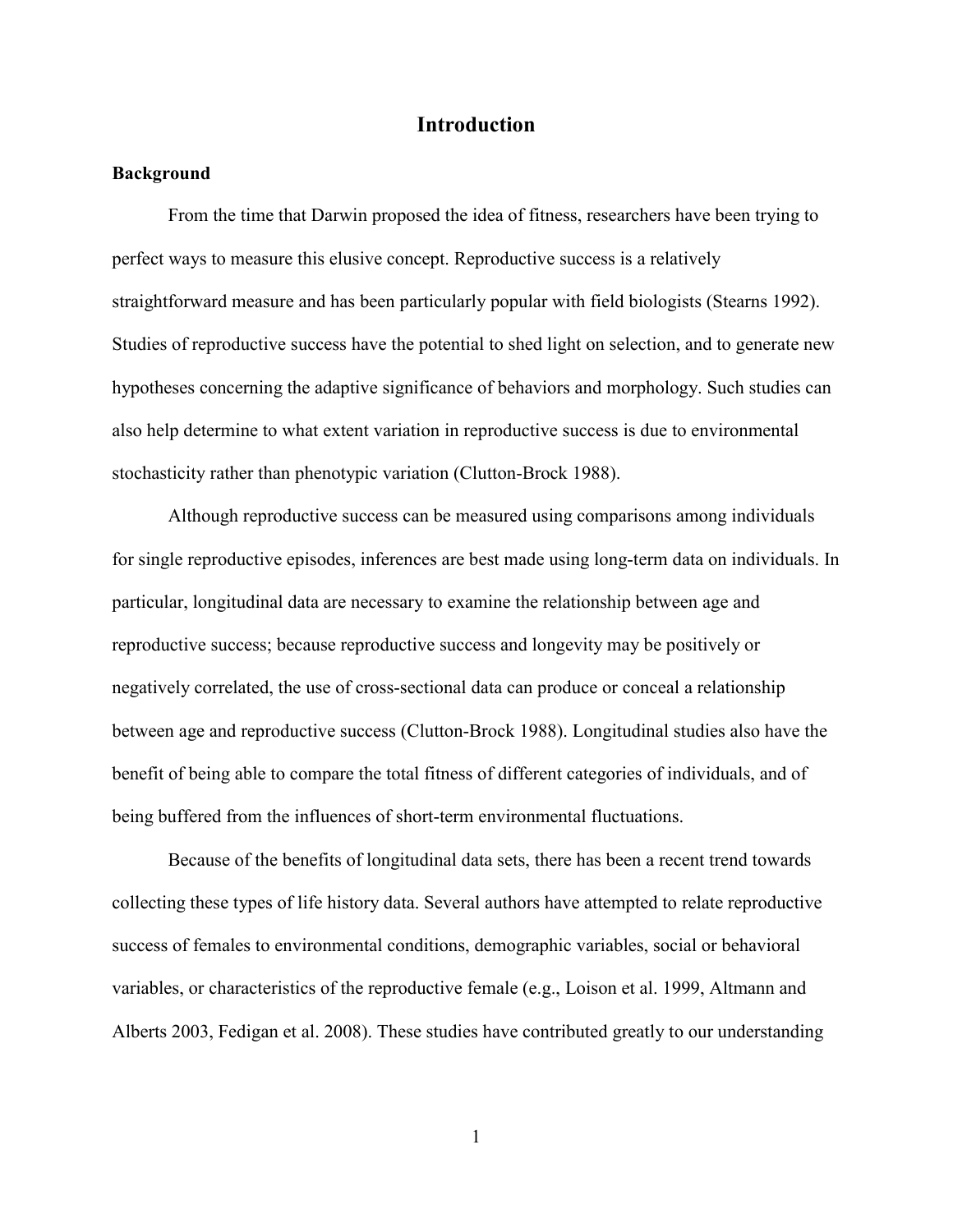of the life history of their respective study organisms, as well as the workings of natural selection.

Although these studies benefit from longitudinal data on known individuals, they suffer from a statistical difficulty that has not been adequately addressed; repeated observations of the same individual violate the common assumption of independence of observations. Some authors ignore this, treat the data as independent, and run regressions or linear models anyway. However, it is likely that with life history data, the number of offspring produced in one breeding attempt will be correlated (positively or negatively) with the next attempt. A positive autocorrelation will lead to a higher probability of rejecting the null hypothesis, while a negative autocorrelation will decrease the probability of rejecting the null. In many cases it is difficult to even assess the severity of the autocorrelation problem because most standard autocorrelation analyses require "runs" that are longer than the available data.

Until recently, there were few options if autocorrelation is suspected in the data. Some researchers turned to repeated measures design, but this method has strict requirements that are difficult to meet. For example, a repeated measures design initially assumes equality of variances, although there are procedures available if this assumption is not met. A more difficult restriction for most field projects is that data must be balanced, and that there are no missing values. Repeated measures designs assume that each individual is observed the same number of times. The standard advice given to those wishing to use this approach is to discard all data beyond the median reproductive event. This procedure risks losing the data on the most successful phenotypes, and obscuring some potentially interesting patterns.

In addition, those wishing to characterize the total lifetime reproductive success are faced with a difficult conundrum; many of the variables that are known or suspected to affect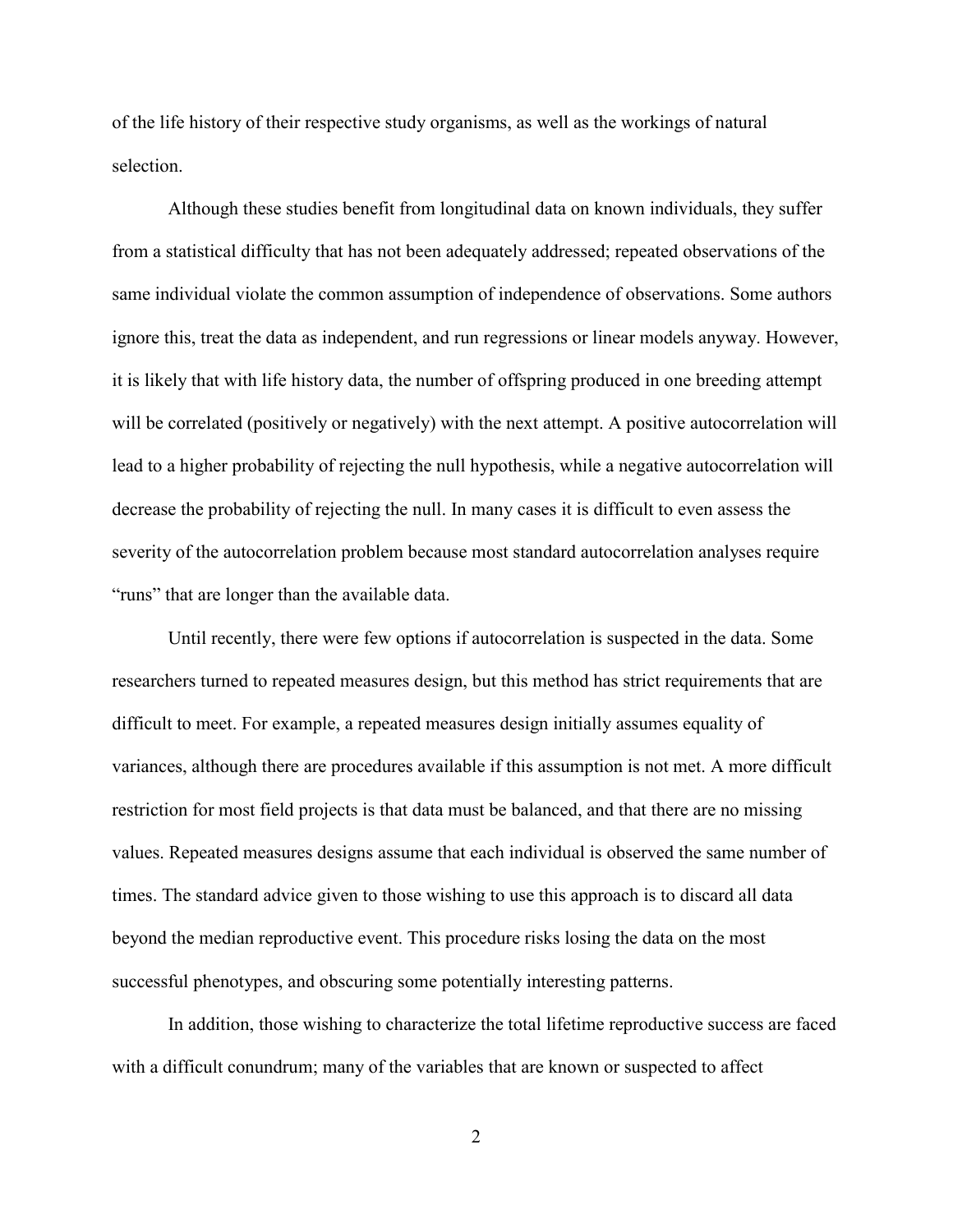reproductive success change on a yearly basis. Should the variables be averaged over the course of the individual's lifespan? Obviously, much of the variability in the predictor variables will be lost this way and over- or under estimation of the relationship between variables will result (Bryk and Raudenbush 1992).

Fortunately, there is now a statistical approach available to solve these problems. Hierarchical Linear models, also known as Linear Mixed Models, Multilevel Analysis, or Latent Growth Curves, were developed primarily in the fields of sociology, education research, and economics. They are designed for data that are inherently nested, such as students who are nested within schools, or consumers who are nested within counties or states. Similarly, observations that are repeatedly gathered on the same individual are nested within that individual. Individuals, may in turn, be nested within sites or colonies. At the lowest level, the analysis is similar to that of ordinary least squares regression, where a dependent variable is predicted as a function of a linear combination of one or more "level one" variables, plus an intercept (Bryk and Raudenbush 1992). On subsequent levels, the level one slope and intercept become additional dependent variables being predicted from level two variables.

The advantages of linear mixed effects modeling is that it explicitly accounts for the nested structure of the data, allows for several different variance structures, including autocorrelation, and does not assume equality of variances. It allows examination of unbalanced data, data with missing values, and does not require a normal distribution. It has been used extensively in the social and economic sciences to examine the importance of individual variables and interactions of variables. One of the most interesting applications for life history is that it can be used to fit non-linear functions as well. Thus, we can model the reproductive success of individuals over the course of the reproductive span. Linear mixed effects models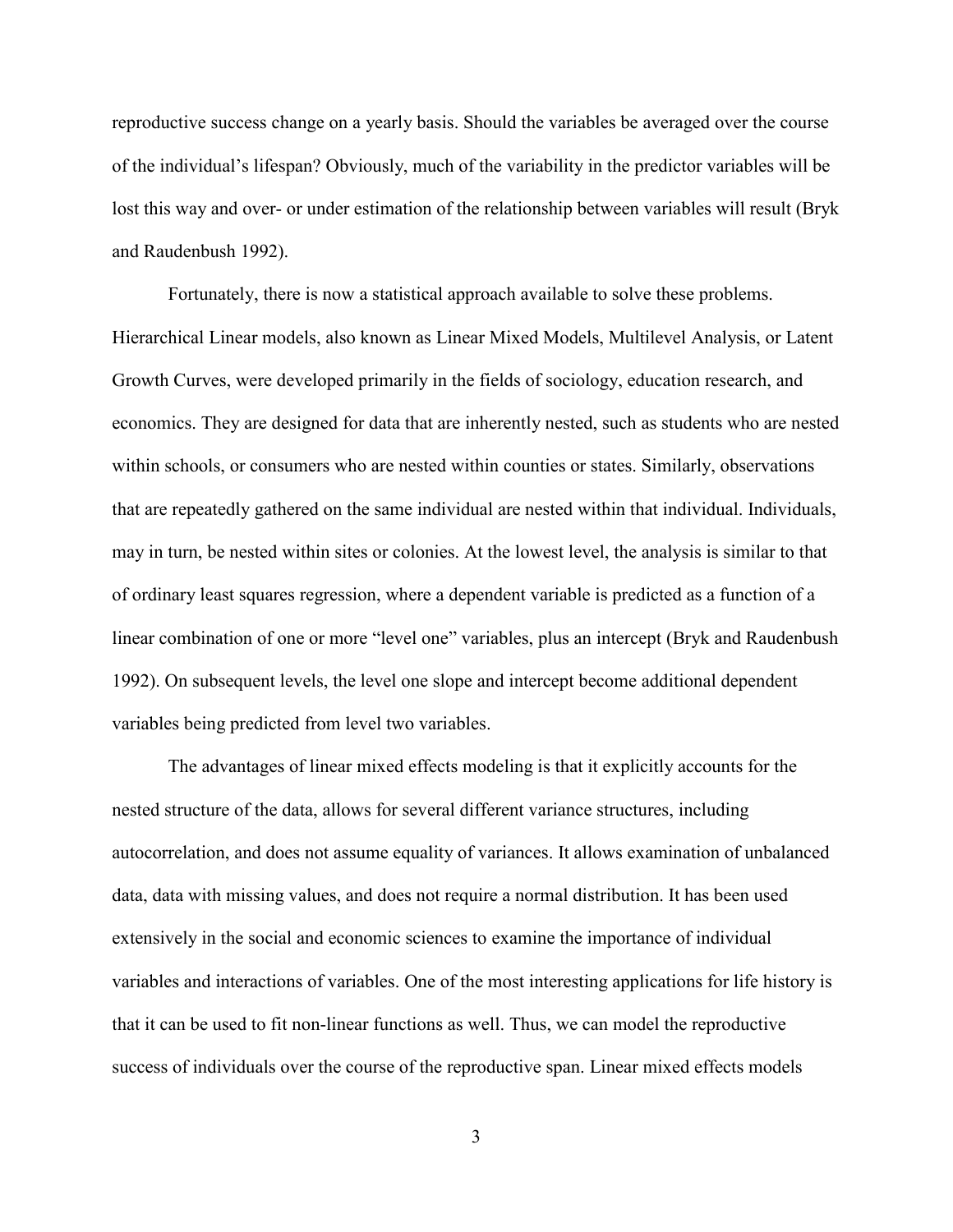<span id="page-14-0"></span>provide an important tool for examining proposed adaptations and for elucidating relationships between various components of reproductive success.

#### **Description of subjects**

This study uses hierarchical linear modeling to examine a long-term data set on yellowbellied marmots (*Marmota flaviventris*). Detailed long-term data are reasonably easy to collect on relatively large, diurnal mammals such as marmots. Marmots are a semi-fossorial hibernating species, widely distributed in the mountainous regions of the western United States. They are long-lived, with females living up to 14 years (although survival after age 11 is rare). Marmots produce one litter per year immediately after hibernation. Young are confined to the natal burrow until weaning and can usually be captured and assigned maternity (and paternity) immediately upon emergence. Litter size ranges from three to eight pups, with a mean of 4.32 at emergence.

Marmots live in social groups called "matrilines" made up of closely-related females (e.g., mother, daughter or sister, sister pairs). Marmots prefer vegetated talus slopes with rocky outcrops for burrow construction (Svendsen 1976). Depending on the size of the habitat patch, one or more matrilines may share a habitat patch. Collectively, these groups of matrilines are known as colonies. Matriline size is variable and may range from one to five adult females, with their young of the year and yearlings. One adult male may be associated with one or more matrilines, but more than one male seldom associates with a matriline. Individuals may be marked with fur dye for identification from a distance, and with ear tags for permanent identification.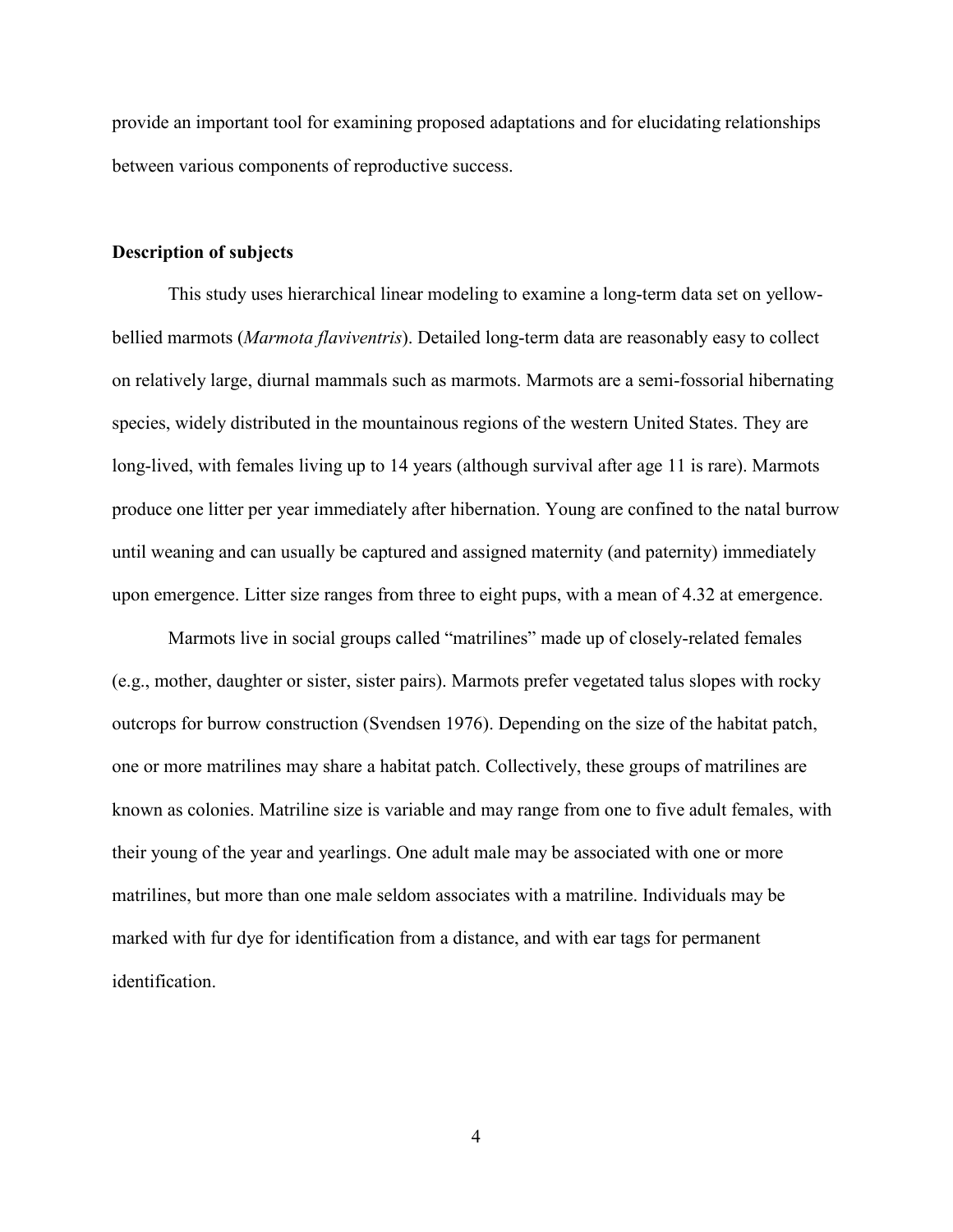#### <span id="page-15-0"></span>**The data**

This study will make use of existing data collected between 1963 and 2004 in the East River Valley, near Rocky Mountain Biological Laboratory, in Gunnison County, Colorado. This data set is not merely longitudinal, it is truly *long-term* in nature; many of the same variables have been tracked on individually marked marmots for over 40 years. These data allow a truly rare opportunity for examination of reproductive success. A number of authors have questioned at what point reproductive success should be measured. Three commonly proposed measures are the number of offspring, the number of offspring who reach reproductive age, and the number of offspring who actually reproduce (alternatively the number of those grand-descendents). Our unique long-term data set allows an examination of reproductive success at all three stages.

Thus, the first response variable in the hierarchical linear model will be the number of female offspring produced by a female. These data will be modeled as a level one variable "nested" by individual. Individuals are in turn "nested" into colonies (Figure 1). Predictor variables are grouped into three general categories – characteristics of the female, social variables, and environmental variables (Table 1). Most of the variables will affect the lowest level; they are predicted to change from year to year and to affect reproduction differently each time the female has the opportunity to reproduce. At the next level up, that of the individual marmot, the variables "resident," lifespan, and the age at first reproduction are the only important predictors.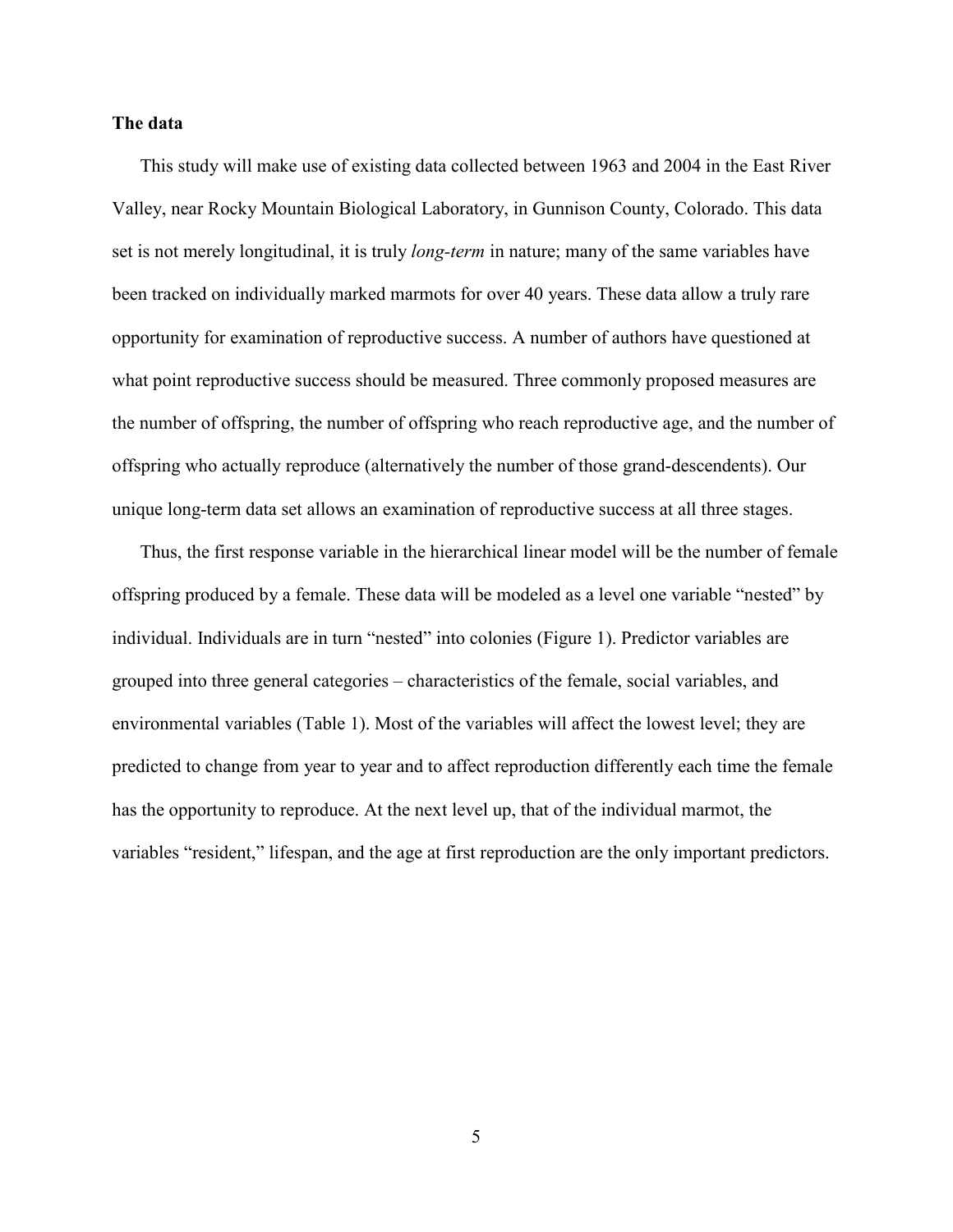<span id="page-16-0"></span>

**Figure 1. Structure of the marmot data. Level one variables are in the darkest gray, lower in the figure. Different females are at "level two," and colonies represent "level three" variables in this nested hierarchy.** 

**Table 1. Covariates used in the analysis of reproductive success.** 

|                        | Variable                      | Description of Data                                                                                                                   |
|------------------------|-------------------------------|---------------------------------------------------------------------------------------------------------------------------------------|
| Intrinsic to<br>Female | Age                           | Age of the marmot in years                                                                                                            |
|                        | Resident                      | Whether marmot was born in a colony or immigrated into it                                                                             |
|                        | Reproduced last               | Whether or not the female reproduced the previous year                                                                                |
|                        | Lifespan                      | Lifespan of female in years (age at last observation)                                                                                 |
|                        | Alpha                         | Age at first reproduction                                                                                                             |
|                        | First snowfall                | Julian day of first snowfall >2.54 cm in fall prior to reproduction (year of<br>reproduction for analysis of recruits)                |
|                        | Last snowfall                 | Julian day of last snowfall $\geq$ 2.54 cm in spring prior to weaning (year of<br>reproduction for analysis of recruits)              |
|                        | First snow cover              | Julian day of first snow cover $>2.54$ cm - fall prior to reproduction (year of<br>reproduction for analysis of recruits)             |
|                        | Last snow cover               | Julian day of last snow cover $\geq 2.54$ cm in spring prior to weaning                                                               |
|                        | Precip: Sept-May              | Precipitation during hibernation prior to reproduction, cm (year of reproduction for<br>analysis of recruits)                         |
|                        | Precip: June                  | cm of precipitation in June in the year prior to reproduction (year of reproduction<br>for analysis of recruits)                      |
|                        | Precip: July                  | cm of precipitation in July in the year prior to reproduction (year of reproduction<br>for analysis of recruits)                      |
| Environmental          | Precip: Aug                   | em of precipitation in August in the year prior to reproduction (year of reproduction<br>for analysis of recruits)                    |
|                        | Temp: Sept-Nov                | Mean temp. Sept. - Nov., fall prior to reproduction (year of reproduction for<br>analysis of recruits)                                |
|                        | Precip: Deviation Active      | Deviation from normal active season precipitation, summer prior to reproduction<br>(year of reproduction for analysis of recruits)    |
|                        | Precip: Deviation Hibernation | Deviation from normal hibernation precipitation prior to reproduction (year of<br>reproduction for analysis of recruits)              |
|                        | Precip: Mean Active           | Mean precipitation during active season in the year prior to reproduction (year of<br>reproduction for analysis of recruits)          |
|                        | Precip: Mean Hibernation      | Mean precipitation during hibernation, prior to reproduction (year of reproduction<br>for analysis of recruits)                       |
|                        | Precip: Variance Active       | Variance in precipitation during active season in the summer prior to reproduction<br>(year of reproduction for analysis of recruits) |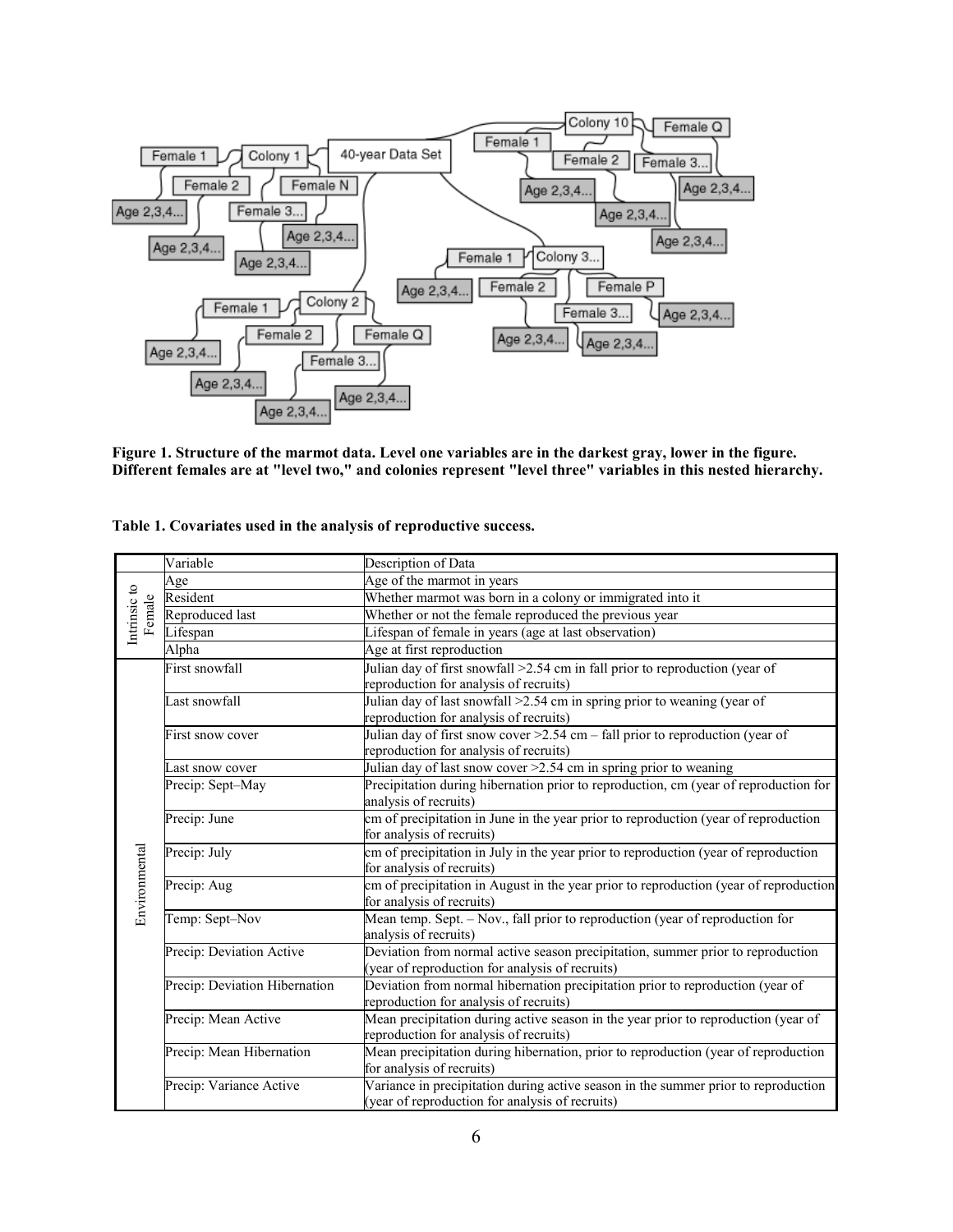|             | Precip: Variance Hibernation | Variance in precipitation during hibernation, prior to reproduction (year of<br>reproduction for analysis of recruits)                 |  |  |
|-------------|------------------------------|----------------------------------------------------------------------------------------------------------------------------------------|--|--|
|             | Temp: Deviation Active       | Deviation from normal active season temperature in the summer prior to<br>reproduction (year of reproduction for analysis of recruits) |  |  |
|             | Temp: Deviation Hibernation  | Deviation from normal hibernation temperature, prior to reproduction (year of<br>reproduction for analysis of recruits)                |  |  |
|             | Temp: Mean Active            | Mean temperature during active season in the summer prior to reproduction (year<br>of reproduction for analysis of recruits)           |  |  |
|             | Temp: Mean Hibernation       | Mean temperature during hibernation, prior to reproduction (year of reproduction<br>for analysis of recruits)                          |  |  |
|             | Temp: Variance Active        | Variance in temperature during active season in the summer prior to reproduction<br>(year of reproduction for analysis of recruits)    |  |  |
|             | Temp: Variance Hibernation   | Variance in temperature during hibernation, prior to reproduction (year of<br>reproduction for analysis of recruits)                   |  |  |
|             | Colony                       | Identity of colony or satellite                                                                                                        |  |  |
|             | Male yearlings               | Number of male yearlings present from previous year's litter                                                                           |  |  |
|             | Female yearlings             | Number of female yearlings present from previous year's litter                                                                         |  |  |
|             | Matriline                    | Density of related females present (number present/average)                                                                            |  |  |
|             | Other females                | Density of non-matriline females present in the colony                                                                                 |  |  |
|             | New Male                     | Whether the male observed was new to the site                                                                                          |  |  |
|             | Younger adult                | Number of younger adult matriline females present                                                                                      |  |  |
| Demographic | Offspring of younger         | Number of pups produced by younger matriline adults                                                                                    |  |  |
|             | Older adult                  | Number of older adult matriline females present                                                                                        |  |  |
|             | Offspring of older           | Number of pups produced by older matriline adults                                                                                      |  |  |
|             | Same-age adult               | Number of matriline females the same age as the subject                                                                                |  |  |
|             | Offspring of same-age adults | Number of pups produced by matriline females of the same age                                                                           |  |  |

The second response variable is the number of two-year-recruits – defined as the number of female young from a particular litter that settle in their natal territory. This stage represents the earliest age that a female might begin reproducing. About half of females disperse, a tactic that potentially frees them from reproductive suppression from their mother, but also exposes them to higher predation risk (Armitage 1991). Undoubtedly, some females survive to reproduce outside the natal colony, but this number is difficult to estimate. Because the number of female recruits is dependent on the number of offspring that were produced in the original litter, the number of young produced is used as an "offset" variable in the analysis of the number of recruits (Zuur et al. 2009). Similarly, the number of two-year-recruits is used as an offset in the third and final analysis, number of grand-pups.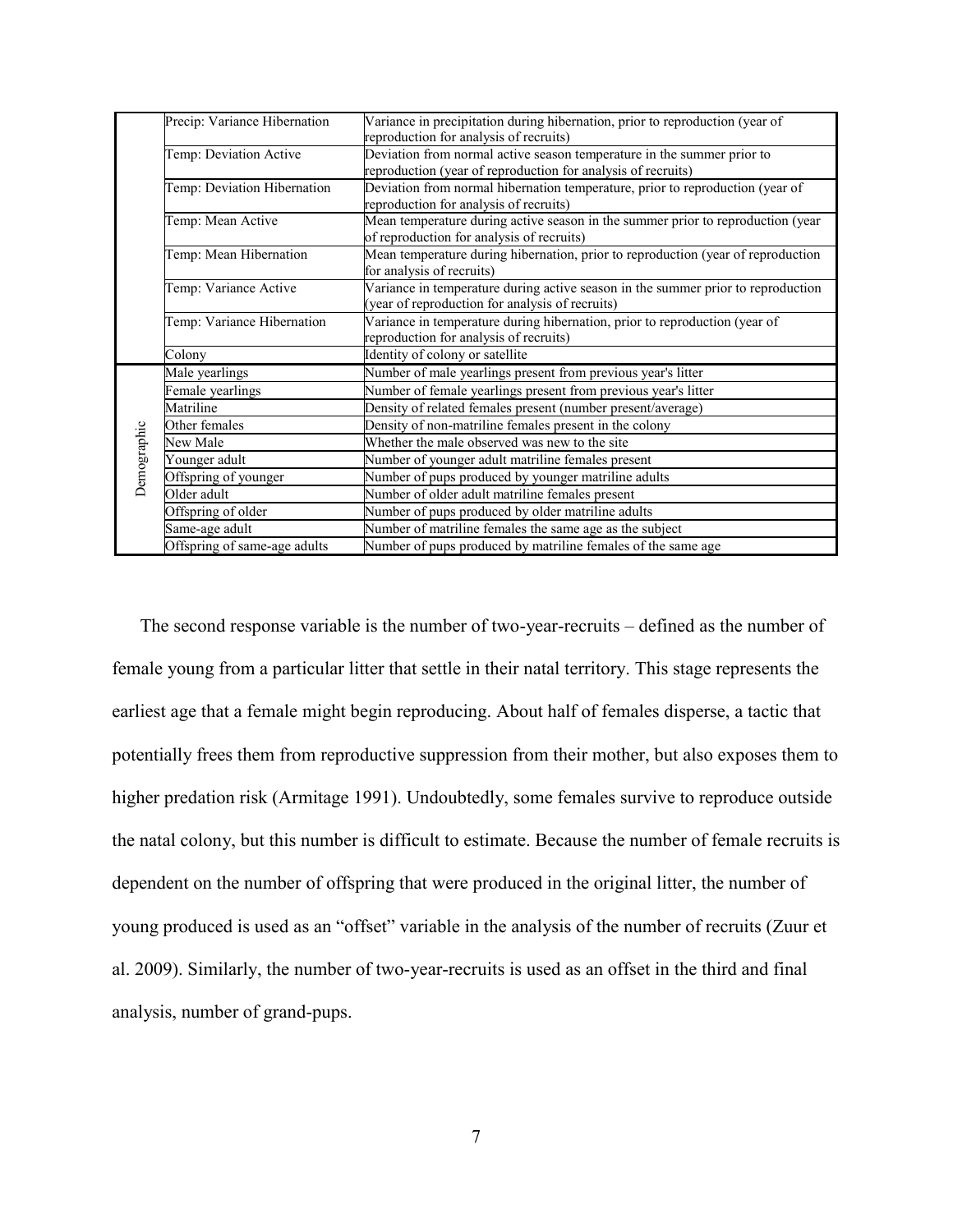#### <span id="page-18-0"></span>*Statistical analysis*

The best approach for these data is a General linear mixed effects model. The response variables are all count data, and thus the data are best modeled using either a Poisson or negative binomial distribution. Because data are not overly dispersed, the Poisson distribution is the best match for these data. Reproductive failure is relatively common; there are 550 observations of zero offspring, and 418 observations of one or more offspring. These zeros add an additional complication to the analysis. However, it is vital to assess the covariates that affect whether an individual reproduces or fails to reproduce in a given year. Selection for the abandonment of reproduction is likely to be an important process in the overall evolution of life histories; in some situations individuals may leave more offspring over the course of their lifespan if they occasionally forgo reproduction under unfavorable conditions (Wasser and Barash 1983). This type of data can be approached with either a zero-inflated or a zero-adjusted model. The zeros in the data set can be thought of as occurring from a number of different processes. "True" zeros are those that are generated by the same process as the one that generated the count data. "False" zeros would be those in which no count could reasonably be expected, such as counting the number of offspring produced by juveniles. It is best to remove these zeros from the data before analyzing them. For example, the years in which no male was observed in a colony were removed in this analysis. However, in some data sets, it is difficult to determine which zeros are "true" and which are "false." In this data set, female-years during which a colony included a new male are such a case. If the male arrived sufficiently early in the season, a lack of reproduction is likely due to other factors, such as social or environmental variables. These zeros would be "true" zeros, while data from colonies where the male arrived after the reproductive season would be "false" zeros. In these cases where true and false zeros are mixed, the best model is a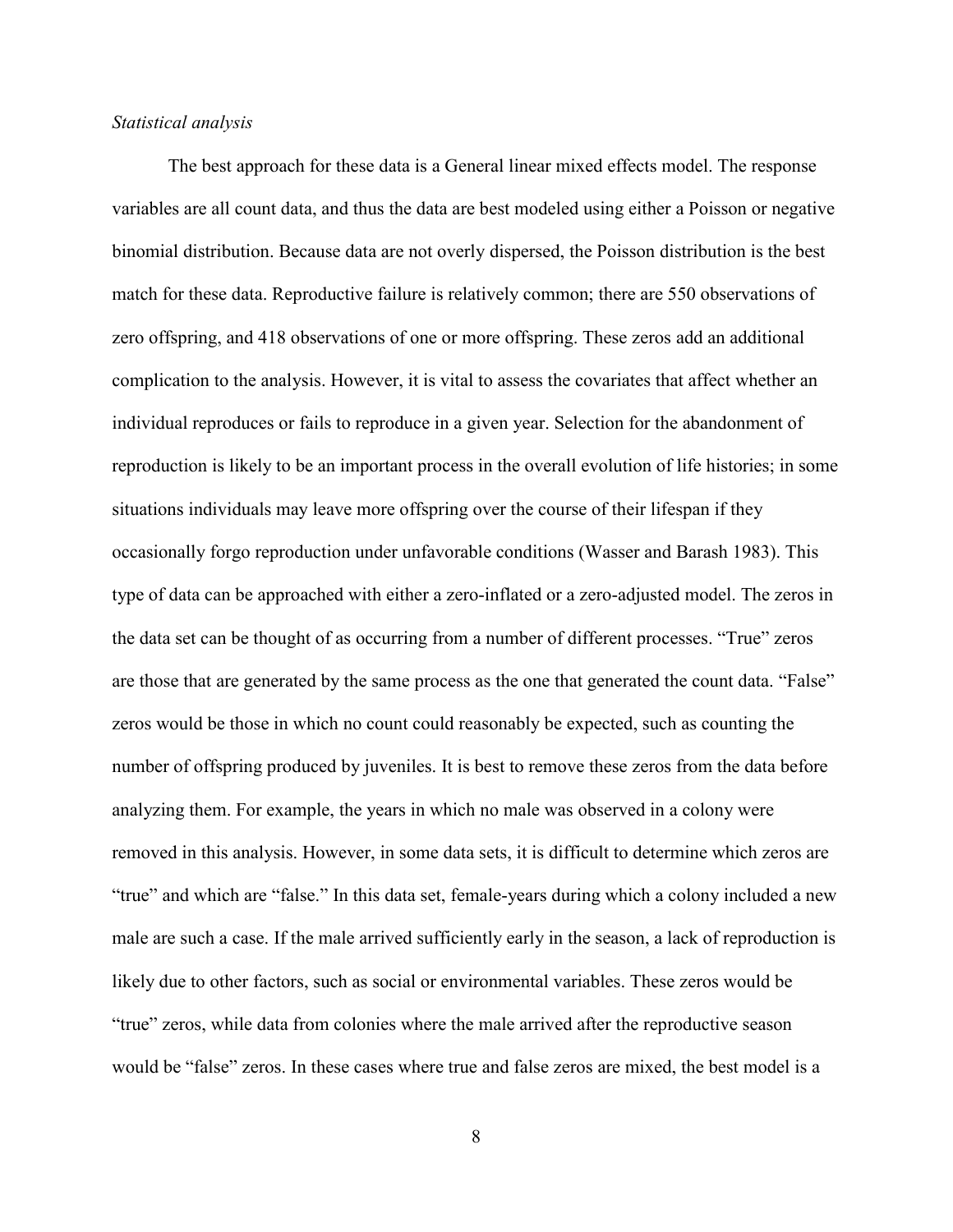Zero Inflated model. Zero Altered models can be used when only "true" zeros are included in the data (Zuur et al. 2010b). Thus, annual reproduction was modeled using a Zero Inflated Poisson model, while Lifetime reproductive success was modeled with Zero adjusted models, because no female had a new male for her entire reproductive span.

A Zero Inflated Poisson model consists of two parts. The first part attempts to explain the binary process that produces the presence or absence of reproduction. The second part of the model attempts to explain the count data using a Poisson distribution; it models how many offspring are produced, given that reproduction has occurred. These models take the following form:

$$
\boldsymbol{Y}_{ijk} \sim \textit{ZIP}(\boldsymbol{\pi}_{ijk}, \boldsymbol{\mu}_{ijk})
$$

$$
E(\boldsymbol{Y}_{ijk}) = \boldsymbol{\mu}_{ijk} \times (1 - \pi_{ijk}) \text{ and } \text{var}(\boldsymbol{Y}_{ijk}) = (1 - \pi_{ijk}) \times (\boldsymbol{\mu}_{ijk} + \pi_{ijk} \times \boldsymbol{\mu}_{ijk}^2)
$$

The parameters are  $\pi_{ijk}$ , the probability of observing reproduction and  $\mu_{ijk}$ , the expected value for the count process. Observations for different years (for the same animal) are represented by *k*, different animals are represented by *j*, and colonies are represented by *i*. These parameters are modeled as a function of the covariates:

$$
logit(\pi_{ijk}) = \alpha + y_1 + X_{ijk} + \cdots + Y_n \times X_{nijk} + d_i + d_{ij}
$$
 (this models the zeros)

$$
\log(\mu_{ijk}) = \alpha + \beta_{1} + X_{ijk} + \cdots + \beta_{n} \times X_{ijk} + b_{i} + b_{ij}
$$
 (this models the counts)

The random error terms,  $d_i$ ,  $d_{ij}$ ,  $b_i$ , and  $b_{ij}$ , are assumed to be independent of each other.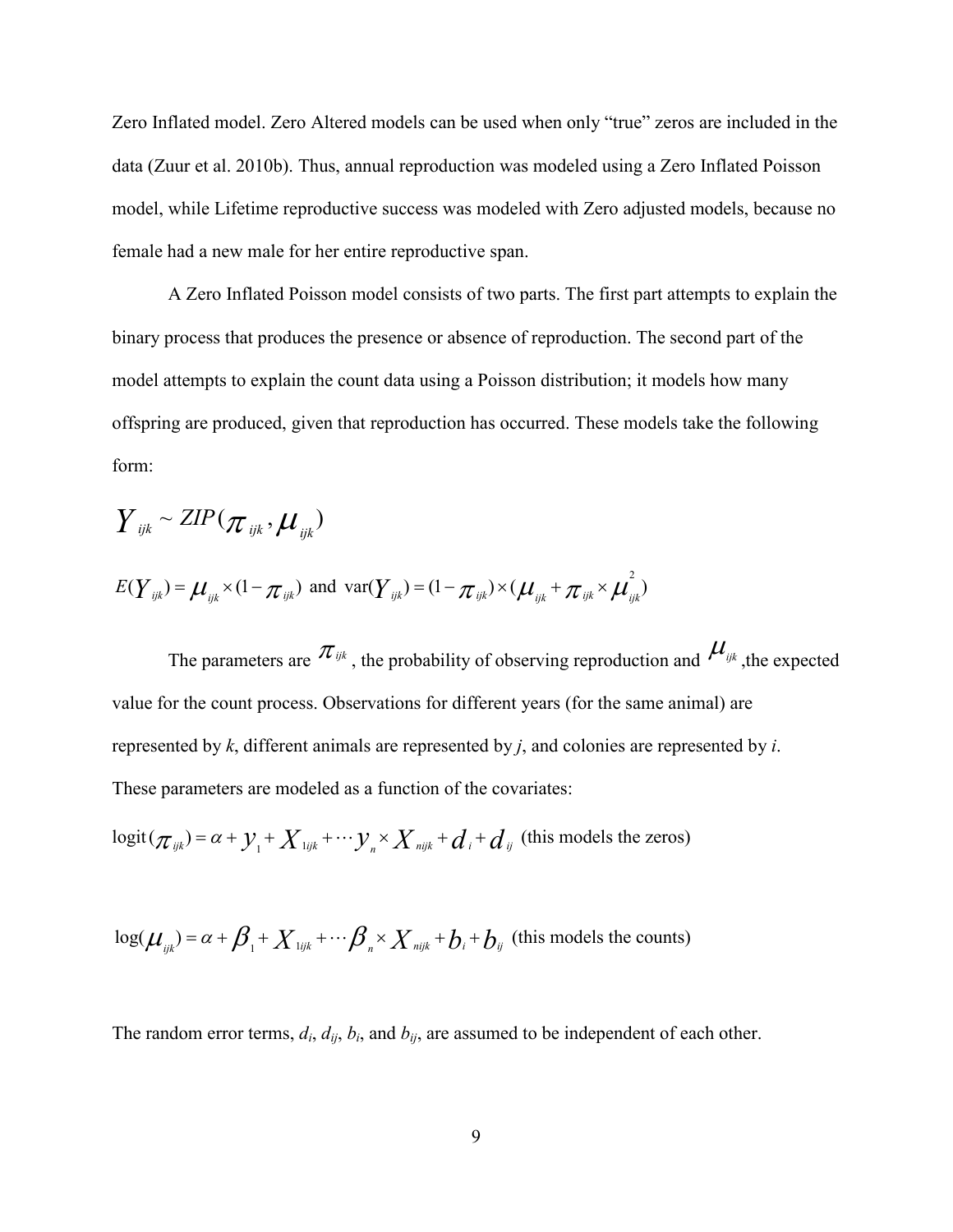I used a Markov Chain Monte Carlo (MCMC) technique to fit a two-way nested ZIP model in R 2.7.2 (R Development Core Team 2009). MCMC is a Bayesian statistical method that uses an iterative process to estimate model parameters. Unlike more familiar frequentist statistical methods, Bayesian statistics use information about the prior distribution of parameters, combined with information contained in the sample data themselves, to estimate the "posterior" distribution. The posterior distribution is a density function, which estimates the parameter of interest, and can be interpreted as the "degree of belief" in the parameter value. The MCMC technique is iterative; it makes repeated estimations of the parameters of interest, using the previous iteration for the prior distribution. In this study, we lacked information about the initial prior distribution. Thus, we used "uninformative priors" and discarded the first 2000 iterations from further consideration. These "burn in" iterations give the model a chance to converge on the true parameter distribution. The next 6000 iterations are saved, and the mean of the parameter estimates is used as the parameter estimate in the resulting model.

For each "round" of the forward selection process, the R MCMC runs 8000 iterations to estimate the parameters of the null model (no variables, or the variables pre-selected by the user). It then adds each covariate to the model in turn, for comparison. The code generates a list of models and DIC (Deviance Information Criterion) values which are a measure of how well each model fits the data. Smaller DIC values are considered better, but differences in DIC of less than five units are not considered to be meaningful. The MCMC code draws samples from the posterior distribution of the regression parameters and reports the mean (and SD) of the sampled parameters. These parameters are also associated with 95% credible intervals, which are used to assess whether the estimated regression parameter is "significant." If the credible interval overlaps zero it is assumed that zero is a feasible value for the parameter.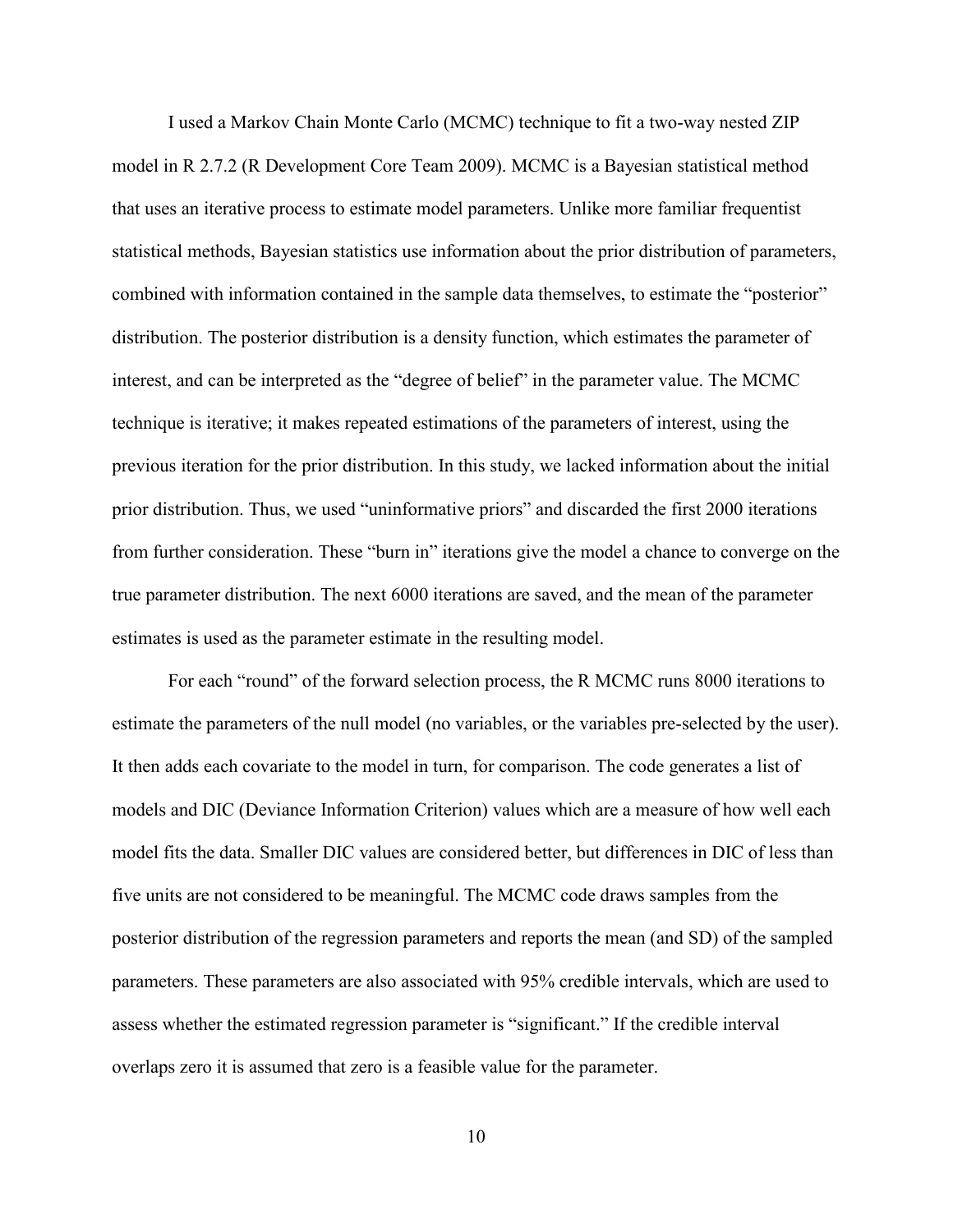At each step in the forward selection process, I selected the next covariate to go into the model based on the lowest DIC that included "significant" covariates. In some cases, the model with the lowest DIC included a covariate whose credible interval overlapped zero, in these cases, I would examine the next best model, based on the DIC. If the next best model was within 10 DIC units and contained significant covariates based on the credible interval, I would select that covariate and proceed. If the next best model with significant covariates was not within 10 DIC units, I halted model selection.

The R code produces models and parameter estimates for both the Binary and Poisson portions of the overall model. Users can elect to place the covariates into the Binary, the Poisson, or both. When selecting covariates, I considered both the Binary and Poisson parts for each round. I kept variables within their respective portions of the model; that is, if round one selected a covariate in the binary portion, all subsequent rounds had that covariate in the binary portion for all models (but not the Poisson).

 Although the data used in this study have many features that make them problematic for traditional statistical analysis and are at the limits of what can currently be analyzed using general linear mixed models (Alain Zuur, pers. comm.), they offer the opportunity for significant insights into the evolution of life histories. When analyzed with the appropriate statistical methods, these data provide insight into the factors that affect reproductive failure and that influence the differences in reproductive output among individuals. Moreover, because of the long-term nature of the study, these data offer unprecedented opportunities to compare these effects at different points in the lifespan and with different measures of reproductive success.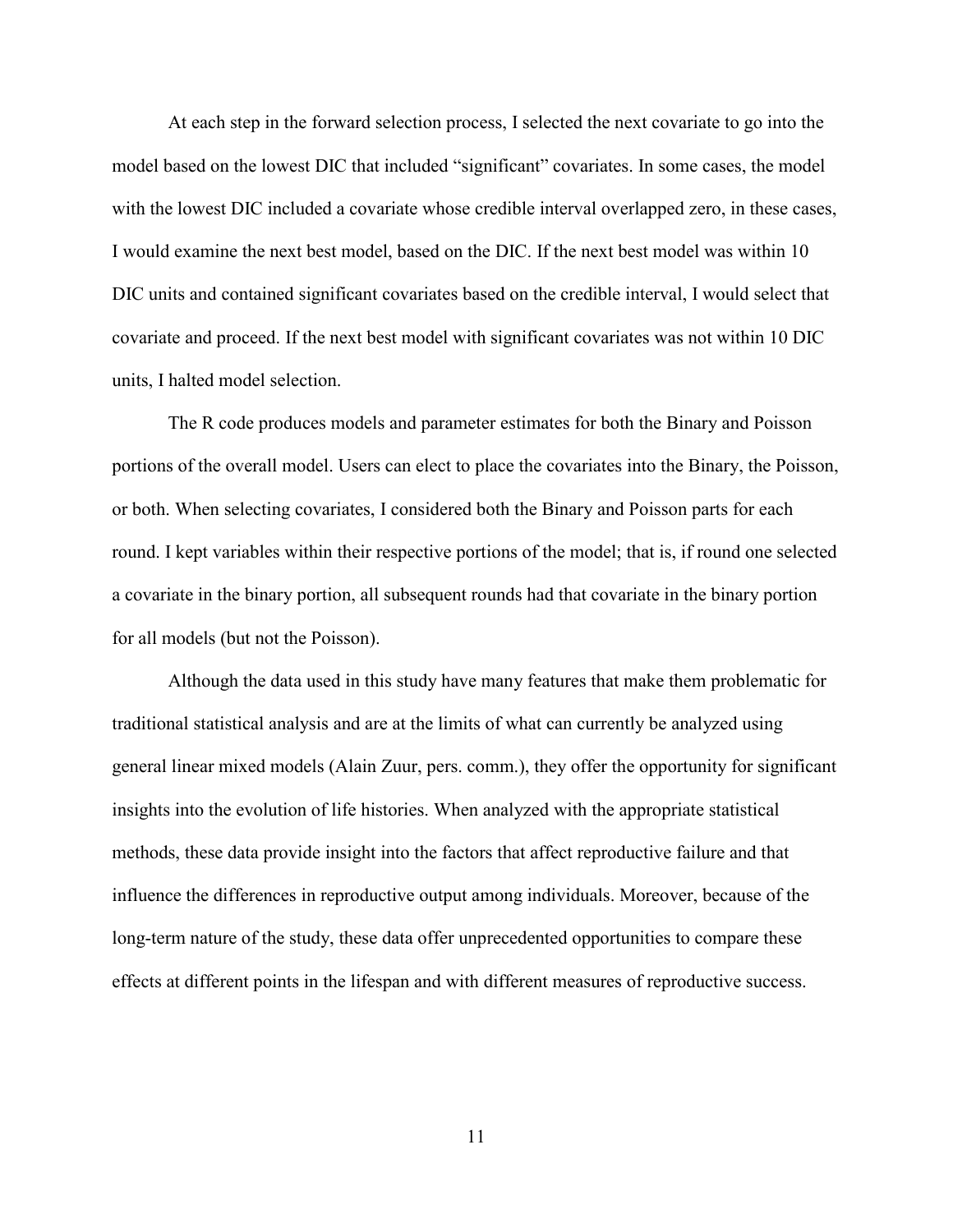# <span id="page-22-0"></span>**Chapter 1: Determinants of annual and lifetime reproductive success in female yellow-bellied marmots: I. production of offspring.**

# **Abstract**

 Understanding the determinants of reproductive success is centrally important to address the adaptive significance and ecological consequences of traits. Until recently, attempts to determine the predictors of reproductive success were hampered by statistical and data constraints. This study uses a linear mixed effects model to assess the social and environmental predictors of annual and lifetime reproductive success in female yellow-bellied marmots (*Marmota flaviventris*). Age, lifespan, residency status, presence of a new male, previous reproductive status, number of same-aged females, number of yearlings present, number of offspring produced by same-aged females, number of offspring produced by older females and matriline density were associated with the probability of reproductive failure. The number of offspring produced by older females, matriline density, and fall temperatures were associated with litter sex ratio. Lifespan, number of female yearlings present, time spent with an established male, and the date of last snow fall affected the total number of offspring produced by reproductive females. There were some similarities, but different factors affected the annual production and the lifetime production of young. Both the social environment and the ability to gain and retain sufficient mass for reproduction appear to affect female marmot reproduction.

**Key Words:** *Marmota***, annual reproductive success, lifetime reproductive success, fitness, senescence.**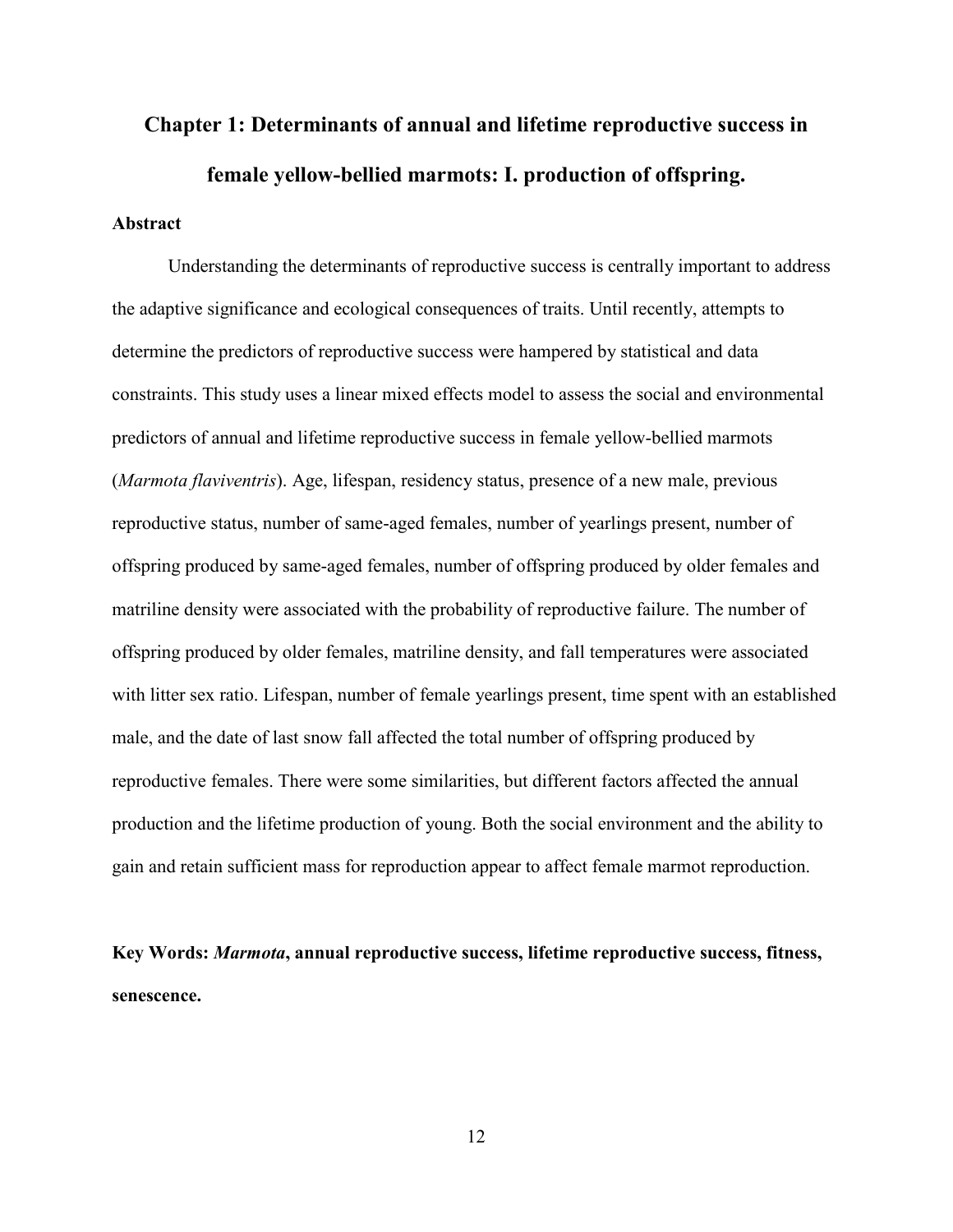#### <span id="page-23-0"></span>**Introduction**

An individual's contribution to the next generation has clear evolutionary and ecological importance. The number of offspring left by individuals determines their relative contributions to population growth and to the gene pool (Shaw et al. 2008). Individuals should be expected to maximize the total number of offspring that they produce. However, because individual resources are limited, maximizing the number of offspring at one age may reduce survival or the number offspring produced at other life stages (Williams 1957, Kirkwood and Holliday 1979, Partridge and Barton 1996). Similarly, when conditions for successful reproduction become poor, individuals may have a higher lifetime reproductive output if they abandon reproduction altogether in difficult years (Wasser and Barash 1983). An understanding of the factors that affect reproductive success across the lifespan is central to attempts to understand the adaptive significance of traits, selective pressures, and their demographic consequences (Caughley 1977, Arnold 1983, Endler 1986).

Although reproductive success has been an important and productive area of research (Clutton-Brock 1988), detecting the overall pattern of reproductive effort has remained difficult in natural populations. High mortality rates lead to low sample sizes in the oldest age classes, making inferences about reproductive scheduling difficult. The short term nature of many empirical studies exacerbates these difficulties; reproductive success may be positively or negatively correlated with longevity, so cross-sectional data may obscure the relationship between age and reproductive success (Clutton-Brock 1988). Similarly, the effects of environmental and social covariates on reproductive success across the lifespan are best examined using longitudinal data. Thus, longitudinal studies of wild populations are the most powerful way to detect relationships between reproductive success and age, social or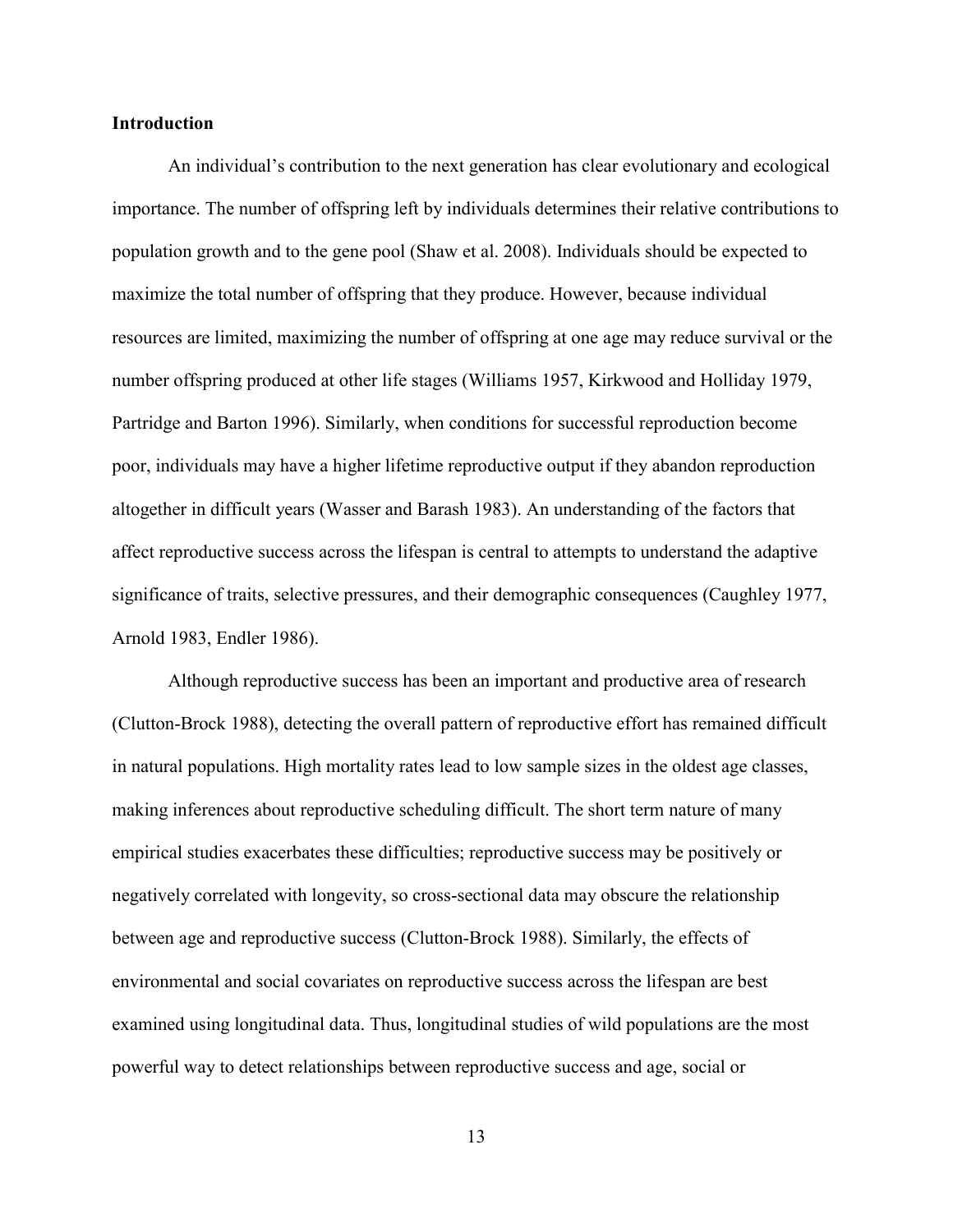environmental variables, and to compare the relative success of different phenotypes (Clutton-Brock 1988, Nussey et al. 2008).

Unfortunately, there are few longitudinal studies of wild populations, and until recently, the analysis of longitudinal data has been complicated by statistical problems. By their nature, longitudinal data involve repeated observations of individuals, and these individuals are often grouped into subpopulations. Such data are hierarchical in nature and do not meet the assumption of independence required by most tests. Ignoring this fundamental data structure can obscure the relationships of interest and increase the probability of making a type I error (Osborne 2000, Raudenbush and Bryk 2002).

A linear mixed effects model is the best tool to control for between-individual heterogeneity and ensure that the variance in reproductive success is evaluated at the appropriate level (Pinheiro and Bates 2000, Nussey et al. 2008). These models have been used extensively in economic and sociology studies, but have only recently made their way into ecological studies (Osborne 2000, Parn et al. 2009). Although linear mixed effects models allow for more accurate evaluations of variables across the lifespan, the nature of reproductive success adds an additional complication to these analyses. Because observations of reproductive success usually involve counts of weaned offspring, the data are not normally distributed, but rather follow a Poisson or negative binomial distribution, depending on the dispersion of the data. Moreover, complete reproductive failure is very common in natural populations (Wasser and Barash 1983), which leads to a very large number of zeros in these data. Often, studies ignore the zeros, choosing instead to focus on the variables that affect litter size and interbirth interval, given that at least one reproductive event has occurred (e.g., Bercovitch and Berry 2009, Sharp and Clutton-Brock 2009) . However, the variables that cause an individual to abandon reproduction altogether are at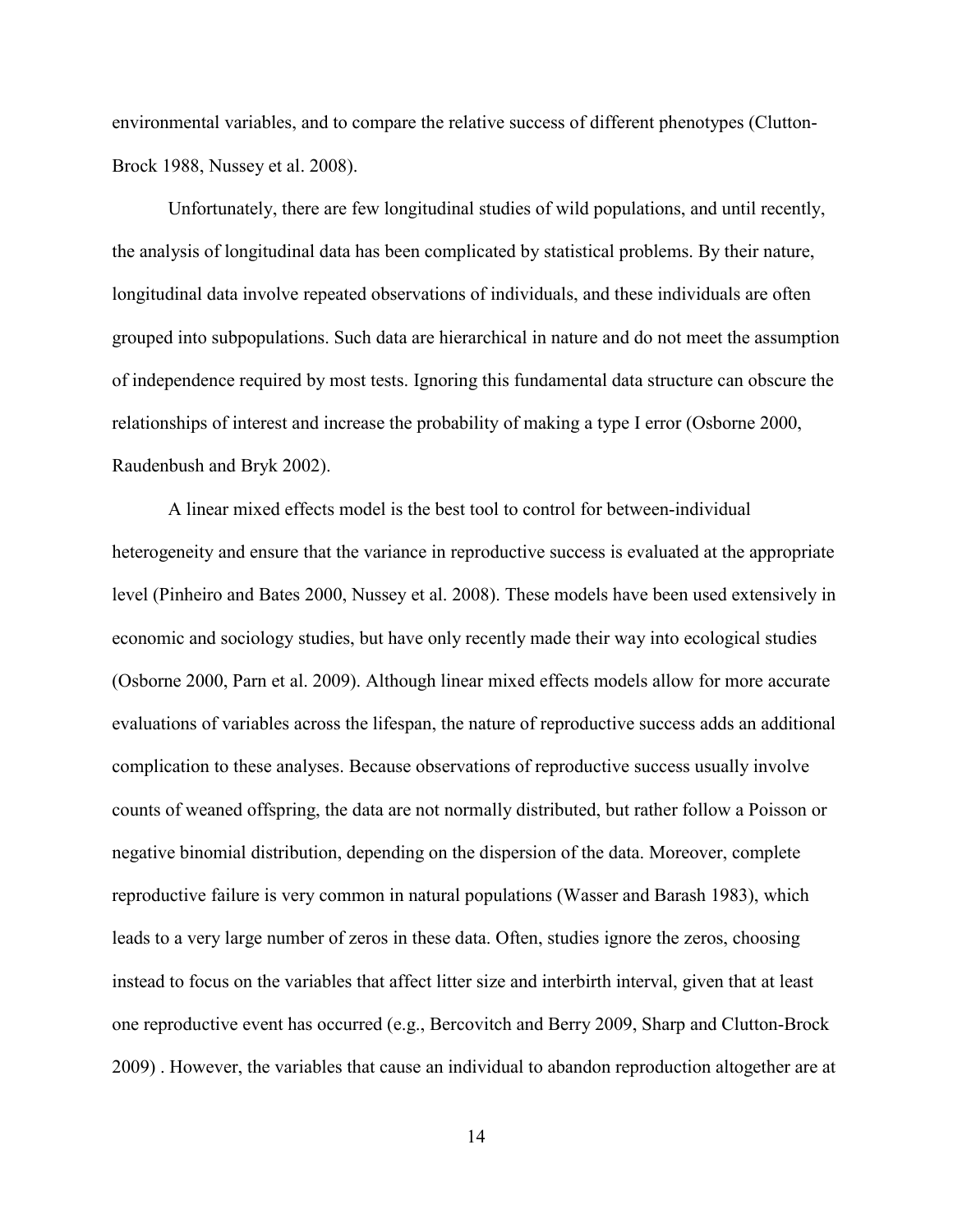<span id="page-25-0"></span>least as important as those that affect litter size. Thus, data on reproductive success are usually best modeled using a zero-inflated or zero altered Poisson or Negative Binomial distribution (ZIP, ZAP, ZINB or ZANB; for a discussion of these models, see Zuur et al. 2010b. Few statistical packages are equipped to handle zero-inflated, two-way nested data (Zuur et al. 2010a).

Because of these difficulties, long-term studies of wild populations that adequately address the statistical distribution and hierarchical data structure are exceedingly rare. Herein, we analyze reproductive success using 40 years of data on yellow-bellied marmots (*Marmota flaviventris*) using a linear mixed effects model that accounted for the zero-inflated Poisson distribution. This method represents a powerful approach to examine the determinants of reproductive success in a wild population.

#### **Methods**

#### *Subjects and study site*

Marmots, the largest sciurid (squirrel), are diurnal and semi-fossorial, which facilitates long-term monitoring of marked individuals. A population of yellow-bellied marmots (*Marmota flaviventris*) was observed from 1962 to 2004 at 18 sites in the Upper East River Valley in Gunnison County, Colorado. Nearly all the marmots at these sites were trapped and individually marked annually. A few sites were added during the course of the study, and not all sites were occupied each year (Armitage and Schwartz 2000).

Yellow-bellied marmots, hereafter "marmots." are widely distributed across the mountain areas of western North America (Frase and Hoffmann 1980). Marmots usually occupy sites above 2000 m; elevations at our site range from 2867 m to 2992 m (Schwartz and Armitage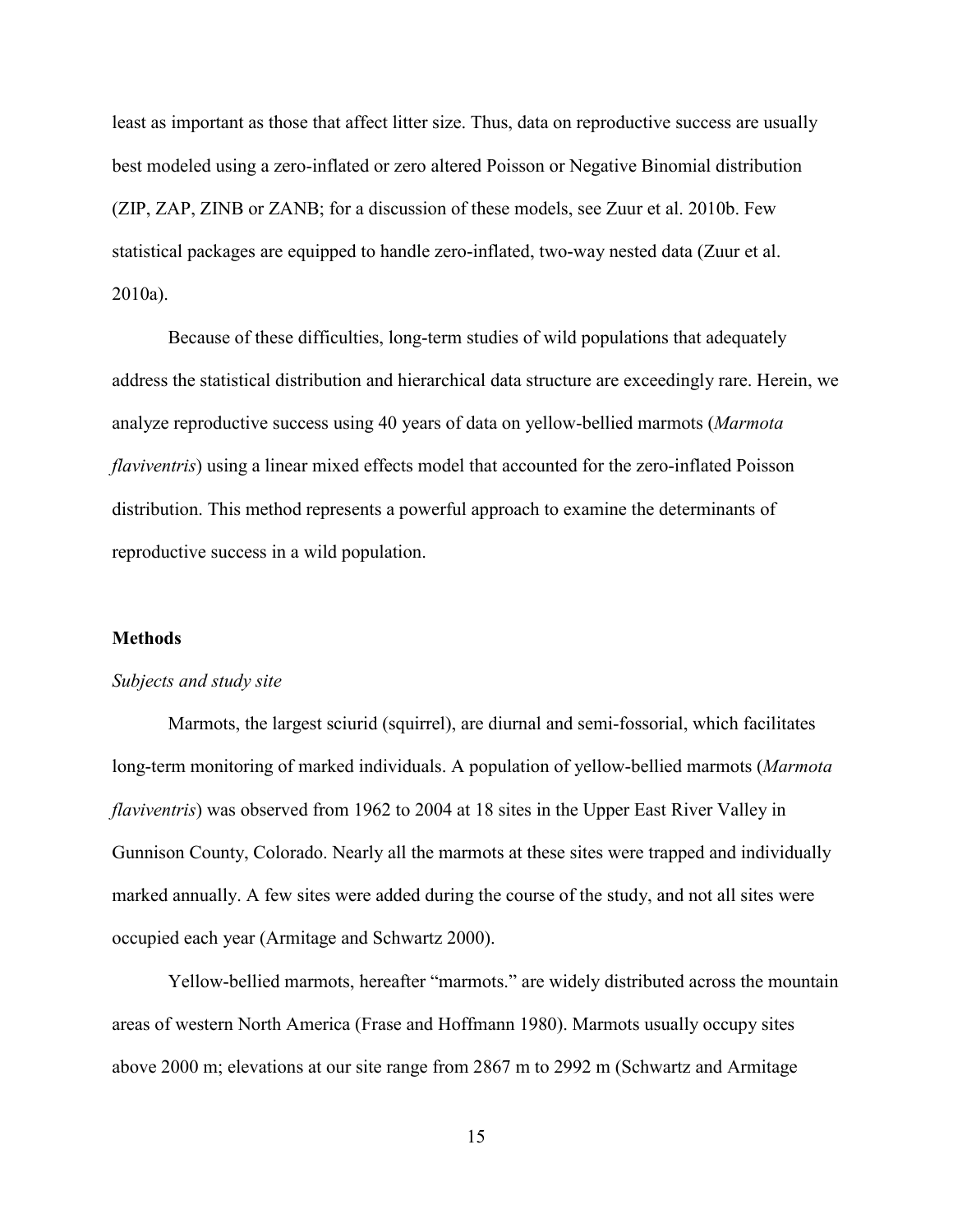2005). These alpine and sub-alpine environments are characterized by large daily and yearly temperature changes. Marmots are subject to intense solar radiation in the summer, followed by low temperatures and several months of snow cover in the winter (Armitage 1991). To cope with these extremes, marmots enter hibernation in August and September, and do not emerge until April or May. Thus, marmots must reproduce and gain enough mass to survive hibernation during a relatively short summer active season. Reproduction is limited to a single annual event immediately after emergence. Gestation is about 30 days, and young are weaned at the age of three to four weeks. Yearlings may disperse or stay in their natal colony. Nearly all males and about half the females disperse as yearlings (Armitage 1991). Females can reproduce at the age of two years, but the average age of first reproduction is 3.02 years(Schwartz et al. 1998).

Marmots are clumped on patches of talus or rocky outcrops and meadows that range in size from 0.15 to 7.2 ha (Armitage and Schwartz 2000), and prefer relatively open sites, free of trees and shrubs. Burrows are constructed under rock outcrops or boulders to provide protection from predators (Svendsen 1976). These meadows are characterized by grasses and showy perennial forbs. Although marmots often emerge from hibernation through the snow, forage is available during gestation. Forage becomes abundant during lactation and reaches its peak biomass after weaning. Vegetation usually senesces by early September (Kilgore and Armitage 1978, Frase and Armitage 1989, Armitage 2003a). Vegetation in the East River Valley forms a mosaic of suitable meadow habitat and unsuitable forest habitat (Svendsen 1974).

The fundamental social unit of yellow-bellied marmots is the matriline, composed of one to five closely-related adult females, usually sisters or mothers and daughters. The number of females resident on a habitat patch varies from site to site, and generally is related to patch size. The smallest patches (also known as satellites) usually support only one female, her young, and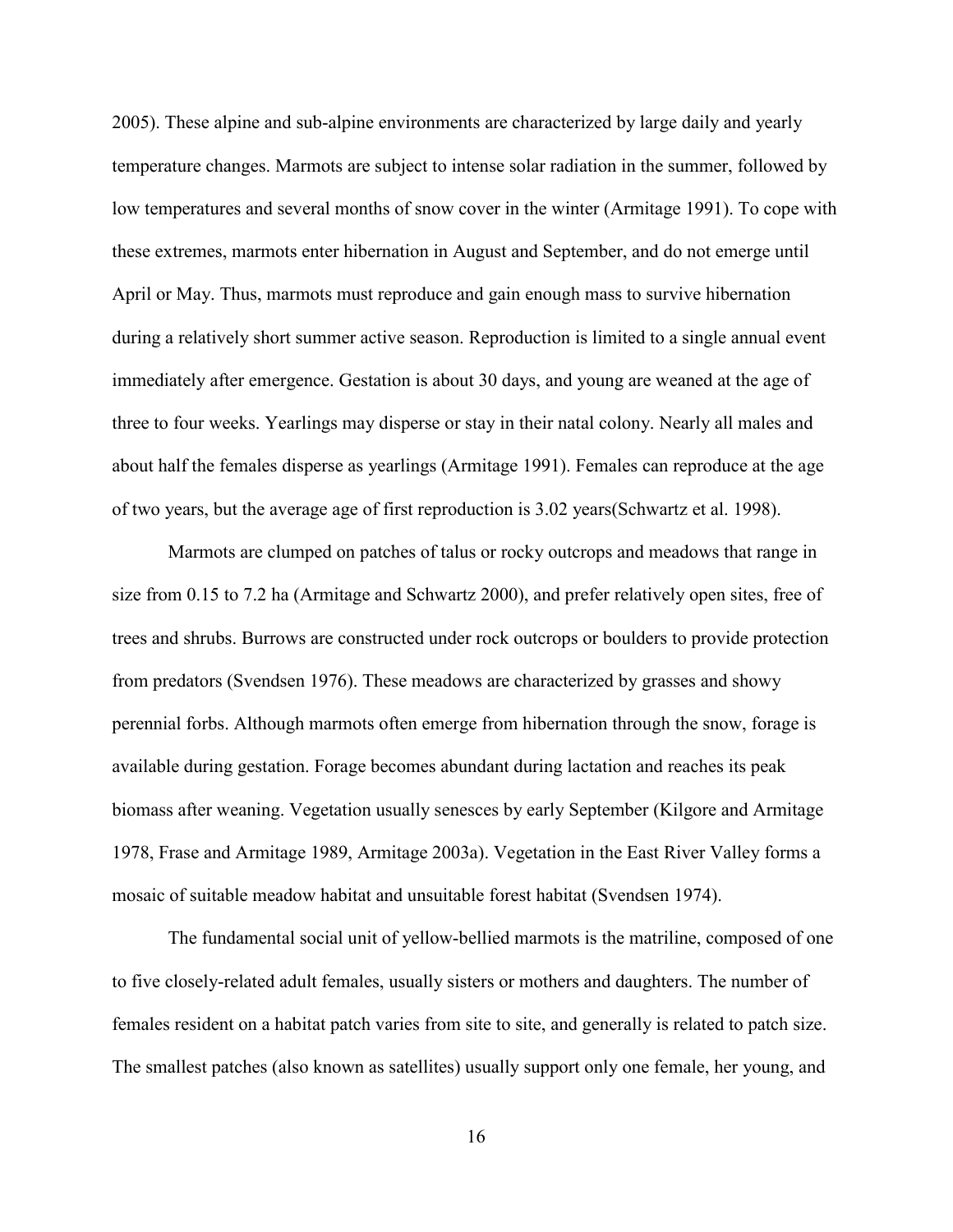<span id="page-27-0"></span>possibly a male (Armitage 1991). Males are territorial, and defend one or more matrilines in colonies or may defend females on more than one small patch (Armitage 2004a).

#### *Variables*

We measured several aspects of marmot social and physical environments, as well as some characteristics of the potentially reproductive female (Table 2). Aspects of the social environment included the number of individuals present in the matriline: male and female yearlings, younger adult females, older adult females, and same-aged adult females. We also recorded the total number of adults in the matriline, the number of offspring produced by matrilineal adults of different ages, and whether the male was established or had immigrated into the colony during the year of reproduction. Because the number of adult females present on a habitat patch is correlated with patch size (Armitage 1991), we calculated a density index in a matriline and for number of other female residents on the site as the number of females present in a given year at a given site, divided by the average number present at that site. We excluded data from all years when a male was not present in the colony. Female characteristics included female age, whether or not she had reproduced the previous year, and whether the female was a recruit or an immigrant.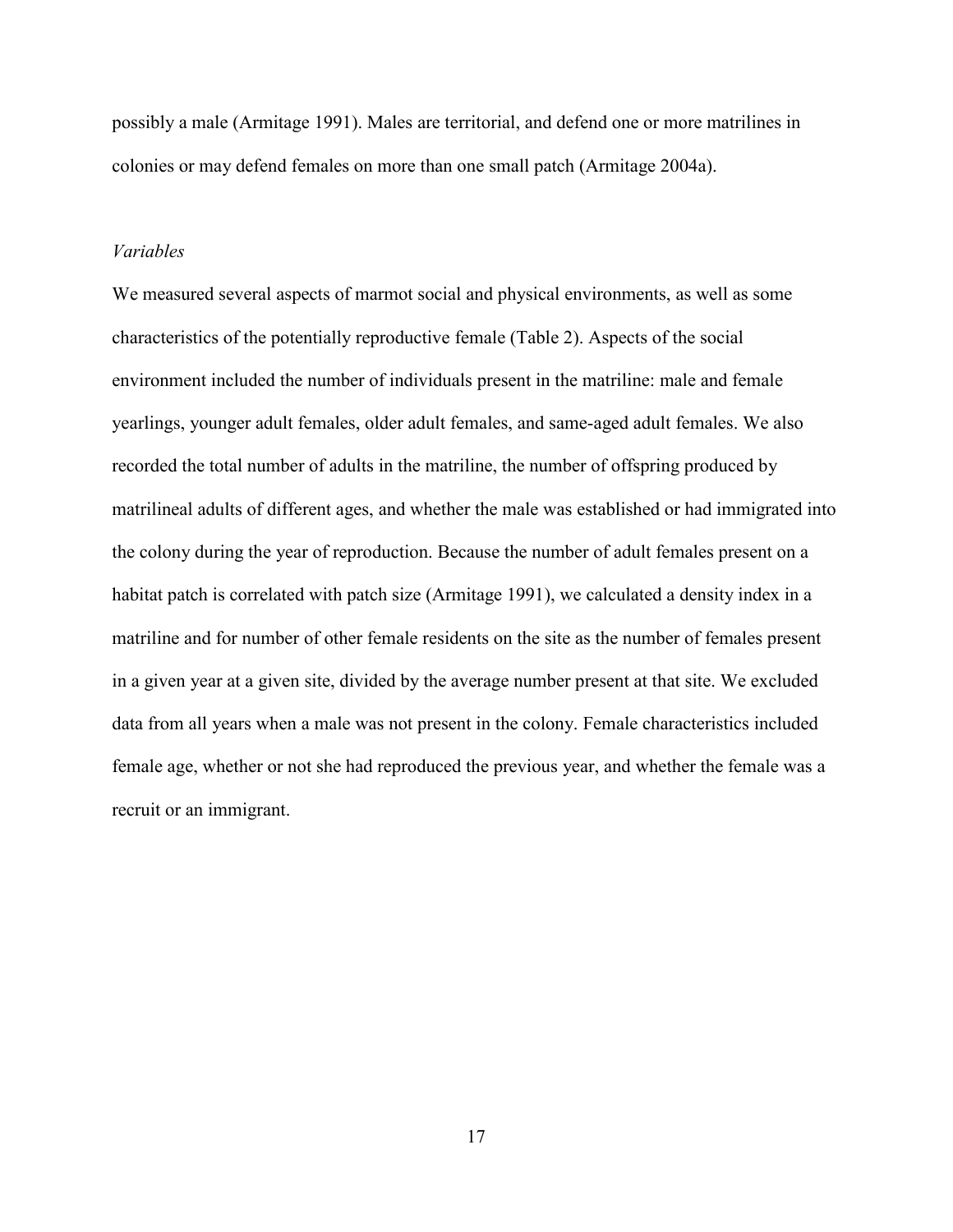|                        | Variable                      | Description of Data                                                  |  |  |
|------------------------|-------------------------------|----------------------------------------------------------------------|--|--|
|                        | Age                           | Age of the marmot in years                                           |  |  |
|                        | Resident                      | Whether marmot was born in a colony or immigrated into it            |  |  |
| Intrinsic to<br>Female | Reproduced last               | Whether or not the female reproduced the previous year               |  |  |
|                        | Lifespan                      | Lifespan of female in years (age at last observation)                |  |  |
|                        | Alpha                         | Age at first reproduction                                            |  |  |
|                        | First snowfall                | Julian day of first snowfall > 2.54 cm in fall prior to reproduction |  |  |
|                        | Last snowfall                 | Julian day of last snowfall >2.54 cm in spring prior to weaning      |  |  |
|                        | First snow cover              | Julian day of first snow cover $\geq$ 2.54 cm - fall prior to        |  |  |
|                        |                               | reproduction                                                         |  |  |
|                        | Last snow cover               | Julian day of last snow cover > 2.54 cm in spring prior to weaning   |  |  |
|                        | Precip: Sept-May              | Precipitation during hibernation prior to reproduction, cm           |  |  |
|                        | Precip: June                  | cm of precipitation in June in the year prior to reproduction        |  |  |
|                        | Precip: July                  | cm of precipitation in July in the year prior to reproduction        |  |  |
|                        | Precip: Aug                   | cm of precipitation in August in the year prior to reproduction      |  |  |
|                        | Temp: Sept-Nov                | Mean temp. Sept. - Nov., fall prior to reproduction                  |  |  |
|                        | Precip: Deviation Active      | Deviation from normal active season precipitation                    |  |  |
| Environmental          | Precip: Deviation Hibernation | Deviation from normal hibernation precipitation                      |  |  |
|                        | Precip: Mean Active           | Mean precipitation during active season                              |  |  |
|                        | Precip: Mean Hibernation      | Mean precipitation during hibernation                                |  |  |
|                        | Precip: Variance Active       | Variance in precipitation during active season                       |  |  |
|                        | Precip: Variance Hibernation  | Variance in precipitation during hibernation                         |  |  |
|                        | Temp: Deviation Active        | Deviation from normal active season temperature                      |  |  |
|                        | Temp: Deviation Hibernation   | Deviation from normal hibernation temperature                        |  |  |
|                        | Temp: Mean Active             | Mean temperature during active season                                |  |  |
|                        | Temp: Mean Hibernation        | Mean temperature during hibernation                                  |  |  |
|                        | Temp: Variance Active         | Variance in temperature during active season                         |  |  |
|                        | Temp: Variance Hibernation    | Variance in temperature during hibernation                           |  |  |
|                        | Colony                        | Identity of colony or satellite                                      |  |  |
|                        | Male yearlings                | Number of male yearlings present from previous year's litter         |  |  |
|                        | Female yearlings              | Number of female yearlings present from previous year's litter       |  |  |
|                        | Matriline                     | Density of related females present (number present/average)          |  |  |
| hic                    | Other females                 | Density of non-matriline females present in the colony               |  |  |
|                        | New Male                      | Whether the male observed was new to the site                        |  |  |
|                        | Younger adult                 | Number of younger adult matriline females present                    |  |  |
| Demograp               | Offspring of younger          | Number of pups produced by younger matriline adults                  |  |  |
|                        | Older adult                   | Number of older adult matriline females present                      |  |  |
|                        | Offspring of older            | Number of pups produced by older matriline adults                    |  |  |
|                        | Same-age adult                | Number of matriline females the same age as the subject              |  |  |
|                        | Offspring of same-age adults  | Number of pups produced by matriline females of the same age         |  |  |

<span id="page-28-0"></span>**Table 2: Covariates used in the analysis of offspring production.**

Because temperature and precipitation affect marmot demography (Schwartz and

Armitage 2005), we used several of these variables to assess their effect on recruitment. Weather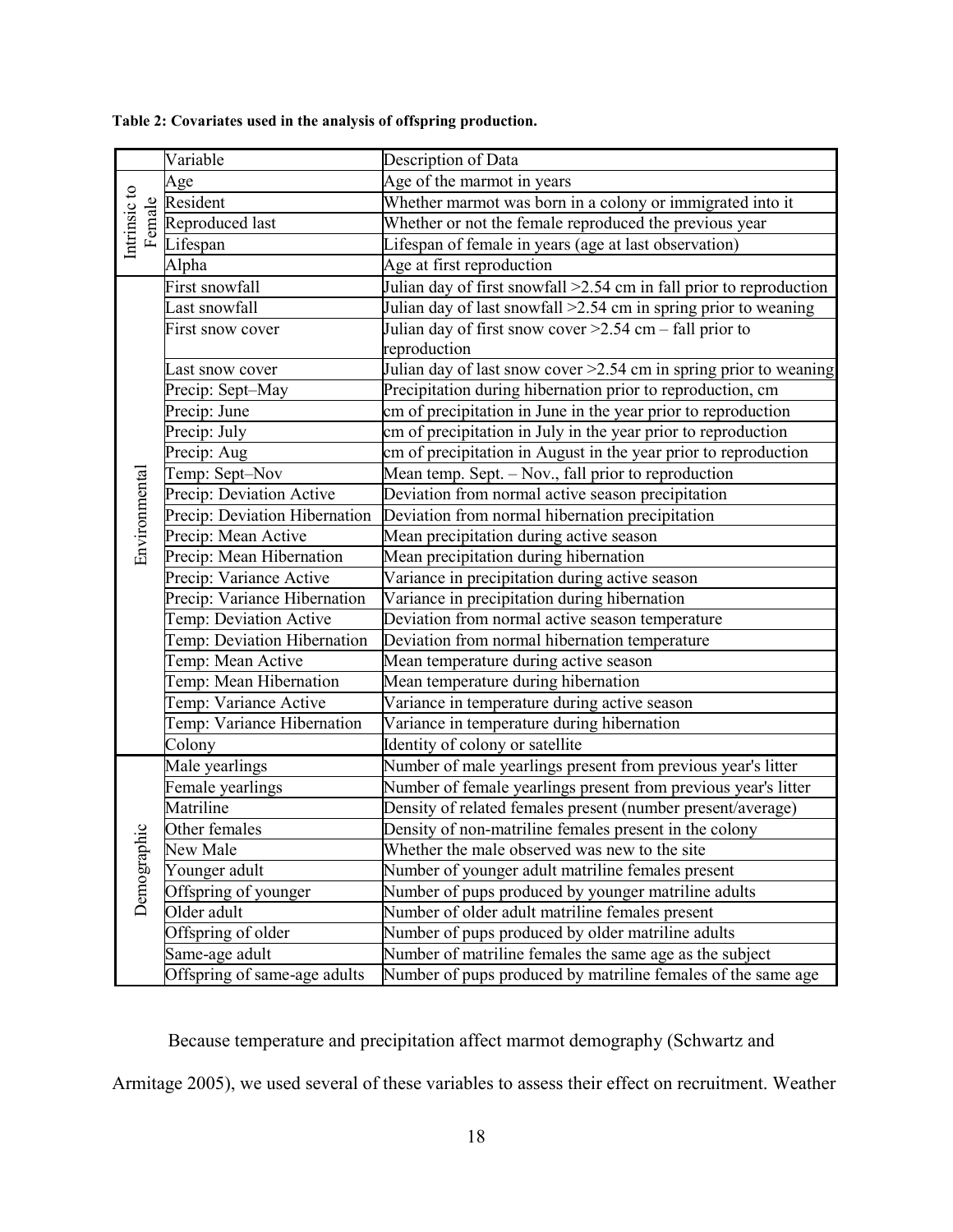<span id="page-29-0"></span>data were obtained from the National Weather Service for Crested Butte, Colorado, (NOAA 1962–2004) which is about 10 km from the study site. These data included the date of first and last snowfall, the date of first and last snow cover (greater than 2.54 cm), the amount of precipitation in each month of the active season, the amount of precipitation during hibernation, mean temperature during the active season, and mean temperature during the fall. In addition, we used data on the variance of temperature and precipitation during hibernation and during the active season. Finally, we calculated the average deviation from normal temperature and precipitation for the active season and the hibernation period. Deviation from normal is a monthly variable available from NOAA, and uses a 30-year average for comparison. The comparison mean is updated once a decade during years ending in 2 (NOAA 1962–2004). All environmental variables were calculated for periods preceding reproduction. Thus, "active season" variables were for the active season in which the marmot was gaining mass prior to hibernation, and leading up to her attempt at reproduction.

 A number of other characteristics, such as elevation and size of the foraging area, differ among colonies. We controlled for these differences by using colony identity as a factor in all our two-way nested models.

#### *Statistical methods*

We analyzed the effects of social and environmental variables using a linear mixed effects model, because the data included repeated observations of the same individual and these individuals were grouped into a smaller number of colonies. Mixed effects models explicitly allow this type of hierarchical data structure.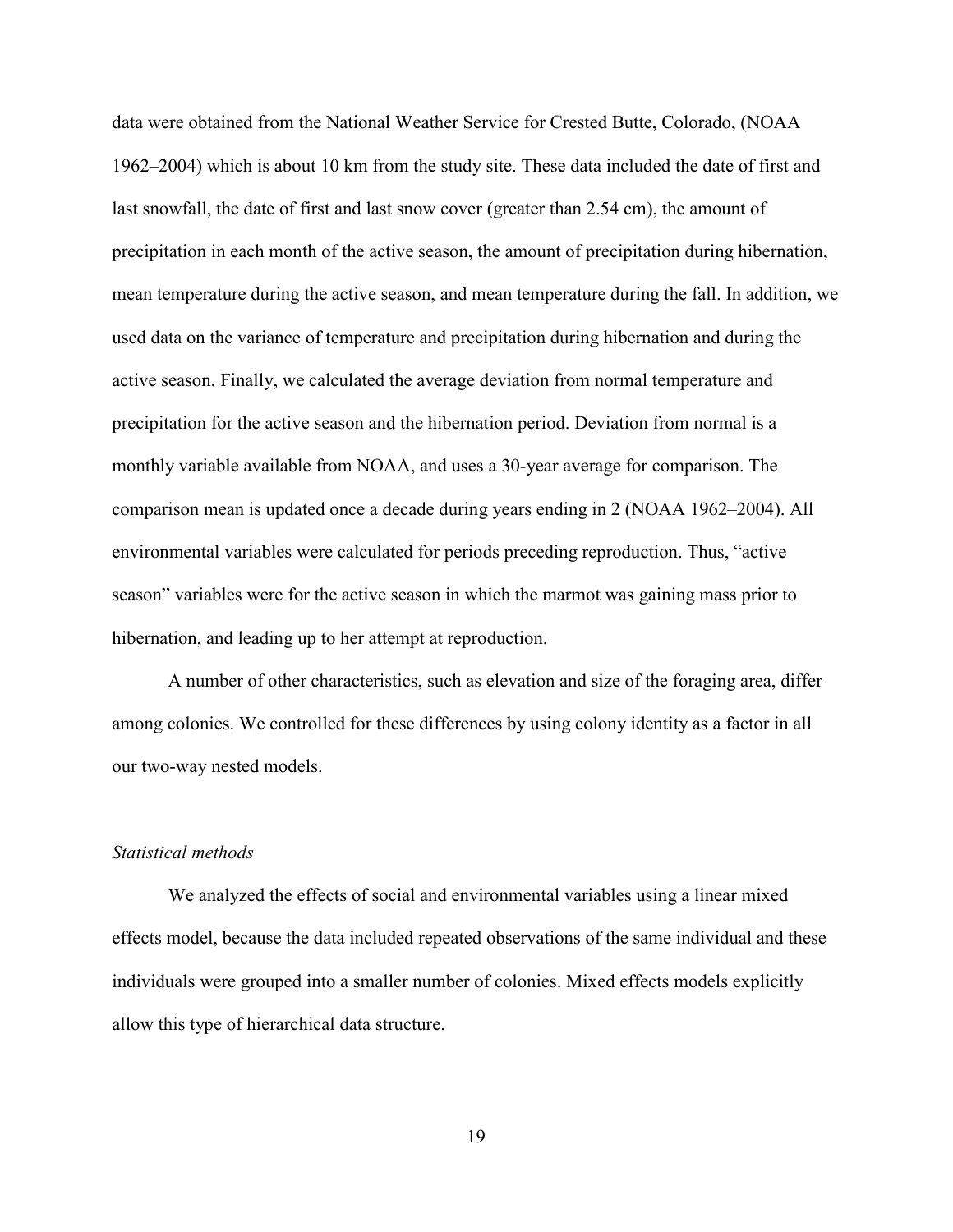When evaluating annual reproductive success, we assessed the number of offspring that each female produced each year. The data are counts of weaned offspring, but more than half of the female-years resulted in no reproduction. Thus, the data followed a Zero-Inflated Poisson (ZIP) distribution with two-way nesting. We used an algorithm in R 2.7.2 (R Development Core Team 2009) to fit such a model using a Markov Chain Monte Carlo (MCMC) technique. For more details about the algorithm and nested ZIP models see (Zuur et al. 2010a, Zuur et al. 2010b). Our algorithm allows estimation of the effects of covariates on reproductive failure and on the number of offspring produced, given that reproduction occurred.

Our algorithm fit a model with the following form:

$$
Y_{ijk} \sim ZIP(\pi_{ijk}, \mu_{ijk})
$$
  

$$
E(Y_{ijk}) = \mu_{ijk} \times (1 - \pi_{ijk}) \text{ and } \text{var}(Y_{ijk}) = (1 - \pi_{ijk}) \times (\mu_{ijk} + \pi_{ijk} \times \mu_{ijk}^2)
$$

where  $\pi_{ijk}$  is the probability of observing reproduction and  $\mu_{ijk}$  is the expected value for the count process. Observations for different years (for the same animal) are represented by *k*, different animals are represented by *j*, and colonies are represented by *i*. These are modeled as a function of the covariates:

$$
logit(\pi_{ijk}) = \alpha + y_i \times X_{ijk} + \cdots y_n \times X_{ijk} + d_i + d_{ij}
$$

$$
\log(\mu_{ijk}) = \alpha + \beta_{1} \times X_{ijk} + \cdots + \beta_{n} \times X_{ijk} + b_{i} + b_{ij}
$$

The random error terms,  $d_i$ ,  $d_{ij}$ ,  $b_i$ , and  $b_{ij}$ , are assumed to be independent of one another.

We ran the MCMC algorithm with uninformative prior probabilities and a 2000 run burn in to allow for model convergence. After this burn-in, we averaged every 10th of the next 6000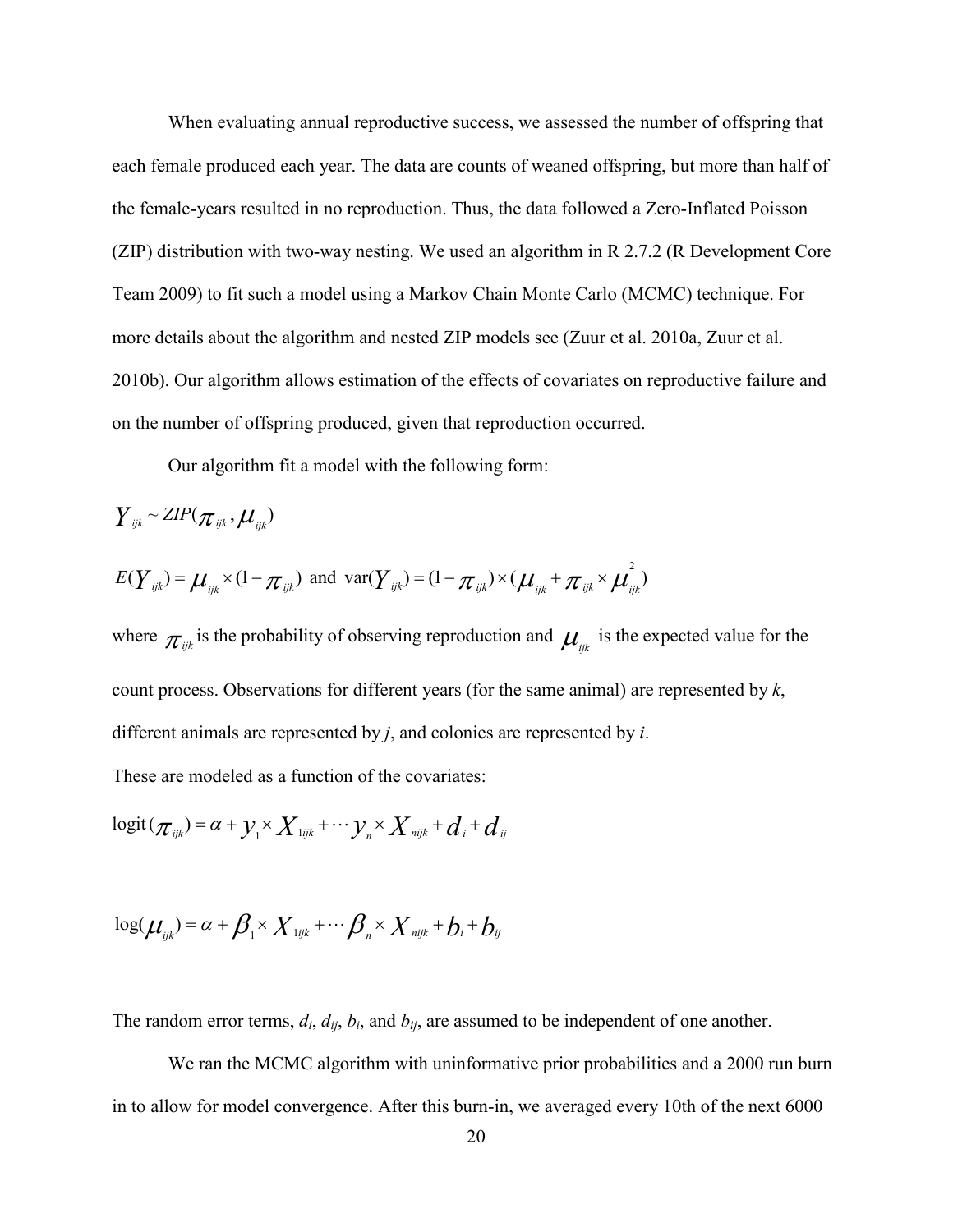model runs to get estimates for the model parameters. We used a stepwise procedure to decide which covariates to include in our final model. For each round of parameter estimation, our algorithm included each covariate one at a time; for each covariate the algorithm produced estimates of the parameters  $\pi_{ijk}$  and  $\mu_{ijk}$ , and a Deviance Information Criterion (DIC) value (Spiegelhalter et al. 2002). We selected the next variable for inclusion in the model based on the lowest DIC value for a covariate that was significant. We considered a covariate to be significant if the credible interval for the parameter estimate did not overlap zero. In some cases, the model with the lowest DIC value included a covariate that was not significant as judged by the credible interval. In these cases, we selected the covariate with the next lowest DIC value and significant parameter estimates. We included this "next best" covariate in the model if the DIC values were not separated by more than 5; differences in DIC of less than 5 are generally not considered to be important differences (Spiegelhalter et al. 2003). Each covariate was added to either the Binary (logit) or the count (log) portion of the model, depending on which portion of the model included the significant parameter estimate ( $\pi_{ijk}$  or  $\mu_{ijk}$ ). We continued adding covariates in a stepwise fashion until there were no covariates that met both the DIC and significant parameter criteria. Because inclusion of additional covariates will sometimes change the estimation of parameters for covariates already in the model, we also performed a backwards procedure on the model that was selected in the forward selection process; each covariate was dropped one at a time to examine the effects on the overall model. The only covariates included in the final model were those whose inclusion improved the overall model DIC and had parameter estimates whose credible interval did not overlap zero. In cases where no Poisson parameters were selected, the models were re-analyzed using a standard logistic regression procedure in Minitab (Minitab 2007) so that the relative importance of each parameter could be estimated.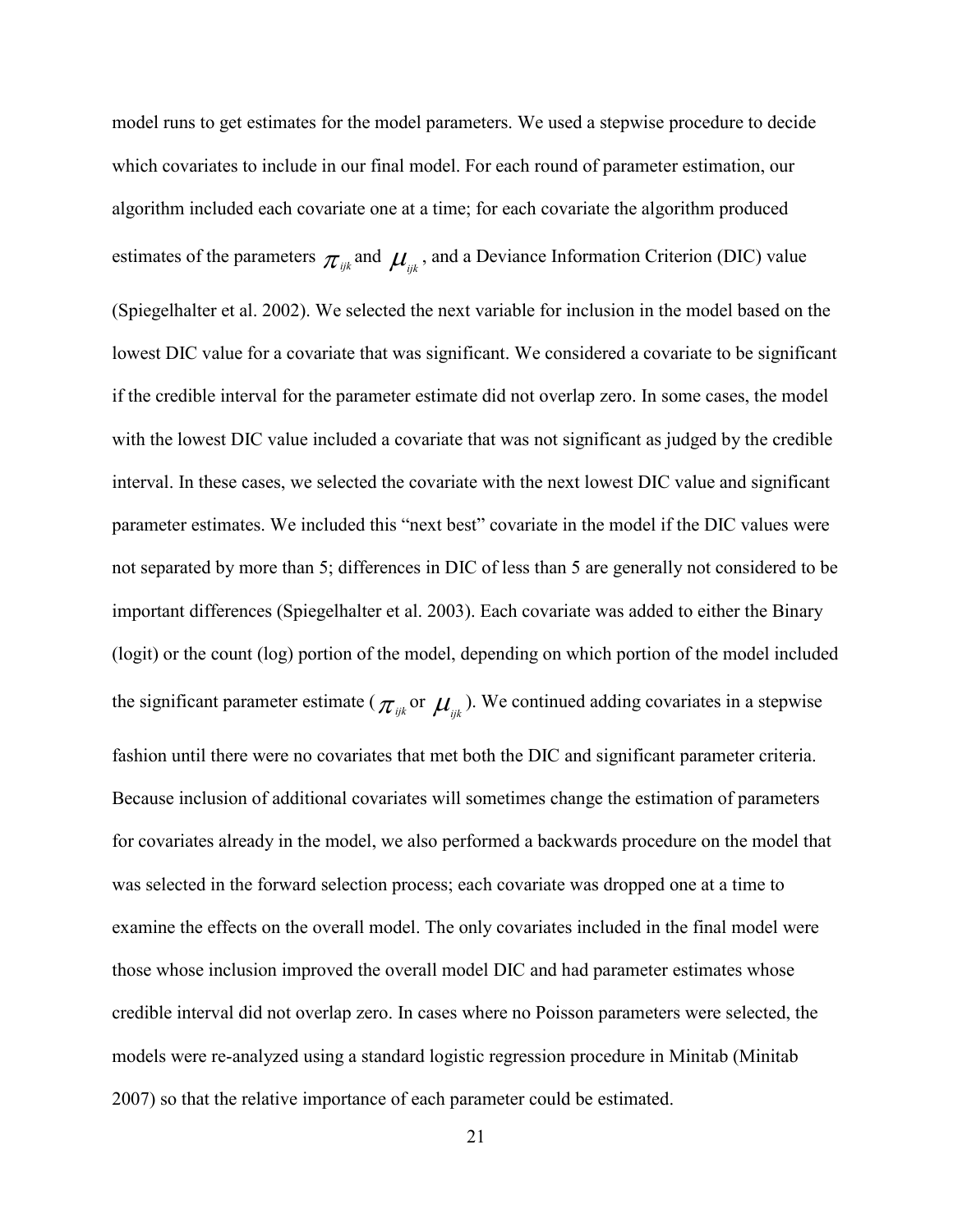Because younger female marmots are known to experience reproductive suppression (Armitage 2003b) and the ZIP procedure models reproductive output across the entire lifespan, there is the possibility that reproductive suppression occurring in the youngest age class would be obscured by the successful reproduction at later ages. For this reason, we also examined the production of offspring by two-year-olds, in a separate Zero Altered Poisson (ZAP) analysis.

For our assessment of lifetime reproductive success, we averaged most predictor variables for each female during the years she was trapped. All weather variables were averaged, as well as all social variables that did not concern the colony male. For the logical variable, male presence, we calculated the percentage of female years when a male was present in the colony. The variable "new male" was also calculated as a percent. Residency status was considered to be a fixed characteristic of the female and remained unchanged. In addition, we calculated the age at first reproduction and the length of the reproductive span. These data were used in a Zero Altered Negative Binomial (ZANB) model to predict the total number of young that each female produced during her lifespan.

Finally, because the partial coefficients generated by multiple regression can conceal the gross associations between the predictor and response variables, we conducted univariate regressions with all the variables that were chosen in our models. In addition, we ran univariate regression for the variables that have been suggested previously to affect reproductive success: the number of same-aged females, the number of younger females, the number of older females, and the matriline density (Armitage 2003b).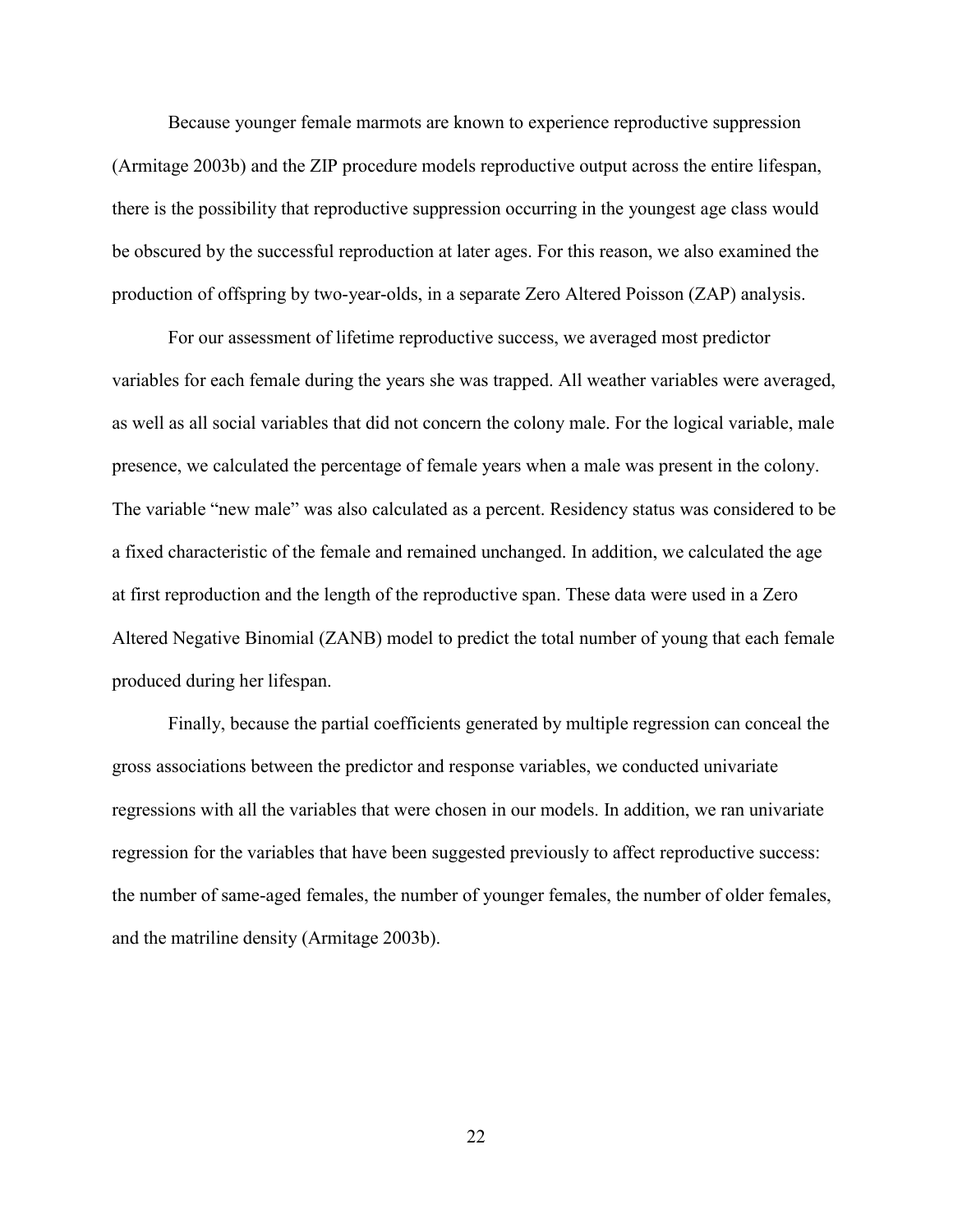## <span id="page-33-0"></span>**Results**

#### *Multivariate Analysis of Annual Reproductive success*

 The final model included five variables that were the most influential in affecting whether a female marmot successfully produced offspring. Given that a female produced at least one litter, there no variables that significantly predicted litter size. The final model had the following form:

Logit  $\pi_{ijk}$  = -1.9569 +( 0.6877 x Age) –( 0.0484 x (Age)<sup>2</sup>) – (0.6098 x (NewMale)) + (0.4124 x (Reproduced previous year)) – (0.2274 x (Number of Same-aged Females)) + (0.1925 x (Number of Offspring of Same-aged Females))

Two measures of matriline composition were significantly associated with the probability of producing at least one offspring. The probability of reproducing during a given year was negatively associated with the number of same-aged females present (Figure 2b, Table 3) and positively associated with the number of offspring produced by those same-aged females (Figure 2c, Table 3).

Two characteristics of the female were good predictors of her probability of reproducing. Female age and whether she had reproduced the previous year each significantly increased the likelihood of reproduction (Table 3). Females who reproduced the previous year had 51% higher odds of reproducing (Table 3). In addition, for each additional year of age, females were almost twice as likely to reproduce as they were at the previous age (Table 3). Probability of reproduction does not continue to increase throughout the lifespan however, and appears to decrease after about seven years of age (Figure 2a). These age effects are partial effects, in that they are found when the other significant effects have been incorporated into the estimation; after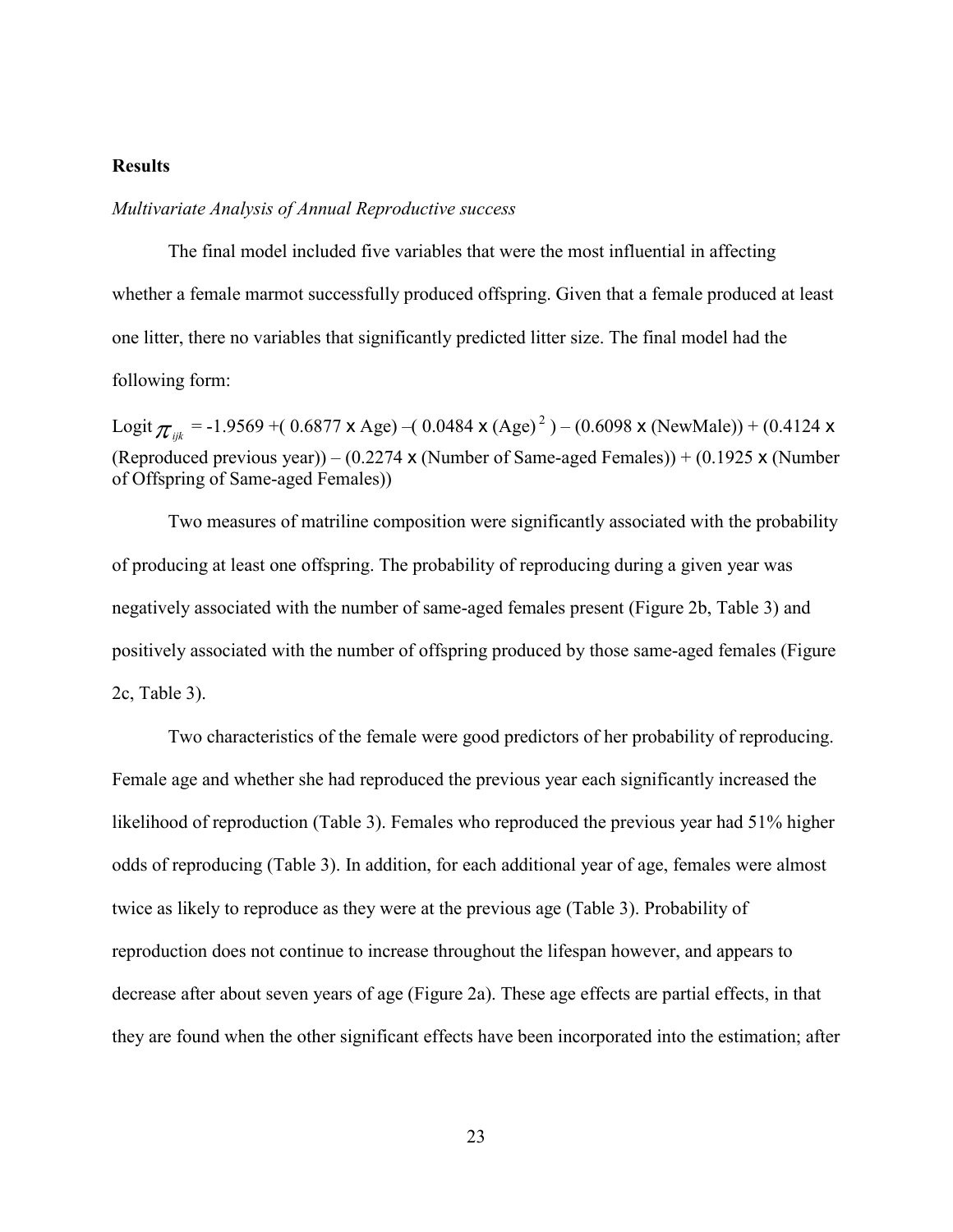<span id="page-34-0"></span>adjusting for the effects of prior reproduction and the social environment, the odds of

reproduction improve with age in a curvilinear function (Figure 2a, Table 3).

**Table 3. Predictors of the annual probability of reproducing. Positive coefficients indicate a higher probability of reproduction, while negative coefficients indicate lower probability. The amount that the odds ratio differs from one indicates the percent increase or decrease in the probability of producing offspring for each unit change in the predictor.** 

| Predictor                                                                  | Coefficient | Odds Ratio | Z       |         |
|----------------------------------------------------------------------------|-------------|------------|---------|---------|
| Intercept                                                                  | $-1.9569$   |            | $-5.56$ | < 0.001 |
| Age                                                                        | 0.6877      | 1.99       | 4.88    | < 0.001 |
| (Age)2                                                                     | $-0.0484$   | 0.95       | $-4.19$ | < 0.001 |
| Presence of New Male                                                       | $-0.6098$   | 0.64       | $-3.96$ | < 0.001 |
| Reproduced previous year                                                   | 0.4124      | 1.51       | 2.38    | 0.017   |
| Number of Same-Aged Females                                                | $-0.2274$   | 0.80       | $-1.98$ | 0.048   |
| Number of Offspring of Same-Aged Females                                   | 0.1925      | 1.21       | 4.43    | < 0.001 |
| Test that all slopes are zero: $G = 115.956$ , $DF = 6$ , P-Value = <0.001 |             |            |         |         |



**Figure 2. Partial effects of covariates on the annual probability of producing one or more offspring. For each covariate, the line represents the effect of the variable when all other significant covariates are set to their mean.**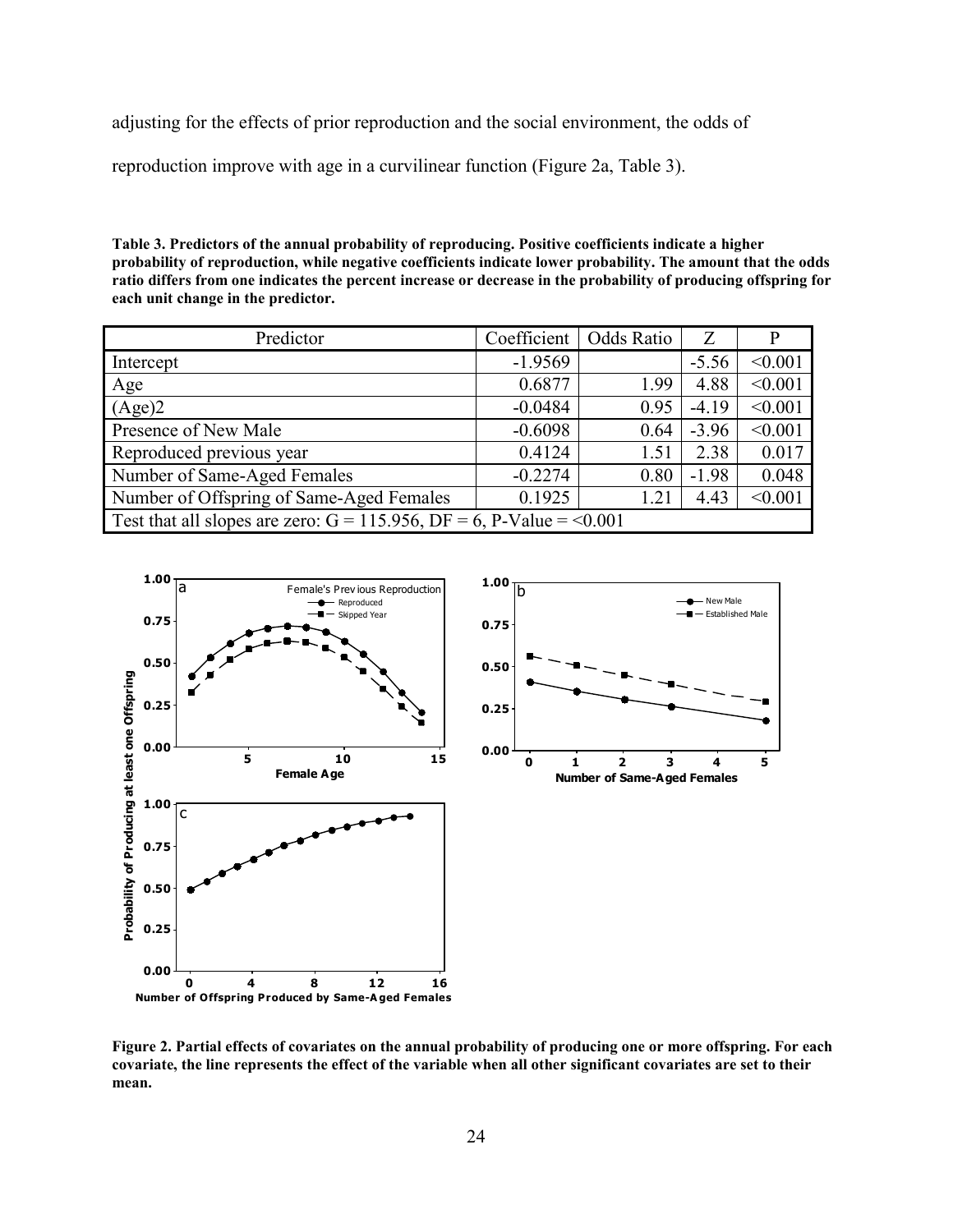Because partial effects can be difficult to interpret, it can be informative to examine the univariate relationships to see if the same patterns are found as that found in the multivariate model. When considering only the effects of age, young females are much less likely to reproduce than older females and there is no reduction in overall reproduction at older ages (Figure 3a), (Schwartz et al. 1998, Oli and Armitage 2003). Similarly, the univariate relationship between the number of offspring produced by same-aged females and the probability of producing at least one young has a different shape (Figure 3b); although the relationship is still positive, the univariate relationship indicates that the probability of reproduction is much higher if same-aged matriline females produce at least one offspring, whereas the partial effect from the multivariate model indicates that the increase in probability is more gradual (Figure 2c, Figure 3b). Similar to the multivariate partial effects, the univariate relationships with the probability of reproduction indicated that the probability of reproduction was higher for females who had reproduced the previous year (Figure 3c), were sharing a colony with an established male (Figure 3d), or who lived with fewer same-aged females(Figure 3e).

Two other covariates were significantly associated with the probability of reproduction in univariate logistic regression. The probability of reproduction was negatively associated with the number of older females in the matriline (Figure 3f) and positively associated with the number of younger females in the matriline (Figure 3g). Many of these matriline variables are correlated (Table 4); once the variables related to the number of same-aged females and the number of young produced by same-aged females were entered into the multivariate model, neither the number of older nor the number of younger females had significant partial coefficients (Table 3). In particular, the number of same-aged females is positively associated with both the number of older adults and the number of offspring produced by older adults; the number of same-aged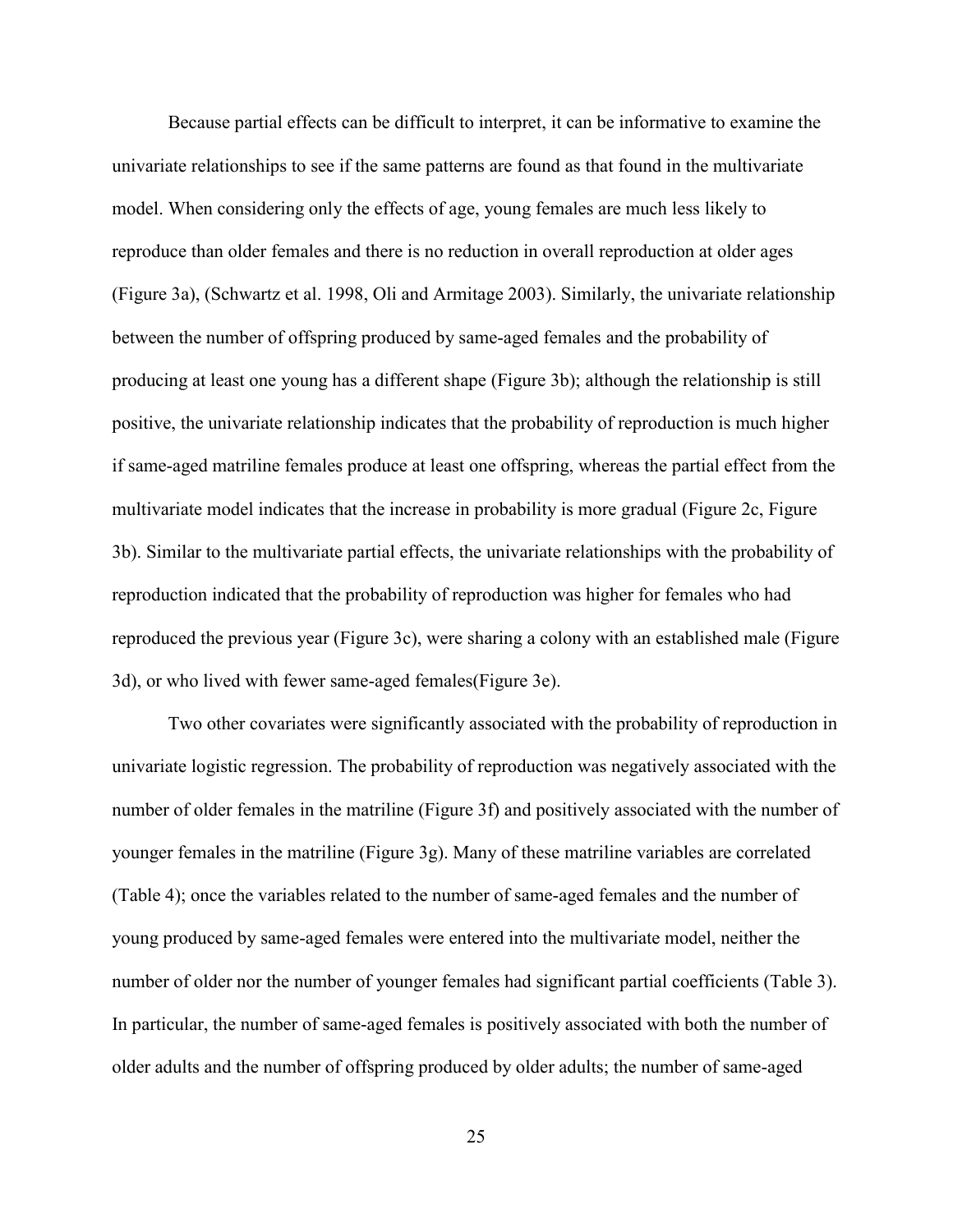females was also negatively associated with the number of younger females (Table 4). Thus, it is

possible that the number of same-aged females acts as a proxy for one of these other variables.

| Table 4. Correlations among the number of members in different age classes of the matriline. For each cell,   |
|---------------------------------------------------------------------------------------------------------------|
| the top number is the Pearson correlation coefficient, while the bottom number gives the p-value. Significant |
| correlations are given in bold.                                                                               |

|                     | Number of<br>Same-Aged | Number of<br>Offspring | Number of Older<br>Adults | Number of<br>Offspring      | Number of<br>Younger Adults |
|---------------------|------------------------|------------------------|---------------------------|-----------------------------|-----------------------------|
|                     | Females                |                        |                           |                             |                             |
|                     |                        | Produced by            |                           | Produced by<br>Older Adults |                             |
|                     |                        | Same-Aged              |                           |                             |                             |
|                     |                        | Females                |                           |                             |                             |
| Number of           | 0.515                  |                        |                           |                             |                             |
| Offspring           | < 0.001                |                        |                           |                             |                             |
| Produced by         |                        |                        |                           |                             |                             |
| Same-Aged           |                        |                        |                           |                             |                             |
| Females             |                        |                        |                           |                             |                             |
| Number of Older     | 0.325                  | 0.094                  |                           |                             |                             |
| Adults              | < 0.001                | 0.004                  |                           |                             |                             |
| Number of           | 0.220                  | 0.130                  | 0.800                     |                             |                             |
| Offspring           | < 0.001                | < 0.001                | < 0.001                   |                             |                             |
| Produced by         |                        |                        |                           |                             |                             |
| <b>Older Adults</b> |                        |                        |                           |                             |                             |
| Number of           | $-0.109$               | $-0.033$               | $-0.038$                  | 0.005                       |                             |
| Younger Adults      | 0.001                  | 0.304                  | 0.241                     | 0.868                       |                             |
| Number of           | $-0.088$               | $-0.004$               | $-0.033$                  | 0.014                       | 0.612                       |
| Offspring           | < 0.006                | 0.890                  | 0.298                     | 0.671                       | < 0.001                     |
| Produced by         |                        |                        |                           |                             |                             |
| Younger Adults      |                        |                        |                           |                             |                             |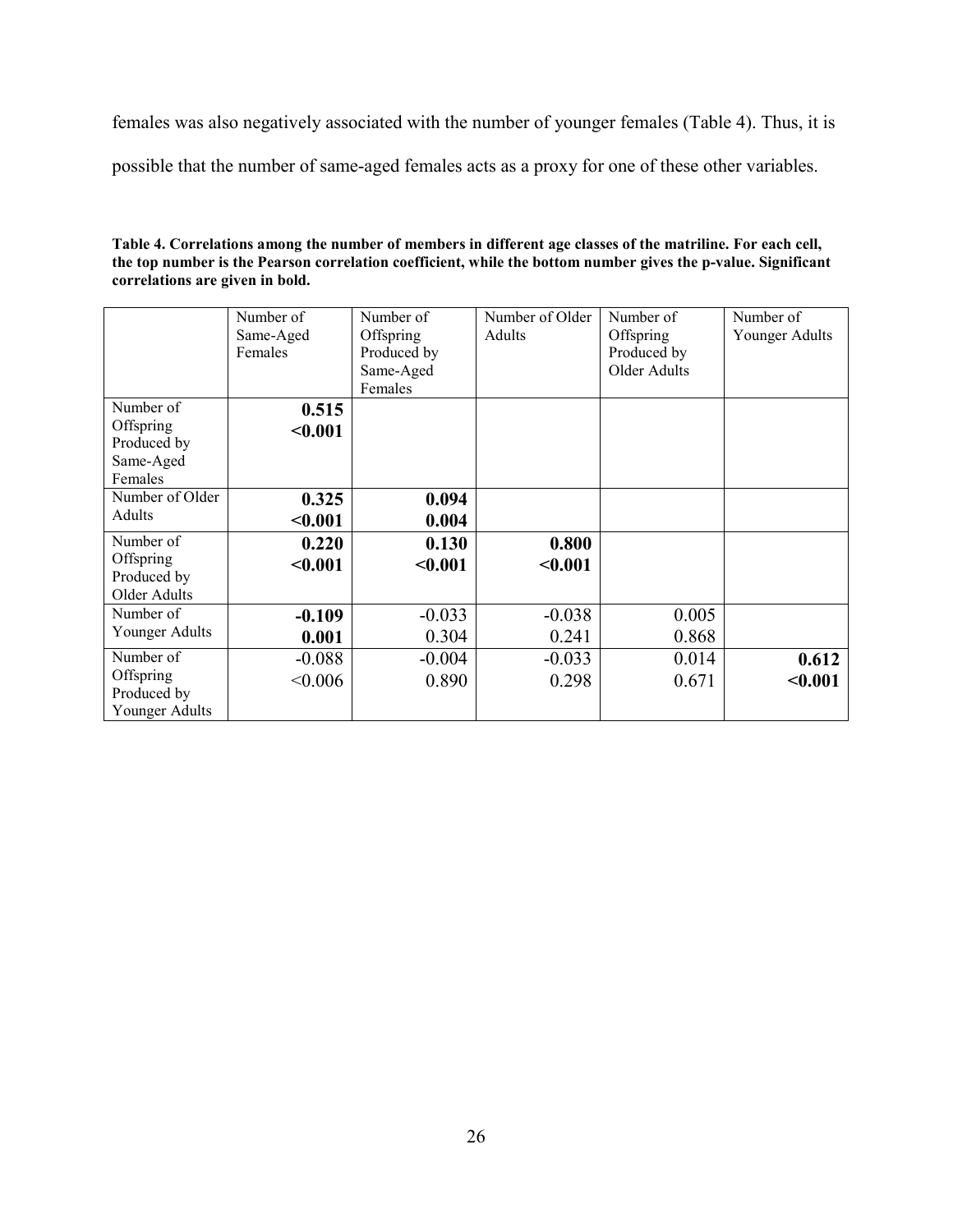

**Figure 3. Univariate relationship between selected variables and the probability of producing at least one offspring.** 

The identity of the colony male was a significant predictor of female success in the univariate and multivariate models. The odds of reproduction were about 40% higher when the colony contained a male who had over-wintered at the same site as the female (Figure 2b, Table 3).

 Although we did not identify any variables that predicted litter size, we were interested in the possibility that females did not produce the same number of male and female offspring. The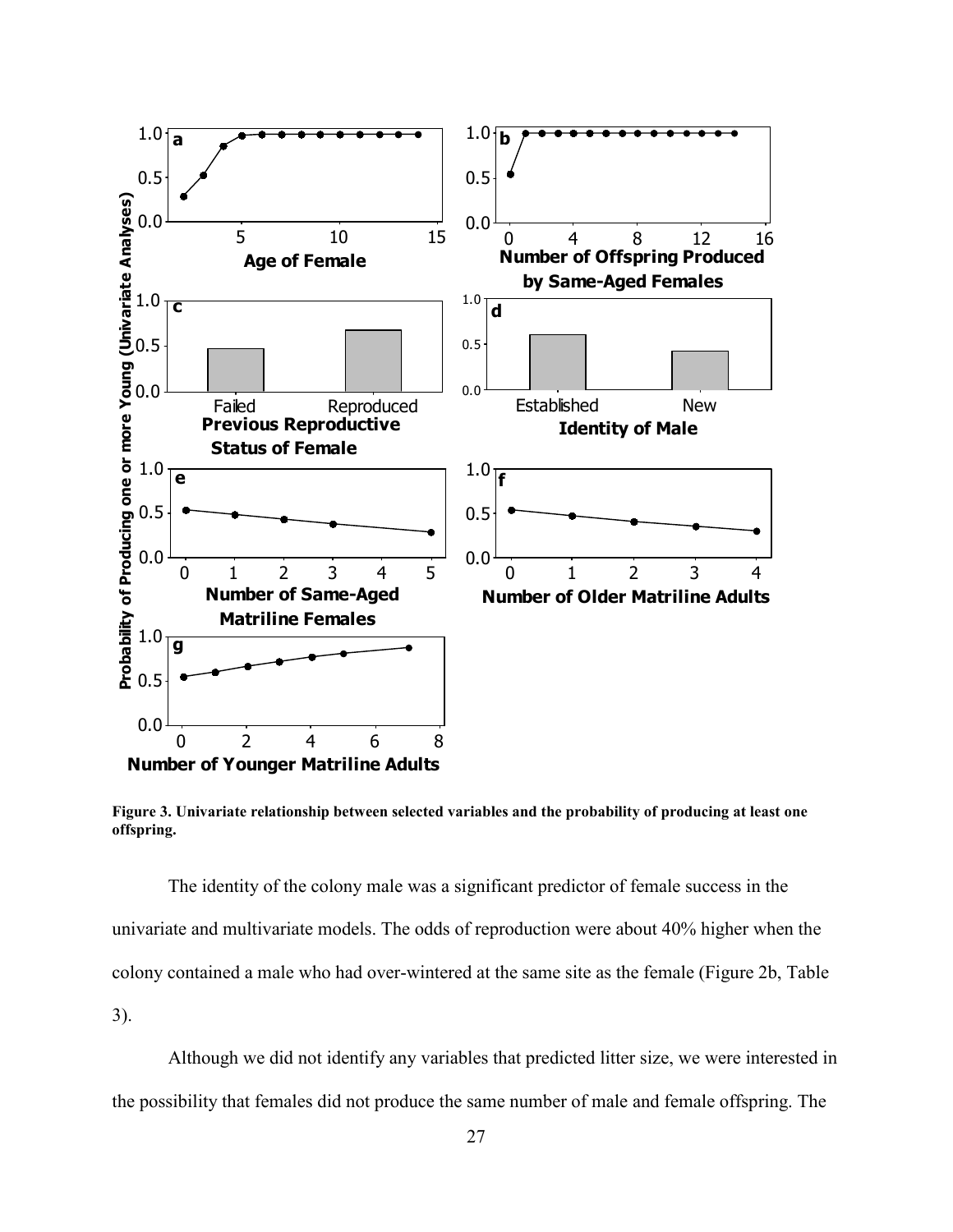population sex ratio was approximately 1:1; but when we examined the sex ratio of individual litters, a large number of litters were either all male or all female (Figure 4). Therefore, we examined whether any of our measured variables could predict sex ratio within litters. One environmental and one social variable were significantly associated with litter sex ratio (Table 5). The odds of producing male-baised litters increased by 5% for each additional offspring produced by older adults (Table 5, Figure 5a). In addition, females who experienced cooler average fall temperatures prior to the spring of reproduction had 8% higher odds of producing males (Table 5, Figure 5b). Both of the partial effects that were associated with litter sex ratio were very similar to the effects found in univariate models (Table 6, Figure 6), which suggests that the two significant variables were little affected by other variables in the model.



**Figure 4. Observed sex ratio of litters.**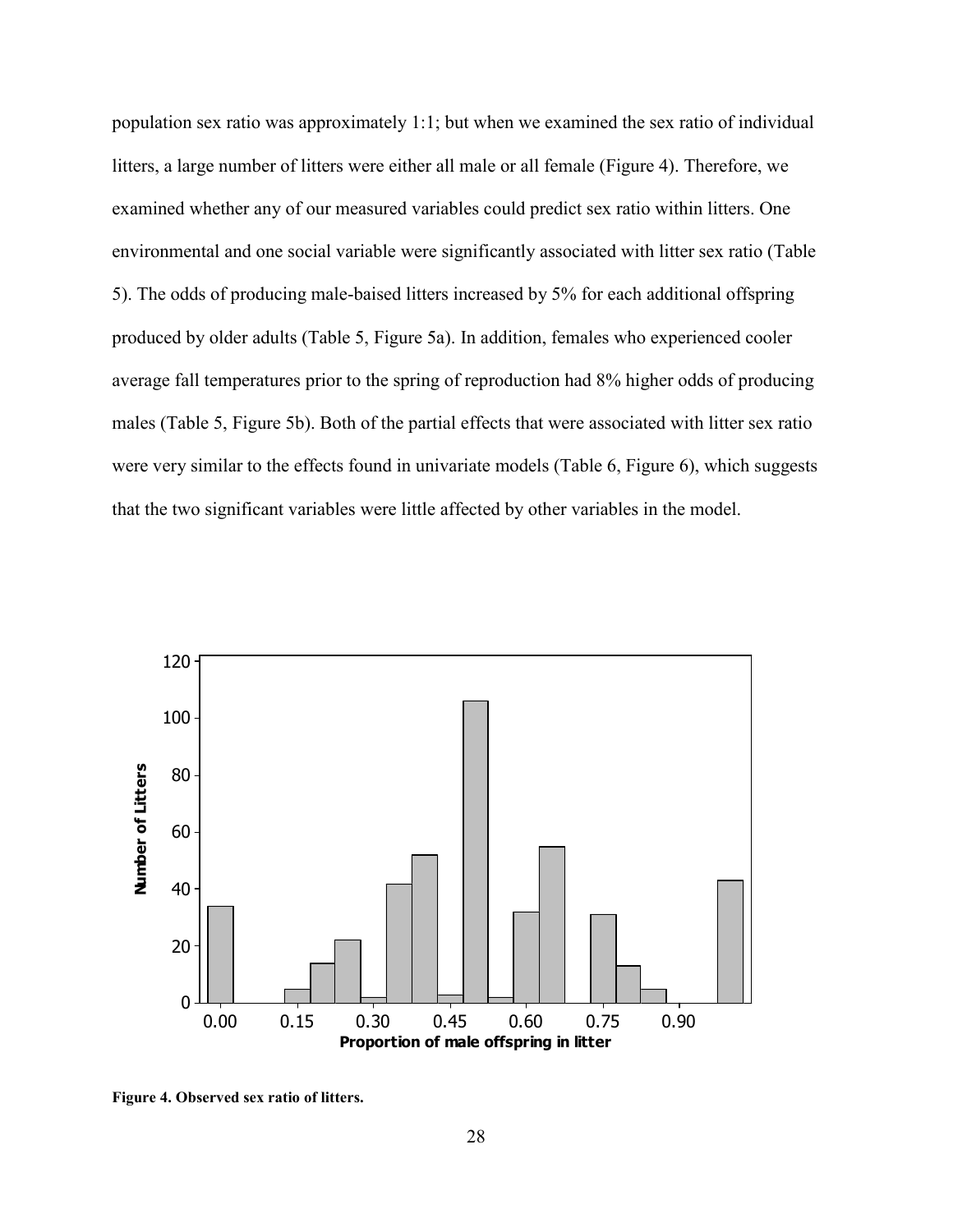**Table 5. Predictors of the sex ratio of litters. A positive coefficient indicates a higher probability of producing male young. The amount that the odds ratio differs from one indicates the percent increase or decrease in the probability of producing a male for each unit change in the predictor.** 

| Predictor                                                                | Coefficient | Odds Ratio |        |       |
|--------------------------------------------------------------------------|-------------|------------|--------|-------|
| Constant                                                                 | 0.1291      |            | .67    | 0.096 |
| Number of Offspring Produced by Older Adults                             | 0.0524      | 1.05       | 2.59   | 0.010 |
| Fall Temperatures (September–November)                                   | $-0.0441$   | 0.92       | $-197$ | 0.049 |
| Test that all slopes are zero: $G = 10.952$ , $DF = 2$ , P-Value = 0.004 |             |            |        |       |

**Table 6. Univariate analyses of factors associated with litter sex ratio.** 

| Predictor                                     | Coefficient | Odds Ratio |                    |       |
|-----------------------------------------------|-------------|------------|--------------------|-------|
| Number of Offspring Produced by Older Adults  | 0.0529      | .05        | 2.61               | 0.009 |
| <b>Fall Temperatures (September–November)</b> | $-0.0881$   | 0.95       | $-2.00 \mid 0.045$ |       |



**Figure 5. Partial effects of covariates on the probability of producing male young in individual litters. For each covariate, the line represents the effect of the variable when all other significant covariates are set to their mean. Temperatures are given in degrees Celsius.**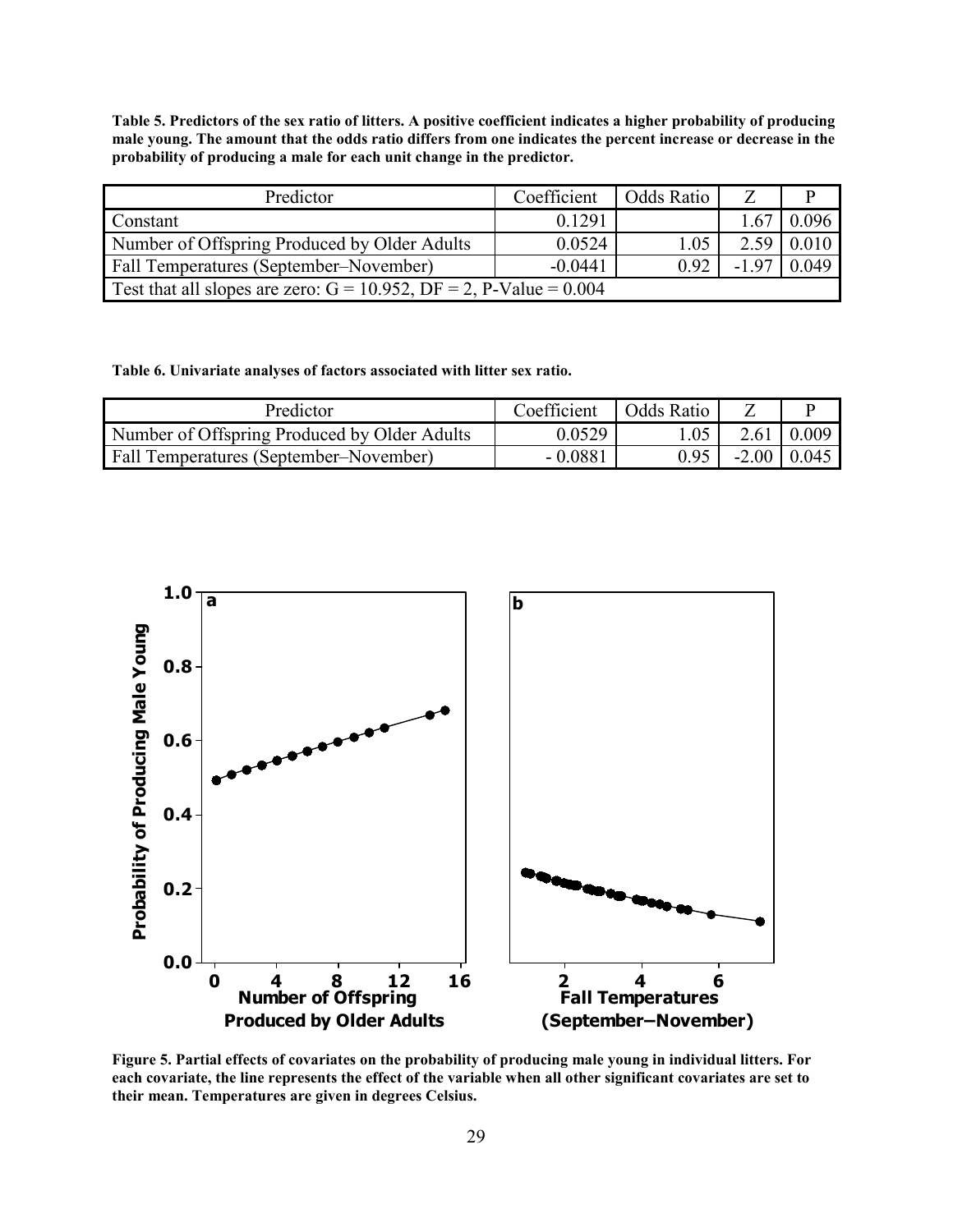

**Figure 6. Univariate relationships between selected variables and the probability of producing a male-biased litter.** 

#### *Reproduction by two-year-olds*

 The probability of reproduction by two-year-olds is always low and was influenced by both social and environmental variables (Table 7, Figure 7). Like females of other ages, two-year-olds were more likely to reproduce when another two-year-old was also able to reproduce (Table 7, Figure 7a). However, this effect was reversed when more than one other two-year-old reproduced; two-year-olds who lived in a matriline where more than seven offspring were produced by same-aged females were less likely to reproduce (Figure 7a). In addition, two-year-olds were affected by summer precipitation the year before they attempted reproduction. Females who experienced a wet June as yearlings were 18% more likely to reproduce as a two-year-old, than those experiencing a drier June (Table 7, Figure 7b).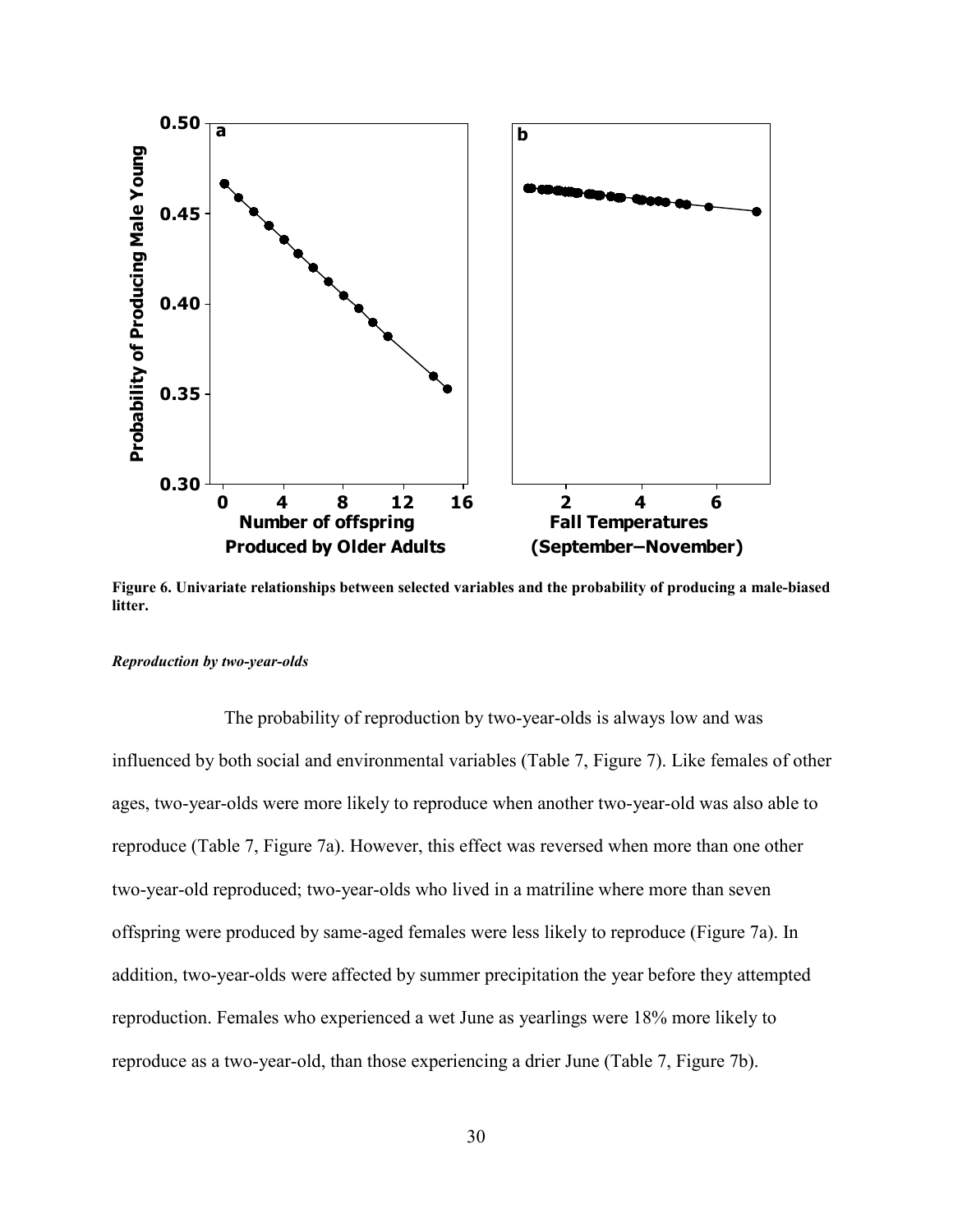**Table 7. Predictors of the probability of producing one or more young as a two-year-old. Positive coefficients indicate a higher probability of reproducing. The amount that the odds ratio differs from one indicates the percent increase or decrease in the probability of producing offspring for each unit change in the predictor.** 

| Predictor                                                                | Coefficient | Odds  |         | р       |  |
|--------------------------------------------------------------------------|-------------|-------|---------|---------|--|
|                                                                          |             | Ratio |         |         |  |
| Constant                                                                 | $-1.8848$   |       | $-6.01$ | < 0.001 |  |
| Offspring produced by Other Two-Year-Olds                                | 0.4581      | 1.58  | 3.30    | 0.001   |  |
| (Offspring produced by Other Two-Year-Olds) <sup>2</sup>                 | $-0.0303$   | 0.97  | $-1.98$ | 0.047   |  |
| June Precipitation (cm of water)                                         | 0.1675      | 1.18  | 2.30    | 0.022   |  |
| Test that all slopes are zero: $G = 23.975$ , $DF = 4$ , P-Value < 0.001 |             |       |         |         |  |



**Figure 7. Partial effects of covariates on the probability of producing one or more offspring as a two-year-old. For each covariate, the line represents the effect of the variable when all other significant covariates are set to their mean. Matriline density was calculated as the number of matriline females present, divided by the average number of females found at a given site.**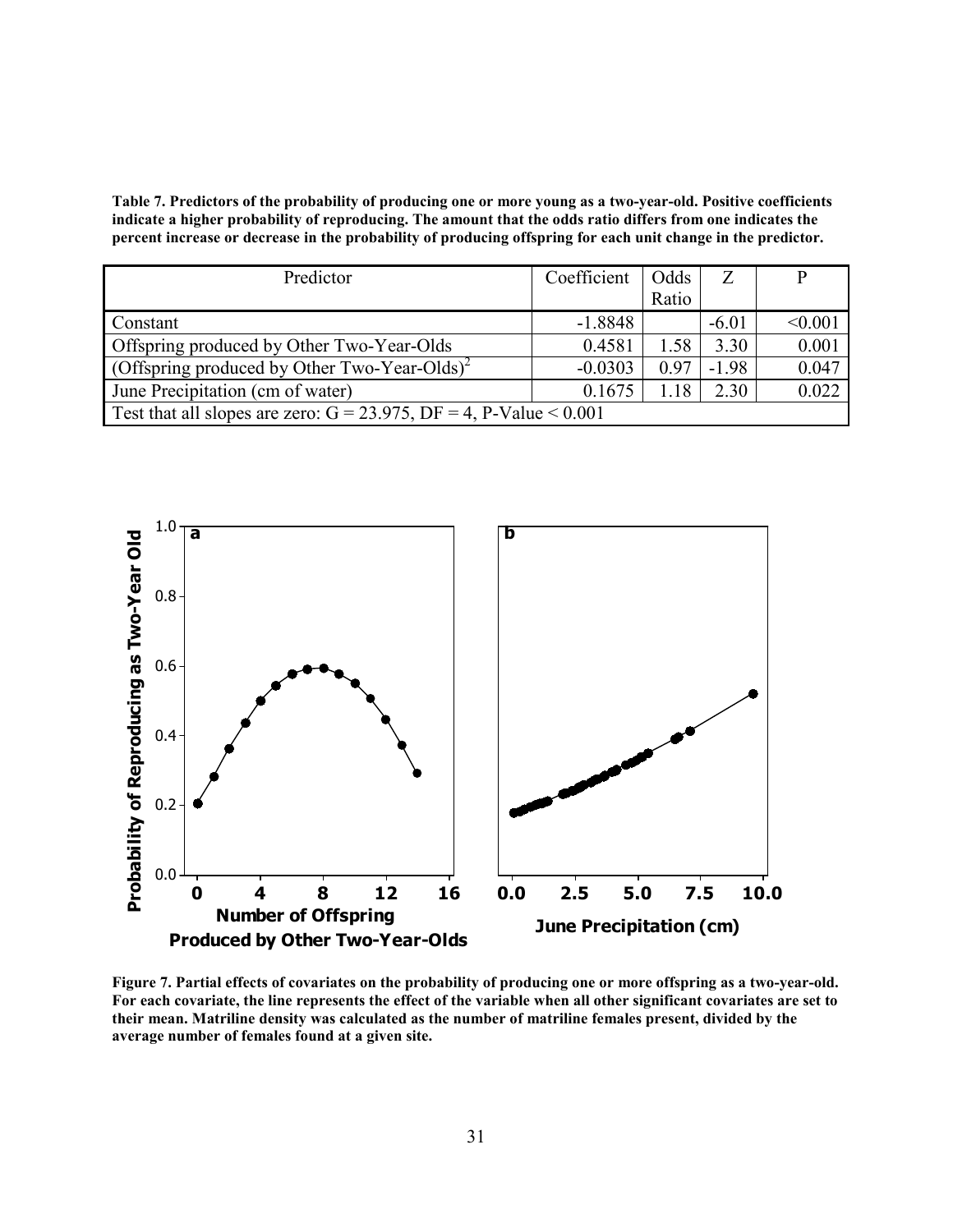The univariate relationship between the probability of reproducing and the number of offspring produced by other two-year-olds was similar to the partial effect found in the multivariate model. (Table 8, Figure 8a). However, after accounting for the effects of the amount of precipitation received during the previous June, the relationship between the number of offspring produced by two-year-olds and the number of offspring produced by same-aged females is initially positive, and turns negative if more than one other two-year-old reproduces (Table 7, Figure 7a). The univariate relationship between June precipitation and the probability of reproducing as a two-year-old was similar to the one found in the multivariate model (Table 8, Figure 7b, Figure 8b). In addition, in a univariate analysis, there was a trend for the probability of reproduction to increase with the number of offspring produced by older females. This trend was nearly significant (Table 8, Figure 8f). The univariate relationships between the probability of reproduction, matriline density and the number of same-aged females in the matriline were non-significant.

| Predictor                                           | Coefficient | Odds  | Ζ       | р       |
|-----------------------------------------------------|-------------|-------|---------|---------|
|                                                     |             | Ratio |         |         |
| Number of Offspring Produced by Other Two-Year-Olds | 0.2192      | 1.25  | 3.81    | < 0.001 |
| June Precipitation (cm)                             | 0.1701      | 1.19  | 2.44    | 0.015   |
| Number of Other Two-year-olds                       | 0.0081      | 1.01  | 0.07    | 0.944   |
| <b>Matriline Density</b>                            | $-0.0464$   | 0.95  | $-0.28$ | 0.780   |
| Number of Older Matriline Females                   | 0.0432      | 1.04  | 0.27    | 0.791   |
| Number of Offspring Produced by Older Adults        | 0.0745      | 1.08  | 1.92    | 0.055   |

**Table 8. Univariate analyses of the probability of producing offspring as a two-year-old.**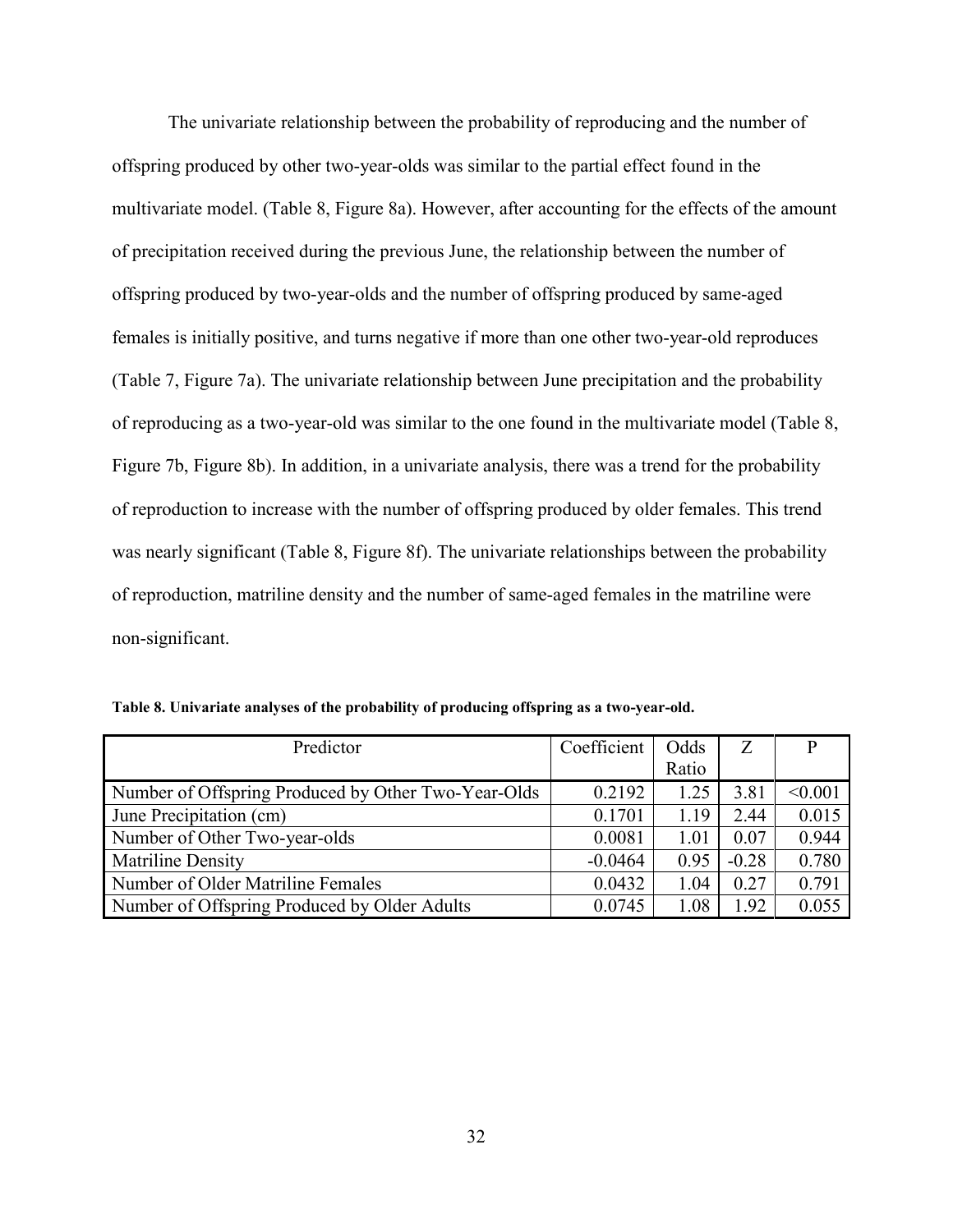

**Figure 8. Univariate relationship between selected variables and the probability of producing at least one offspring as a two-year-old.** 

Once reproduction was initiated, the total number of offspring produced by a two-yearold was influenced by an environmental variable. Females who experienced a late date of last snowfall during gestation or lactation were more likely to produce larger litters (Wald  $\chi^2$  =6.05, 1df,  $p = 0.014$ ). When the last snowfall occurred in June, females had much larger litters than when the last snowfall occurred in late April or Early May (Figure 9). We did not find any evidence of sex ratio bias in the litters produced by two-year-old females.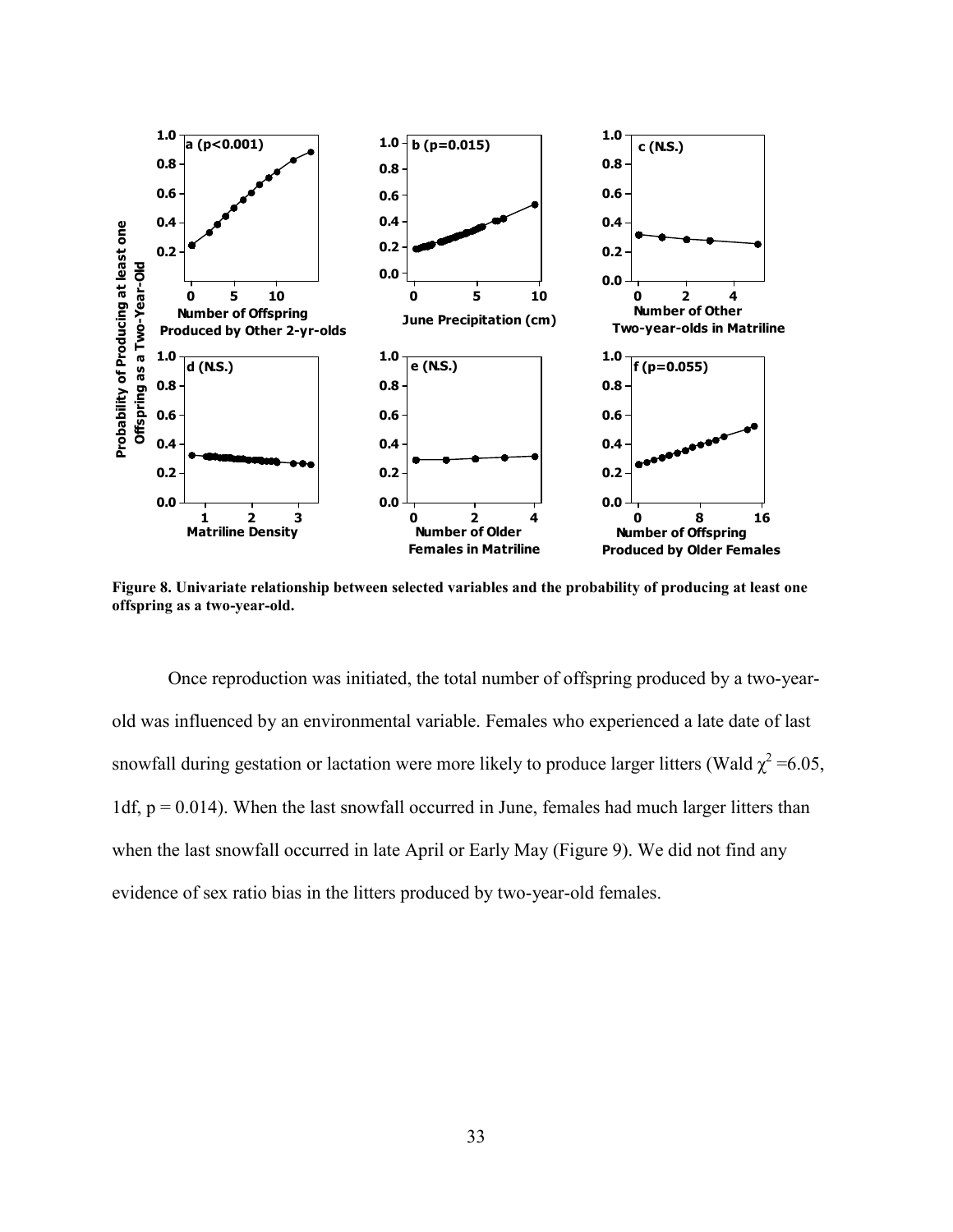

**Figure 9. Relationship between date of last snowfall and the predicted total number of offspring produced by two-year-olds.** 

## *Lifetime reproductive success*

 Variables that affect the annual probability of reproducing may or may not predict total lifetime reproduction. Therefore, we also examined the variables that were associated with the lifetime reproductive output of females. The average number of female yearlings present in a colony was significantly related to whether a female ever produced offspring during her life (Table 9). Females who never lived in matrilines containing female yearlings were unlikely to have reproduced during their lifespan (Figure 10b).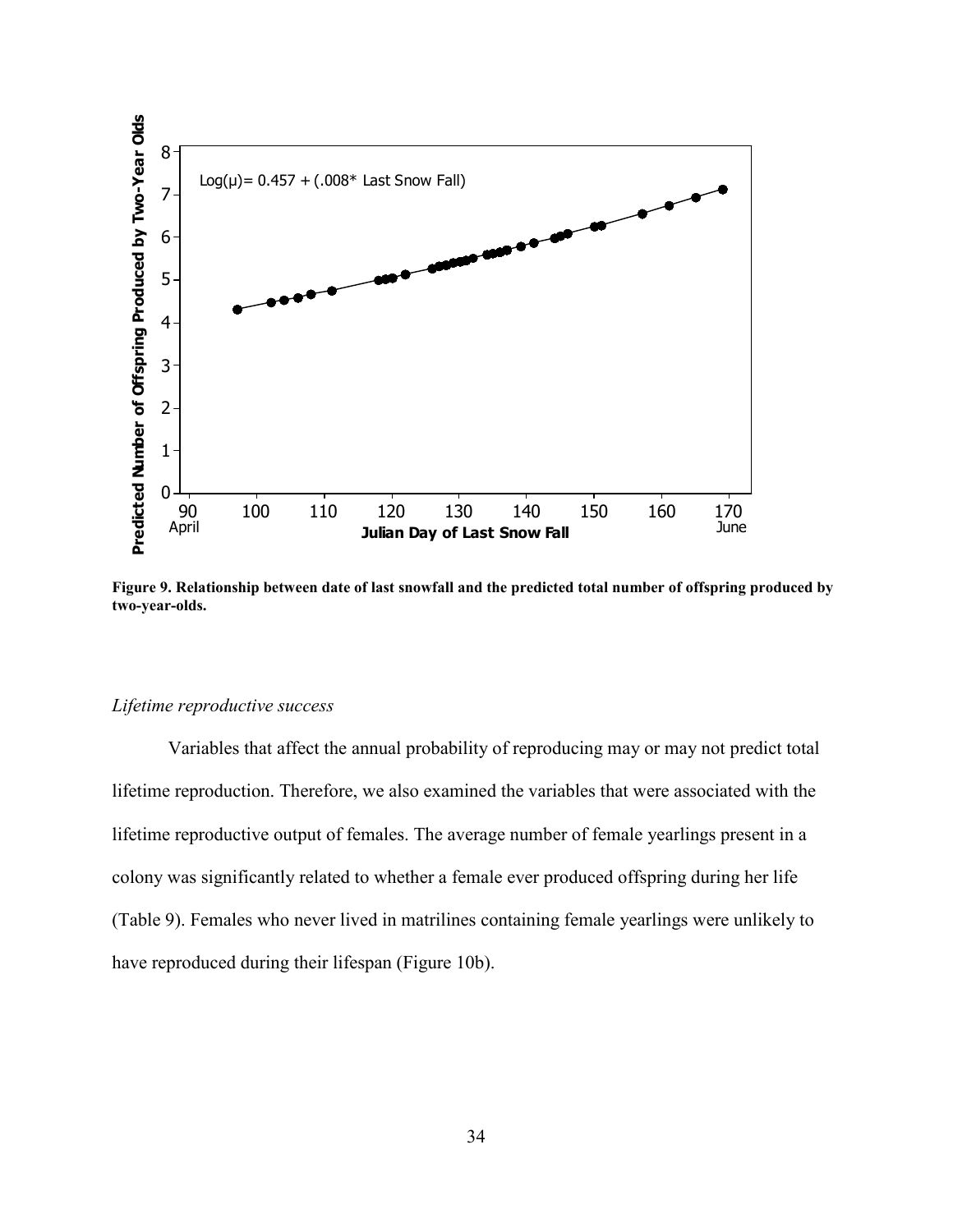| Predictor                                                                | Coefficient | Odds    | Z       |         |  |
|--------------------------------------------------------------------------|-------------|---------|---------|---------|--|
|                                                                          |             |         |         |         |  |
|                                                                          |             | Ratio   |         |         |  |
| Constant                                                                 | $-6.63703$  |         | $-4.35$ | < 0.001 |  |
| Lifespan                                                                 | 0.6013      | 1.82    | 4.79    | < 0.001 |  |
| Resident of Natal Colony                                                 | 1.2934      | 3.65    | 3.53    | < 0.001 |  |
| Percent of Years Spent Resident with Established Male                    | 3.6736      | 39.39   | 2.80    | 0.005   |  |
| Average Number of Female Yearlings                                       | 7.8552      | 2579.18 | 3.13    | 0.002   |  |
| Test that all slopes are zero: $G = 163.60$ , $DF = 4$ , P-Value < 0.001 |             |         |         |         |  |

**Table 9. Predictors of the probability of producing one or more young during the lifespan. Positive coefficients indicate a higher probability of reproducing. The amount that the odds ratio differs from one indicates the percent increase or decrease in the probability of producing one or more young for each unit change in the predictor.** 

 In addition, the probability of reproducing was significantly related to lifespan, male residency, and philopatry (Table 9). As expected, females who lived longer were more likely to leave offspring (Figure 10a). In addition, females who lived more of their lifespan in a colony with an established male were more likely to have reproduced than those who were often resident with new males (Table 9, Figure 10c). Finally, females who lived in their natal colony were more likely to reproduce than females who were immigrants (Table 9, Figure 10a). All of the univariate analyses had similar results to the multivariate partial effects (Table 10, Figure 11a–d). In addition, there was a significant positive univariate relationship between the probability of reproducing at least once during the lifespan and the average number of younger females in the matriline during a female's lifespan (Table 10, Figure 11f). Finally, there was a significant negative univariate relationship between the average number of older adults present and the lifetime probability of reproduction (Table 10, Figure 11g).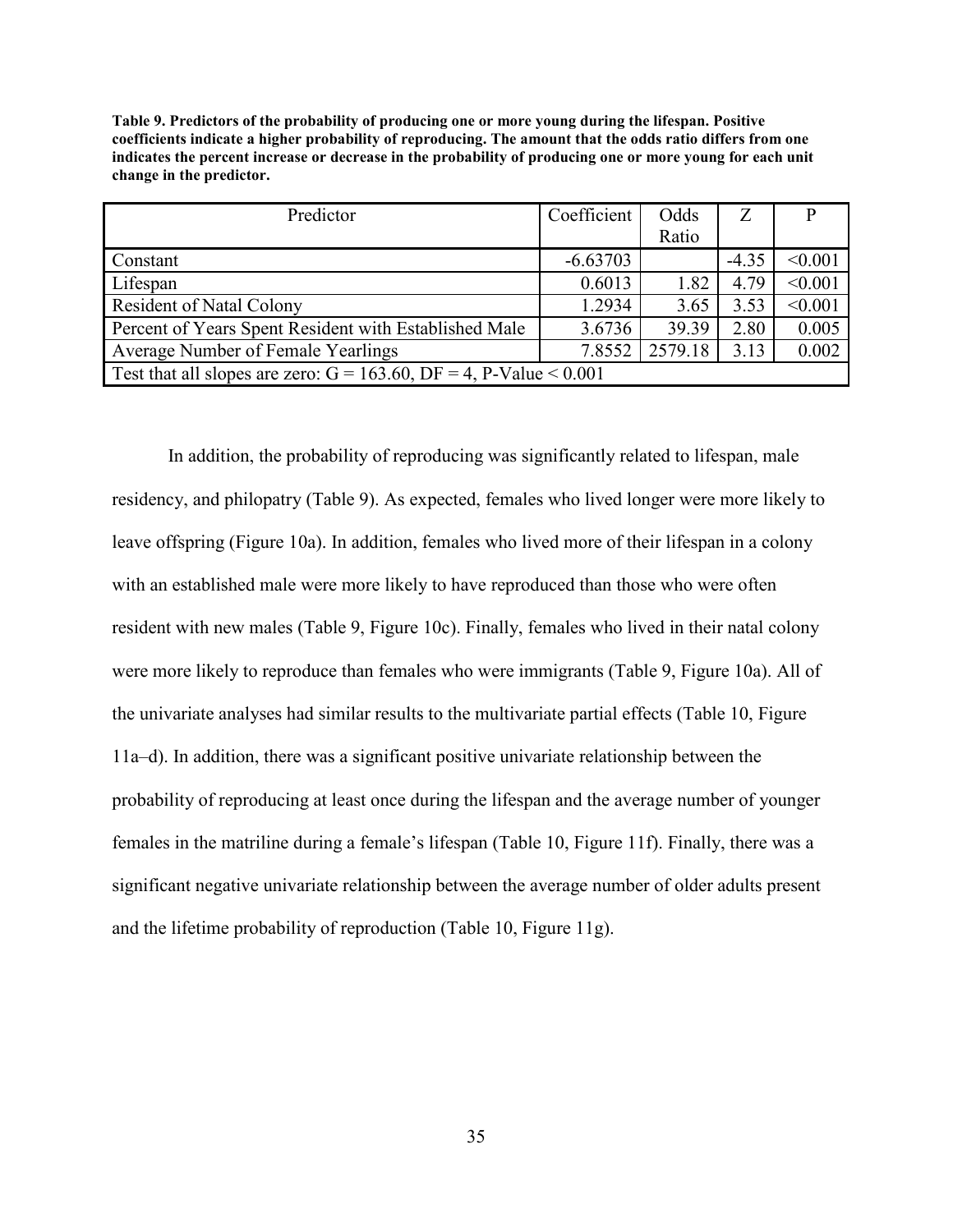

**Figure 10. Partial effects of covariates on the lifetime probability of producing one or more offspring. For each covariate, the lines represents the effect of the variable when all other significant covariates are set to their mean.** 

|  |  | Table 10. Univariate analyses of the probability of reproducing at least once during the lifespan. |  |  |
|--|--|----------------------------------------------------------------------------------------------------|--|--|
|  |  |                                                                                                    |  |  |

| Predictor                             | Coefficient | <b>Odds Ratio</b> | Z       |         |
|---------------------------------------|-------------|-------------------|---------|---------|
| Female Lifespan                       | 0.8303      | 2.29              | 6.80    | < 0.001 |
| <b>Residency Status of Female</b>     | 0.7259      | 0.013             | 2.49    | 0.013   |
| <b>Established Male</b>               | 1.8545      | 6.39              | 2.59    | 0.01    |
| Number of Male Yearlings Present      | 11.4384     | 21.32             | 3.84    | < 0.001 |
| Number of Female Yearlings Present    | 11.7231     | 123384.72         | 3.90    | < 0.001 |
| Number of Same-Aged Matriline Females | $-0.2970$   | $-2.31$           | $-2.31$ | 0.21    |
| Number of Younger Matriline Females   | 3.5851      | 36.06             | 3.71    | < 0.001 |
| Number of Older Matriline Females     | $-0.3859$   | 0.68              | $-2.15$ | 0.031   |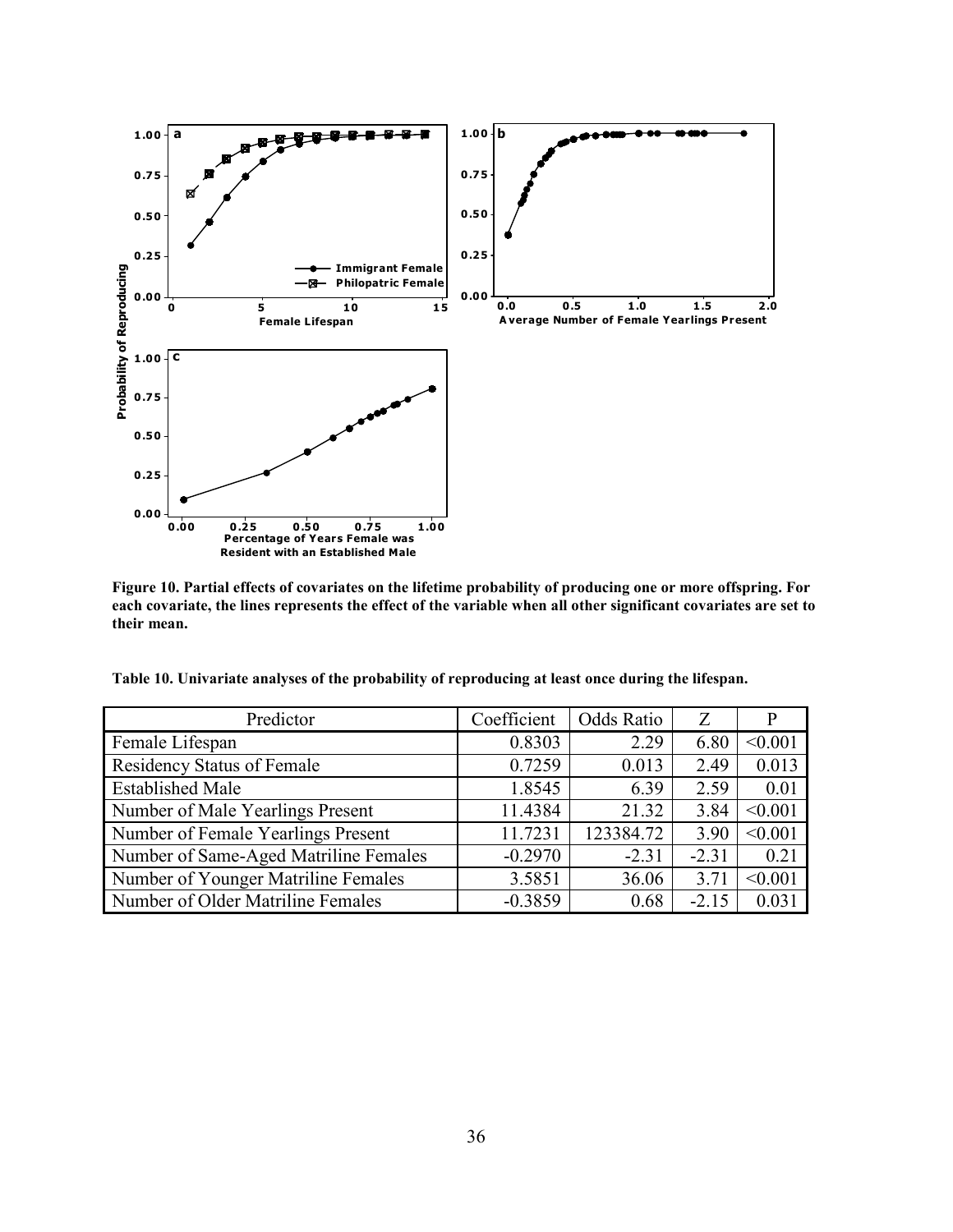

**Figure 11. Univariate relationship between selected variables and lifetime probability of producing offspring.** 

 The females who successfully reproduced at least once in their lifespan left very different numbers of offspring. In this sample, females who reproduced at least once produced an average of 9.47 offspring during their reproductive lives, but one produced at least 52. There were only two variables that were significantly associated with the number of offspring left by a female (Table 11). Females who reproduced in matrilines that, on average, contained female yearlings were likely to produce a larger number of offspring during their reproductive life (Table 11, Figure 12a). Similarly, females who had a longer reproductive lifespan left more offspring (Table 11, Figure 12b).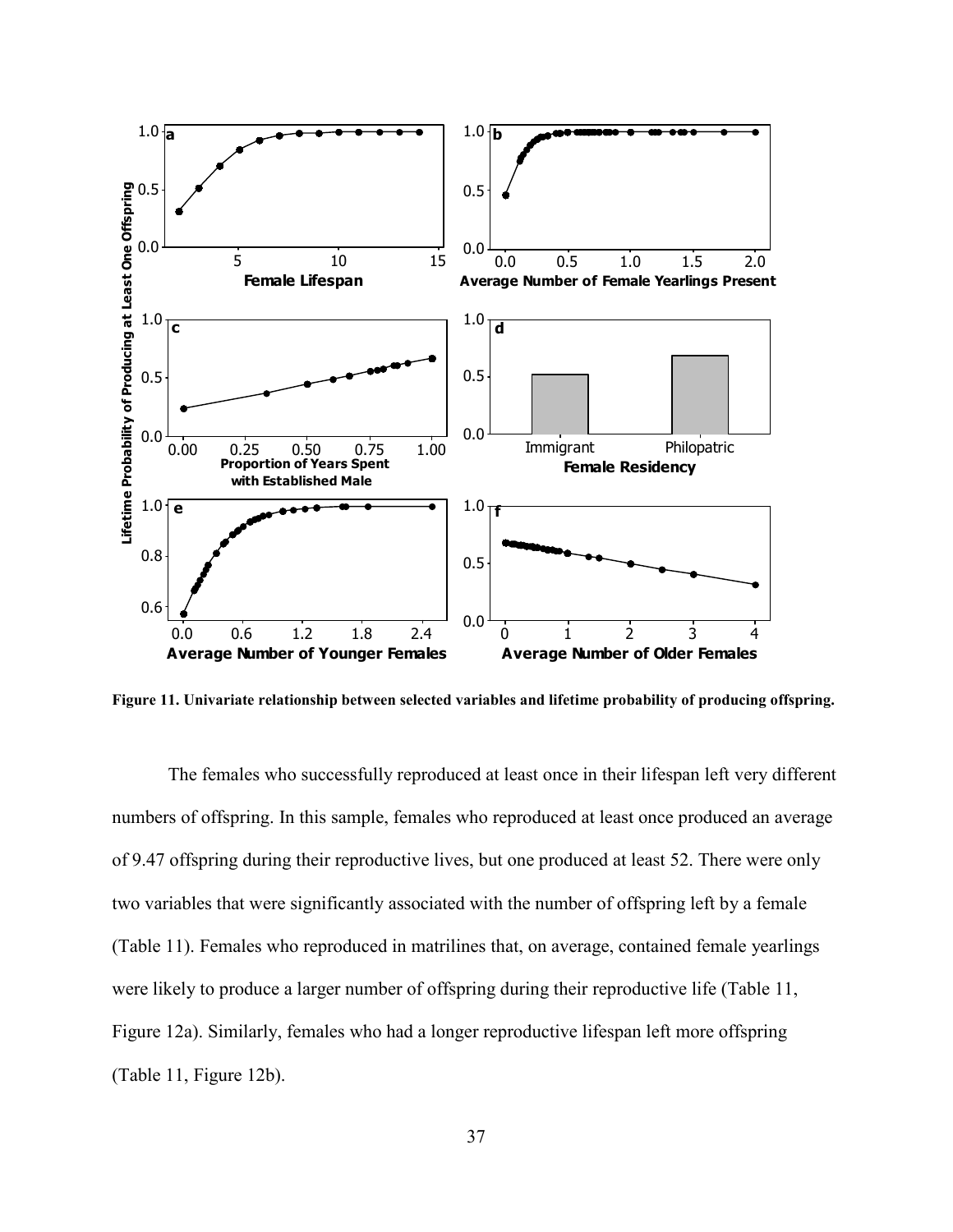| Predictor                  | Coefficient | Wald $\chi^2$ | df |        |
|----------------------------|-------------|---------------|----|--------|
| Constant                   | 0.205       | 1.662         |    | 0.197  |
| Number of Female Yearlings | 1.138       | 29.616        |    | <0.001 |
| Female Lifespan            | 0.299       | 74 164        |    | 0 001  |

**Table 11. Predictors of the total lifetime reproductive success of females. Positive coefficients indicate greater number of offspring produced.** 



**Figure 12. Relationship between partial effects of covariates and the total lifetime production of offspring. For each covariate, the line represents the number of offspring predicted by the variable when all other significant covariates are set to their mean.** 

The univariate relationships between the total lifetime production of young and the number of female yearlings and female lifespan were very similar to those found in the multivariate analyses (Table 12, Figure 13 a,c). Once female yearlings and female lifespan were included in the multivariate model, no other covariates had significant partial effects. However, several additional covariates were significant in univariate analyses. The average number of male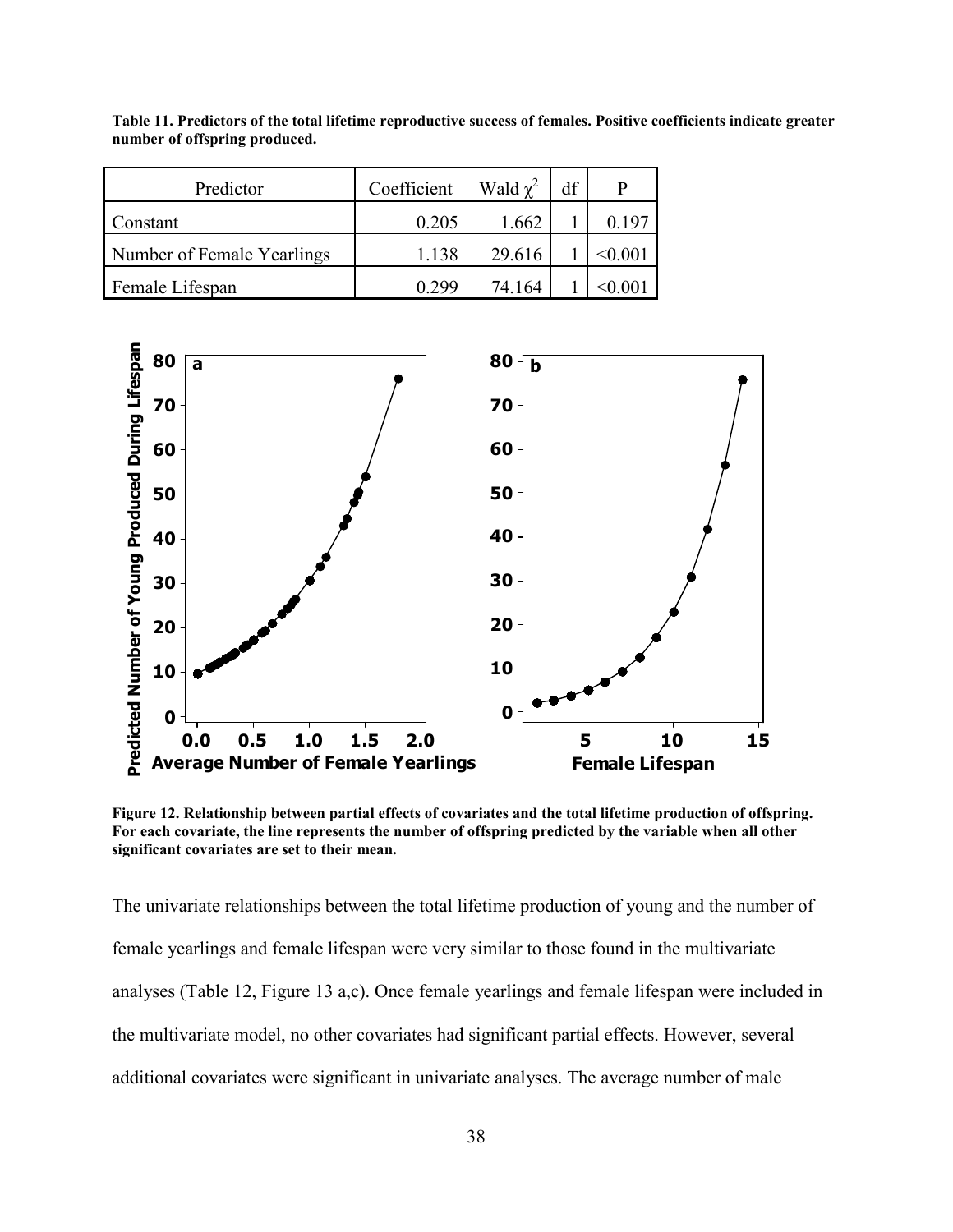yearlings present and the average number of younger adults present were each positively associated with the total number of offspring produced during the lifespan (Table 12, Figure 13b, e). The average number of older adults, the average number of same-aged females present and the relative matriline density were each negatively associated with the number of offspring produced during the lifespan (Table 12, Figure 13d, f, g).

Predictor  $\int Coefficient \int Wald \gamma^2$  $df$  P Average Number of Female Yearlings Present 2.084 102.952 1 <0.001 Average Number of Male Yearlings Present  $2.195 \mid 112.188 \mid 1 \mid \leq 0.001$ Female Lifespan 1.1 (1990) 0.396 154.100 1 <0.001 Average Number of Older Females Present  $-0.498$   $-0.498$   $26.219$   $1 \le 0.001$ Average Number of Younger Females Present  $1.429 \mid 30.726 \mid 1 \mid \leq 0.001$ Average Number of Same-Age Females Present  $\vert$  -0.368 | 16.805 | 1 | <0.001 Average Number of Females in the Matriline  $\begin{array}{|l|c|c|c|c|c|c|c|c|} \hline \end{array}$  -0.310  $\begin{array}{|c|c|c|c|c|c|c|c|c|} \hline \end{array}$  9.542 1 0.002

**Table 12. Univariate analyses of the total lifetime reproductive success of females. Positive coefficients indicate greater total number of offspring produced.**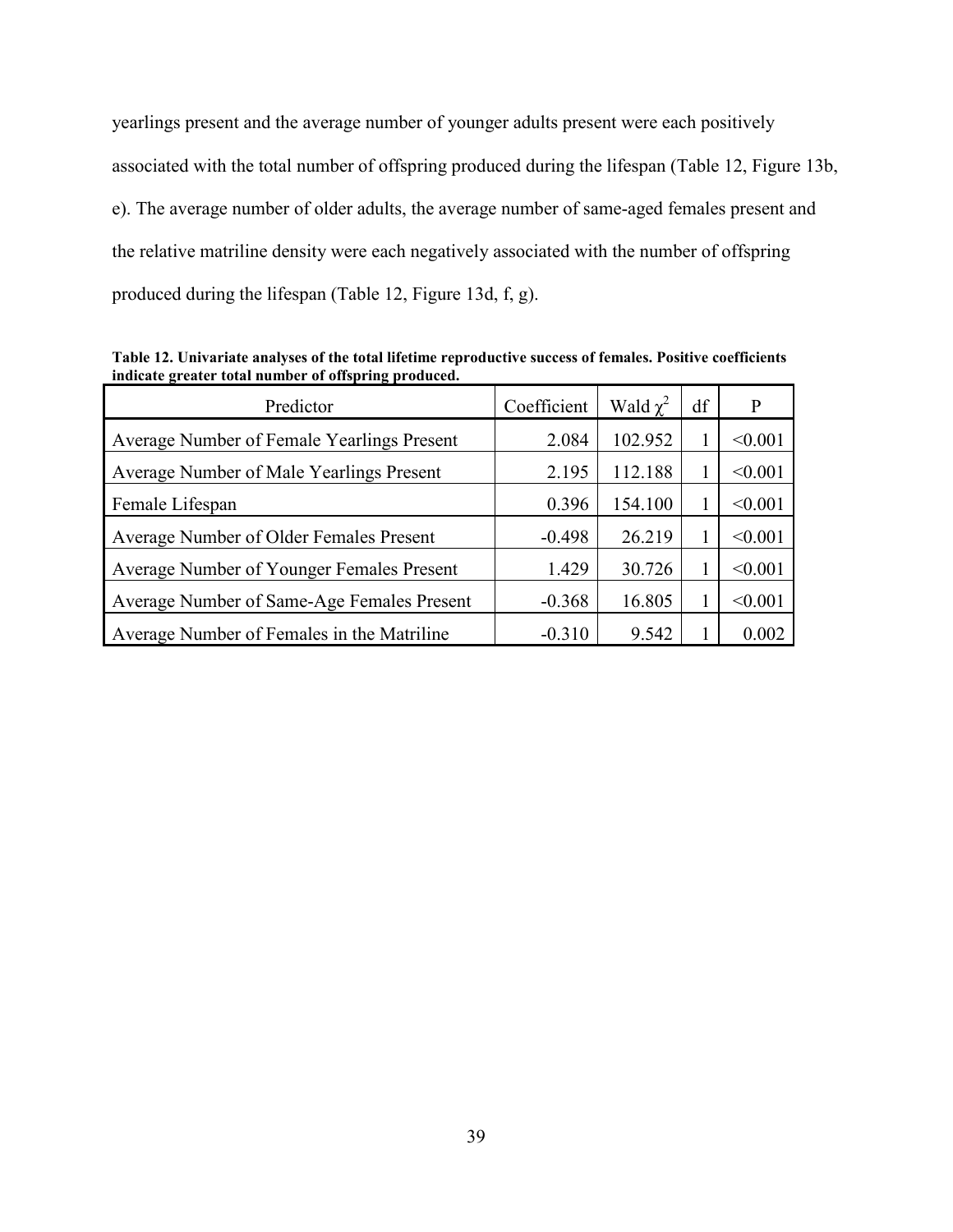

**Figure 13. Univariate relationships between partial effects of covariates and the total lifetime production of offspring. For each covariate, the line represents the number of offspring predicted by the variable when all other significant covariates are set to their mean.**

# **Discussion**

## *Annual reproductive success*

 We identified the following factors that predicted whether females of all ages would reproduce successfully in a given year: female age, reproduction by the female the previous year, and reproductive success of same-aged females increased the likelihood of reproduction; the presence of a new male, and the presence of same aged females in the matriline decreased the probability of reproduction. No variables predicted the litter size of these successful females. These results are not entirely surprising given the options available to individual marmots. There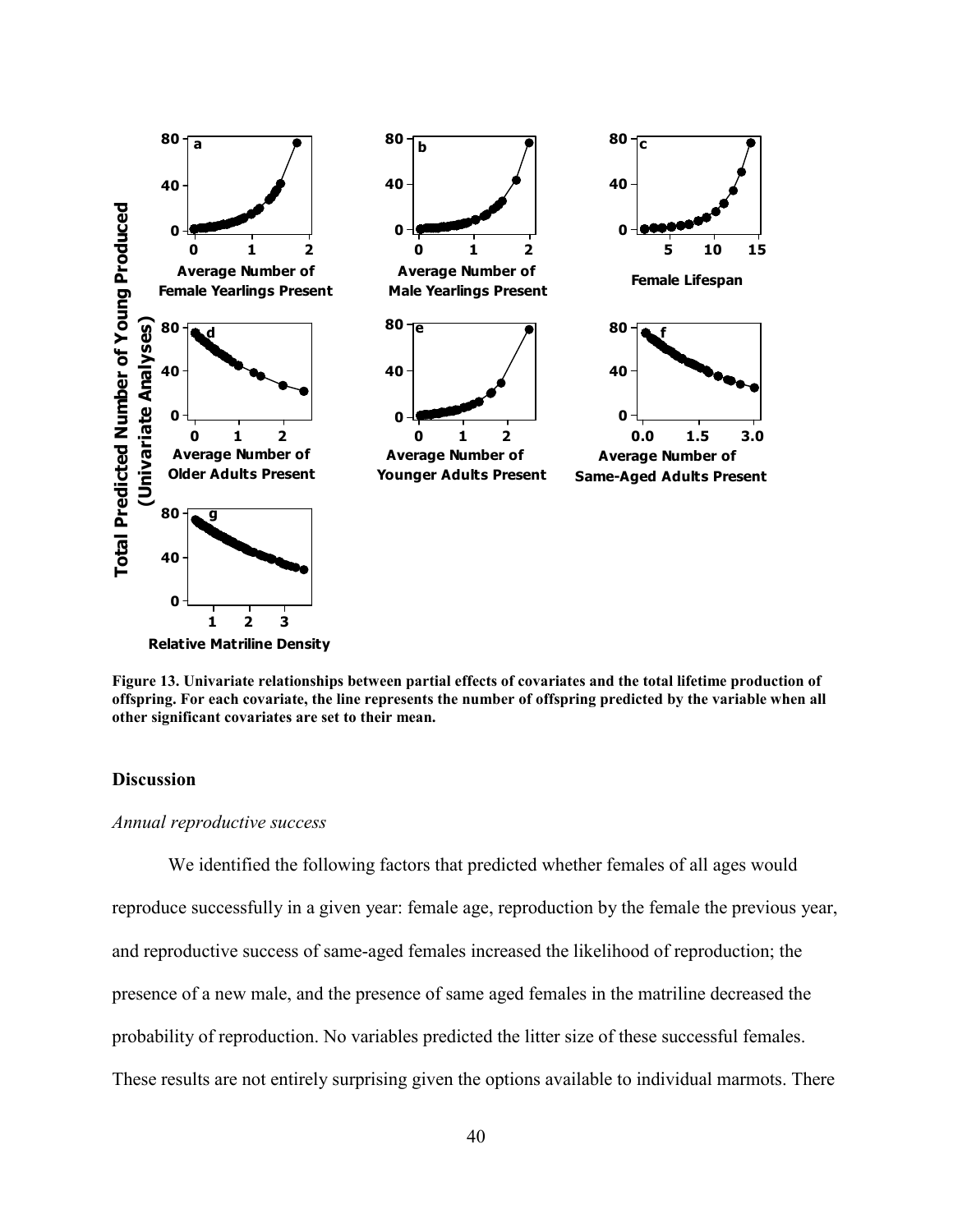are likely to be a large number of endocrine events that would cause temporary infertility, and these events could be influenced by reproductive suppression or the presence of unfavorable environmental conditions.

 Social variables had a large impact on whether a female reproduced in a particular year. We anticipated that the number of older females in the matriline or the total number of females in the matriline would be significant predictors of annual reproductive success, particularly for two-year-olds. Reproductive suppression is common in mammals (Wasser and Barash 1983) and occurs in many scuirids, including prairie dogs and all 14 marmots (Rayor 1985, Armitage 1986, Hoogland 1995, Blumstein and Armitage 1999, Blumstem and Armitage 1999, Armitage 2003b, Hacklander et al. 2003). Two-year-olds are particularly vulnerable to suppression; they are significantly less likely to reproduce when living in matrilines with older females, including their mothers (Armitage 2007). Surprisingly, in this study, neither the number of older females nor the total number of females in the matriline were significant predictors of annual reproductive success. However, when the data are divided into the categories of presence or absence of older females, females were significantly more likely to reproduce when older females were completely absent ( $\gamma$ 2 = 385.8, n= 997, 3df, p<0.0001). Similarly, two-year-olds were more likely to reproduce when older females were absent, than when they were present ( $\chi$ 2 = 49.1, n=240, 3df, p<0.0001). Thus the presence of any older adults suppresses reproduction, but the total number of females has no significant effect.

 Interestingly, the number of offspring produced by same-aged matriline females was the best predictor of the probability of reproductive success for two-year-olds. For each additional pup produced by another two-year old, females were almost 60% more likely to reproduce (Table 7). However, two-year-olds living with more than one other reproductive two-year-old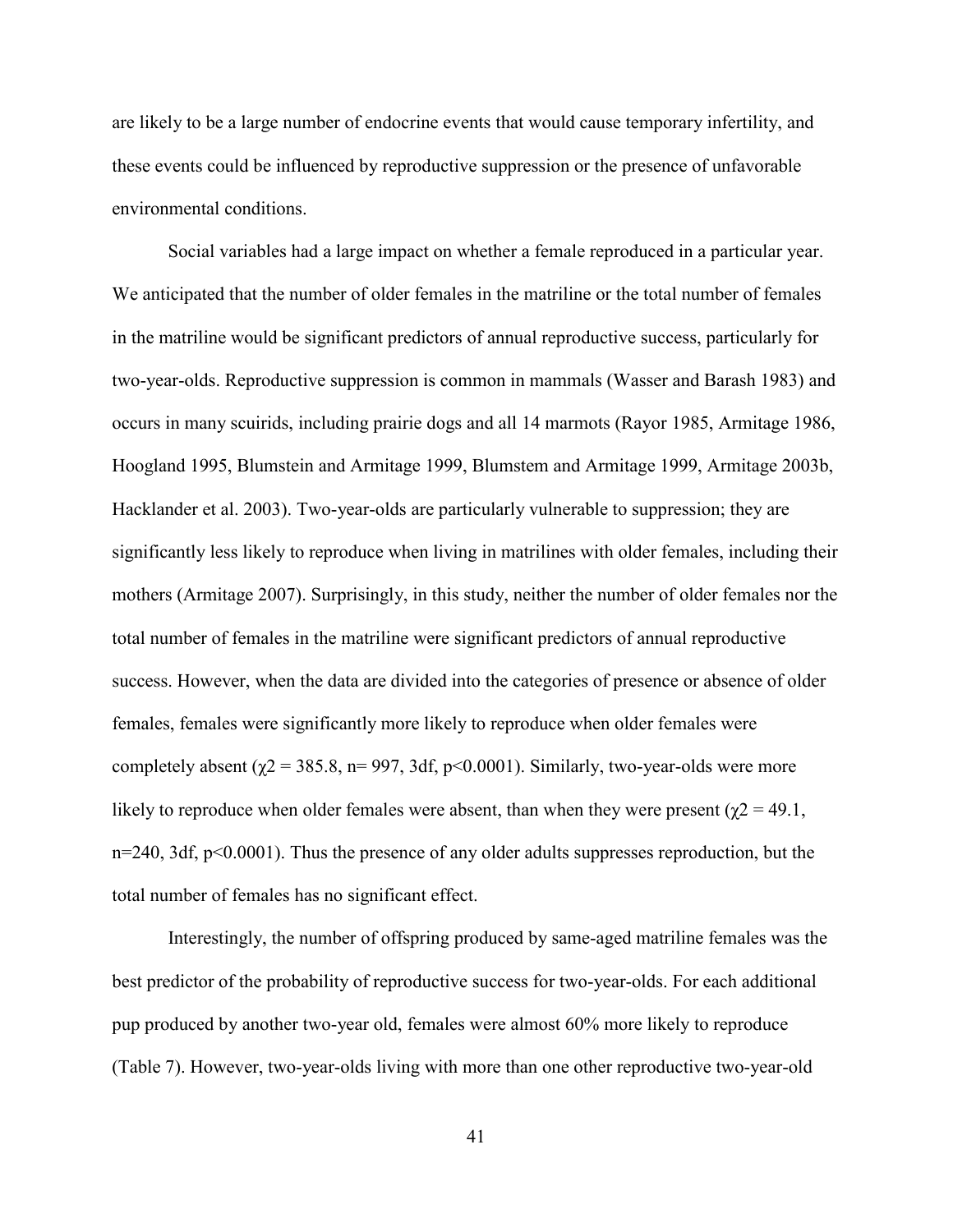were likely to fail to reproduce (Table 7, Figure 7a). The number of offspring produced by other two-year-olds was positively related to the probability of reproduction in univariate analysis (Table 8). These results suggest that, overall, if the probability of reproduction is good for one two-year-old, it will be good for other two-year-olds. However, if the other social conditions in the matriline lead to reproductive suppression, it is particularly difficult for more than one female to escape suppression.

Two-year-old females were also affected by the amount of precipitation received during the summer prior to attempting reproduction. For each additional centimeter of rain received during the June of her yearling summer, a female was 18% more likely to reproduce as a twoyear-old (Table 7, Figure 7b). This summer precipitation would increase the availability of highquality forage, and improve a female's chances of gaining sufficient mass to overwinter and reproduce the following spring.

 Environmental conditions in the spring were also important; the date of the last spring snowfall was a significant predictor of the total number of offspring produced by two-year-olds (Figure 9). Two-year-olds produced more offspring in years when there was a late snowfall than in years when snow stopped falling in April or May. Late snowfall was also reported to increase offspring survival and net reproductive rate (Schwartz and Armitage 2005). Late snowfall effectively combines both precipitation and temperature. A late snowfall may provide more moisture for the growth of forage plants, and it implies that at least some of the days in June were characterized by cooler temperatures. Marmots are intolerant of high temperatures. They are selected for heat and water conservation and are unable to mobilize water for evaporative cooling. The thermoneutral zone extends approximately from 10º to 15º C for adults and yearlings (Armitage 2004b), and marmots reduce the length of foraging bouts when temperatures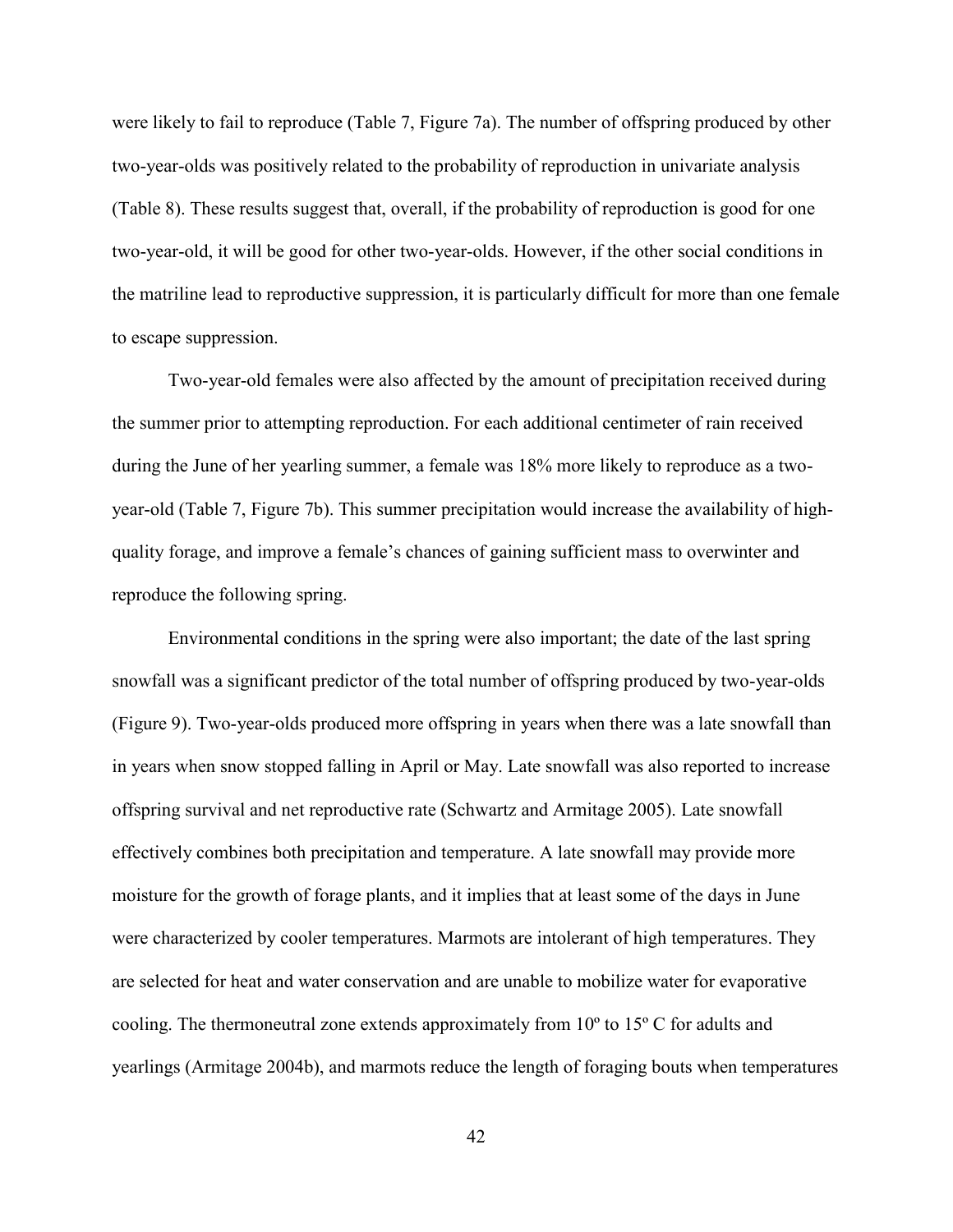are too high (Melcher et al. 1990). Adult marmots balance the demands of foraging and thermoregulation by allowing transient increases in body temperature and by cooling themselves on rocks, where the increased wind speed assists with convective cooling (Melcher et al. 1990). Thus, an increased number of cool days would allow marmots to forage longer and these marmots would have more energy available for investment in lactation. Similarly, moisture availability during the active season affects survivorship and reproduction, with higher mortality and lower reproduction in years with low precipitation (Armitage 1994, Lenihan and Van Vuren 1996, Schwartz and Armitage 2005). Thus, while a late snow cover might be expected to reduce reproduction (Van Vuren and Armitage 1991), late snowfall may indicate that adequate moisture is available.

Similar to two-year-olds, the reproduction of older females was significantly related to the number and reproductive success of same-aged adults in the matriline. When females lived in matrilines that contained other females of the same age the probability of reproduction decreased; however the odds of reproduction were 21% higher when some of those same-aged females also reproduced (Table3) and increased as the number of offspring increased (Figure 2c). Interestingly, the odds of reproduction were about 20% greater for females if there were fewer females their age (Figure 2b, Table 3).

Thus, females are more likely to reproduce if there are no same-aged females present, but in the presence of full or half-sisters, females reproduce more often if those same-aged females are successful as well. Possibly these females benefit from associating with reproductive littermates by hearing anti-predator calls; females with emergent young are the most likely to give anti-predator calls (Blumstein et al. 1997, Armitage and Schwartz 2000). Alternatively,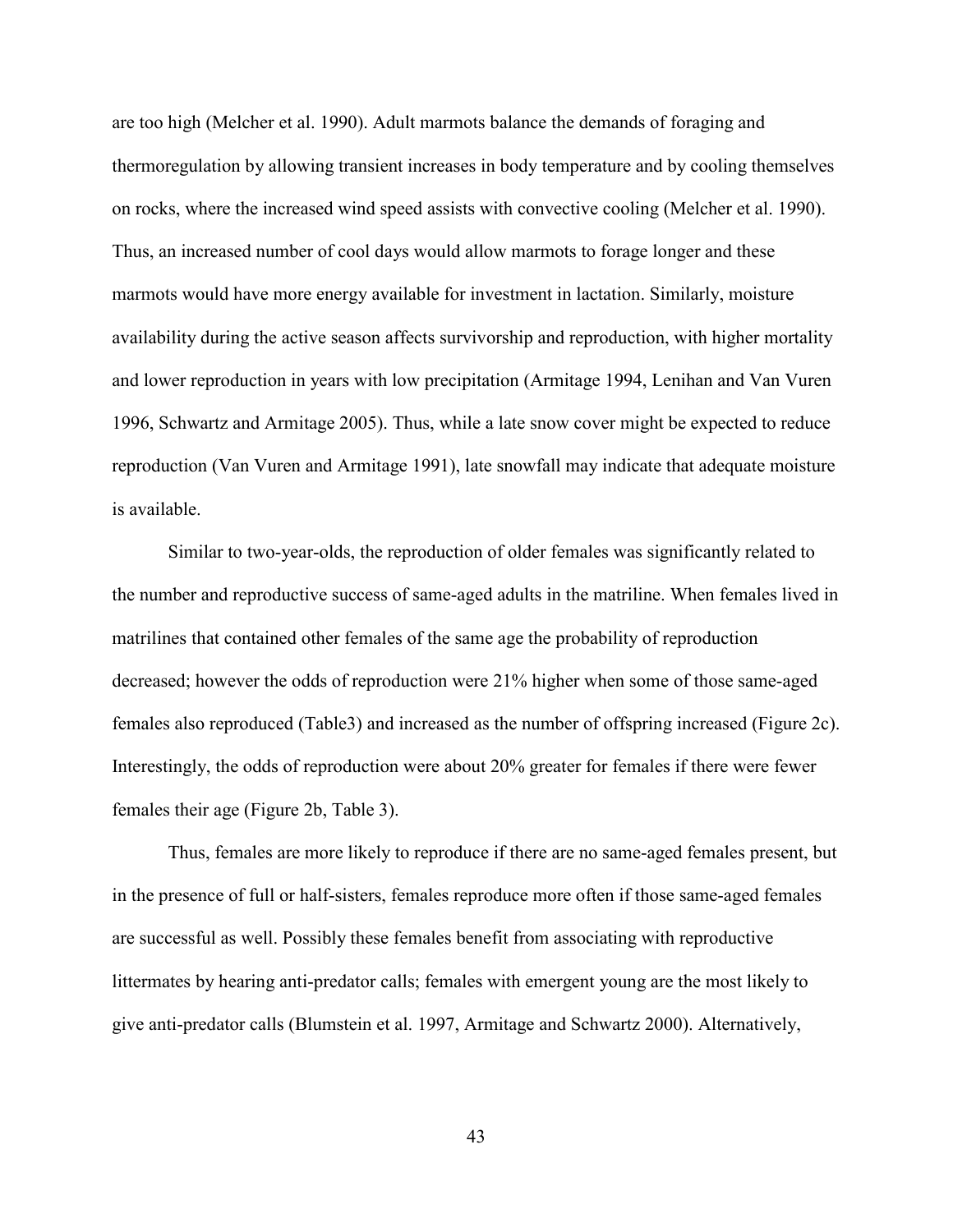females may not directly benefit from the reproduction of other females, but rather these results simply demonstrate the overall suitability of conditions for reproduction.

Immigration of a new male was also a significant predictor of annual reproductive success. The odds of producing any young were 36% less if a female lived in a colony with a new male (Figure 2b, Table 3); the median number of young produced in the presence of a new male was zero. These newly immigrated males did not over-winter with the females, but arrived sometime after emergence from hibernation. Some of these males arrived soon after females emerged, and had an opportunity to father young. However, some of these males arrived after all the females completed estrous. Females in these colonies effectively have no male available for reproduction until the following year. The frequency of this condition may explain why there is no evidence for mate selection by female yellow-bellied marmots (Armitage, pers. comm.).

# *Lifetime reproductive success*

A newly immigrated male reduces the probability that a female will reproduce during the year of immigration. Similarly, the odds of a female successfully reproducing during her life were almost 40 times lower if she regularly shared a colony with newly immigrated males (Table 9). The immigration status of females was significantly associated with her reproductive output. Females who reproduced in their natal colony were more than three times more likely to produce at least one pup during their lifespan, than those who were immigrants (Figure 10a, Table 9).

Although the reproductive success of same-aged was a significant predictor of annual reproductive success, the presence of yearlings was a significant predictor of lifetime reproductive success. Lifetime reproductive success was positively associated with the presence of female yearlings (Figure 10b, Figure 12a, Table 9, Table 11). Females whose matriline, on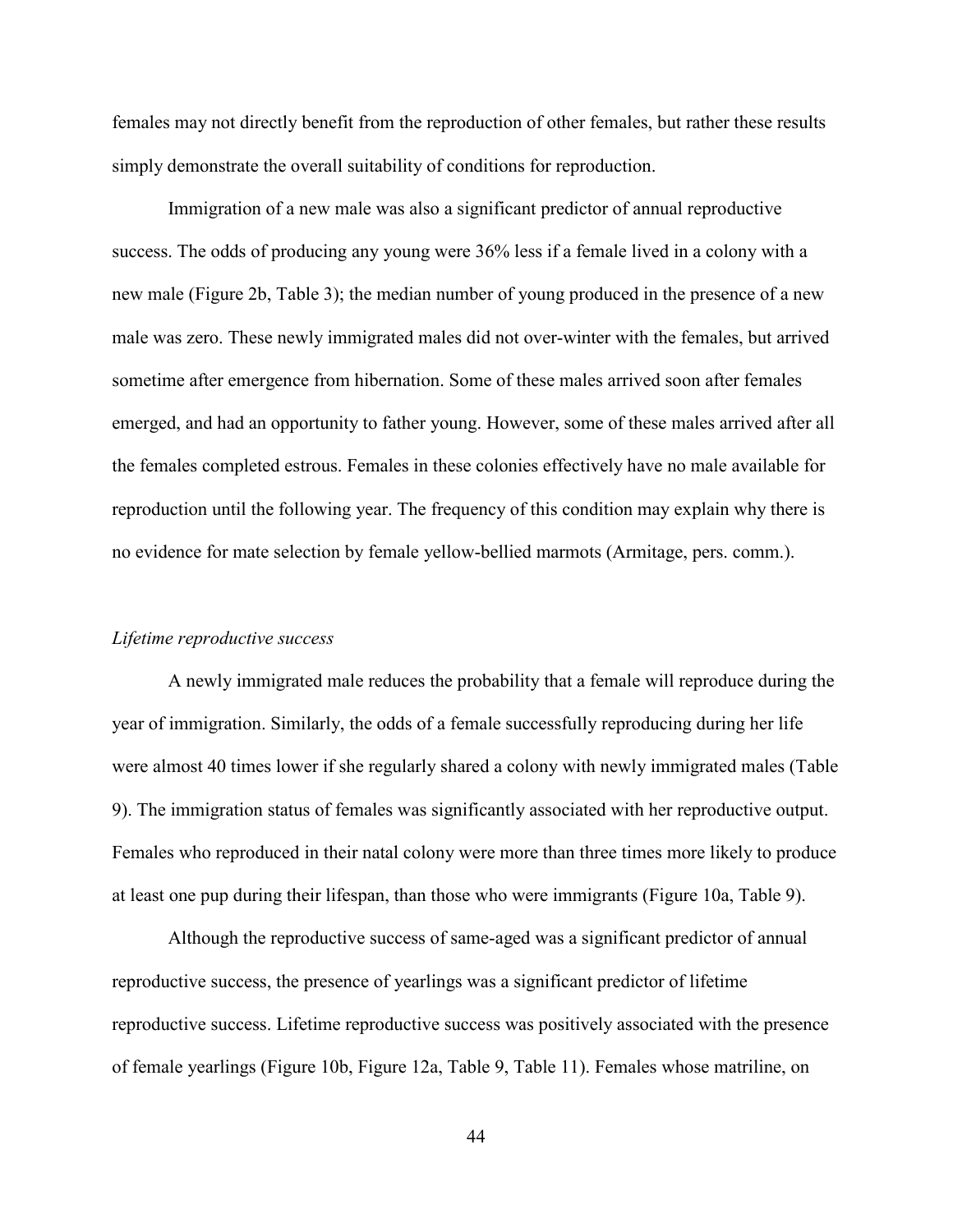average, contained more female yearlings were likely to have high lifetime reproductive success. These females were more likely to have reproduced at least once (Figure 10b), and were more likely to have produced a larger number of pups (Figure 12a). Moreover, although we selected a final model which included the number of female yearlings, the number of male yearlings was a nearly equivalent predictor. This finding is not unexpected—females who produce many offspring are likely to have many of their own yearling sons and daughters in their matriline.

#### *Sex ratio of litters*

Sex ratio was influenced by the composition of the matriline. Females produced more female pups when older females produced relatively few young (Figure 5a, Table 5). Because of decreased competition, these females may be more likely to recruit their daughters into the local population. Thus, their best strategy is to produce female-biased litters when older females are either not present or not reproductively active, and the probability of recruiting daughters is high (see also Armitage 1987).

 The sex ratio of litters was also influenced by an environmental variable. Females who experienced a relatively warm fall were more likely to produce female-biased litters the following spring (Figure 5b). Although this effect was significant, it was not large; an increase in average temperature of one degree increased the probability of producing female young by 8% (Table 5). Possibly, the cooler fall temperatures affected the energy budget of marmots in early hibernation. Cooler temperatures during the fall would increase the probability of a consitent snow cover, which would assure a more constant and favorable burrow temperature. However, the variation in burrow temperature is much smaller than the variation in air temperatures, and fall burrow temperatures generally vary by only about three degrees Celsius (Kilgore and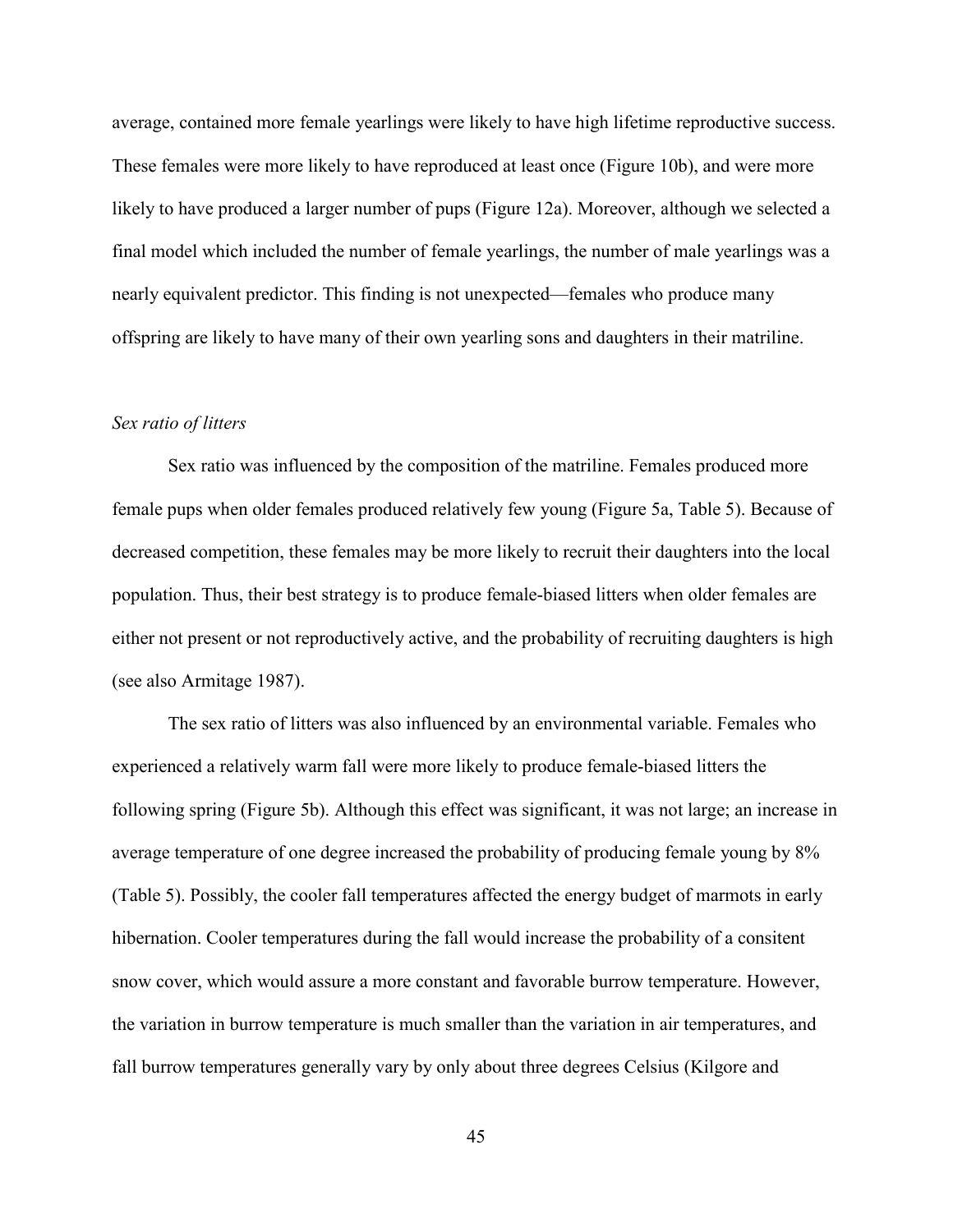Armitage 1978). The mechanism by which fall temperatures influence sex ratio the following spring requires further investigation.

# *Effects of female age and lifespan*

 The final predictors of reproductive success relate to female age and lifespan. Marmots in this population appear to have reduced reproductive capacity at advanced ages. After adjusting for the effects of the social environment, females were most fecund at mid-life (from about age four until age seven or eight). The youngest females are always less likely to reproduce (Schwartz et al. 1998, Oli and Armitage 2003) because of reproductive suppression (Armitage 2003b). In addition, although the overall probability of reproduction by older females is high, these females appear to be less fecund, once the effects of same-aged females, male identity, and prior reproductive status are taken into account. Older females are more likely to have reproduced the previous year ( $r = 0.386$ ,  $p < 0.001$ ), and are less likely to live in a matriline containing same-aged females ( $r = -0.285$ ,  $p < 0.001$ ). Because reproducing the previous year and living with few same-aged females are associated with higher rates of reproduction, these older females have a higher overall rate of reproduction. However, once the effects of same-aged females and previous reproduction are taken into account, females are less likely to reproduce at these older ages (Table 3, Figure 2a).

 As would be expected, females who had a longer reproductive lifespan were more likely to reproduce at least once during their lives and produced more offspring during their lifespan. For each additional year that a female lived, the odds of completing at least one reproductive event almost doubled (Table 9). Similarly, longer-lived females were much more likely to produce more young during their lives (Figure 12b). Male marmots are similarly influenced by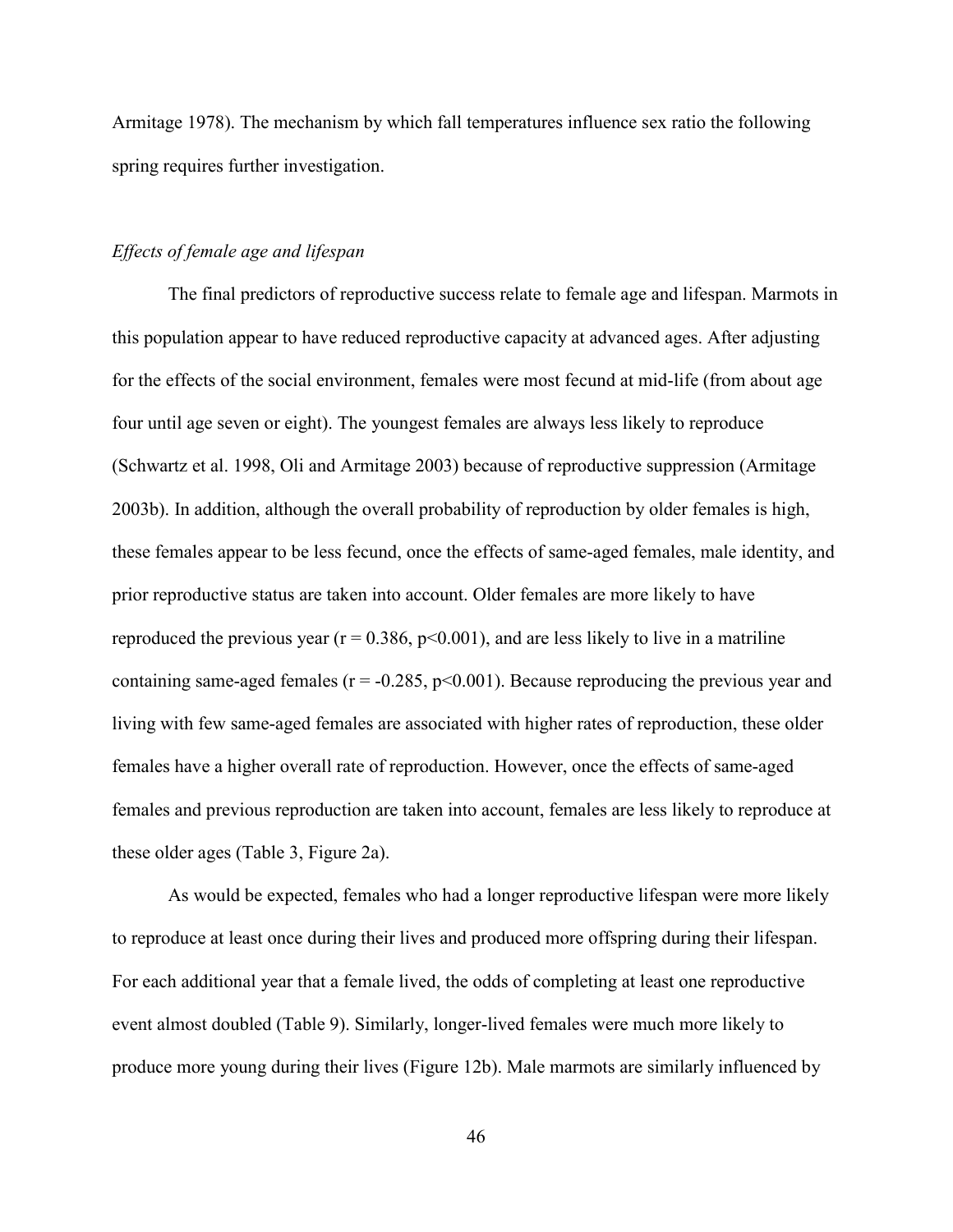mating opportunities; the number of years spent resident with females and the number of females are significantly related to the number of young fathered by males. Interestingly, once covariation is accounted for, the number of females is the only significant predictor of male lifetime reproductive success (Armitage 2004a). Similarly, the number of years spent with an established male was an even stronger predictor of whether a female would reproduce at least once; an increase of 1% of the lifespan spent resident with an established male increased the odds of a female successfully reproducing almost forty times (Table 9). However, for females who successfully reproduced at least once, lifespan was a much better predictor of the total number of offspring produced (Table 11).

 This study found both social factors and those intrinsic to the female to be most important in determining annual and lifetime reproductive success. There were few environmental factors that explained variation in reproductive success. Moreover, the factors that explained the production of more than zero offspring differed from those that explained the number of offspring produced. Similarly, total lifetime reproductive success (number of offspring) could not be predicted by the same factors that influenced annual reproductive success. In addition, the univariate relationship between a given variable and reproductive success was often different from the effect found when other variables were accounted for in a multivariate model. These differences underscore the need for a comprehensive approach to studies of reproductive success. A complete picture can only be formed when both annual and lifetime reproductive output, along with the determinants of compete reproductive failure, are considered.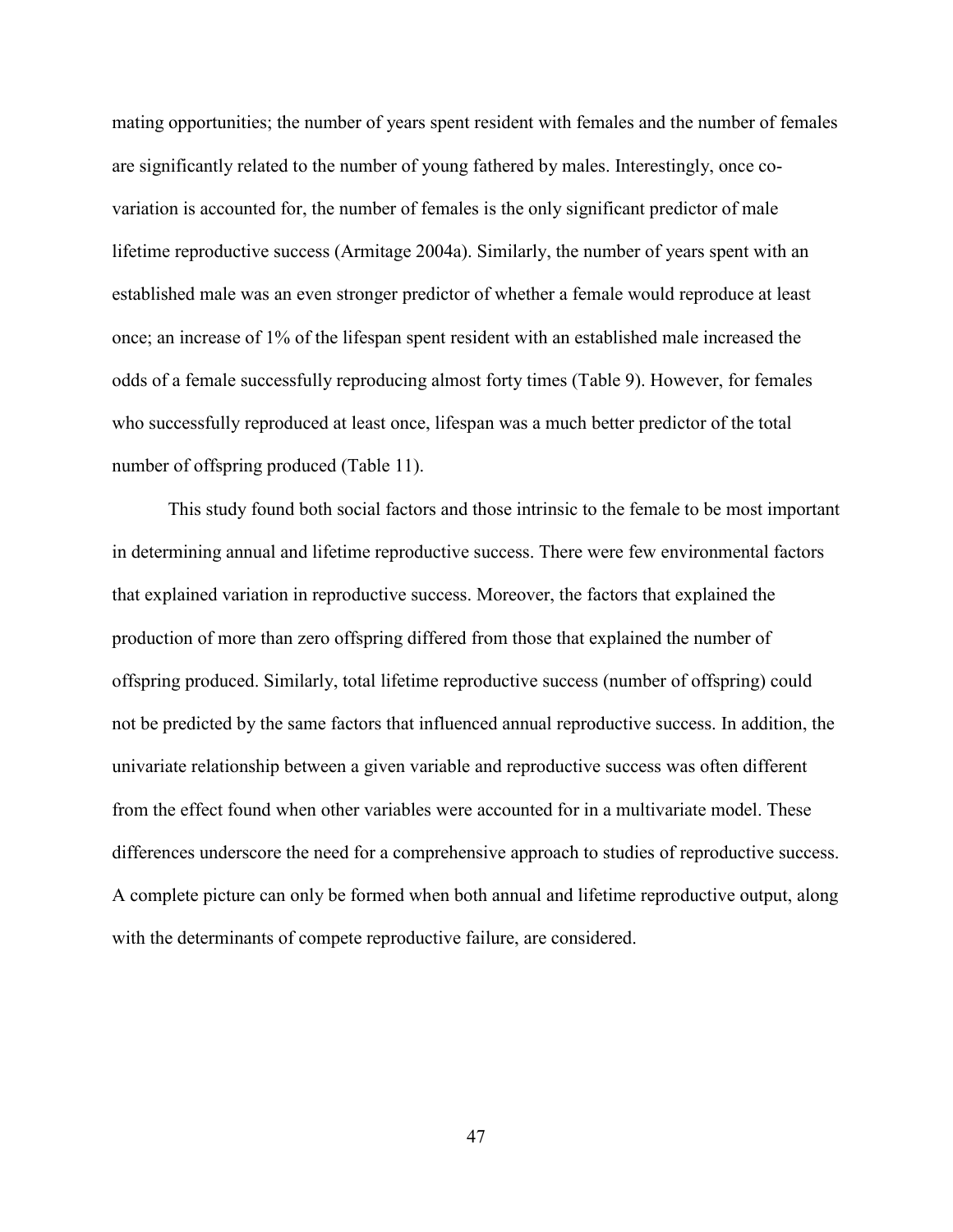# **Chapter 2: Determinants of annual and lifetime reproductive success in female yellow-bellied marmots: II. recruitment**

# **Abstract**

Despite numerous studies on reproductive success in mammals, questions remain about when reproductive success is best measured. Many studies use the number of offspring as the best measure of reproductive success, but it is not always clear how well this measure correlates with later measures such as the number of offspring who reach reproductive age. This study examines the determinants of recruitment of females in yellow-bellied marmots. We assessed to what degree recruitment could be predicted from litter size and other variables measured during the pups' first year. No significant predictors of cohort success could be found after the effects of litter size were taken into account. However, the number of younger females present in the matriline, as well as temperatures and winter snowfall were significant additional predictors of female lifetime production of recruits. These results imply that significant predictions are possible from data gathered during a relatively short field season.

# **Key Words: reproductive success, marmots, recruitment, fitness**

# **Introduction**

Although fitness is a well-understood concept in evolutionary biology, it remains difficult to assess in the field. One problem with measuring fitness is that it is not entirely clear what units should be used. Many studies equate the production of offspring with fitness, but this is not always the best measure. Because fitness implies genetic contribution to future generations, it may be more reasonable to measure the number of offspring who are successfully reared to reproductive age rather than the number originally produced.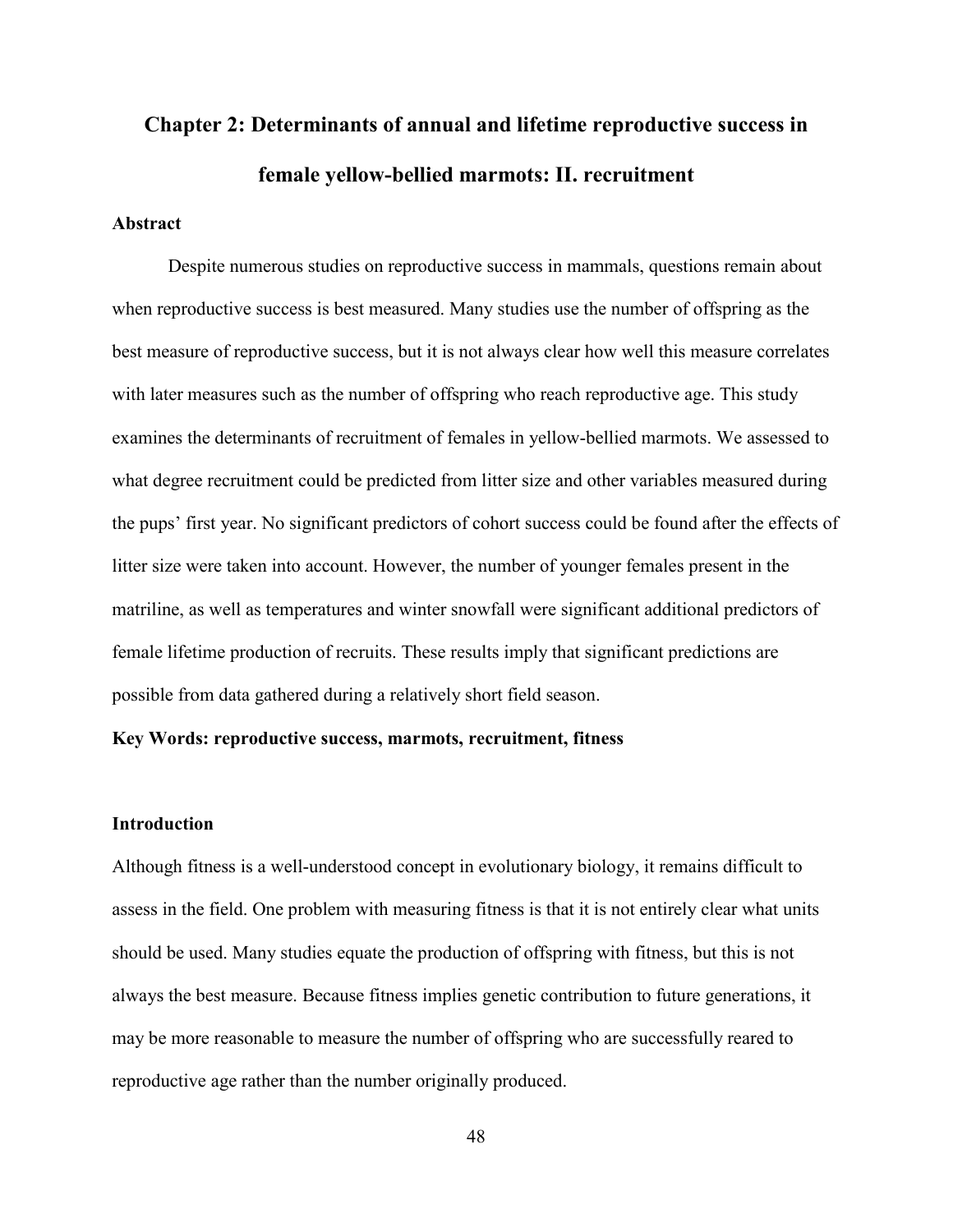There are numerous studies that measure fledging success or the production of reproductively capable offspring (e.g., Charpentier et al. 2008, Kontiainen et al. 2009), but the use of the total number of offspring born or hatched remains prevalent (e.g., Setchell et al. 2004, Hodge et al. 2008, Kekkonen et al. 2008). One reason for this involves the difficulty of measuring the number of reproductively competent individuals. Marked populations must be followed for a long period of time to measure the number of offspring that survive to reproductive age. Moreover, longitudinal data provide the best opportunity to assess which environmental or social variables are the most important influences on the number of young reared to reproductive age (Clutton-Brock 1988, Nussey et al. 2008). The time-limited nature of most field studies precludes longitudinal assessment of these variables. It remains unclear to what extent the measurement of fitness on an annual basis reflects long-term fitness trends.

 We analyzed annual and lifetime production of reproductively competent offspring in a population of yellow-bellied marmots (*Marmota flaviventris*). We evaluated the determinants of reproductive success at these different time scales and compared them with the factors that determine the production of offspring. These analyses provide an evaluation of the potential usefulness of single year data that are most readily sampled in the field.

# **Methods**

#### *Subjects and study site*

Marmots, the largest sciurid (squirrel), are diurnal and semi-fossorial, which facilitates long-term monitoring of marked individuals. A population of yellow-bellied marmots (*Marmota flaviventris*) was observed from 1962 to 2004 at 18 sites in the Upper East River Valley in Gunnison County, Colorado. Nearly all the marmots at these sites were trapped and individually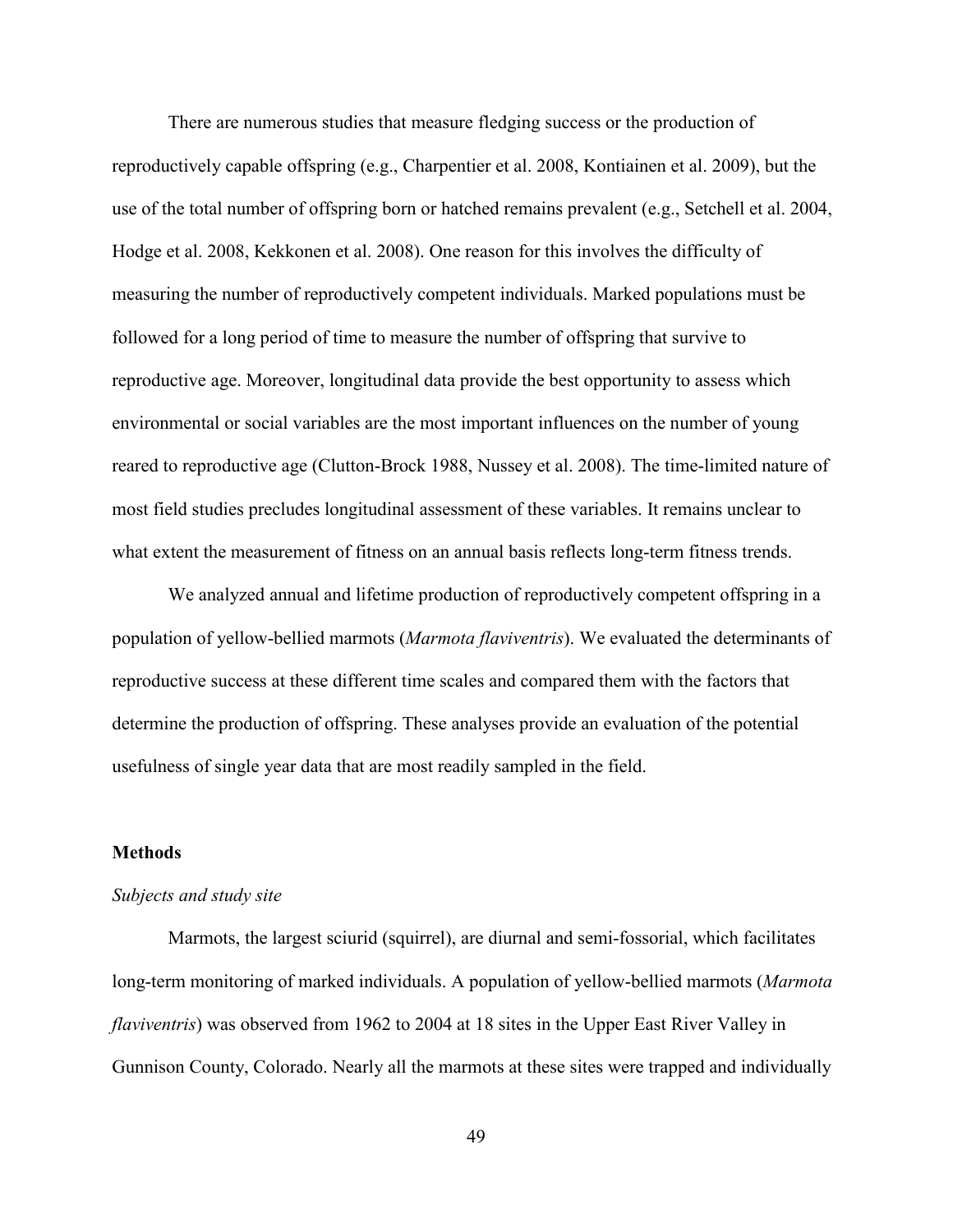marked annually. A few sites were added during the course of the study, and not all sites were occupied each year (Armitage and Schwartz 2000).

Yellow-bellied marmots (*Marmota flaviventris*, hereafter "marmots") are widely distributed across the mountain areas of western North America (Frase and Hoffmann 1980). The species usually occupies sites above 2000 m; elevations at our site range from 2867 m to 2992 m (Schwartz and Armitage 2005). This alpine and sub-alpine environment is characterized by large daily and yearly temperature changes. Marmots are subject to intense solar radiation in the summer, followed by low temperatures and several months of snow cover in the winter (Armitage 1991). To cope with these extremes, marmots enter hibernation in August and September, and do not emerge until April or May. Thus, marmots must reproduce and gain enough mass to survive hibernation during a relatively short summer active season. Reproduction is limited to a single annual event immediately after emergence. Gestation is about 30 days, and young are weaned at the age of three to four weeks. Nearly all males and about half of the females disperse as yearlings (Armitage 1991). Females are capable of reproduction at the age of two years, but the average age of first reproduction is three years (Schwartz et al. 1998).

Marmots prefer relatively open meadows, free of trees and shrubs. Burrows are constructed under rock outcrops or boulders for protection from predators (Svendsen 1976). Although marmots often emerge from hibernation through the snow, forage is available during gestation and lactation. Vegetation usually senesces by early September (Kilgore and Armitage 1978, Frase and Armitage 1989, Armitage 2003a). Vegetation in the East River Valley forms a mosaic of suitable meadow habitat and unsuitable forest habitat (Svendsen 1974), and marmots are clumped on these patches, which range in size from 0.15 to 7.2 ha (Armitage and Schwartz 2000).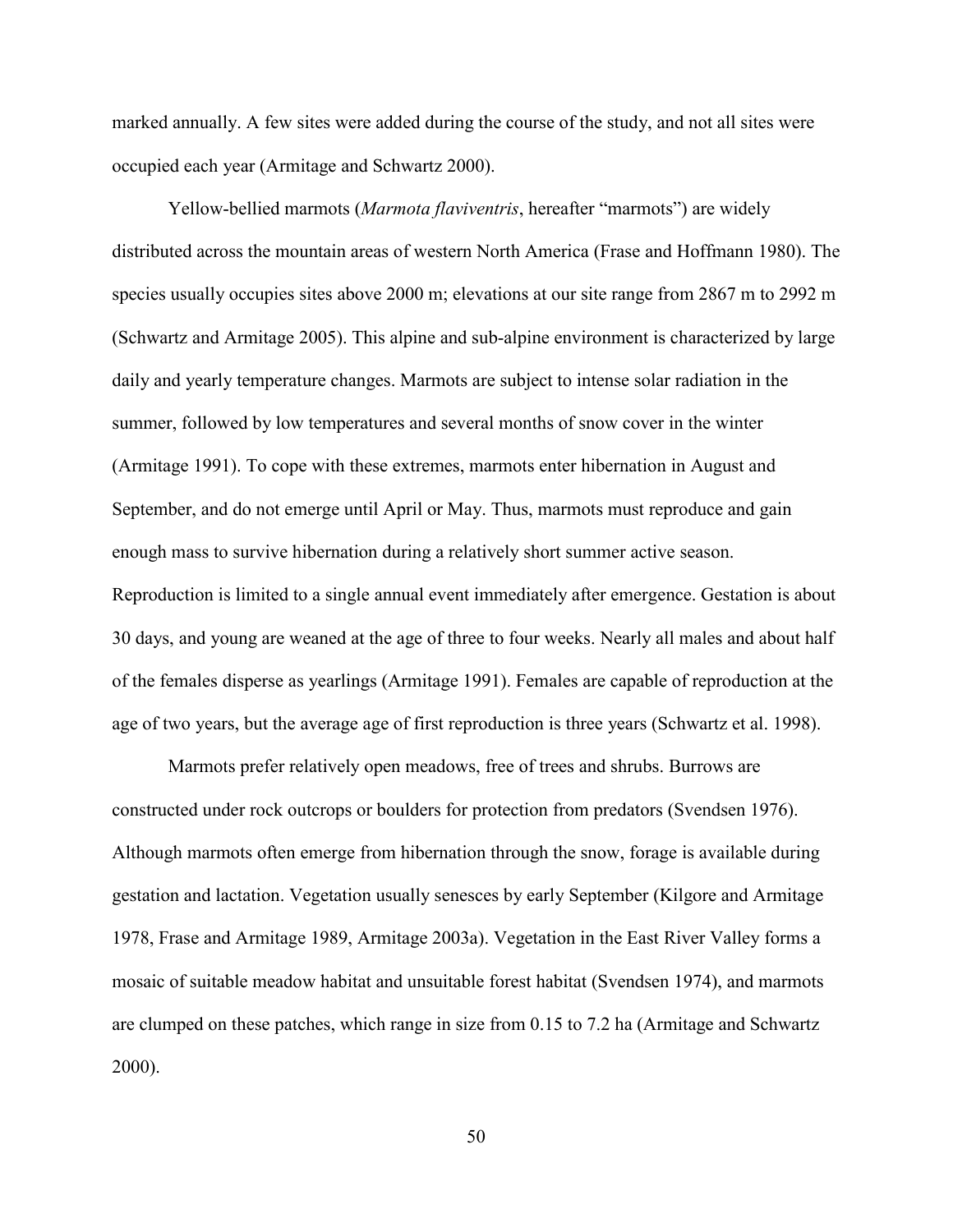The fundamental social unit of yellow-bellied marmots is the matriline, composed of one to five closely-related adult females, consisting of sisters or mothers and daughters. The number of females resident on a habitat patch varies from site to site, and generally is related to patch size. The smallest patches (also known as satellites) usually only support one female, her young, and possibly a male (Armitage 1991). Males may be monogamous or polygamous and may defend more than one matriline (Armitage 2004a).

# *Variables*

We measured several aspects of marmot social and physical environments, as well as some characteristics of the potentially reproductive female (Table 13). Characteristics of the female included residency status, previous reproduction, age at first reproduction, age, and lifespan. Aspects of the social environment included the number of individuals present in the matriline: male and female yearlings, younger adult females, older adult females, and same-aged adult females, and the territorial male. We also recorded the total number of adults in the matriline, the number of offspring produced by matrilineal adults of different ages, and whether the male was established or had immigrated into the colony during the year of reproduction. Because the number of adult females present on a habitat patch is correlated with patch size (Armitage 1991), we calculated a density index for the matriline and the number of other females resident on the site—the number of females present in a given year at a given site, divided by the average number present at that site. We excluded data from all years when a male was not present in the colony. Female characteristics included female age, whether or not she had reproduced the previous year, and whether the female was a recruit or an immigrant.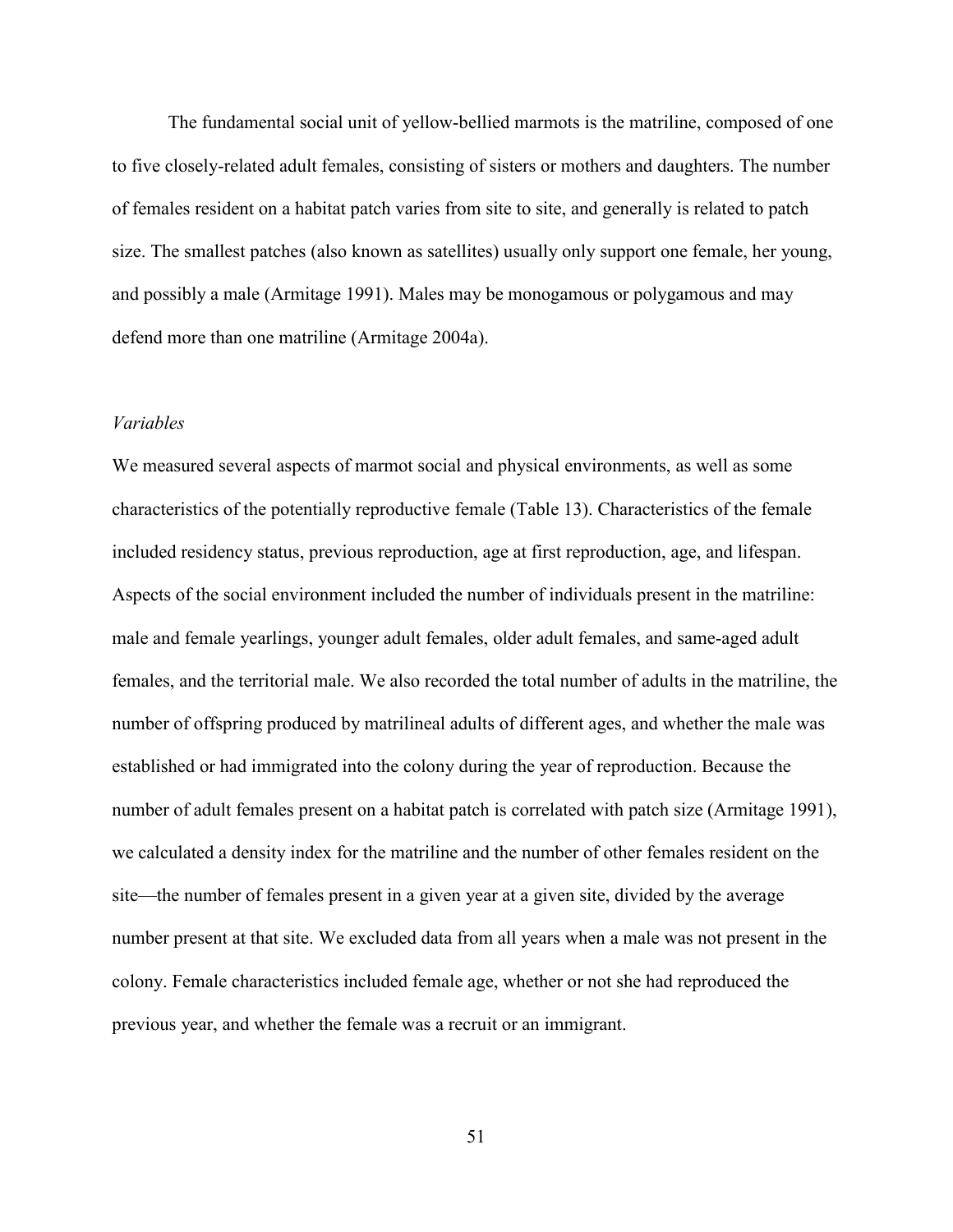|               | Variable                      | Description of Data                                                         |
|---------------|-------------------------------|-----------------------------------------------------------------------------|
|               | Age                           | Age of the marmot in years                                                  |
| Intrinsic to  | Resident                      | Whether marmot was born in a colony or immigrated into it                   |
| Female        | Reproduced last               | Whether or not the female reproduced the previous year                      |
|               | Lifespan                      | Lifespan of female in years (age at last observation)                       |
|               | Alpha                         | Age at first reproduction                                                   |
|               | First snowfall                | Julian day of first snowfall >2.54 cm in fall of the young's first year     |
|               | Last snowfall                 | Julian day of last snowfall > 2.54 cm in spring of the young's first year   |
|               | First snow cover              | Julian day of first snow cover > 2.54 cm - fall of the young's first year   |
|               | Last snow cover               | Julian day of last snow cover $\geq 2.54$ cm in spring of the young's first |
|               |                               | year                                                                        |
|               | Precip: Sept-May              | Precipitation during hibernation of the young's first year, cm              |
|               | Precip: June                  | cm of precipitation in June of the young's first year                       |
|               | Precip: July                  | cm of precipitation in July of the young's first year                       |
|               | Precip: Aug                   | cm of precipitation in August of the young's first year                     |
|               | Temp: Sept-Nov                | Mean temp. Sept. - Nov., fall of the young's first year                     |
|               | Precip: Deviation Active      | Deviation from normal active season precipitation of the young's first      |
|               |                               | year                                                                        |
|               | Precip: Deviation Hibernation | Deviation from normal hibernation precipitation of the young's first        |
|               |                               | year                                                                        |
| Environmental | Precip: Mean Active           | Mean precipitation during active season of the young's first year           |
|               | Precip: Mean Hibernation      | Mean precipitation during hibernation of the young's first year             |
|               | Precip: Variance Active       | Variance in precipitation during active season of the young's first year    |
|               | Precip: Variance Hibernation  | Variance in precipitation during hibernation of the young's first year      |
|               | Temp: Deviation Active        | Deviation from normal active season temperature of the young's first        |
|               |                               | year                                                                        |
|               | Temp: Deviation Hibernation   | Deviation from normal hibernation temperature of the young's first year     |
|               | Temp: Mean Active             | Mean temperature during active season of the young's first year             |
|               | Temp: Mean Hibernation        | Mean temperature during hibernation of the young's first year               |
|               | Temp: Variance Active         | Variance in temperature during active season of the young's first year      |
|               | Temp: Variance Hibernation    | Variance in temperature during hibernation of the young's first year        |
|               | Colony                        | Identity of colony or satellite                                             |
|               | Male yearlings                | Number of male yearlings present from previous year's litter                |
|               | Female yearlings              | Number of female yearlings present from previous year's litter              |
|               | Matriline                     | Density of related females present (number present/average)                 |
|               | Other females                 | Density of non-matriline females present in the colony                      |
| Demographic   | New Male                      | Whether the male observed was new to the site                               |
|               | Younger adult                 | Number of younger adult matriline females present                           |
|               | Offspring of younger          | Number of pups produced by younger matriline adults                         |
|               | Older adult                   | Number of older adult matriline females present                             |
|               | Offspring of older            | Number of pups produced by older matriline adults                           |
|               | Same-age adult                | Number of matriline females the same age as the subject                     |
|               | Offspring of same-age adults  | Number of pups produced by matriline females of the same age                |

# **Table 13: Covariates used in the analysis of recruitment.**

Because temperature and precipitation affect marmot demography (Schwartz and

Armitage 2005), we used several of these variables to assess their effect on recruitment. Weather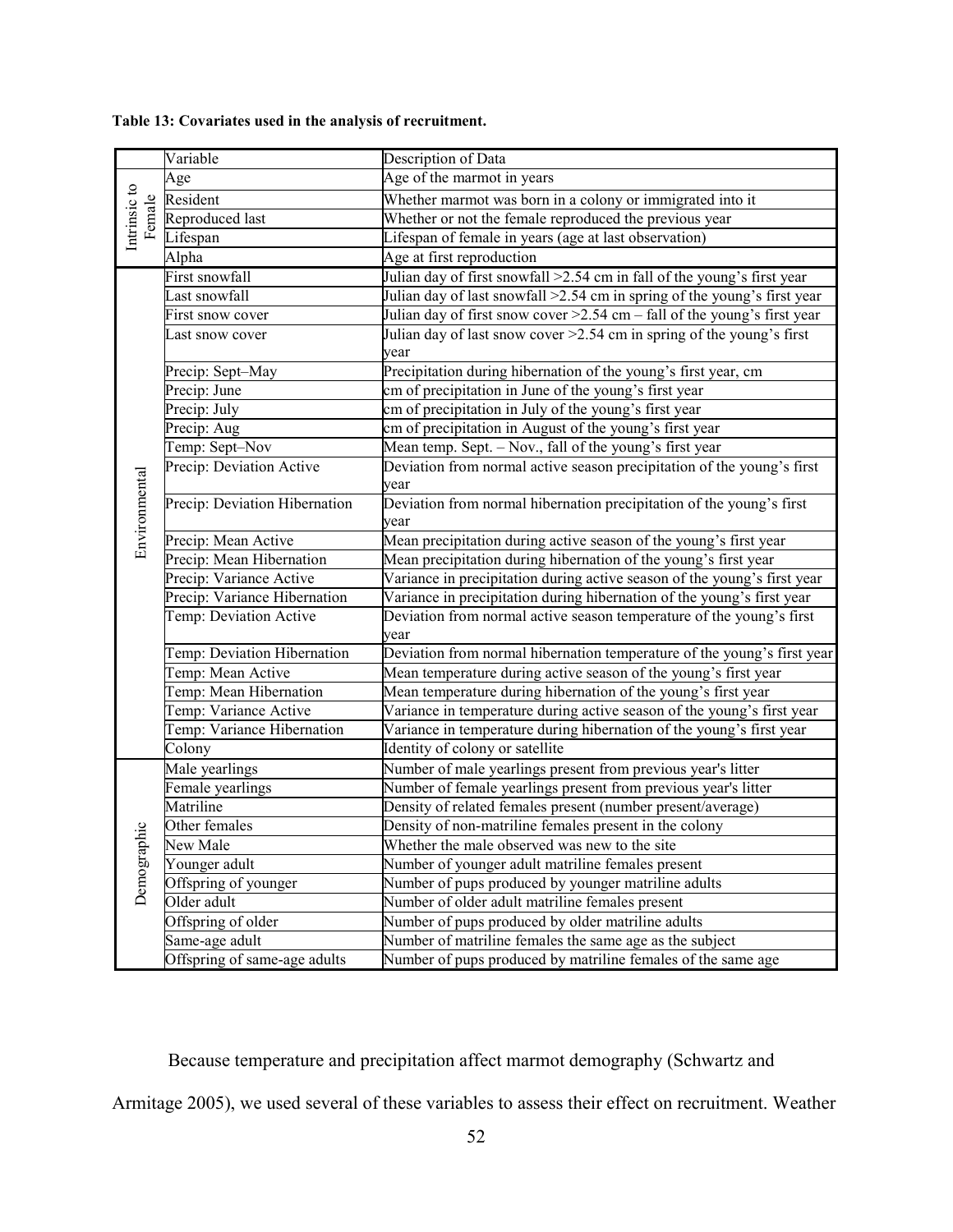data were obtained from the National Weather Service for Crested Butte, Colorado (NOAA 1962–2004) which is about 10 km from the study site. These variables included the date of first and last snowfall, the date of first and last snow cover (greater than 2.54 cm), the amount of precipitation in each month of the active season, the amount of precipitation during hibernation, mean temperature during the active season, and mean temperature during the fall. In addition, we used data on the variance of temperature and precipitation during hibernation and during the active season. Finally, we calculated the average deviation from normal temperature and precipitation for the active season and the hibernation period. Deviation from normal is a monthly variable available from NOAA, and uses a 30-year average for comparison. The comparison mean is updated once a decade during years ending in 2 (NOAA 1962–2004). All environmental variables were calculated for the pups' first year. Thus, "active season" variables were for the active season in which the pups were gaining mass prior to their first hibernation and winter variables refer to the pups' first winter. A number of other characteristics, such as elevation and size of the foraging area, differ among colonies (Armitage 2009). We controlled for these differences by using colony identity as a factor in all our two-way nested models.

# *Statistical methods*

We analyzed the effects of social and environmental variables using a linear mixed effects model, because the data included repeated observations of the same individual and these individuals were grouped into a smaller number of colonies. Mixed effects models explicitly allow this type of hierarchical data structure.

 When evaluating annual reproductive success, we assessed the number of two-year recruits that each female produced by following a single year's cohort (a single year's litter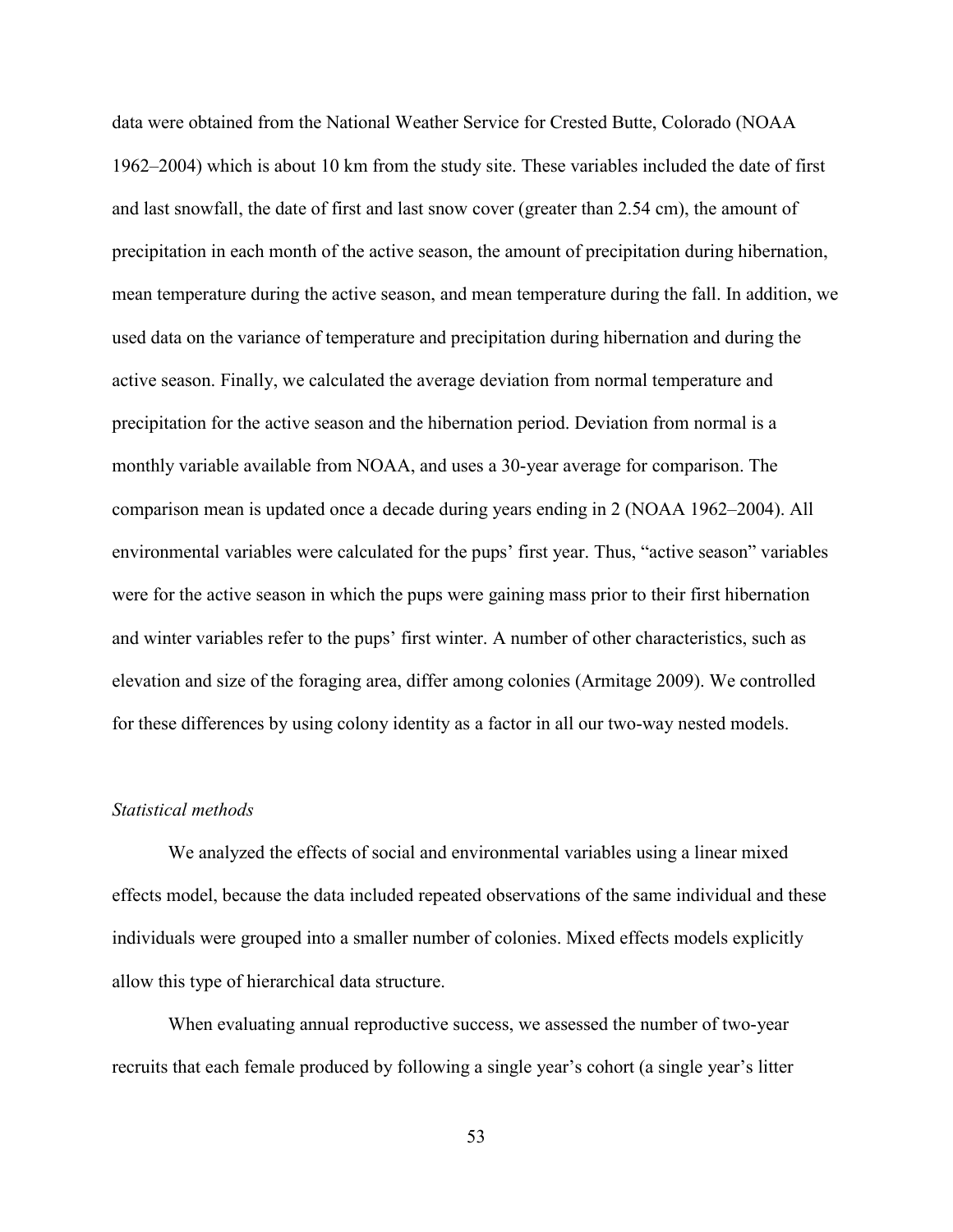produced by the female). Only females who produced at least one litter were included. We assessed the number of young recruited from a cohort of young that were predicted by the variables that were present during the year of birth for that cohort. Thus, for each female-year, we recorded the number of young females that remained in the natal territory two years later. This created an additional statistical problem, however, because more than half of the femaleyears resulted in no female recruits. Thus, the data followed a Zero-Inflated Poisson (ZIP) distribution with two-way nesting. We used an algorithm in R 2.7.2 (R Development Core Team 2009) to fit such a model using a Markov Chain Monte Carlo (MCMC) technique. For more details about the algorithm and nested ZIP models see Zuur et al. (2010a, 2010b). Our algorithm allows estimation of the effects of covariates on reproductive failure and on the number of recruits produced, given that reproduction occurred. We also incorporated an "offset" variable, which accounted for the number of offspring in the original cohort that were available to become recruits (Zuur et al. 2009). Details about the algorithm, model form and model selection are provided elsewhere (see Chapter 1, Zuur et al. 2010a)

# **Results**

 The best model predicting recruitment from a cohort of young included only the amount of precipitation during August of the cohort's first year (Figure 14). Pups who experienced a wet August were much more likely to be found in the colony as two-year-olds. Once this variable was in the model, no additional covariates improved the model. We did not find any significant covariates predicting the number of recruits produced from a cohort of young.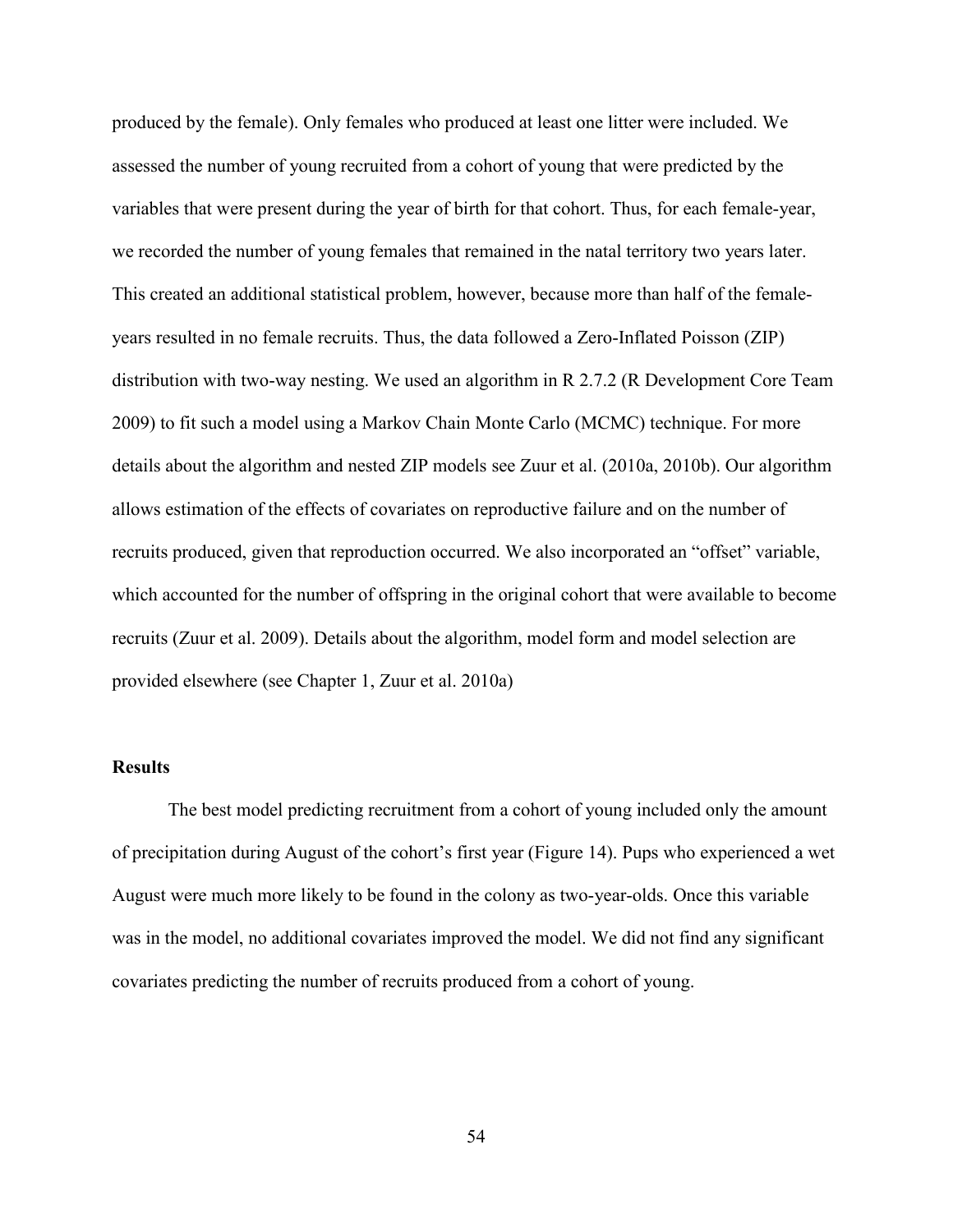

**Figure 14. Effect of August precipitation on the probability of recruiting at least one daughter from a litter of young. Rainfall was measured during the year that the young's first year.** 

#### *Lifetime recruitment success*

There were both social and environmental variables that predicted the recruitment of daughters over the course of a female's lifespan. The probability of recruiting one or more daughters was influenced by the temperature in the active season. Females who regularly experienced cooler than normal temperatures during the active season had 52% higher odds of recruiting at least one daughter (Table 14, Figure 15a). The total number of daughters recruited during a female's lifespan was influenced by winter conditions; females whose pups experienced cool winters recruited more daughters than those who experienced warmer winters (Figure 16b, Table 15).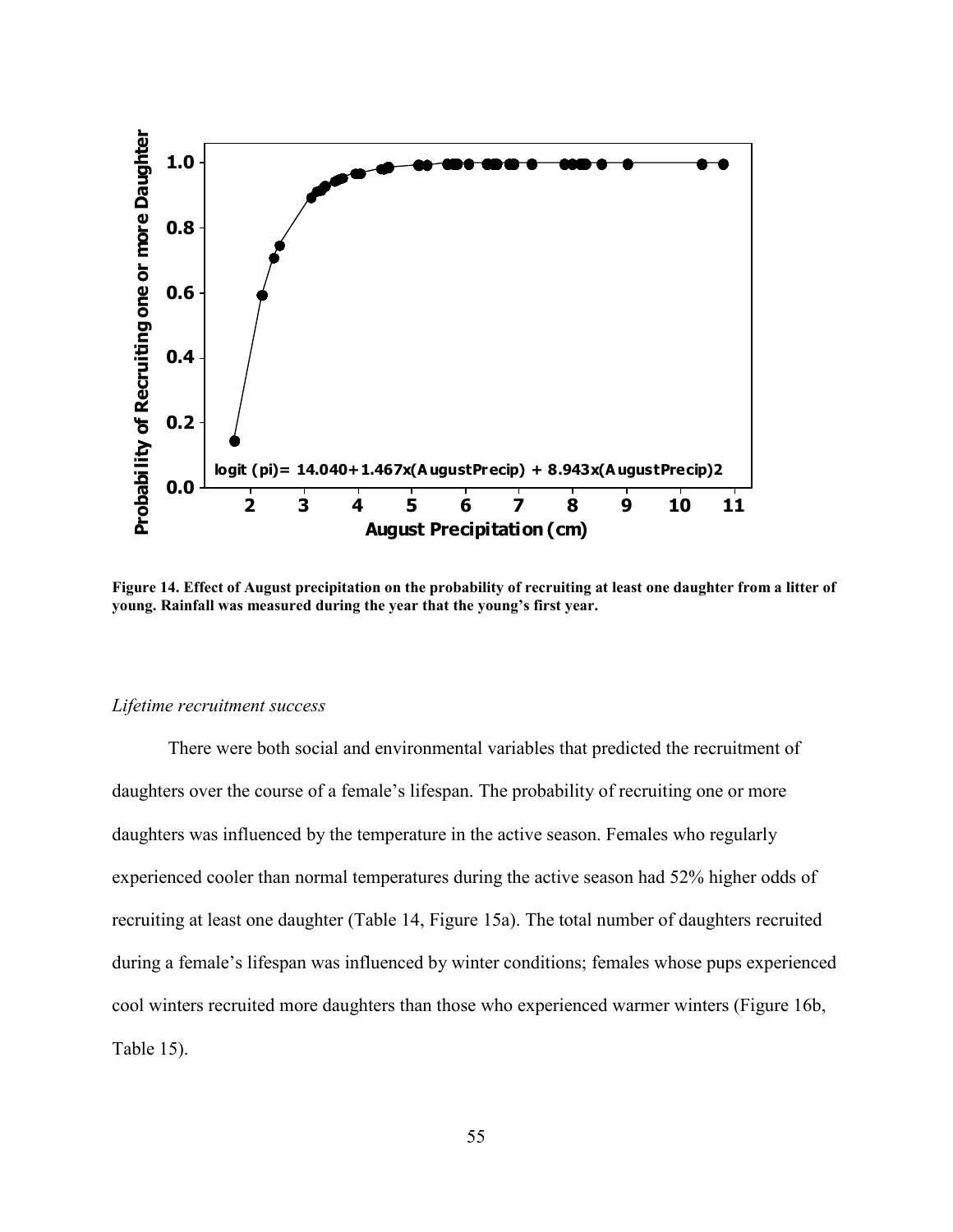**Table 14. Predictors of the probability of recruiting one or more daughters during the lifespan. Positive coefficients indicate a higher probability of reproducing. The amount that the odds ratio differs from one indicates the percent increase or decrease in the probability of producing one or more recruit for each unit change in the predictor.** 

| Predictor                                                              | Coefficient | Odds Ratio | Z       |         |
|------------------------------------------------------------------------|-------------|------------|---------|---------|
| Constant                                                               | $-2.8331$   |            | $-9.28$ | < 0.001 |
| Deviation in Temperature During the Active                             | $-0.8906$   | 0.48       | $-2.89$ | 0.004   |
| Season (Celsius)                                                       |             |            |         |         |
| Number of Female Yearlings in Matriline                                | 8.2244      | 3730.88    | 6.20    | < 0.001 |
| (Number of Female Yearlings in Matriline) <sup>2</sup>                 | $-3.8906$   | 0.02       | $-3.81$ |         |
| Number of Younger Adult Females in Matriline                           | 3.1603      | 23.58      | 4.00    | < 0.001 |
| Test that all slopes are zero: $G = 165.982$ , DF = 3, P-Value = 0.000 |             |            |         |         |



**Figure 15. Partial effects of covariates on the lifetime probability of producing one or more two-year-olds. For each covariate, the line represents the effect of the variable when all other significant covariates are set to their mean. Temperature was measured during the pup's first year, two years before recruitment occurred.**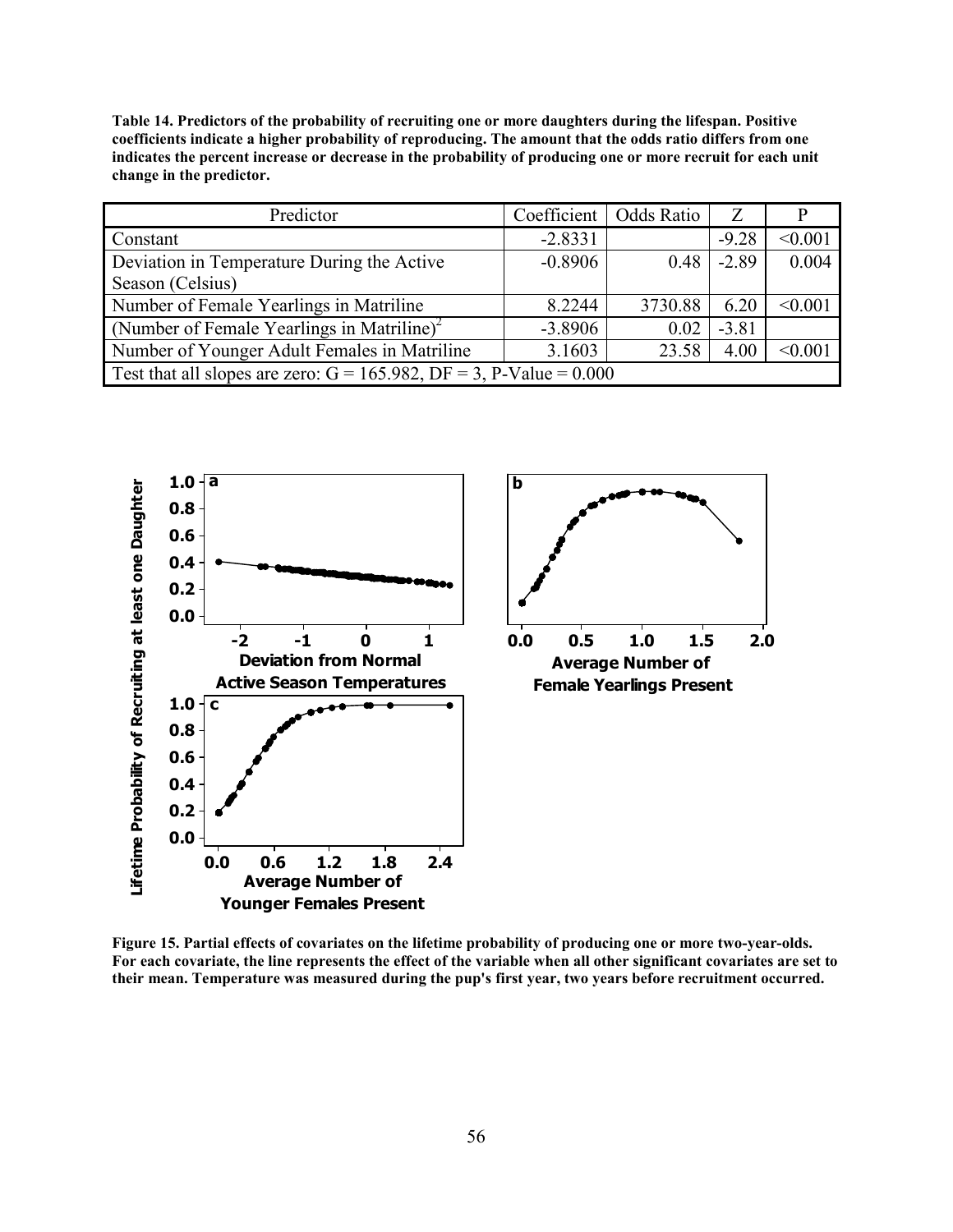

**Figure 16. Partial effects of covariates on the total number of daughters recruited during a female's lifespan. Temperatures are in degrees Celsius.** 

|  |  |  |  | Table 15. Partial effects of covariates on total lifetime recruitment. |  |
|--|--|--|--|------------------------------------------------------------------------|--|
|--|--|--|--|------------------------------------------------------------------------|--|

| Predictor                                      | Coefficient | Wald $\chi^2$ | df |              |
|------------------------------------------------|-------------|---------------|----|--------------|
| Constant                                       | $-2.613$    | 358.450       |    | $<\!\!0.001$ |
| Number of Younger Matriline Females            | 0.392       | 9.457         |    | 0.002        |
| Deviation from Normal Hibernation Temperatures | $-0.306$    | 5.863         |    | 0.014        |

 The average number of female yearlings present was positively associated with the probability of recruiting at least one daughter (Figure 15b, Table 14). Similarly, the average number of younger adult females in the matriline was positively associated with both the probability of recruiting at least one daughter (Table 14, Figure 15c) and the total number of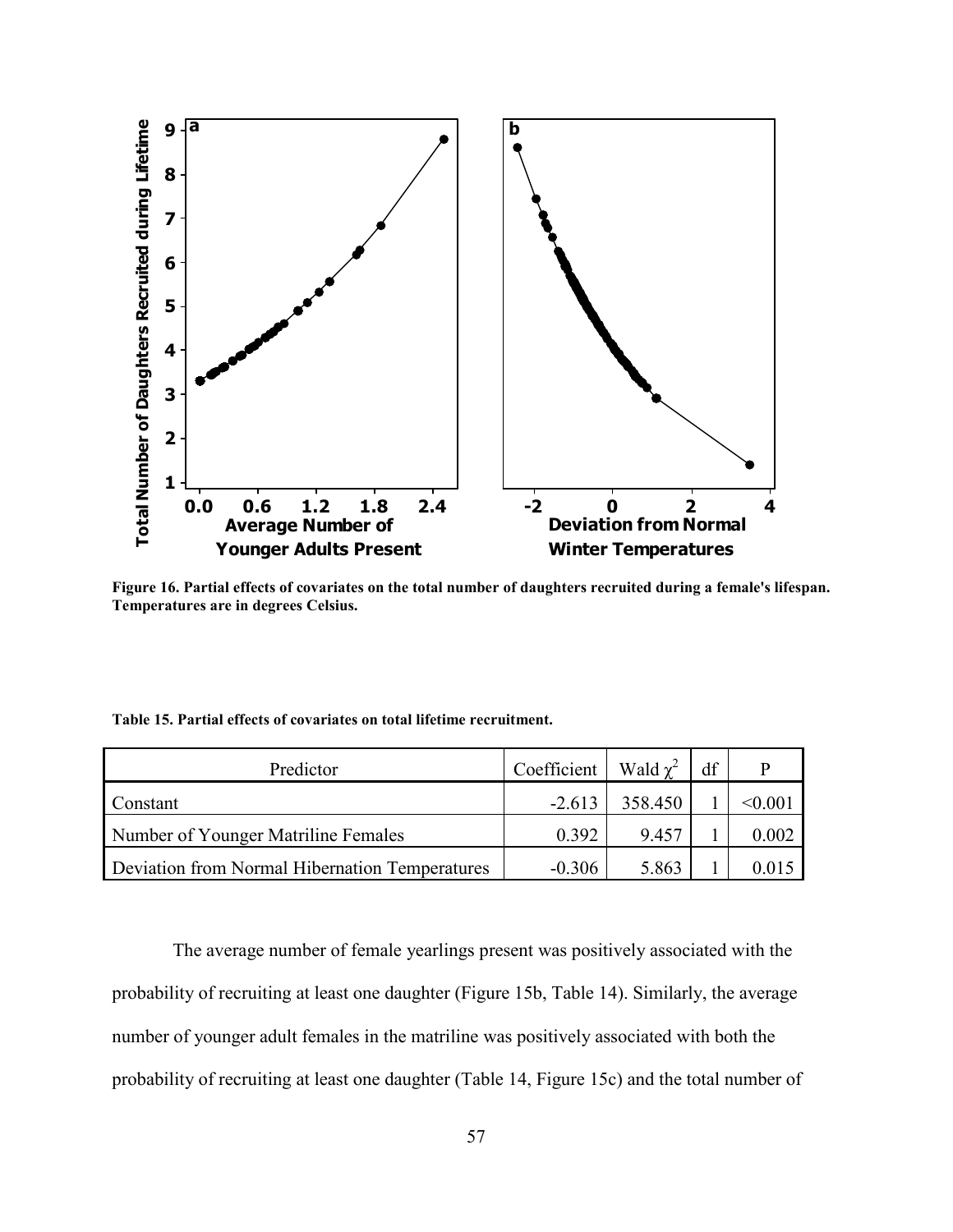daughters recruited during a female's lifetime (Table 15, Figure 16a,). However the relationship between the number female yearlings and the probability of recruitment was lower at the highest number of female yearlings (Figure 15b).

All the univariate relationships between lifetime recruitment and the covariates were similar to the partial effects found in the multivariate models (compare figures 15 with 17 and 16 with 18), but only the number of younger females was significant when analyzed univariately (Tables 16 and 17).

**Table 16. Univariate analyses of the probability of recruiting at least one daughter during a female's lifespan.** 

| Predictor                                         | Coefficient | Odds Ratio |         |       |
|---------------------------------------------------|-------------|------------|---------|-------|
| Deviation from normal temperatures, active season | $-0.0697$   | 0.93       | $-0.49$ | 0.624 |
| Average number of female yearlings in matriline   | 0.0681      | .07        | $-58$   | 0.561 |
| Average number of younger adult females in        | 0.2301      | .26        | 173     | 0.083 |
| matriline                                         |             |            |         |       |

# **Table 17. Univariate analyses of the total lifetime number of recruits.**

| Predictor                                      | $\sqrt{2}$ Coefficient   Wald $\chi^2$ |       | df |     |
|------------------------------------------------|----------------------------------------|-------|----|-----|
| Number of Younger Matriline Females            | 0.321                                  | 6.541 |    |     |
| Deviation from Normal Hibernation Temperatures | $-0.181$                               | l 921 |    | 166 |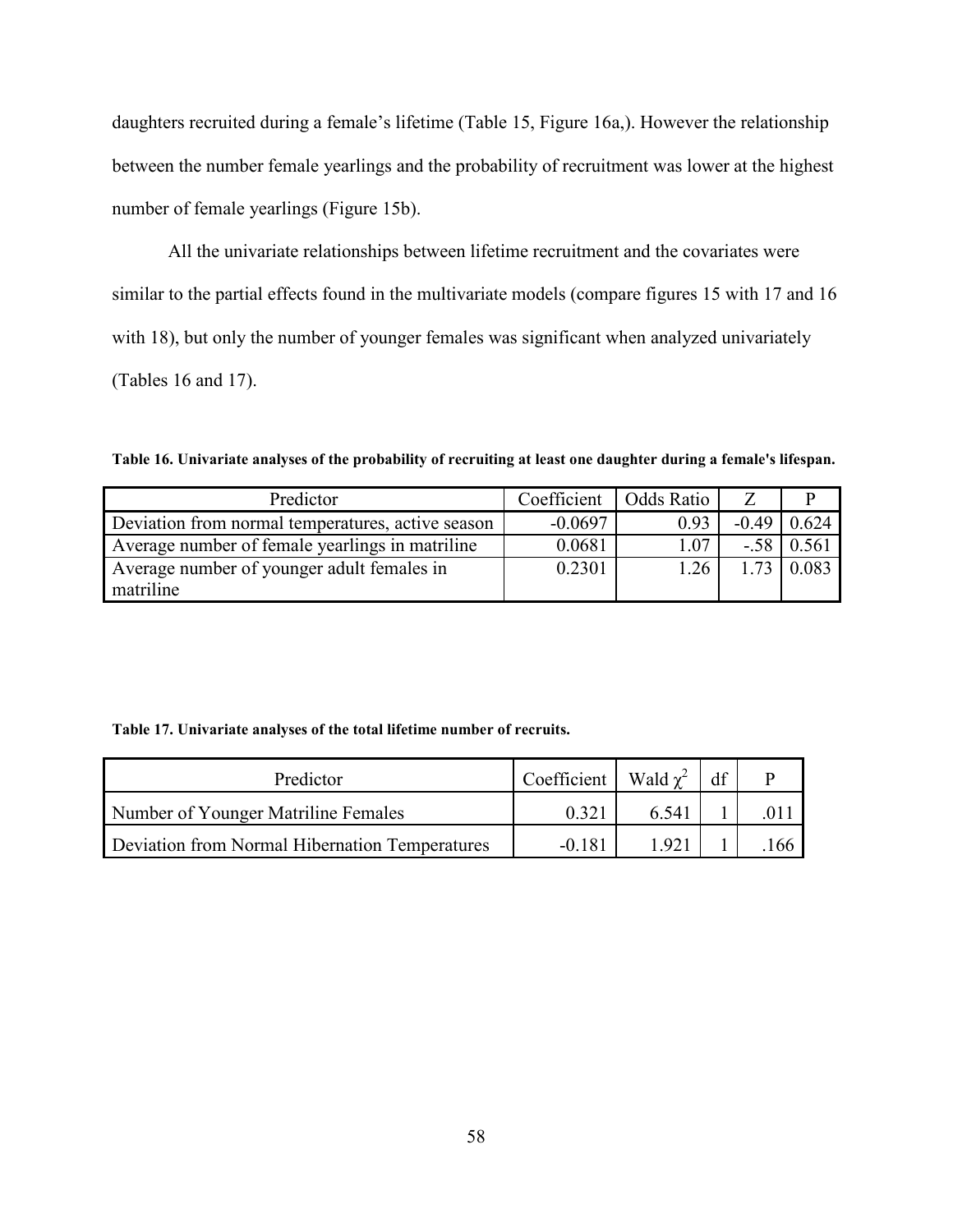

**Figure 17. Univariate relationships between selected variables and the probability of recruiting at least one daughter during the lifespan.** 



**Figure 18. Univariate analyses of total lifetime recruitment. Temperatures are in degrees Celsius.**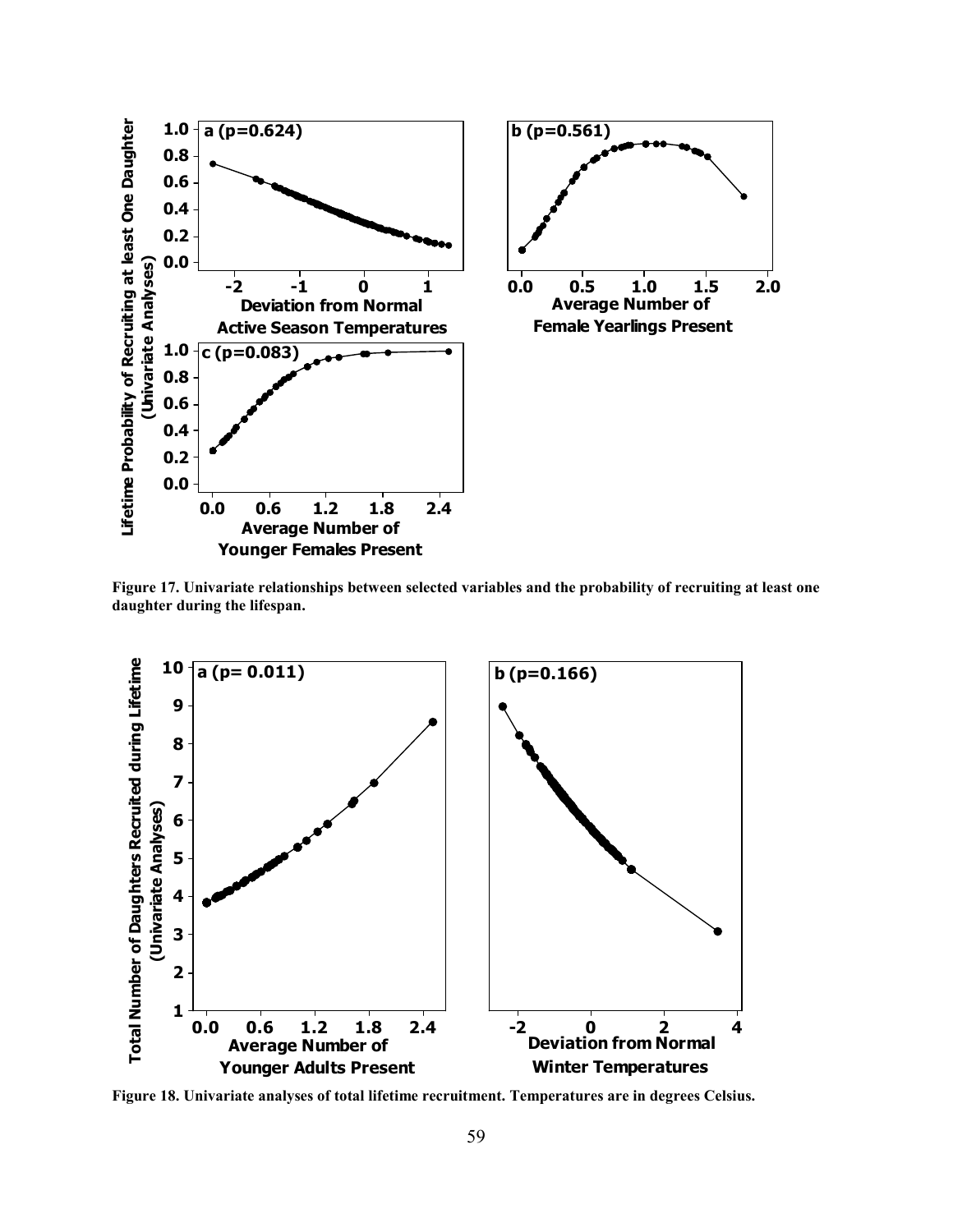# **Discussion**

 Although a number of social variables are important for predicting the number of offspring produced (Armitage and Schwartz 2000, Chapter 1, Oli and Armitage 2003), we found relatively few social variables that explained the number of two-year-old recruits, after the effects of initial cohort size were taken into account. The numbers of yearlings and younger adult females living in a matriline were positively associated with the probability of recruiting one or more daughters during the lifespan and with the total number of daughters recruited (Table 14, Table 15, Figure 15c, Figure 16a). This result is not altogether surprising, and it does not necessarily imply that the presence of these younger females enhances recruitment; females who recruit a larger than average number of daughters will inevitably live in matrilines with younger females and yearlings, many of whom will be their daughters. Thus, there is likely to be an amicable environment that increases the likelihood of recruitment (Armitage 1986b, Armitage et al. 2010). Moreover, females who successfully rear female yearlings are more likely to recruit two-year-olds, and the number of surviving yearlings is a better predictor of recruitment than the number of offspring produced (Armitage 1984, Chapter 1).

 There were significant effects of temperature and precipitation on both the probability of recruitment and the total number of daughters recruited. Females who reproduced during a year following high August precipitation were less likely to recruit a daughter from that litter (Figure 14). Similarly, females who regularly reproduced during years that included cooler than average active season temperatures were more likely to recruit at least one daughter (Table 14, Figure 15a). Previous studies also reported that summer drought and high active season temperatures were negatively associated with offspring survival (Schwartz and Armitage 2005). Thus, it is likely that the failure to recruit daughters from litters produced during warm, dry years is due to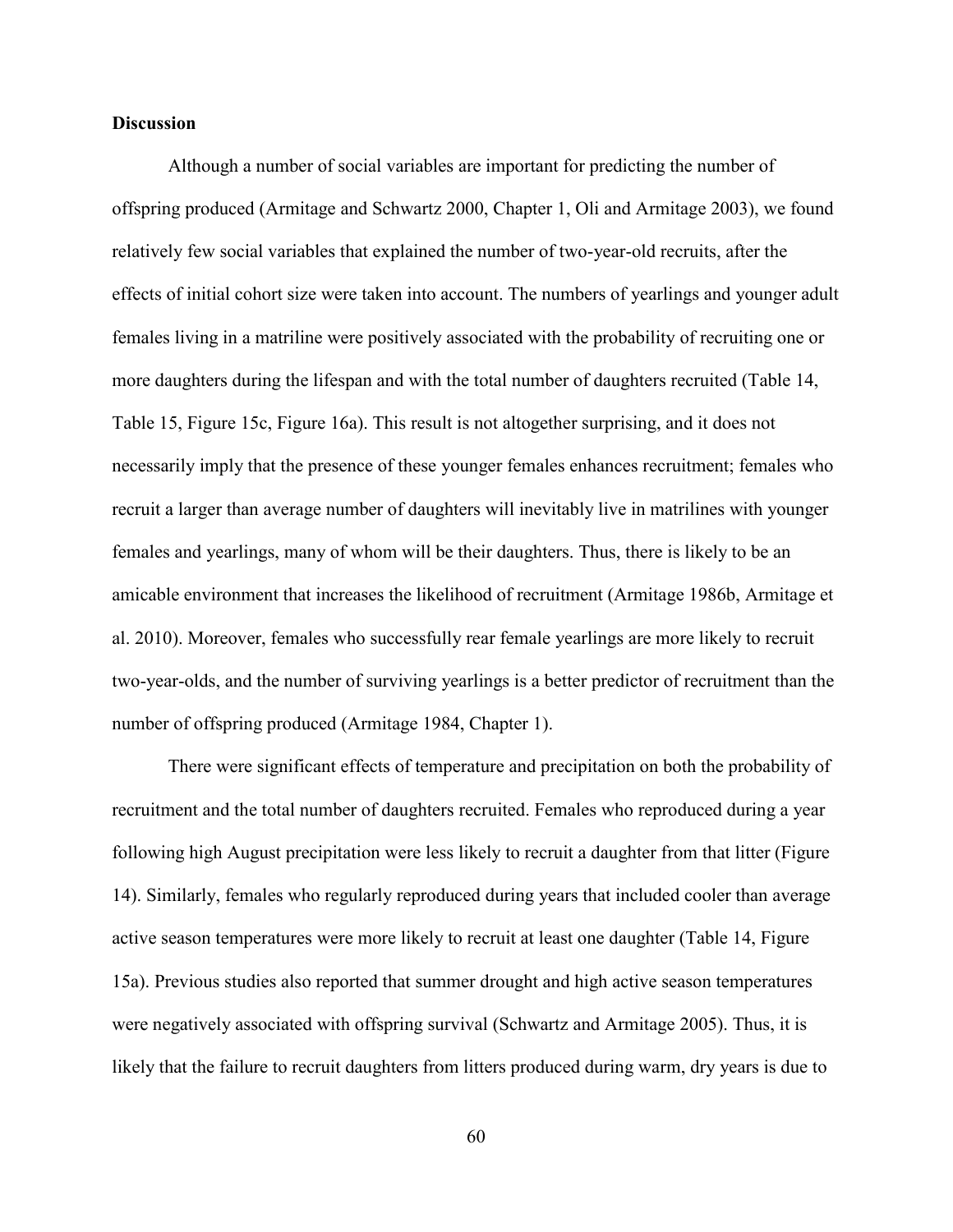higher pup mortality during those years. During the summer, marmots are subject to heat stress and cease foraging during mid-day when temperatures are highest (Melcher et al. 1990). Thus, young that experience unusually high summer temperatures may have increased thermoregulatory costs and/or decreased foraging time. In addition, growth is slower during hot, dry weather (Armitage 1994). These constraints may not allow daughters to gain sufficient mass to survive their first hibernation.

 Similarly, temperature during this first winter affect the number of two-year-olds recruited. Recruitment of two-year-olds was most likely when the first winter was characterized by cooler than average temperatures (Table 15, Figure 16b). The amount of snow cover is important for maintaining burrow temperatures. Snow cover acts as insulation and keeps burrow temperatures within a relatively narrow range. During the peak of the winter, adequate snow cover is critical to keep the ground from freezing and maintain the burrow above the lower critical temperature (Svendsen 1976). Cool temperatures would maintain this essential snowpack at a more consistent depth between snowfall events. In addition, increased snowfall would provide more moisture for spring plant growth, which would favor mass gain after hibernation and increase growth and survival of yearlings.

 It is interesting that these environmental effects on lifetime recruitment were only significant in the multivariate analysis. In univariate analyses only one variable, the number of younger matriline females, was a significant predictor of recruitment. It was only after this variable was entered into the model that the significant partial effects of temperature became apparent. Moreover, the p-values were higher and the odds ratios were lower for the environmental variables in the multivariate model. Thus, it appears that recruitment is related to the social system, but it is also impacted by environmental variables that affect survival.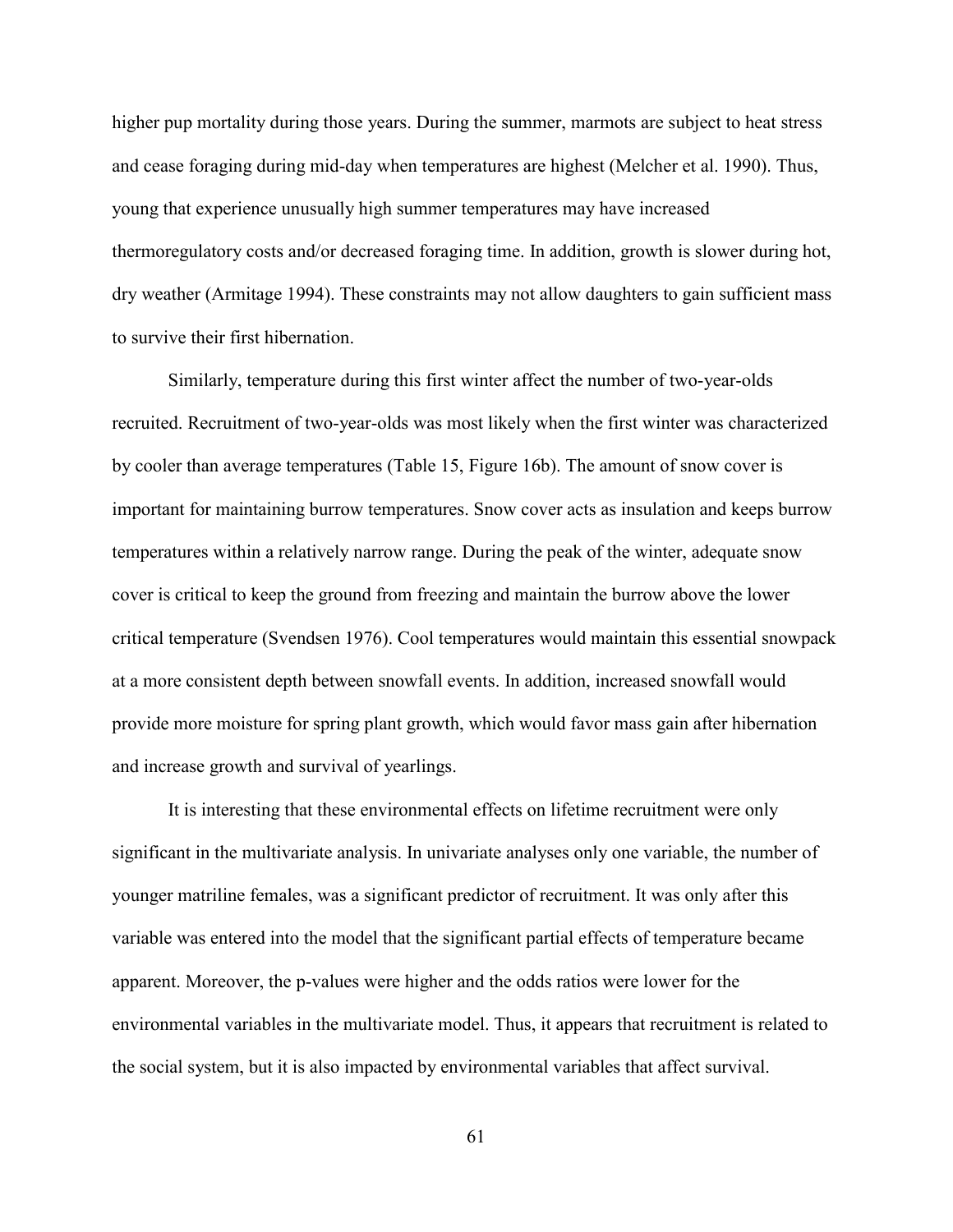It is also significant that only one cohort predictor was found after the effects of initial cohort size were taken into account. This result implies that the traditional measure of reproductive success, number of offspring produced, is a good predictor of the number of twoyear-old recruits. Predictions based on the number of weaned offspring can be strengthened by a relatively few environmental variables, such as winter precipitation and temperature during winter and the active season, measured during the pups' first year. This finding is particularly important for practical applications; although long-term research is still the ideal for elucidating the determinants of reproductive success, considerable information can be gathered in the more limited time frames available for most field studies.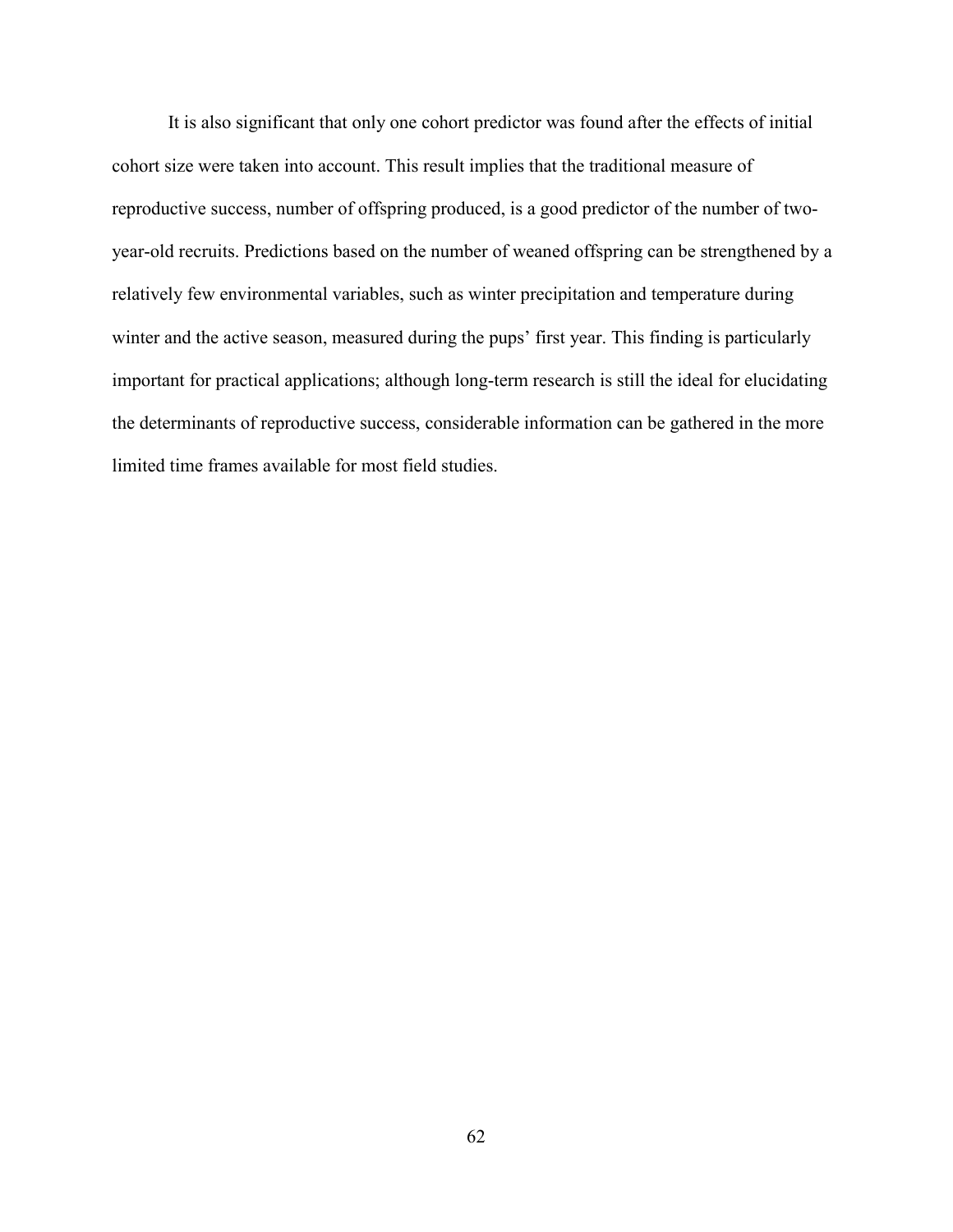# **Chapter 3: Determinants of annual and lifetime reproductive success in female yellow-bellied marmots: III. multi-generational effects.**

# **Abstract**

 Although fitness is a well-understood concept in evolutionary biology, its measurement remains problematic. Lifetime reproductive success, measured as the total production of offspring, is a logical choice for measuring fitness, but the number of grand-offspring could be used as well. It is often assumed that the factors that affect the production of offspring will be the same as those that predict the number of grand-offspring, but this assumption has seldom been tested empirically. One of the barriers to testing the cross-generational predictors of reproductive success has been the time-limited nature of most field studies. This study examines the factors that predict the production of grand-offspring in yellow-bellied marmots (*Marmota flaviventris*). In addition, we attempt to predict production of grand-offspring from factors occurring in the year of the daughter's birth. Thus, for each reproductive bout, we use a single year's worth of data to predict long-term population and fitness consequences. Relative matriline density decreased both the probability of producing grand-offspring and the total number of grandoffspring produced from a cohort of young. The number of offspring produced by same-aged females, the relative density of non-matriline females and fall temperatures were negatively associated with the number of grand-offspring produced from a particular cohort. The number of same-aged females was positively related to the number of grand-offspring produced. The total number of grand-offspring left by a female was positively related to the number of older adults present and negatively related to the variance in winter temperatures. Finally, the relationship between the total number of grand-offspring produced and the average number of younger adults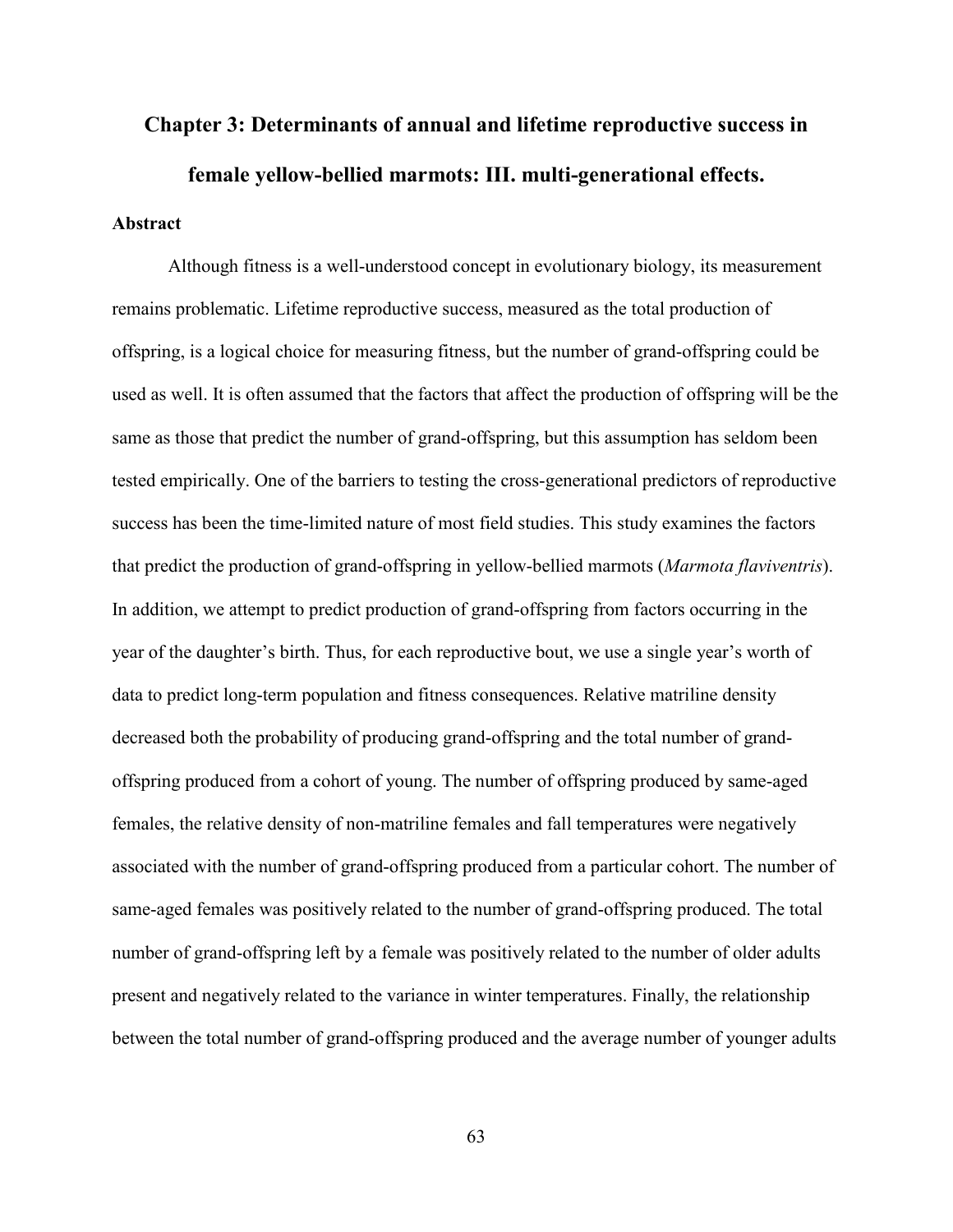present was initially negative, but became positive at higher numbers of younger adults. These relationships were similar to, but not identical to those that predict the production of offspring.

#### **Key Words:** *Marmota***, reproductive success, fitness, trans-generational effects, epigenetics.**

## **Introduction**

Darwinian fitness is a central concept of evolution, and its measurement is key to addressing questions of adaptation and selection. However, this generally well-understood concept is difficult to measure in the field. In particular, there has been widespread disagreement over the proper units for measurement. Fundamentally, fitness is the contribution of genes to future generations. As such, many authors have chosen the production of offspring or fertilized eggs as the appropriate and most easily measured approximation of fitness (Borgerhoff-Mulder 1988, Clutton-Brock et al. 1988, Howard 1988, Partridge 1988). Others have focused on the production of reproductively competent individuals (McCleery and Perrins 1988, Fitzpatrick and Woolfenden 1989, Parn et al. 2009), but the production of offspring of reproductive age does not guarantee that those offspring will actually become successful breeders (Rickard et al. 2007). Because fitness is a measure of the contribution to future generations, the production of grandoffspring might be the most appropriate measure.

Longitudinal studies of marked individuals offer the best method to investigate the contributions of grand-offspring to individual fitness. However, time constraints in the field limit the ability of researchers to use this method. Recent laboratory and epidemiological studies may offer a new way to address this problem. The conditions that affect a mother during gestation can impact not only her offspring, but her grand-offspring as well (Anway 2010, Franklin and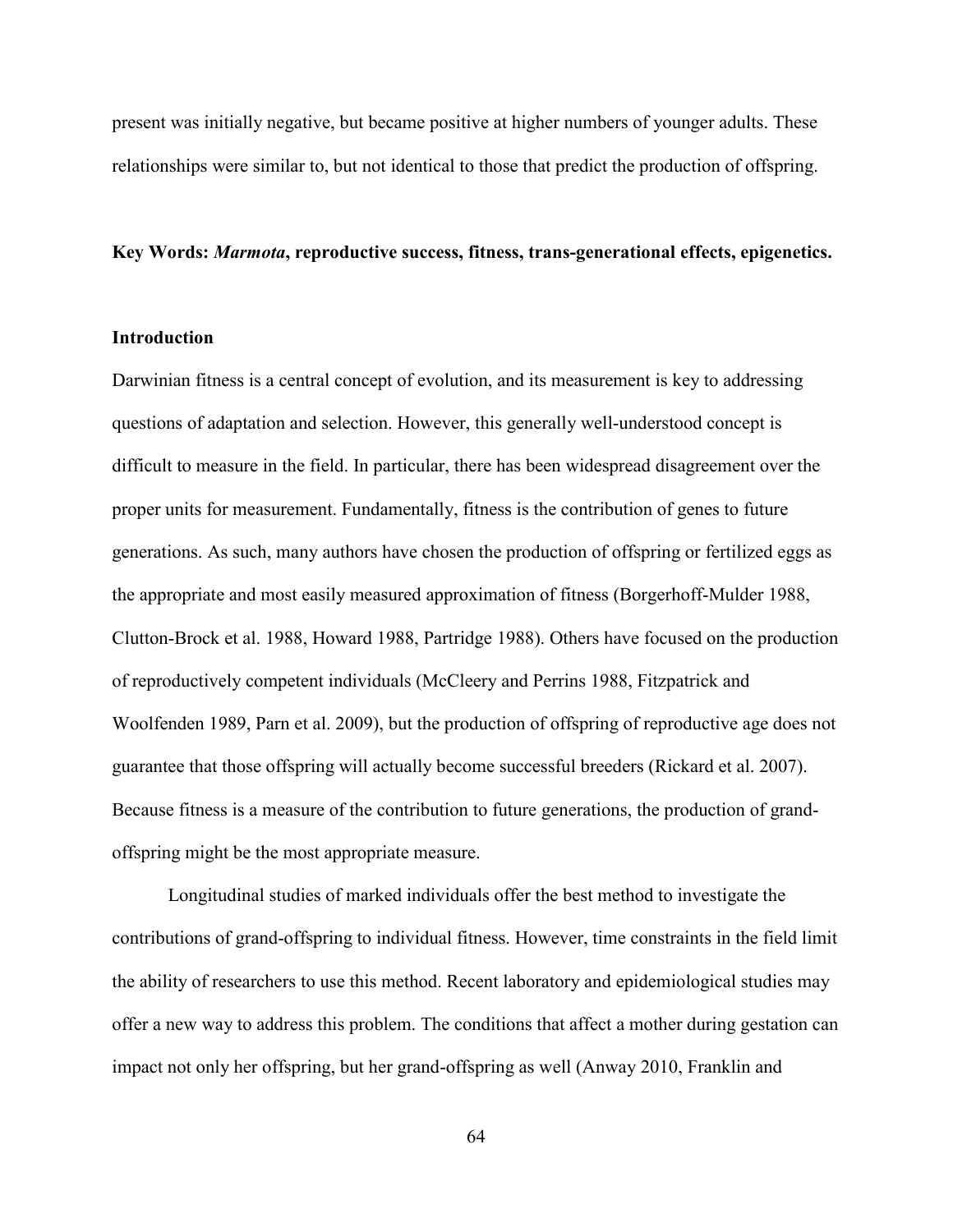Mansuy 2010). These findings open the possibility that single-year studies might have the power to predict the production of offspring and grand-offspring as well.

 We used longitudinal data from individually marked yellow-bellied marmots to determine which factors, present during the year in which females reproduced, are associated with the production of grand-offspring. Significant covariates from the year during which females produced litters can then be used for predictors of long-term reproductive success.

#### **Methods**

#### *Subjects and study site*

Marmots, the largest sciurid (squirrel), are diurnal and semi-fossorial, which facilitates long-term monitoring of marked individuals. A population of yellow-bellied marmots (*Marmota flaviventris*) was observed from 1962 to 2004 at 18 sites in the Upper East River Valley in Gunnison County, Colorado. Nearly all the marmots at these sites were trapped and individually marked annually. A few sites were added during the course of the study, and not all sites were occupied each year (Armitage and Schwartz 2000).

Yellow-bellied marmots (hereafter "marmots") are widely distributed across the mountain areas of western North America (Frase and Hoffmann 1980). The species usually occupies sites above 2000 m; elevations at our site range from 2867 m to 2992 m (Schwartz and Armitage 2005). This alpine and sub-alpine environment is characterized by large daily and yearly temperature changes. Marmots are subject to intense solar radiation in the summer, followed by low temperatures and several months of snow cover in the winter (Armitage 1991). To cope with these extremes, marmots enter hibernation in August and September, and do not emerge until April or May. Thus, marmots must reproduce and gain enough mass to survive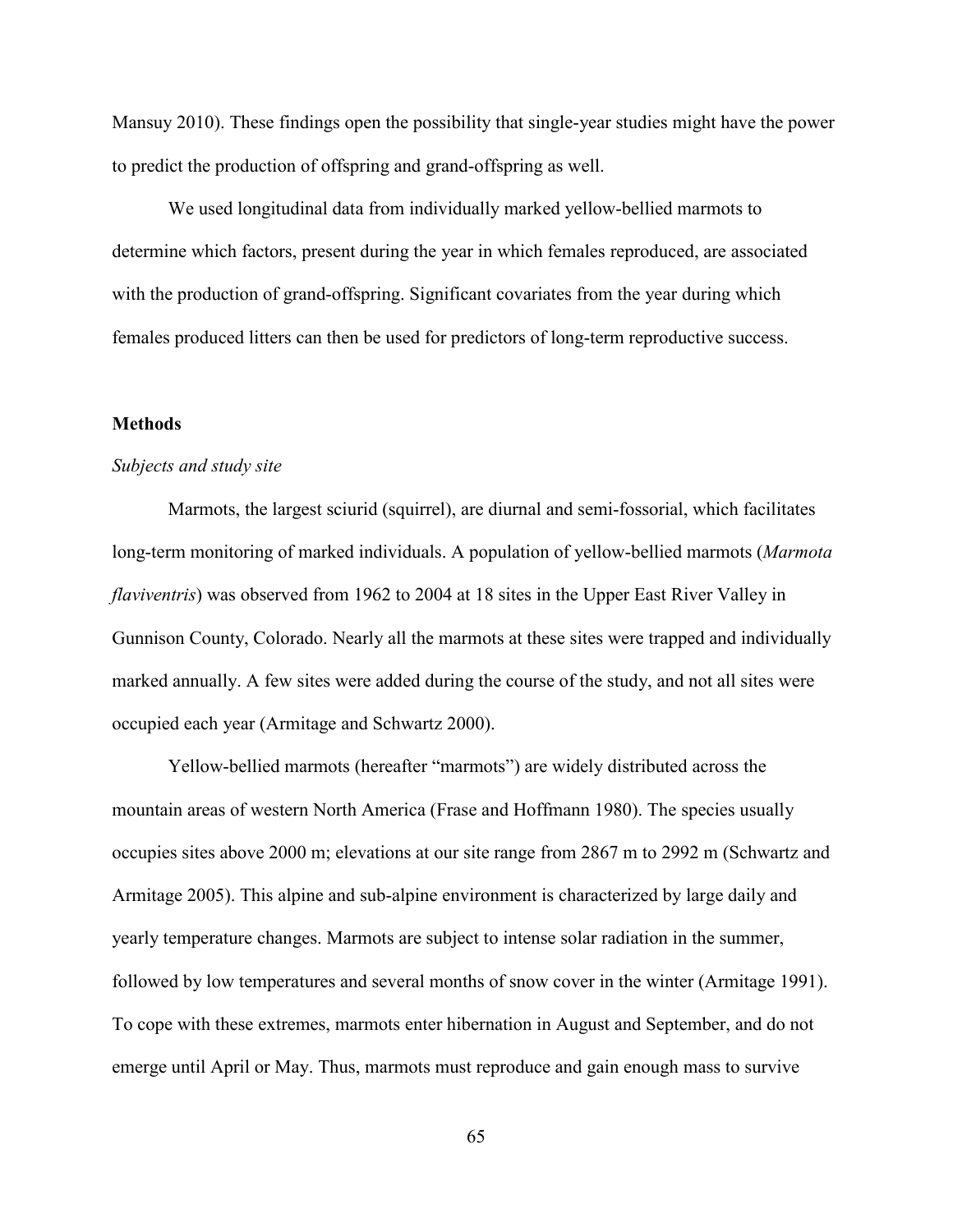hibernation during a relatively short summer active season. Reproduction is limited to a single annual event immediately after emergence. Gestation is about 30 days, and young are weaned at the age of three to four weeks. Nearly all males and about half the females disperse as yearlings (Armitage 1991). Females can reproduce at the age of two, but the average age of first reproduction is three (Schwartz et al. 1998).

Marmots are clumped on patches of talus or rocky outcrops and meadows that range in size from 0.15 to 7.2 ha (Armitage and Schwartz 2000). Marmots prefer relatively open meadows, free of trees and shrubs. Burrows are constructed under rock outcrops or boulders to protect from predators (Svendsen 1974). These meadows are characterized by grasses and showy perennial forbs. Although marmots often emerge from hibernation through the snow, forage is available during gestation. Forage becomes abundant during lactation and reaches its peak biomass after weaning. Vegetation usually senesces by early September (Kilgore and Armitage 1978, Frase and Armitage 1989, Armitage 2003a). Vegetation in the Upper East River Valley forms a mosaic of suitable meadow habitat and unsuitable forest habitat (Svendsen 1974).

The fundamental social unit for yellow-bellied marmots is the matriline, composed of one to five closely-related adult females, consisting of sisters or mothers and daughters. The number of females resident on a habitat patch varies from site to site, and generally is related to patch size. The smallest patches (also known as satellites) usually support only one female, her young, and possibly a male (Armitage 1991). Males are territorial, and defend one or more matrilines in colonies or may defend females on more than one small patch (Armitage 2004a).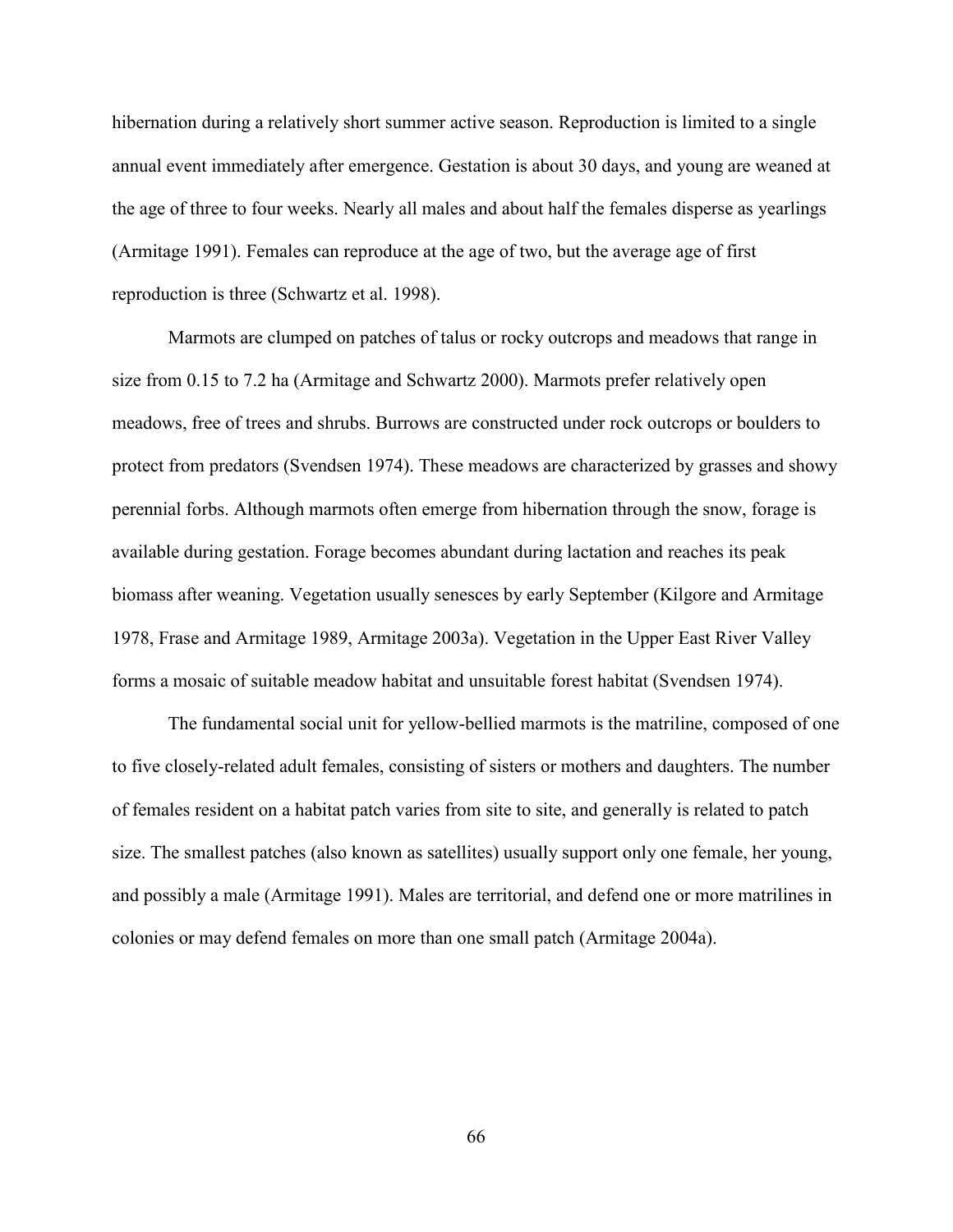# *Variables*

We measured several aspects of marmot social and physical environments, as well as some characteristics of the potentially reproductive female (Table 18). Characteristics of the female included residency status, previous reproduction, age at first reproduction, age, and lifespan. Aspects of the social environment included the number of individuals present in the matriline: male and female yearlings, younger adult females, older adult females, and same-aged adult females. We also recorded the total number of adults in the matriline, the number of offspring produced by matrilineal adults of different ages, and whether the male was established or had immigrated into the colony during the year of reproduction. Because the number of adult females present on a habitat patch is correlated with patch size (Armitage 1991), we calculated a density index for a matriline or for all females at the site as the number of females present in a given year at a given site, divided by the average number present at that site. We excluded data from all years when a male was not present in the colony. Female characteristics included female age, whether or not she had reproduced the previous year, and whether the female was a resident or an immigrant.

|               | Variable                 | Description of Data                                                         |  |  |  |  |  |  |
|---------------|--------------------------|-----------------------------------------------------------------------------|--|--|--|--|--|--|
| đ             | Age                      | Age of the marmot in years                                                  |  |  |  |  |  |  |
|               | Resident                 | Whether marmot was born in a colony or immigrated into it                   |  |  |  |  |  |  |
| Intrinsic     | Reproduced last          | Whether or not the female reproduced the previous year                      |  |  |  |  |  |  |
|               | Lifespan                 | Lifespan of female in years (age at last observation)                       |  |  |  |  |  |  |
|               | Alpha                    | Age at first reproduction                                                   |  |  |  |  |  |  |
|               | First snowfall           | Julian day of first snowfall $>2.54$ cm in fall prior to reproduction       |  |  |  |  |  |  |
|               | Last snowfall            | Julian day of last snowfall >2.54 cm in spring prior to weaning             |  |  |  |  |  |  |
|               | First snow cover         | Julian day of first snow cover $\geq$ 2.54 cm in fall prior to reproduction |  |  |  |  |  |  |
|               | Last snow cover          | Julian day of last snow cover $>2.54$ cm in spring prior to weaning         |  |  |  |  |  |  |
| Environmental | Precip: Sept-May         | Precipitation during hibernation prior to reproduction, inches of water     |  |  |  |  |  |  |
|               | Precip: June             | Inches of precipitation in June in the year prior to reproduction           |  |  |  |  |  |  |
|               | Precip: July             | Inches of precipitation in July in the year prior to reproduction           |  |  |  |  |  |  |
|               | Precip: Aug              | Inches of precipitation in August in the year prior to reproduction         |  |  |  |  |  |  |
|               | Temp: Sept-Nov           | Mean temp. Sept. - Nov., fall prior to reproduction                         |  |  |  |  |  |  |
|               | Precip: Deviation Active | Deviation from normal active season precipitation                           |  |  |  |  |  |  |
|               | Precip: Deviation        | Deviation from normal hibernation precipitation                             |  |  |  |  |  |  |
|               | Hibernation              |                                                                             |  |  |  |  |  |  |

**Table 18: Covariates used in the analysis of grand-offspring production.**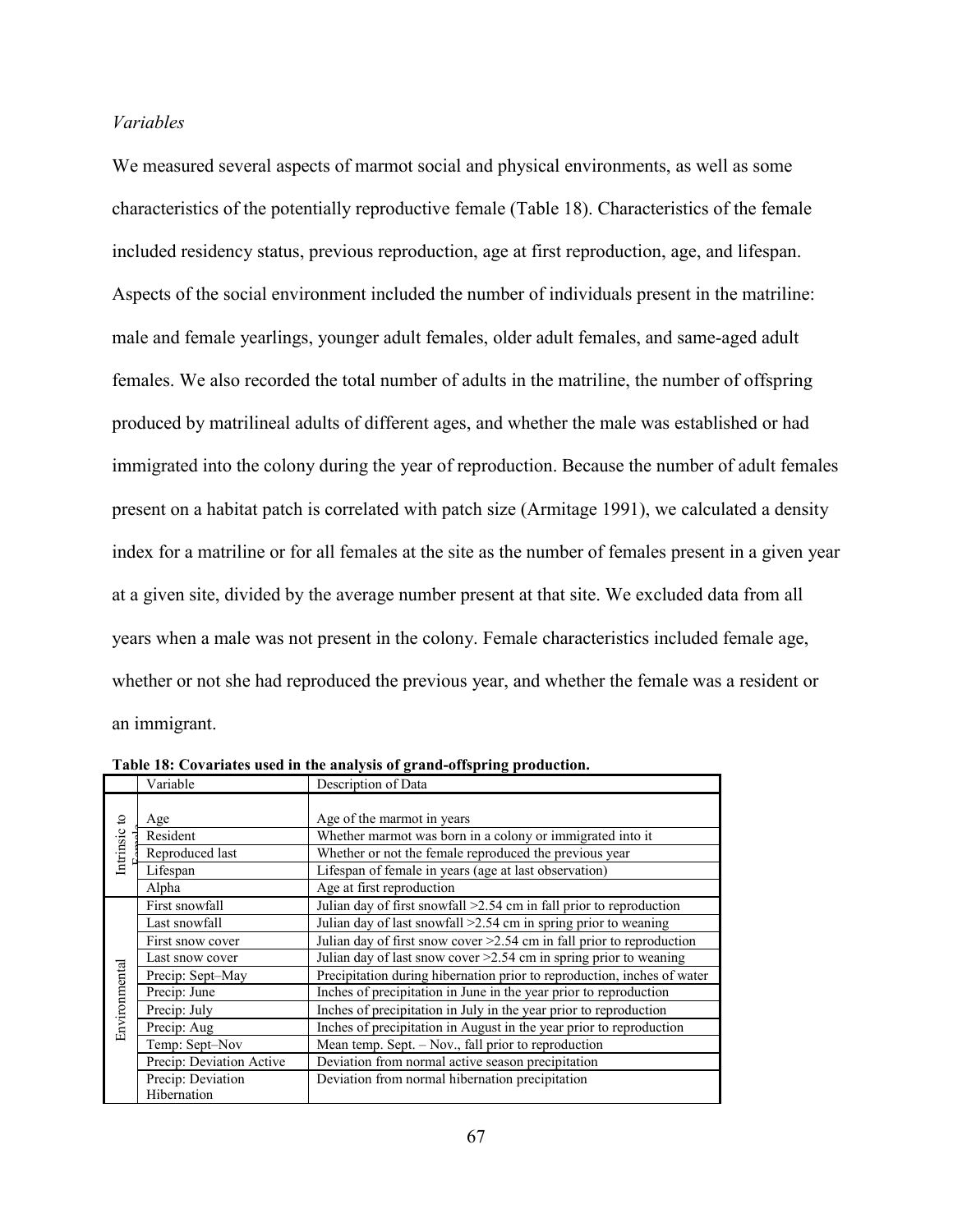|             | Precip: Mean Active      | Mean precipitation during active season                             |  |  |  |  |  |  |  |
|-------------|--------------------------|---------------------------------------------------------------------|--|--|--|--|--|--|--|
|             | Precip: Mean Hibernation | Mean precipitation during hibernation                               |  |  |  |  |  |  |  |
|             | Precip: Variance Active  | Variance in precipitation during active season                      |  |  |  |  |  |  |  |
|             | Precip: Variance         | Variance in precipitation during hibernation                        |  |  |  |  |  |  |  |
|             | Hibernation              |                                                                     |  |  |  |  |  |  |  |
|             | Temp: Deviation Active   | Deviation from normal active season temperature                     |  |  |  |  |  |  |  |
|             | Temp: Deviation          | Deviation from normal hibernation temperature                       |  |  |  |  |  |  |  |
|             | Hibernation              |                                                                     |  |  |  |  |  |  |  |
|             | Temp: Mean Active        | Mean temperature during active season                               |  |  |  |  |  |  |  |
|             | Temp: Mean Hibernation   | Mean temperature during hibernation                                 |  |  |  |  |  |  |  |
|             | Temp: Variance Active    | Variance in temperature during active season                        |  |  |  |  |  |  |  |
|             | Temp: Variance           | Variance in temperature during hibernation                          |  |  |  |  |  |  |  |
|             | Hibernation              |                                                                     |  |  |  |  |  |  |  |
|             | Colony                   | Identity of colony or satellite                                     |  |  |  |  |  |  |  |
|             | Male yearlings           | Number of male yearlings present from previous year's litter        |  |  |  |  |  |  |  |
|             | Female yearlings         | Number of female yearlings present from previous year's litter      |  |  |  |  |  |  |  |
|             | Matriline                | Density of related females present (number present/average for that |  |  |  |  |  |  |  |
|             |                          | site                                                                |  |  |  |  |  |  |  |
|             | Other females            | Density of non-matriline females present in the colony              |  |  |  |  |  |  |  |
| Demographic | New Male                 | Whether the male observed was new to the site                       |  |  |  |  |  |  |  |
|             | Younger adult            | Number of younger adult matriline females present                   |  |  |  |  |  |  |  |
|             | Offspring of younger     | Number of pups produced by younger matriline adults                 |  |  |  |  |  |  |  |
|             | Older adult              | Number of older adult matriline females present                     |  |  |  |  |  |  |  |
|             | Offspring of older       | Number of pups produced by older matriline adults                   |  |  |  |  |  |  |  |
|             | Same-age adult           | Number of matriline females the same age as the subject             |  |  |  |  |  |  |  |
|             | Offspring of same-age    | Number of pups produced by matriline females of the same age        |  |  |  |  |  |  |  |
|             | adults                   |                                                                     |  |  |  |  |  |  |  |

Because temperature and precipitation affect marmot demography (Schwartz and Armitage 2005), we used several of these variables to assess their effect on recruitment. Weather data were obtained from the National Weather Service for Crested Butte, Colorado (NOAA 1962–2004) which is about 10 km from the study site. These variables included the date of first and last snowfall, the date of first and last snow cover (greater than 2.54 cm), the amount of precipitation in each month of the active season, the amount of precipitation during winter, mean temperature during the active season, and mean temperature during the fall. In addition, we used data on the variance of temperature and precipitation during winter and during the active season. Finally, we calculated the average deviation from normal temperature and precipitation for the active season and the hibernation period. Deviation from normal is a monthly variable available from NOAA, and uses a 30-year average for comparison. The comparison mean is updated once a decade during years ending in 2 (NOAA 1962–2004). All environmental variables were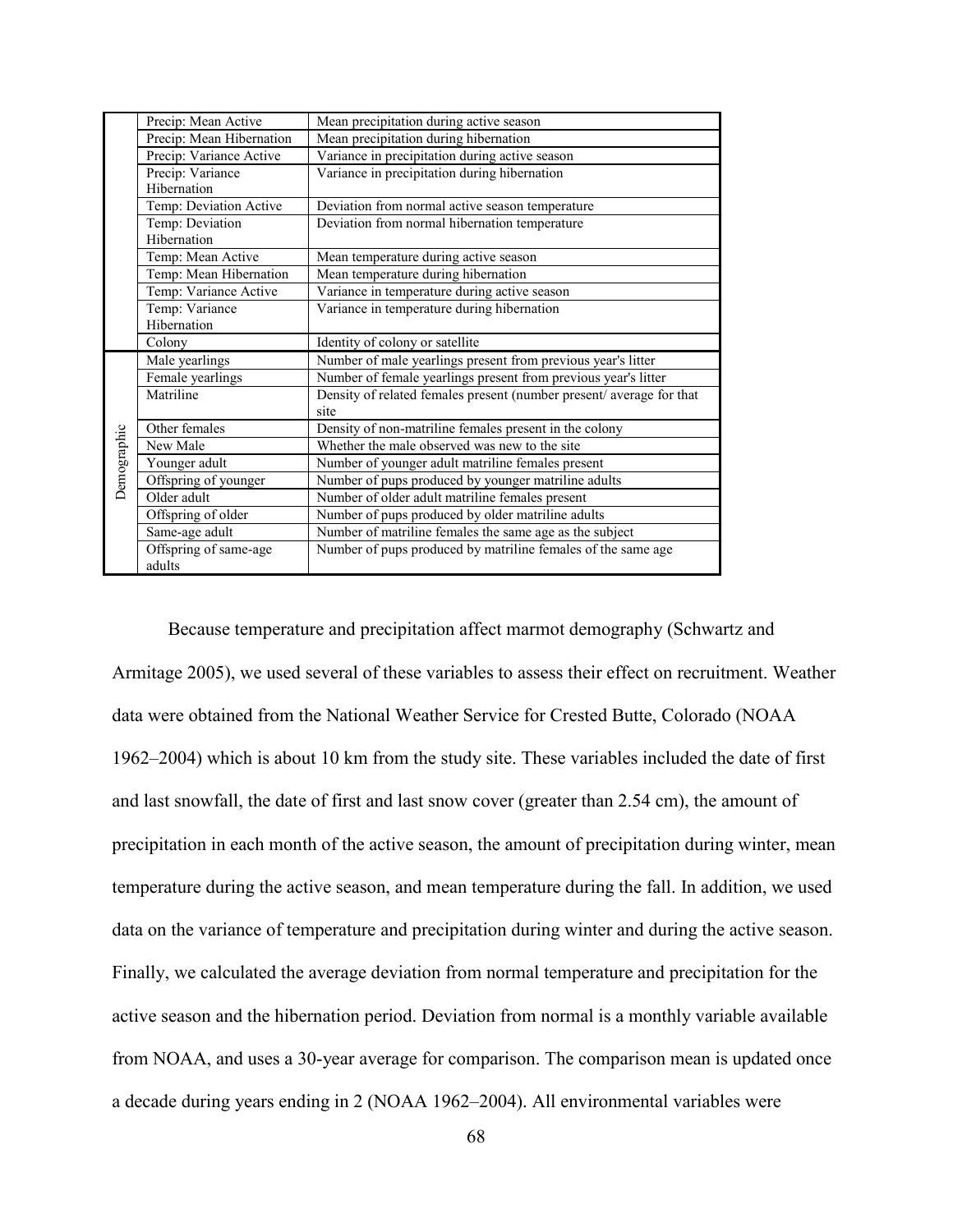calculated for periods preceding reproduction. Thus, "active season" variables were for the active season in which the marmot was gaining mass prior to hibernation, and leading up to her attempt at reproduction.

A number of other characteristics, such as elevation and size of the foraging area, differ among colonies (Armitage 2009). We controlled for these differences by using colony identity as a factor in all our two-way nested models.

#### *Statistical methods*

We analyzed the effects of social and environmental variables using a linear mixed effects model, because the data included repeated observations of the same individual and these individuals were grouped into a smaller number of colonies. Mixed effects models explicitly allow this type of hierarchical data structure.

 When evaluating annual reproductive success, we assessed the number of grand-offspring that each female produced by following a single year's cohort. Thus for each female-year, we recorded the number of grand-offspring that were eventually produced by the daughters of that year. The data followed a Zero-Inflated Poisson (ZIP) distribution with two-way nesting. We used an algorithm in R 2.7.2 (R Development Core Team 2009) to fit such a model using a Markov Chain Monte Carlo (MCMC) technique. For more details about the algorithm and nested ZIP models see (Zuur et al. 2010a, Zuur et al. 2010b). Our algorithm allows estimation of the effects of covariates on reproductive failure and on the number of offspring (or grand-offspring) produced, given that reproduction occurred. We also incorporated an "offset" variable which accounted for the number of offspring from the original cohort who recruited into the population as two-year-olds and were thus available to produce grand-offspring (Zuur 2009). Because the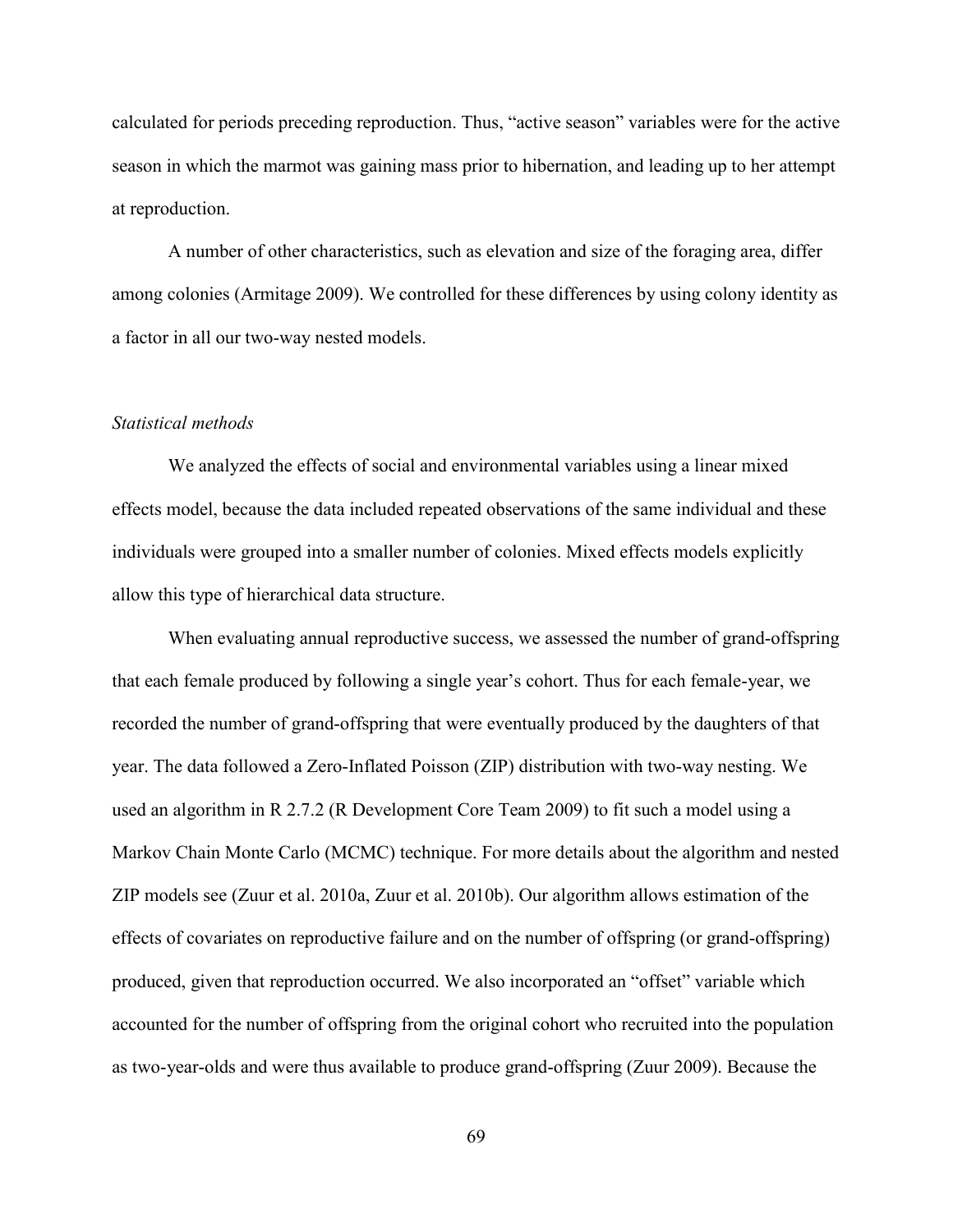overwhelming majority of males disperse and most leave the study area, we estimated the production of both male and female grand-offspring left by daughters only. Details about the algorithm, model form and model selection are provided elsewhere (see Chapter 1, Zuur et al. 2010a)

#### **Results**

Models run without the offset variable, which accounts for the number of recruits produced, were identical to the models chosen for the production of two-year-old recruits. Thus, the most important variable predicting the production of grand-offspring is the number of daughters recruited into the local population (see Chapter 2). However, after accounting for the number of daughters recruited, there were significant social and environmental conditions that predicted the production of grand-offspring.

#### *Grand-offspring produced by cohorts*

 Only one social variable predicted whether female marmots left any grand-offspring from a cohort of offspring. Females who produced litters while living in larger than average matrilines were less likely to leave any grand-offspring (Figure 19). Similarly, matriline density was also negatively related to the total number of grand-offspring that was eventually produced from a litter of a given size (Table 19, Figure 20a). In addition, the relative density of non-matriline females was negatively associated with the total number of grand-offspring produced from a given year's daughters (Table19, Figure 20d). The composition of the matriline was also important for determining the total number of grand-offspring produced by daughters. Producing daughters in the presence of full or half, same-aged sisters increased the likelihood of leaving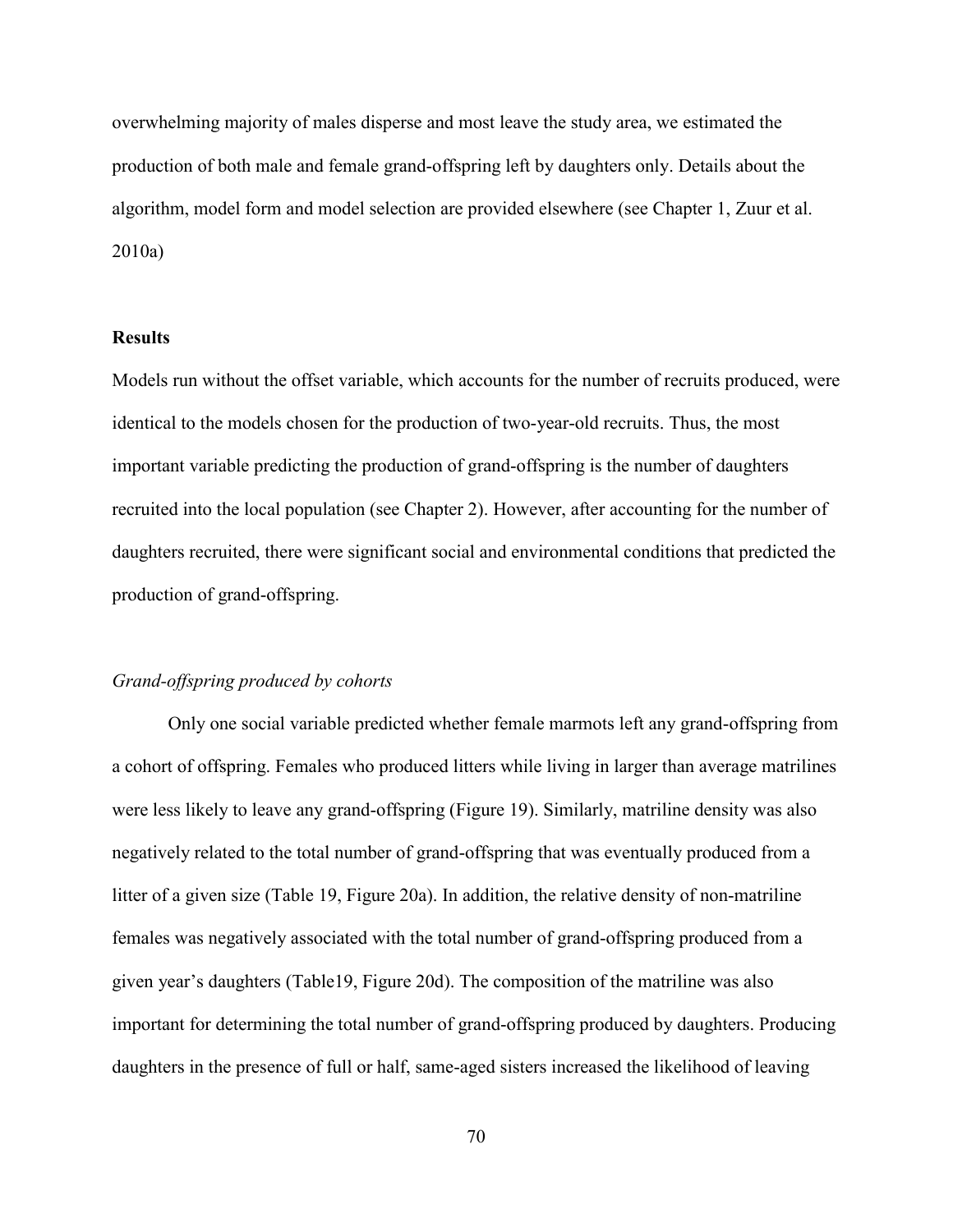grand-offspring (Table19, Figure 20b). However, the number of grand-offspring decreased as the number of offspring produced by same-aged females increased (Table 19, Figure 20c). Only one environmental variable predicted the number of grand-offspring produced by a cohort of young. Females who experience relatively cool fall conditions during the year prior to reproduction were more likely to produce reproductively successful daughters in the spring.

 The relationship between each variable and the production of grand-offspring was very similar in multivariate and univariate analyses (Table 20, Figure 21). However, without the partial effects of matriline density, non-matriline density and fall temperatures, the number of same-aged and the number of offspring produced by same-aged females were not significant predictors of the production of grand-offspring.



**Figure 19. Effects of relative matriline density on the probability of producing one or more grand-offspring from a cohort of offspring. For each covariate, the line represents the effect of the variable when all other significant covariates are set to their mean. Covariates were measured the year the original cohort of young were born.**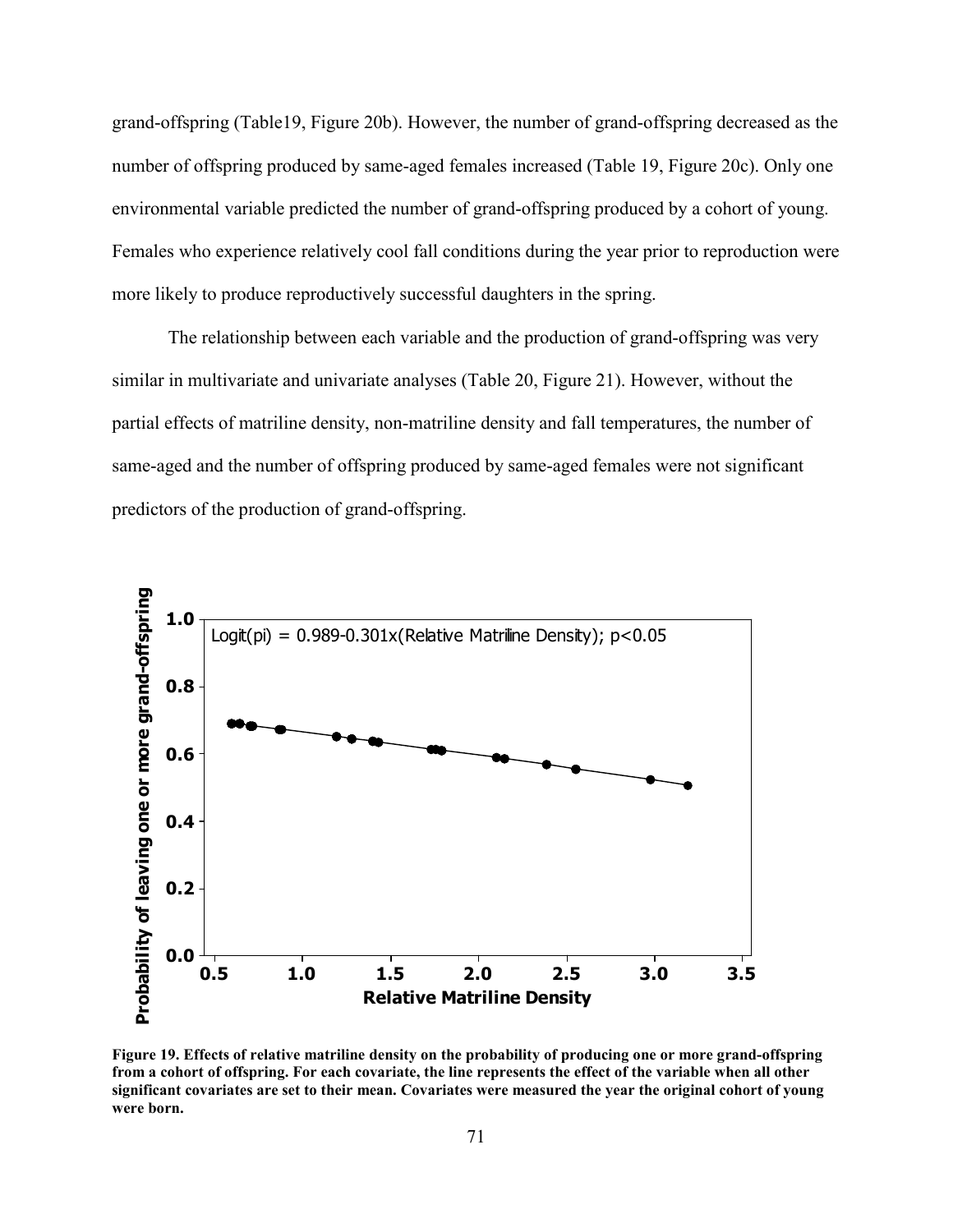**Table 19. Partial effects of covariates on total number of grand-offspring produced from a cohort.** 

| Predictor                                         | Coefficient | Wald $\chi^2$ | df | p       |
|---------------------------------------------------|-------------|---------------|----|---------|
| Constant                                          | 2.622       | 360.261       |    | < 0.001 |
| <b>Relative Matriline Density</b>                 | $-0.186$    | 13.673        |    | < 0.001 |
| Number of Same-Aged Females in Matriline          | 0.679       | 23.261        |    | < 0.001 |
| Number of Offspring Produced by Same-Aged Females | $-0.152$    | 10.701        |    | 0.001   |
| <b>Relative Density of Non-Matriline Females</b>  | $-0.089$    | 21.932        |    | < 0.001 |
| Fall Temperatures (September-November)            | $-0.288$    | 42.202        |    | < 0.001 |



**Figure 20. Relationship between partial effects of covariates and the number of grand-offspring produced from a cohort of young. For each covariate, the line represents the effect of the variable when all other significant covariates are set to their mean. Covariates were measured the year the cohort of young were produced. Temperatures are in degrees Celsius.**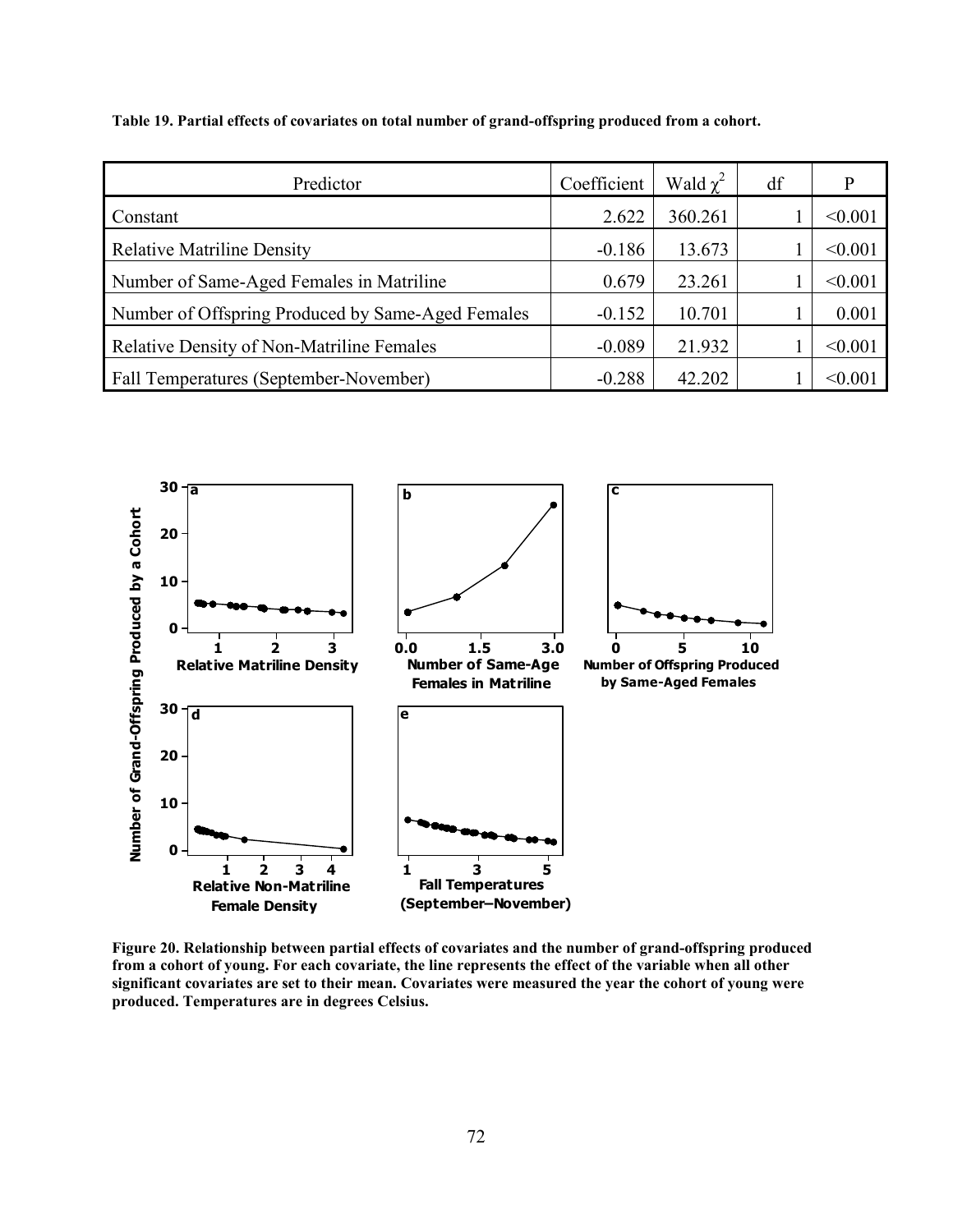**Table 20. Univariate analyses of the total number of grand-offspring produced from a cohort.** 

| Predictor                                         | Coefficient | Wald $\chi^2$ | df | P       |
|---------------------------------------------------|-------------|---------------|----|---------|
| <b>Relative Matriline Density</b>                 | $-0.094$    | 4.526         |    | 0.033   |
| Number of Same-Aged Females in Matriline          | 0.058       | 0.637         |    | 0.425   |
| Number of Offspring Produced by Same-Aged Females | $-0.008$    | 0.125         |    | 0.723   |
| <b>Relative Density of Non-Matriline Females</b>  | $-0.080$    | 15.950        |    | < 0.001 |
| Fall Temperatures (September–November)            | $-0.303$    | 42.044        |    | < 0.001 |



**Figure 21. Univariate analyses of the number of grand-offspring produced by daughters in a cohort. Temperatures are in degrees Celsius.**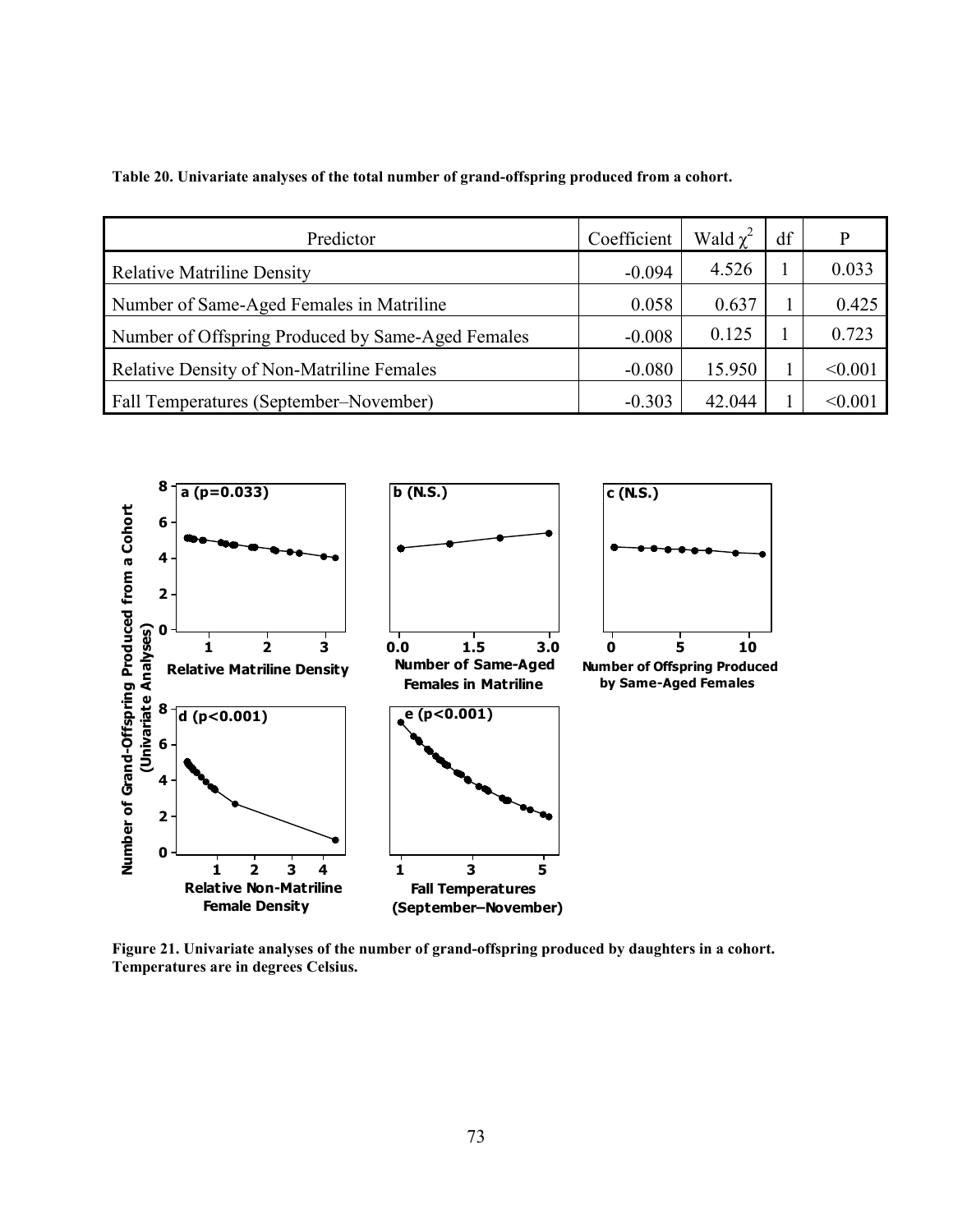# *Sex-ratio of grand-offspring*

 Many substances that are known to have epigenetic effects on grand-offspring affect male and female grand-offspring differently (Nilsson et al. 2008, Franklin and Mansuy 2010, Titus-Ernstoff et al. 2010). Thus, it is possible that although females may leave grand-offspring, they may leave different numbers of male and female grand-offspring. When examining the overall sex ratio of grand offspring, an interesting pattern emerges. The overall sex ratio is nearly equal, with a slight male bias. However, there are more females than expected who leave only male grand-offspring (Figure 22). We analyzed the sex ratio of grand-offspring using a stepwise logistic regression. The Julian day of the last snow cover in the spring was significantly associated with the number of male grand-pups produced. Females who experience late snow melt produced daughters who gave birth to slightly more males than females ( $Z = 2.30$ ,  $p =$ 0.021, Figure 23). No other social or environmental variables were significantly associated with grand-offspring sex ratio.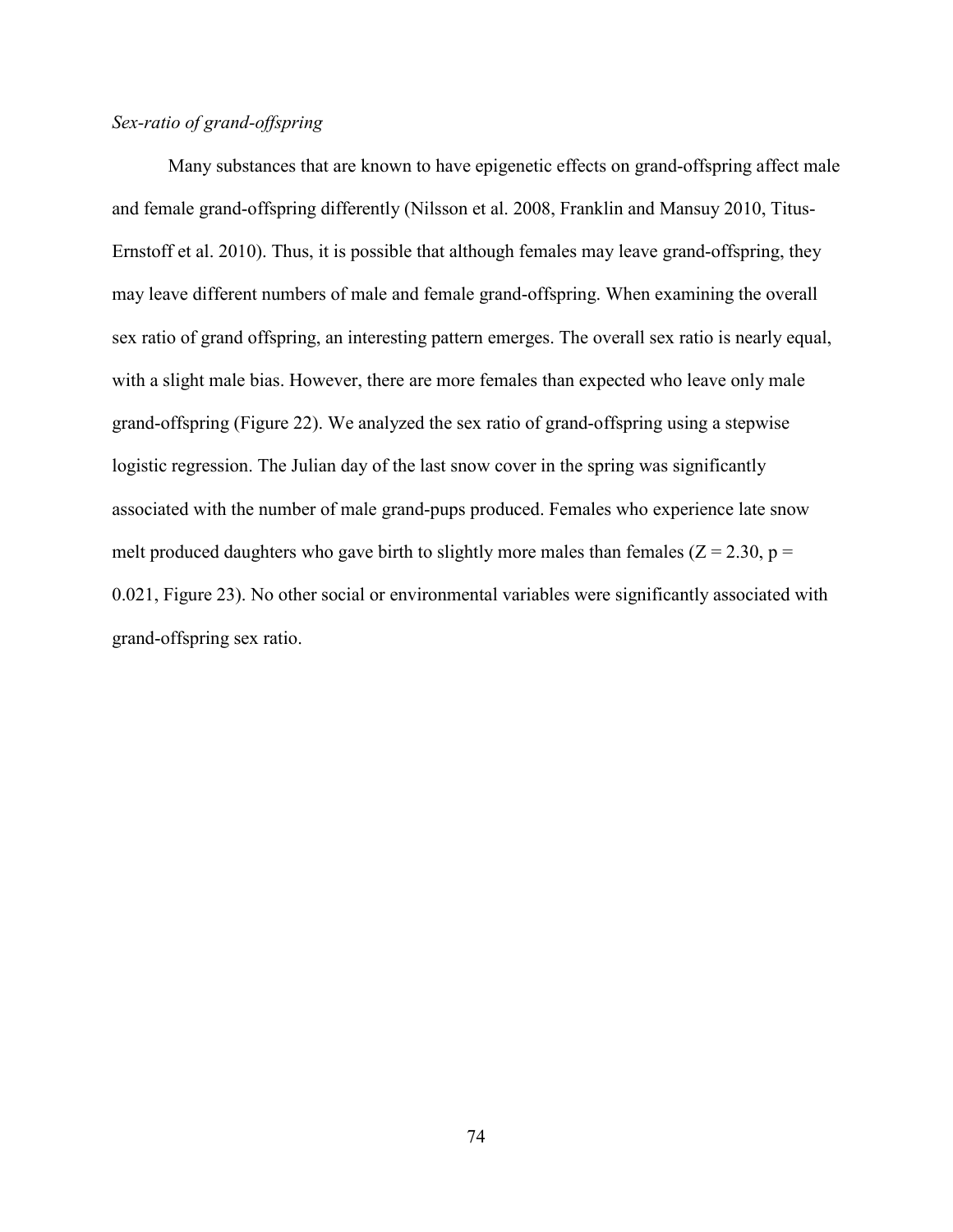

**Figure 22. Observed sex ratio of grand-offspring.** 



**Figure 23. Effect of the date of last snow cover on the probability of producing male grand-offspring.**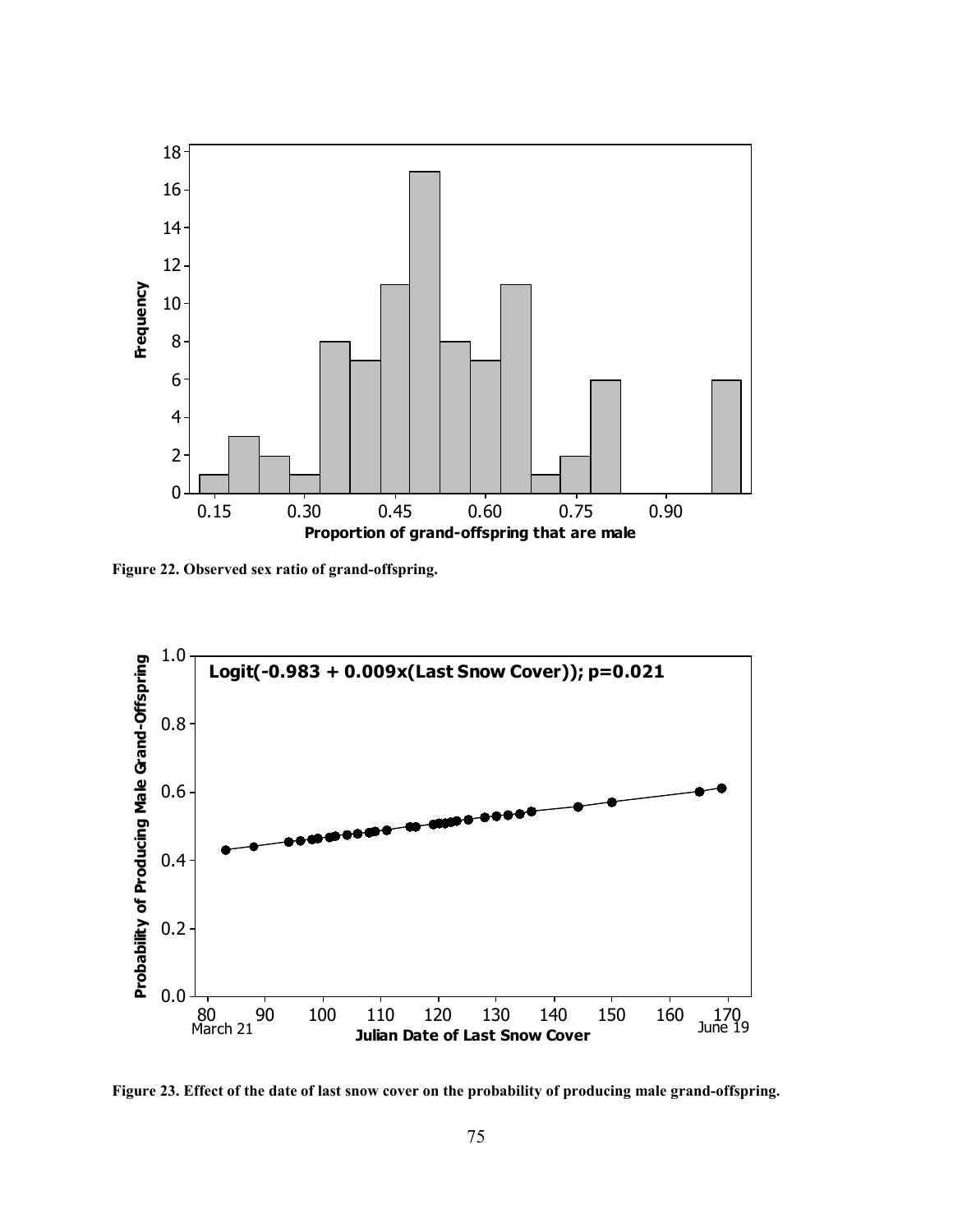#### *Lifetime reproductive success*

All of the females who produced two-year-old recruits produced at least one grandoffspring. Thus, the probability of leaving at least one grand-offspring during the lifespan was entirely determined by the factors that influenced recruitment (See Chapter 2). The number of grand-offspring produced by a female was highly variable; some females left only one grandoffspring, while others produced as many as 64. Two social and one environmental variables affected the total lifetime number of grand-offspring produced by females. Females who lived in a matriline containing a larger than average number of older females were more likely to produce daughters who were reproductively successful, although the effect was small (Table 21, Figure 24b). The relationship between the average number of younger females in the matriline and the production of grand-offspring was curvilinear; females living with the lowest or highest average number of younger females were the most likely to leave grand-offspring, while those living with an average of 1.2–1.6 left fewer grand-offspring (Table 21, Figure 24a). The univariate effects of younger and older adult females were similar in sign, but larger than the partial effects found in the multivariate analysis **(**Table 22**,** Figure 25).

**Table 21. Predictors of the total number of grand-offspring produced by females. Positive coefficients indicate greater number of grand-offspring produced.** 

| Predictor                                                      | Coefficient | Wald $\chi^2$ | df | P       |
|----------------------------------------------------------------|-------------|---------------|----|---------|
| Constant                                                       | 2.380       | 50.913        |    | < 0.001 |
| Average Number of Younger Adult Females Present                | $-4.845$    | 881.507       |    | < 0.001 |
| (Average Number of Younger Adult Females Present) <sup>2</sup> | 1.671       | 245.674       |    | < 0.001 |
| Number of Older Adult Females in Matriline                     | 0.380       | 21.246        |    | < 0.001 |
| Variance of Temperatures in Winter                             | $-0.539$    | 4.150         |    | 0.042   |
| Site Effect                                                    | varies      | 446.621       |    | < 0.001 |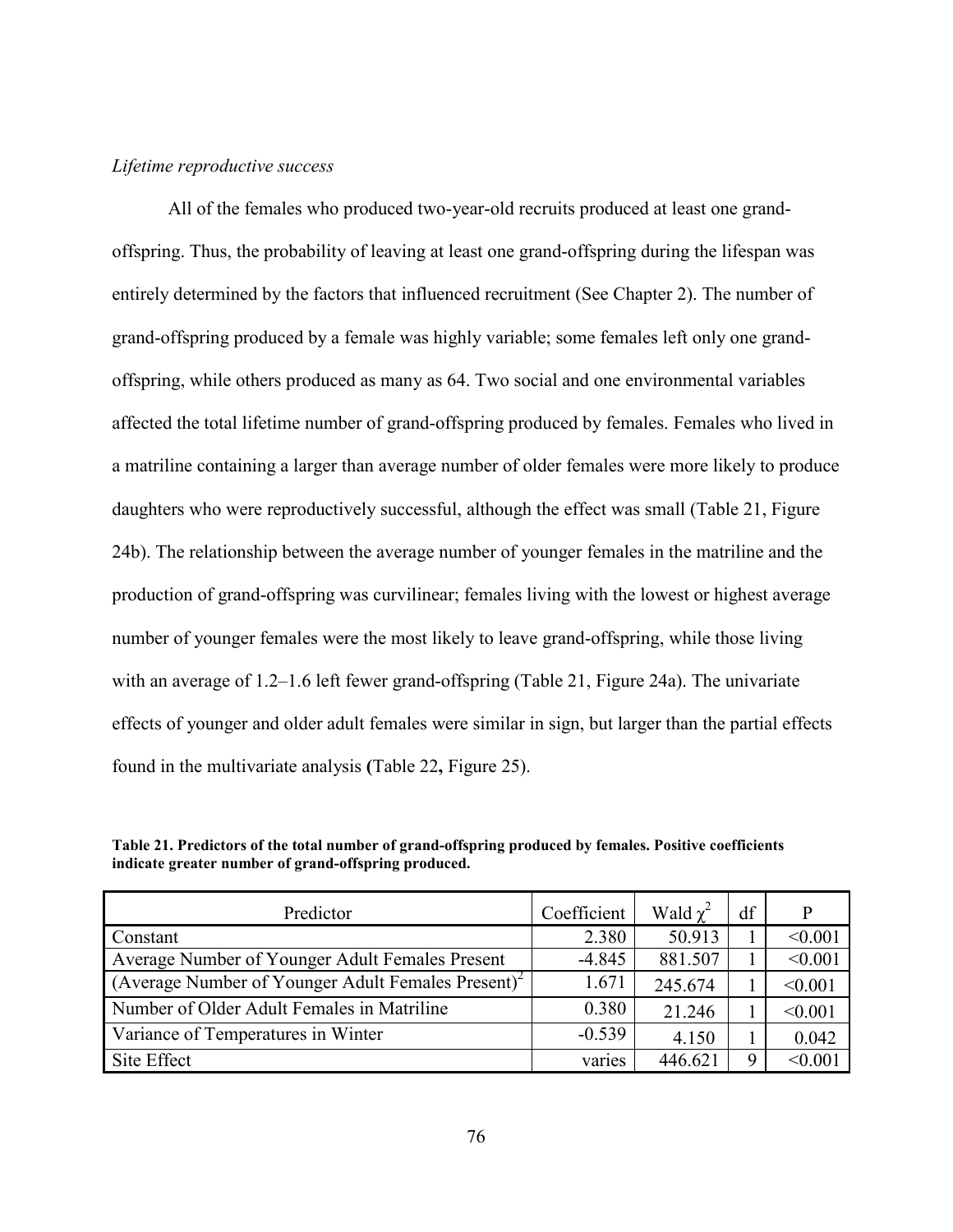

**Figure 24. Relationship between partial effects of covariates and the number of grand-offspring produced from all the daughters produced during a female's lifetime. For each covariate, the line represents the number of offspring predicted by the variable when the other three significant covariates are set to their mean. Covariates were measured the prior to the production of the cohort of young. Temperatures are in degrees Celsius.** 

**Table 22. Univariate analyses of the total lifetime number of grand-offspring produced.** 

| Predictor                                                      | Coefficient | Wald $\chi^2$ | df | P       |
|----------------------------------------------------------------|-------------|---------------|----|---------|
| Average Number of Younger Adult Females Present                | $-5.888$    | 1528.681      |    | < 0.001 |
| (Average Number of Younger Adult Females Present) <sup>2</sup> | 2.102       | 339.890       |    | < 0.001 |
| Average Number of Older Adult Females Present                  | 1.899       | 1308.01       |    | < 0.001 |
| Variance of Temperatures in Winter                             | $-9.569$    | 1391.51       |    | < 0.001 |
| Site Effect                                                    |             | 99.222        |    | < 0.00  |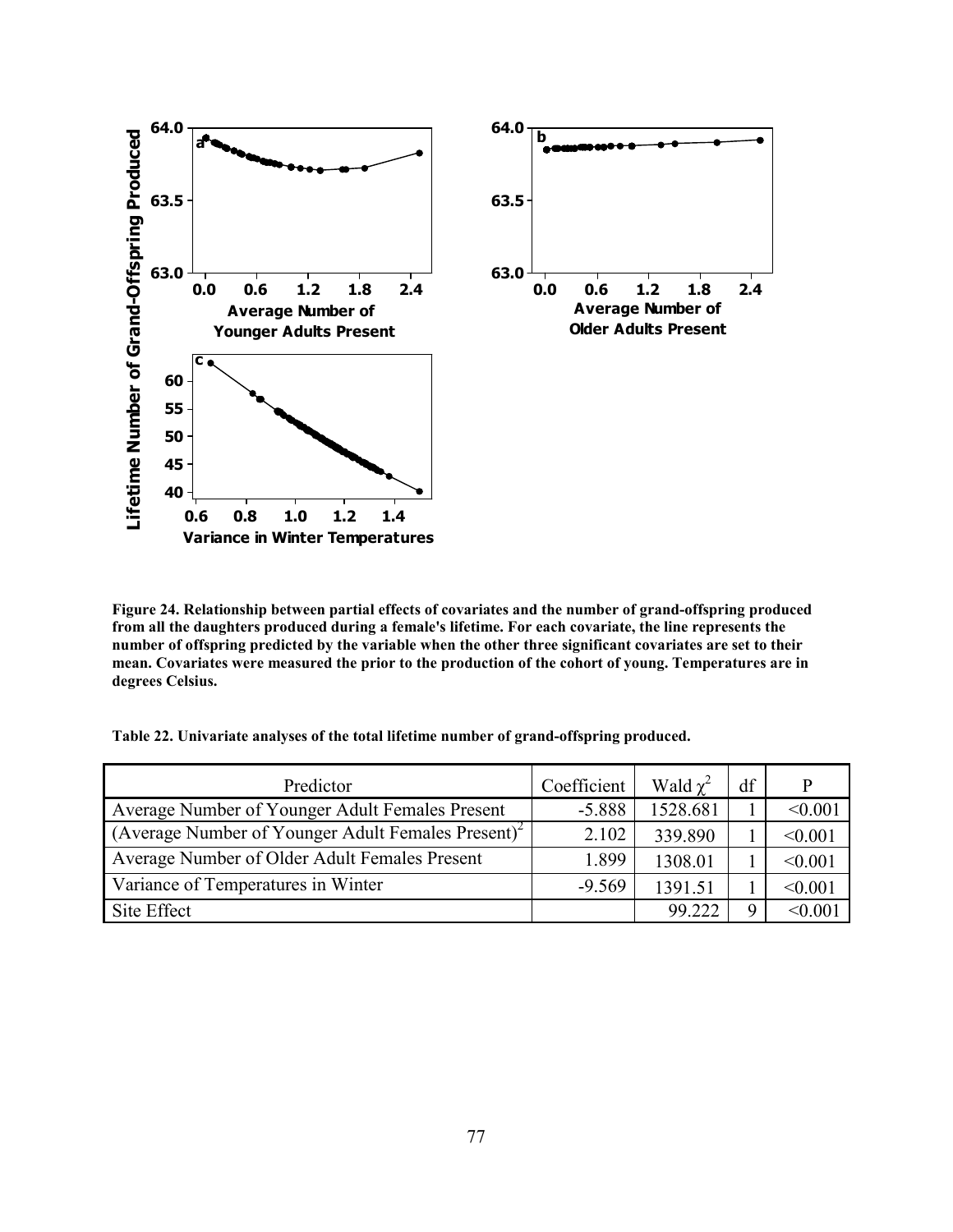

**Figure 25. Univariate analyses of the total number of grand-offspring left by females during their lifespan. Temperatures are in degrees Celsius.** 

 Winter conditions also influenced the production of grand-offspring. Daughters who were born after a winter in which temperatures were relatively constant were more reproductively successful (produced more offspring) than daughters who were born after more variable conditions. (Table 21, Figure24c). The univariate relationship between winter temperatures and the production of grand-offspring was very similar, although the univariate relationship indicated a steeper decline as variance increased **(**Table 22**,** Figure 25c**).** In addition to these social and environmental factors, there was also a significant site effect on the number of grand-offspring produced. In a univariate analysis, females in the larger sites, such as Marmot Meadow, Gothic, and River/Bench, left significantly more grand-offspring during their lifespan than females living in satellites or marginal colonies such as Beaver Talus and North Picnic (Figure 26). However,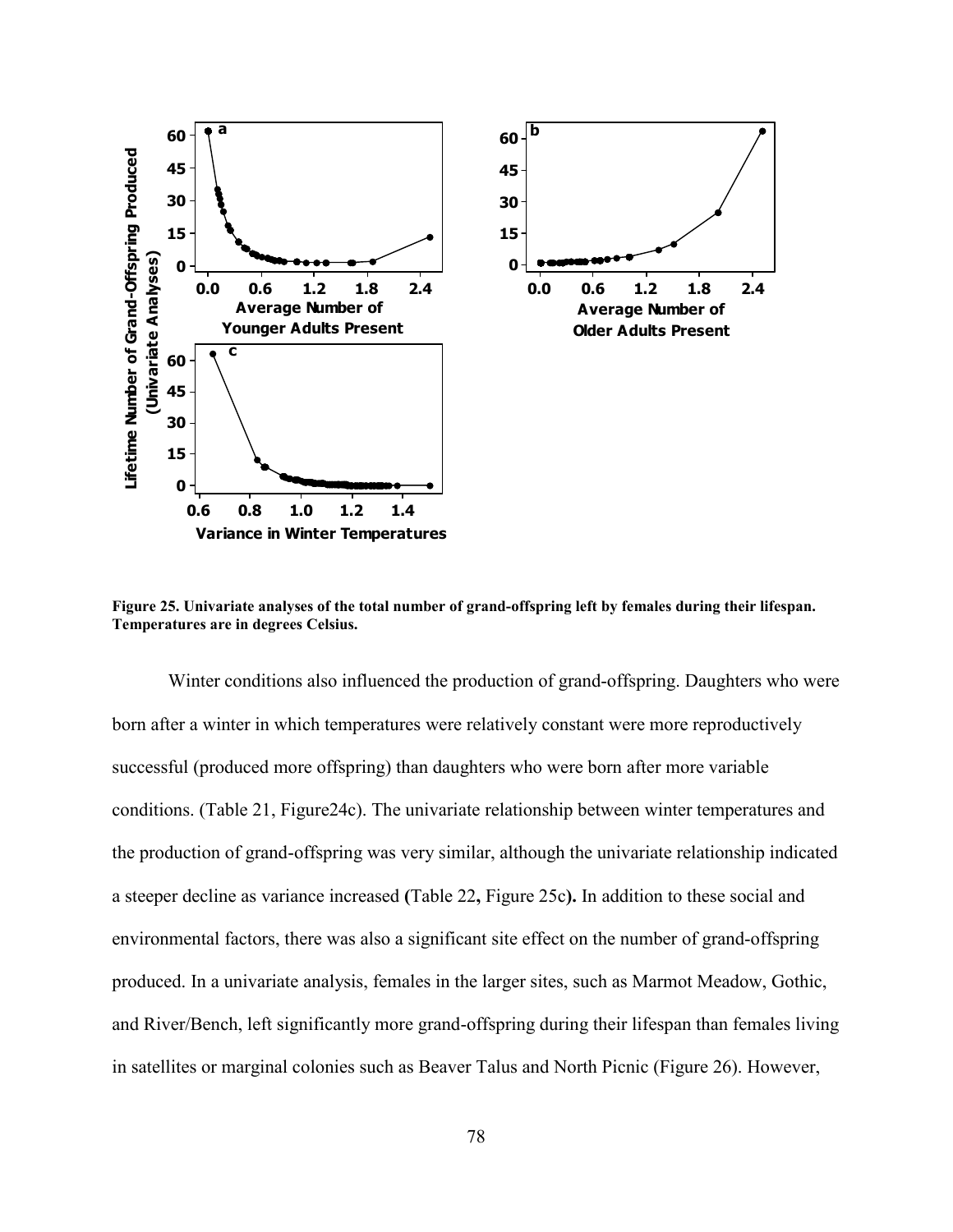once the partial effects of variance in winter temperatures and the average number of younger and older adults were accounted for, the site effect on the production of grand-offspring was different. Once these other effects were accounted for, the largest number of grand-offspring were produced in the two largest, east-northeast facing colonies at high elevation, Boulder and Cliff (Figure 27). These two colonies face east-northeast and are above 2975 m. Females in lower elevation, southwest facing, and smaller sites had lower production of grand-offspring. This relationship is more complicated in the colonies that produced fewer grand-offspring, however. It is not entirely clear what variables explain these colony effects.



**Figure 26. Univariate relationship between location and lifetime number of grand-offspring produced.**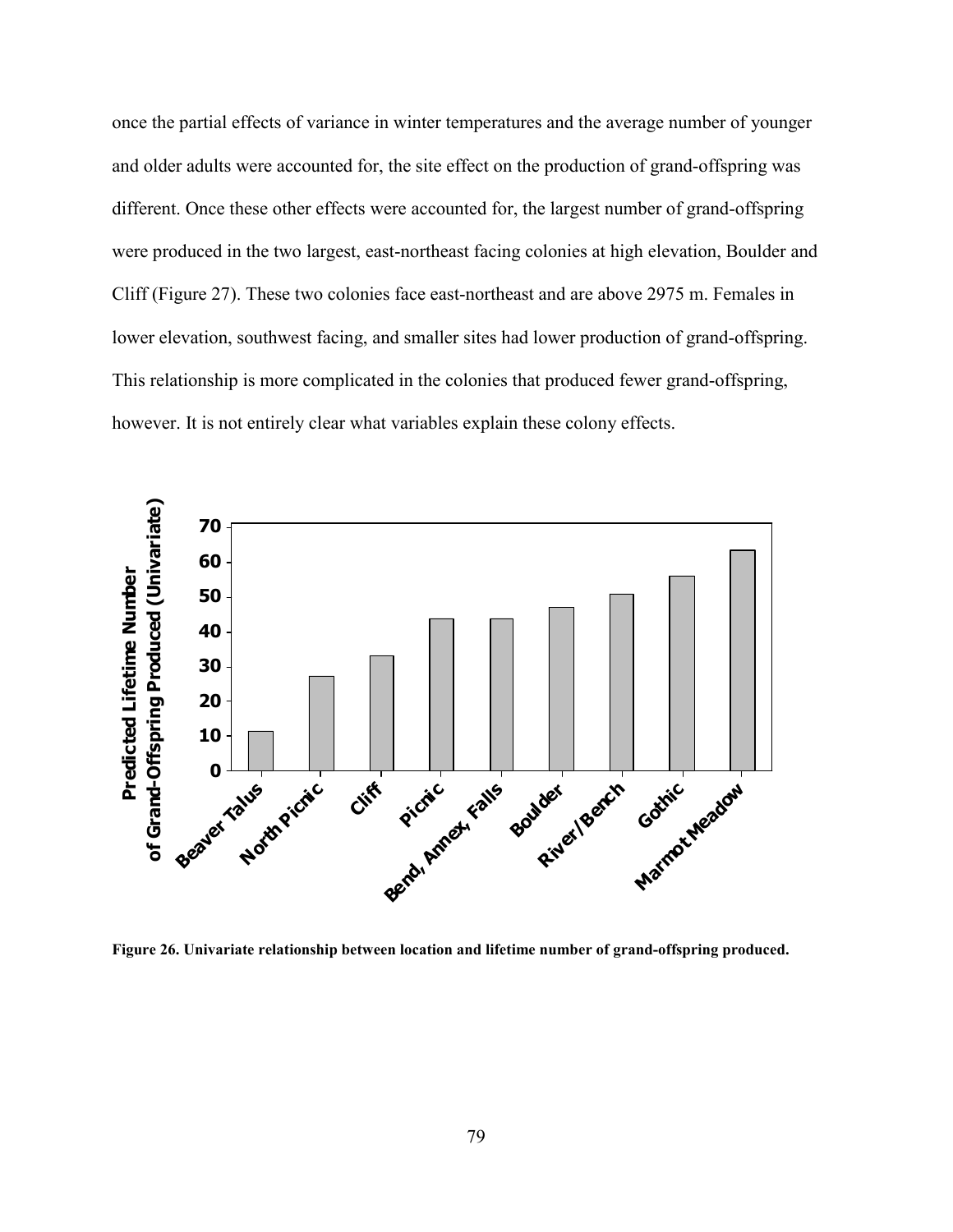

**Figure 27. Relationship between location and the number of grand-offspring produced by females. Other variables in the model includes the average number of younger females present, the average number of older adult females in the matriline and the variance in winter temperatures.**

#### **Discussion**

The single most important factor predicting the production of grand-offspring was the recruitment of daughters. Models which did not account for recruitment were identical to the models predicting recruitment, indicating that the processes driving recruitment were the most important factors determining the number of grand-offspring produced. Moreover, all females who recruited at least one daughter during their lifespan produced at least one grand-offspring. Nevertheless, we were able to identify several social factors that predicted the production of grand-offspring. Relative matriline density as well as the matriline composition was an important predictor of grand-offspring production. There was also a strong site effect, and three significant, but smaller, environmental effects.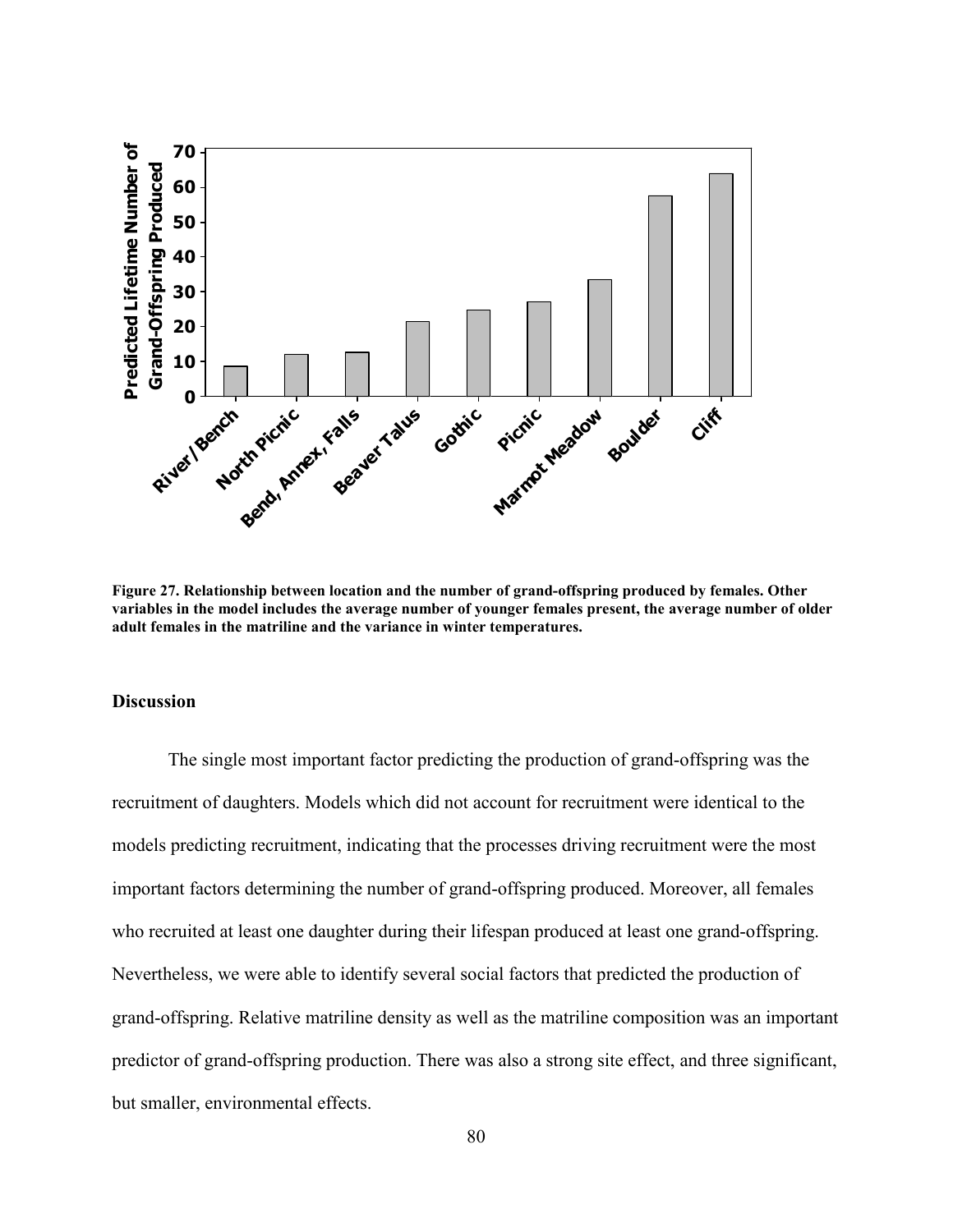## *Social factors that affect the production of grand-offspring*

The social conditions in which females produced daughters affected the probability of reproduction by those daughters. Daughters recruited into the natal population inherit social conditions derived from the social conditions that were present at their time of birth. These social factors, in turn, can substantially influence the daughters' reproductive success.

 Females who were living alone when they produced litters were more likely to recruit daughters who successfully reproduced at least once and were likely to produce more grandoffspring during their lifespan (Figure 19). These daughters recruit into matrilines that include only their mother. Young females are frequently reproductively suppressed by older females, and the rate of suppression by the mother is slightly less (Armitage 1998). In addition, young females who live with no older females are much more likely to reproduce (Armitage 1998). Since reproduction does not occur for at least two years after the daughters are born, daughters living with only their mothers are more likely to obtain sole occupancy than those who live in larger matrilines.

 Matriline composition also influenced the production of grand-offspring. Daughters were likely to be more reproductively successful if they were born into a matriline that contained females the same age as their mothers or older (Figure20b, Figure 24b). Daughters were less successful if they were born into matrilines containing females younger than their mother (Figure 24a). Although these competing females are younger than the mother, they would represent older females for the daughter, and could cause the daughter to be reproductively suppressed. Moreover, because these females are between the age of the mother and the daughter, they would be expected to remain in the matriline longer than females who are the same age or older than the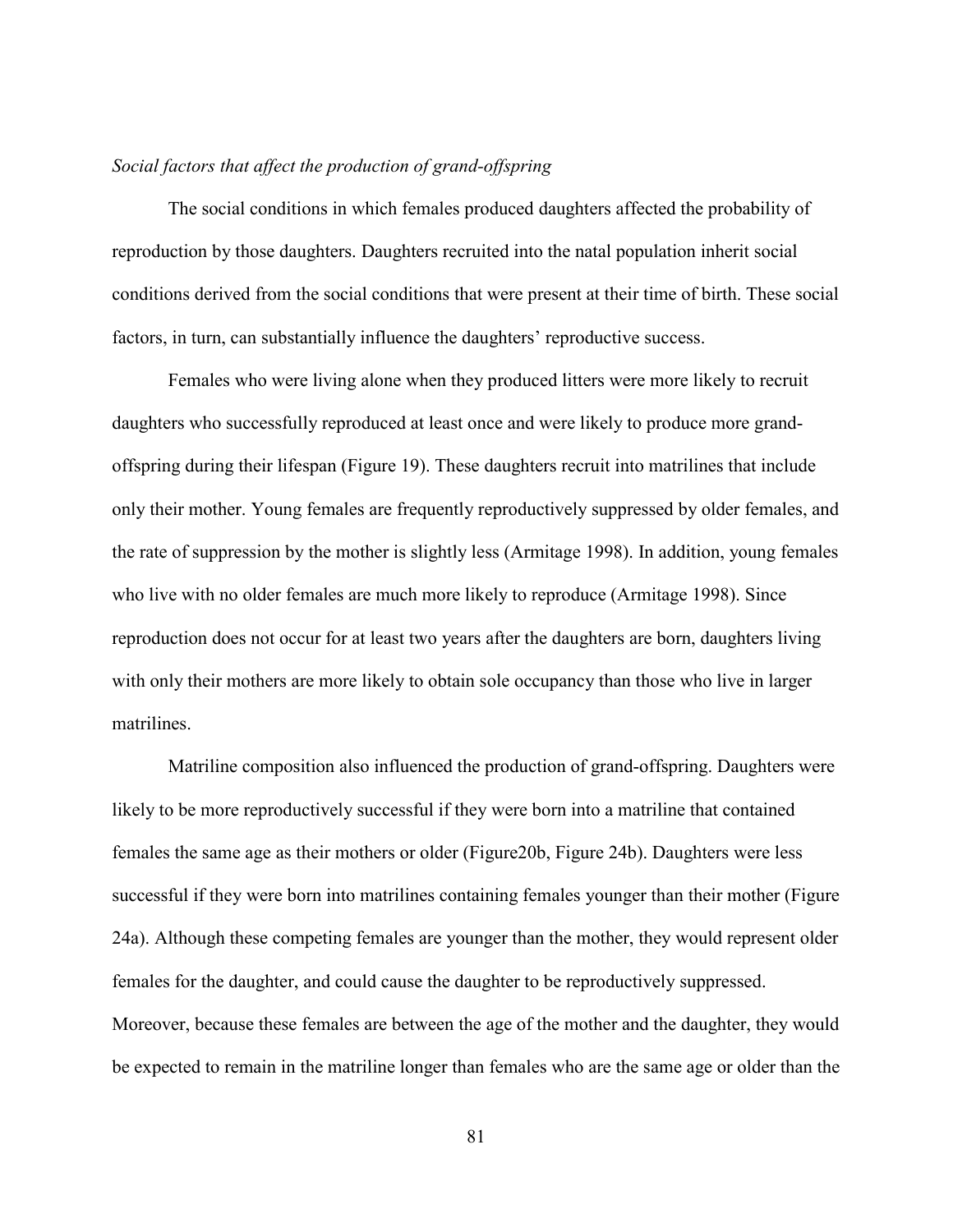mother. Thus, daughters living in similar sized matrilines would suffer less competition with older females if the females present at their birth are older than the mother, than if the competing females are the same age or younger than the mother.

 Competition with females in other matrilines also had a small, but highly significant effect on the production of grand-offspring. Daughters who were born into colonies containing many non-matriline females were less likely to produce young than daughters who lived with few non-matriline females (Figure 20d). Numerically dominant matrilines can reduce the reproductive performance of the smaller matriline, possibly by forcing members of the smaller matriline to forage in inferior areas (Frase and Armitage 1984, Armitage 1986a). Thus, the reproductive output of daughters is reduced when living in a colony containing a large competing matriline.

## *Weather factors affecting the production of grand-offspring*

 Several weather factors affected the production of grand-offspring. Unlike the social factors, these variables would be expected to exert their influence through the phenotype of the daughter. Conditions surrounding the daughter's birth influence her ability to produce offspring when she matures. These effects would be expected to be non-genetic factors such as the transmission of epigenetic, cytoplasmic, or somatic factors. Such effects were found for a broad range of taxonomic groups and for numerous phenotypic traits, and many affect components of fitness (Rickard et al. 2007, Nilsson et al. 2008, Bondriansky and Day 2009, Anway 2010, Franklin and Mansuy 2010).

Fall temperatures influenced the total number of grand-offspring eventually produced by daughters in a cohort. Females who experienced warmer temperatures during the fall season in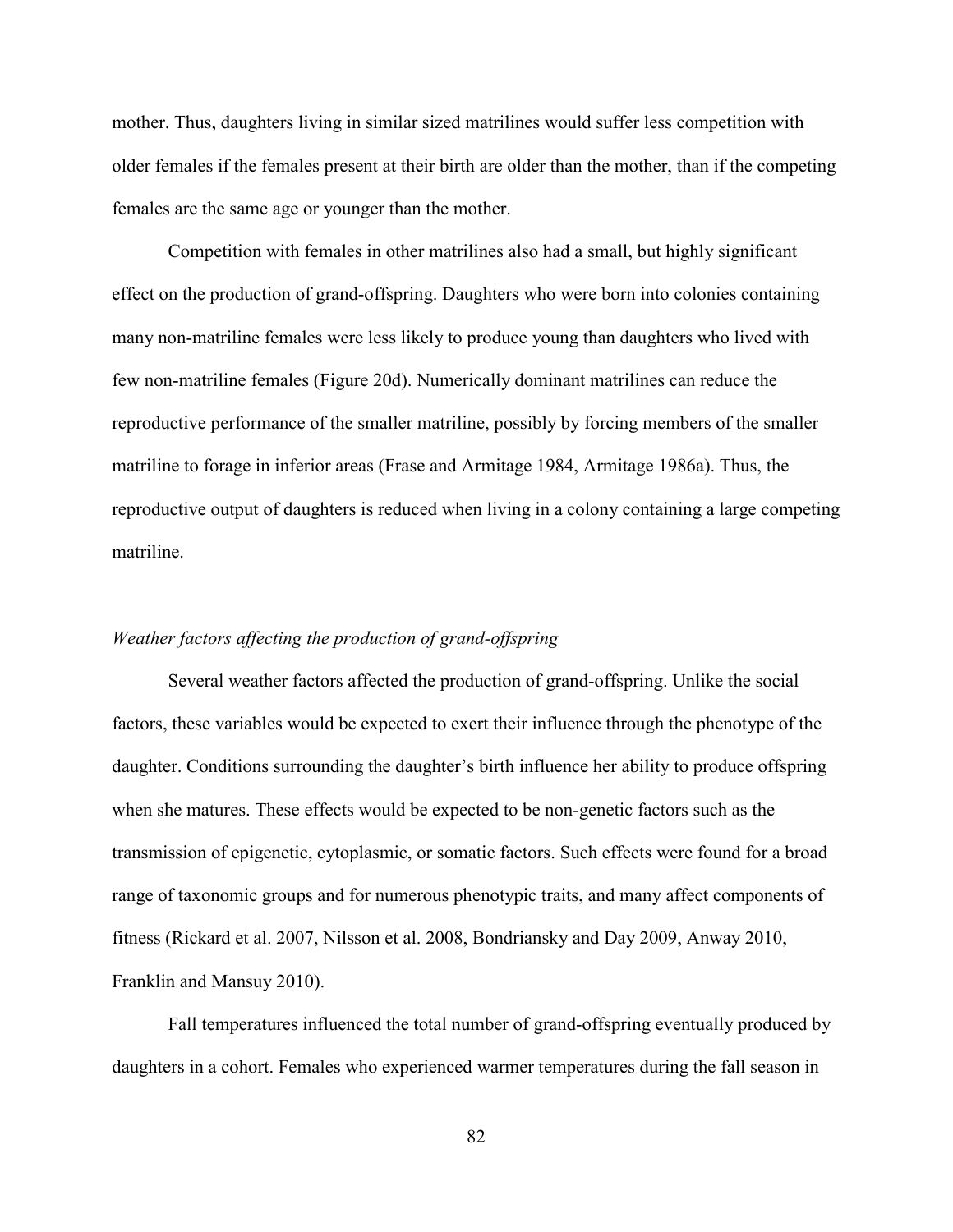the year prior to producing a litter produced daughters who were less productive during their lifespan (Figure 20e). Cooler fall temperatures maintain more favorable burrow temperatures and reduce energy expenditure by marmots; lower temperatures increase the likelihood of consistent snow cover during early hibernation. Adequate snow cover insulates burrows and helps maintain temperatures within the thermoneutral zone (Schwartz and Armitage 2005). Thus females experiencing more consistent fall snow cover would likely expend less energy in thermal regulation and would be in better condition for reproduction. As has been found in other species, this better condition can then translate to increased reproductive success for the offspring produced in the spring (Rickard et al. 2007). Similarly, low variance in winter temperatures increased the likelihood of reproduction for daughters born in the spring (Figure 24c). High variance in winter temperatures stress females with extremely low temperatures and with warm temperatures that remove snow pack.

 Weather factors were also significant predictors of the sex ratio of grand-offspring. Females who produced litters during years with long-lasting spring snow cover had a small, but significant increase in the number of male grand-offspring (Figure 23). Females who experienced a late date of last snow cover had less forage available during gestation, and their daughters produced significantly more males when they reproduced. Possibly an epigenetic effect subtlety alters the daughter's reproductive performance. More research is needed to tease out the mechanism and possible implications of this finding.

# *Effects of location*

Finally, there was a significant site effect on the total number of grand-offspring produced. This effect likely combines social factors and environmental factors that vary among sites, such as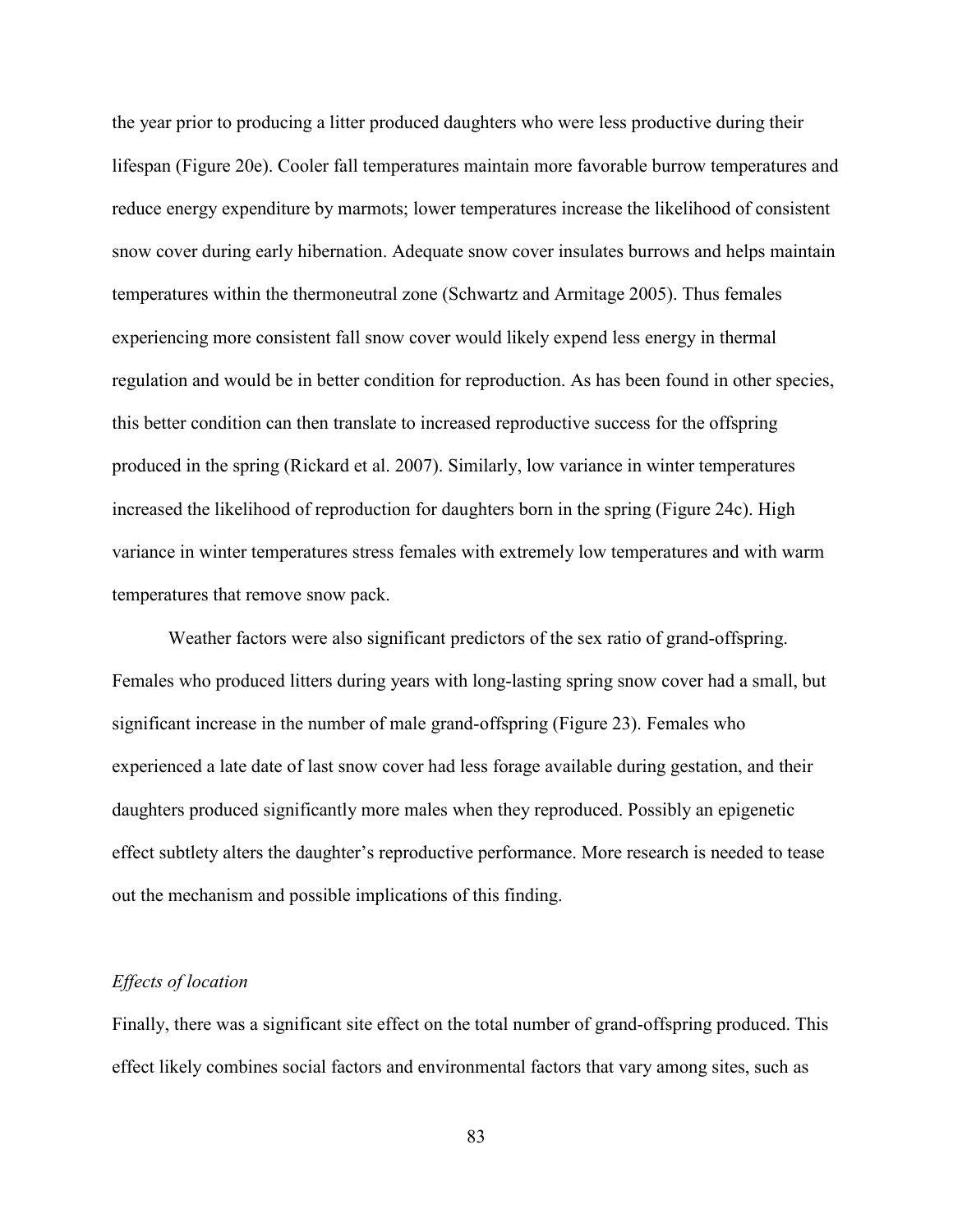size, elevation, aspect, and vegetation characteristics. Social factors vary among colonies in that the different habitat patches affect the typical density of a site, the space use overlap among females (Frase and Armitage 1984), and patterns of residency (Armitage 2009). The univariate probability of producing grand-offspring was highest for colony sites, such as Marmot Meadow, Gothic, and River, and lowest for satellite sites, such as Beaver Talus (Figure 26). These trends match the trends in population growth rate ( $\lambda$ ), with the larger sites having the highest  $\lambda$  (Ozgul et al. 2009). However, once the effects of winter temperature and matriline composition were taken into account, a different pattern emerged. The two sites with the highest grand-offspring production combined large physical size with high elevation and east-northeast aspect (Figure 27). These sites combine the benefits of large size with the consistent winter snow cover provided by higher elevation east-northeast facing sites.

 It is significant that we identified so many social and environmental variables during the year surrounding a daughter's birth that subsequently impacted her reproductive success. Normally, an examination of long-term, multigenerational effects requires a substantial research investment, spanning many years. However, most field studies are of relatively short duration. This study demonstrates that long-term population consequences can be predicted from a relatively time-limited study. Moreover, we demonstrated some subtle trans-generational effects that have, until now, been almost exclusively examined in a laboratory setting (e.g. Nilsson et al. 2008, Anway 2010). Demonstration of possible epigenetic effects in a field study, under natural conditions represents a significant advance in this area.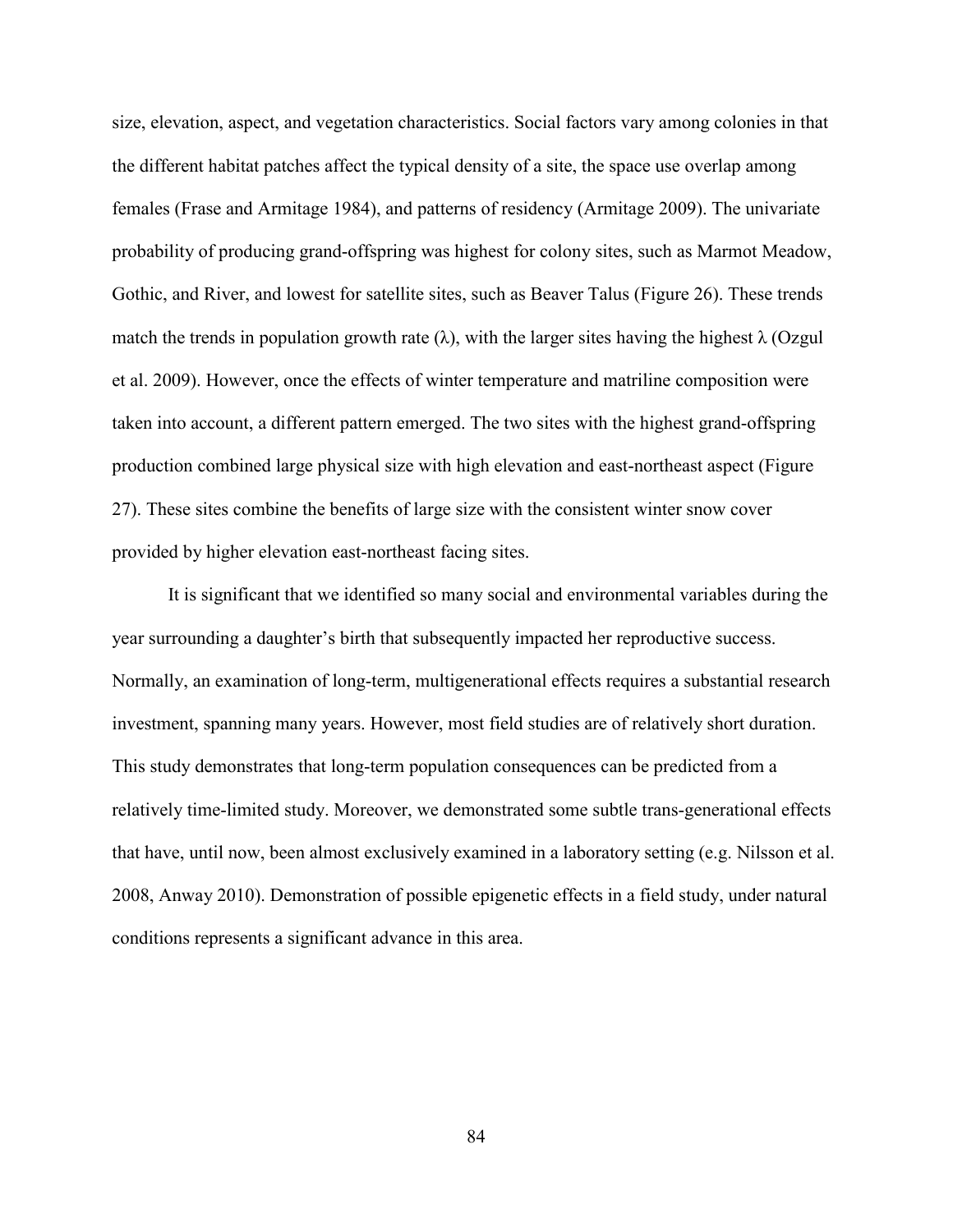# **Conclusions**

This study identified several social and environmental variables that affected

reproductive success, as measured by the production of offspring, the recruitment of daughters,

and the reproduction of those daughters (Table 23). There were no variables that were influential

at every stage, and some variables increased reproduction at one stage, while decreasing the

production during other stages.

**Table 23. Summary of all significant predictors of reproductive success. A + indicates a positive association**  with reproduction, - indicates a negative association. A +- indicates that the linear term is positive, while the **square term is negative. A -+ indicates that the linear term is negative, while the square term is positive.** 

|               | Abbreviation                                                                                                            | Annual<br>Young<br>binary | Annual<br>Young<br>produced produced binary<br>by $2-$<br>(binary) | Total<br>Young<br>$\mathbf{b}$ y 2-<br>year-olds year-olds | Young,                   | Young,<br>total | Young<br>(Prop.<br>Male) | From a<br>cohort,<br>binary | Lifetime Lifetime Sex ratio Recruits Lifetime Lifetime Grand-<br>binary | total             | Recruits, Recruits, offspring offspring<br>from a<br>cohort,<br>binary | Grand-<br>from a<br>cohort,<br>total | Lifetime<br>Grand-<br>offspring<br>total | Sex<br>Ratio<br>Gpup |
|---------------|-------------------------------------------------------------------------------------------------------------------------|---------------------------|--------------------------------------------------------------------|------------------------------------------------------------|--------------------------|-----------------|--------------------------|-----------------------------|-------------------------------------------------------------------------|-------------------|------------------------------------------------------------------------|--------------------------------------|------------------------------------------|----------------------|
|               | Age                                                                                                                     | $+ -$                     |                                                                    |                                                            |                          |                 |                          |                             |                                                                         |                   |                                                                        |                                      |                                          |                      |
| Intrinsic to  | $\begin{array}{l}\n\frac{\omega}{\text{g}}\n\text{Resident} \\ \text{Reproduct} \\ \text{Reproduced last}\n\end{array}$ |                           |                                                                    |                                                            | $+$                      |                 |                          |                             |                                                                         |                   |                                                                        |                                      |                                          |                      |
|               |                                                                                                                         | $^{+}$                    |                                                                    |                                                            |                          |                 |                          |                             |                                                                         |                   |                                                                        |                                      |                                          |                      |
|               | Lifespan                                                                                                                |                           |                                                                    |                                                            | $^{+}$                   | $^{+}$          |                          |                             |                                                                         |                   |                                                                        |                                      |                                          |                      |
|               | Last snow cover                                                                                                         |                           |                                                                    |                                                            |                          |                 |                          |                             |                                                                         |                   |                                                                        |                                      |                                          | $+$                  |
|               | Last snow fall                                                                                                          |                           |                                                                    | $^{+}$                                                     |                          |                 |                          |                             |                                                                         |                   |                                                                        |                                      |                                          |                      |
|               | Temp: Sept-Nov.                                                                                                         |                           |                                                                    |                                                            |                          |                 | $\blacksquare$           |                             |                                                                         |                   |                                                                        |                                      |                                          |                      |
| Environmental | June Precipitation                                                                                                      |                           |                                                                    |                                                            |                          |                 |                          |                             |                                                                         |                   |                                                                        |                                      |                                          |                      |
|               | <b>August Precipitation</b>                                                                                             |                           |                                                                    |                                                            |                          |                 |                          |                             |                                                                         |                   |                                                                        |                                      |                                          |                      |
|               | Temp: Deviation Active                                                                                                  |                           |                                                                    |                                                            |                          |                 |                          |                             | $\overline{\phantom{0}}$                                                |                   |                                                                        |                                      |                                          |                      |
|               | Temp: Deviation Winter                                                                                                  |                           |                                                                    |                                                            |                          |                 |                          |                             |                                                                         | $\overline{a}$    |                                                                        |                                      |                                          |                      |
|               | Variance in winter<br>Temp.                                                                                             |                           |                                                                    |                                                            |                          |                 |                          |                             |                                                                         |                   |                                                                        |                                      |                                          |                      |
|               | Colony                                                                                                                  |                           |                                                                    |                                                            |                          |                 |                          |                             |                                                                         |                   |                                                                        |                                      | varies                                   |                      |
|               | Male yearlings                                                                                                          |                           |                                                                    |                                                            |                          |                 |                          |                             |                                                                         |                   |                                                                        |                                      |                                          |                      |
|               | Female yearlings                                                                                                        |                           |                                                                    |                                                            | $+$                      | $\ddot{}$       |                          |                             | $+ -$                                                                   |                   |                                                                        |                                      |                                          |                      |
|               | <b>Matriline Density</b>                                                                                                |                           |                                                                    |                                                            |                          |                 |                          |                             |                                                                         |                   |                                                                        |                                      |                                          |                      |
|               | New male                                                                                                                | -                         |                                                                    |                                                            | $\overline{\phantom{a}}$ |                 |                          |                             |                                                                         |                   |                                                                        |                                      |                                          |                      |
| Demographic   | Younger adult females                                                                                                   |                           |                                                                    |                                                            |                          |                 |                          |                             | $^{+}$                                                                  | $\qquad \qquad +$ |                                                                        |                                      | $-+$                                     |                      |
|               | Older adult females                                                                                                     |                           |                                                                    |                                                            |                          |                 |                          |                             |                                                                         |                   |                                                                        |                                      |                                          |                      |
|               | Offspring produced by<br>older females                                                                                  |                           |                                                                    |                                                            |                          |                 | $^{+}$                   |                             |                                                                         |                   |                                                                        |                                      |                                          |                      |
|               | Same-age females                                                                                                        | $\overline{\phantom{0}}$  |                                                                    |                                                            |                          |                 |                          |                             |                                                                         |                   |                                                                        | $^{+}$                               |                                          |                      |
|               | Offspring produced by<br>same-age adults                                                                                | $\ddot{}$                 | $+ -$                                                              |                                                            |                          |                 |                          |                             |                                                                         |                   |                                                                        | ÷                                    |                                          |                      |
|               | Density of Females in<br>Other Matriline                                                                                |                           |                                                                    |                                                            |                          |                 |                          |                             |                                                                         |                   |                                                                        |                                      |                                          |                      |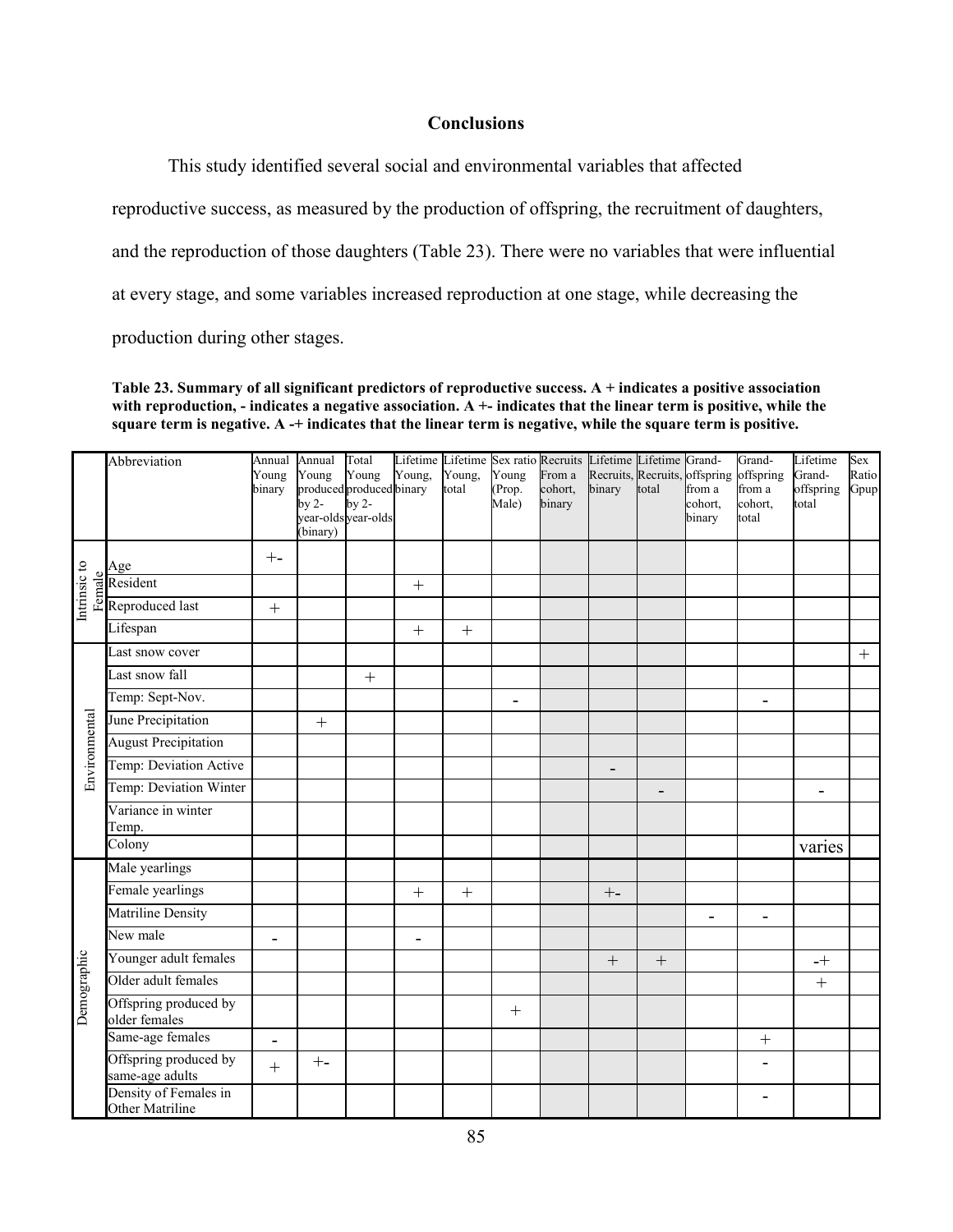Matriline size and composition were important predictors of reproductive success. Larger matrilines reduced the likelihood of leaving any grand-offspring and reduced the total number of grand-offspring produced. Marmots were also affected by the presence of their sisters. Marmots living in matrilines containing a large number of same-aged females were more likely to fail to produce any offspring. However, when they did produce offspring in the presence of sisters or half-sisters, they and were more likely to produce grand-offspring from that year's daughters. The presence of younger adults in the matriline increased the probability of recruiting daughters. In contrast, the presence of adults younger than the mother during the year of the daughter's birth reduced the probability that the daughter would later produce offspring, most likely due to reproductive suppression.

 A number of weather variables were also important predictors. The different reproductive stages were influenced by different variables and weather conditions at different times of the year, but a few trends are evident. Cool year-round temperatures improved the chances of recruiting daughters, and low fall temperatures increased the production of grand-offspring. In addition, more grand-offspring were produced if a female experience low variance in hibernation temperatures, possibly because these conditions provided consistent snow cover which maintained favorable burrow temperatures. Wet conditions were also broadly favorable for reproduction. Late snow fall in the spring and increased June rainfall improved reproduction by two-year-olds.

 It is important to emphasize that these results, although considering long-term measures of reproductive output, are based on single-year observations of social and environmental conditions. Thus, I could predict the production of young, recruitment of daughters, and the eventual production of grand-offspring from the conditions that were present during the year that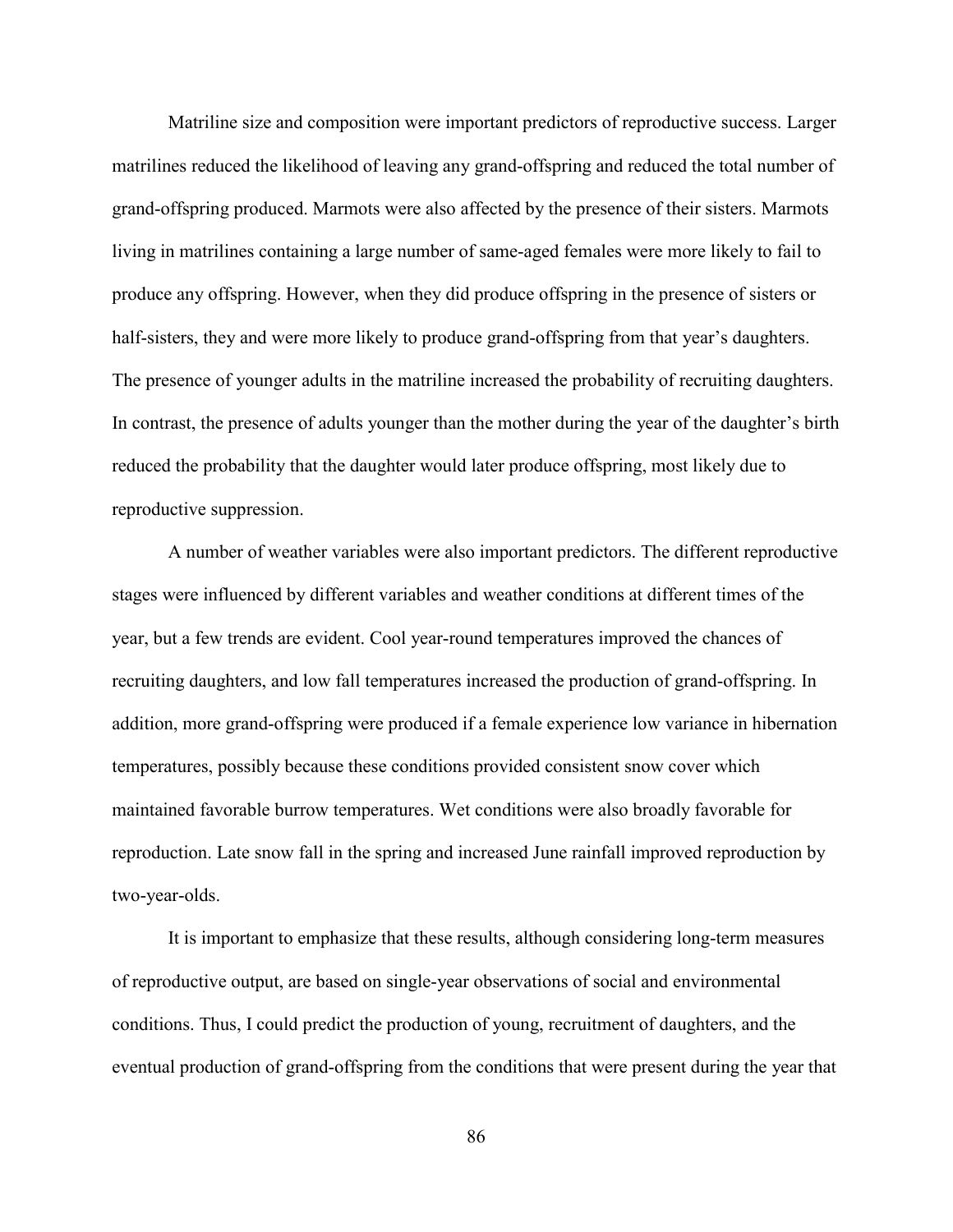the original litter was born. These far-ranging effects from a single year are surprising, and have implications for evolution, ecology, and the implementation of field studies.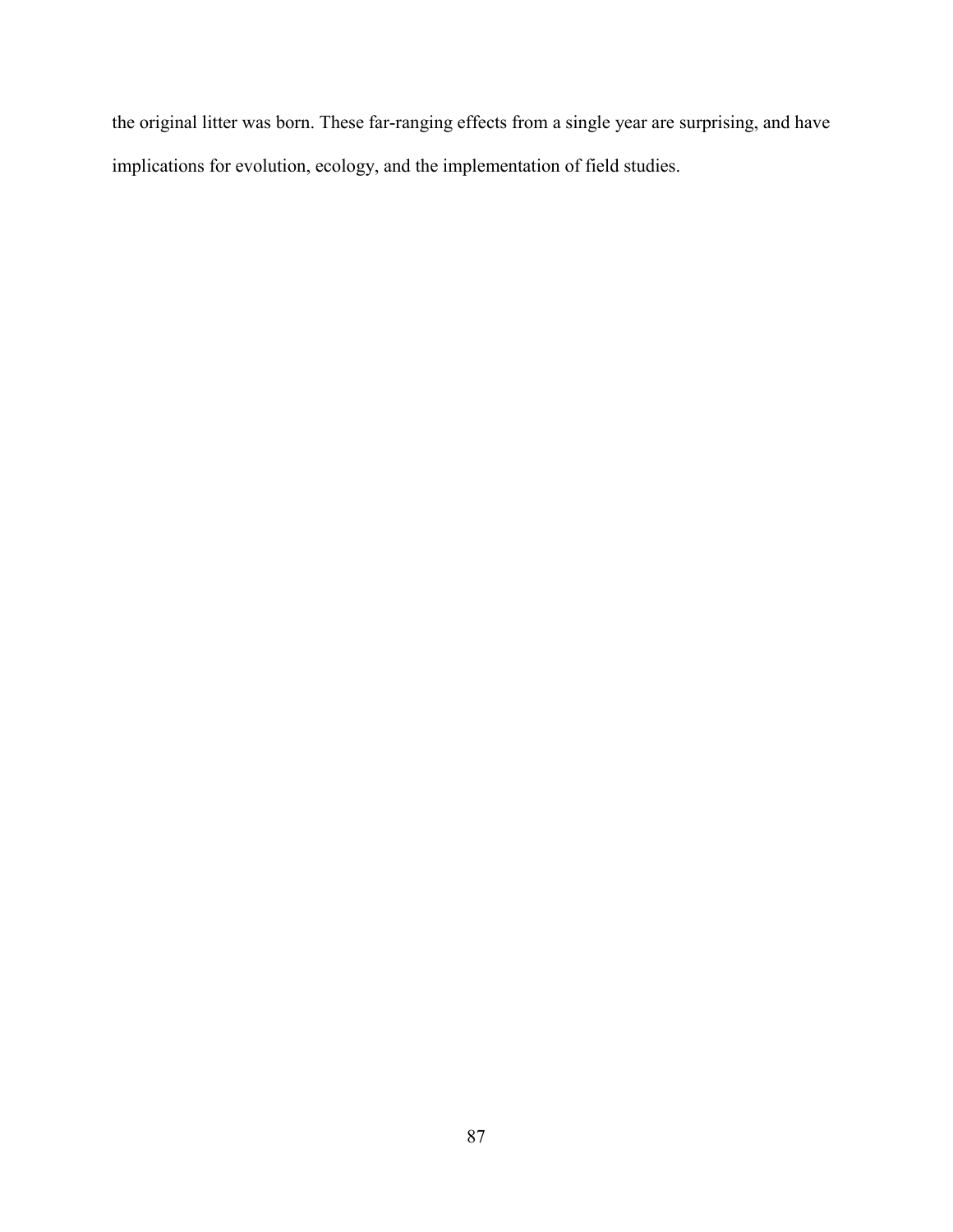#### **Literature Cited**

- Altmann, J. and S. C. Alberts. 2003. Variability in reproductive success viewed from a lifehistory perspective in baboons. American Journal of Human Biology **15**:401-409.
- Anway, M. D. 2010. Epigenetic transgenerational actions of endocrine disruptors and male fertility. Science **328**:690.
- Armitage, K. B. 1984. Recruitment in yellow-bellied marmot populations: Kinship, philoatry, and individual variability. Pages 377-403 *In* J. O. Murie and G. R. Michener, editors. Biology of Ground Dwelling Sciurids. University of Nebraska Press, Lincoln.
- Armitage, K. B. 1986a. Marmot polygyny revisited: Determinants of male and female reproductive success. Pages 377-403 *In* D. S. Rubenstein and R. W. Wrangham, editors. Ecological Aspects of Social Evolution. Princeton University Press, Princeton.
- Armitage, K. B. 1986b. Individuality, social behavior and reproductive success in yellow-bellied marmots. Ecology 67:1186-1193.
- Armitage, K. B. 1987. Do female yellow-bellied marmots adjust the sex ratios of their offspring? American Naturalist **129**:501-519.
- Armitage, K. B. 1991. Social and population dynamics of yellow-bellied marmots: Results from long-term research. Annual Review of Ecology and Systematics **22**:379-407.
- Armitage, K. B. 1994. Unusual mortality in a yellow-bellied marmot population. Pages 5-13 *In* V. Y. Rumiantsev, editor. Actual Problems of Marmots Investigation. ABF Publishing, Moscow.
- Armitage, K. B. 1998. Reproductive strategies of yellow-bellied marmots: Energy conservation and differences between the sexes. Journal of Mammalogy **79**:385.
- Armitage, K. B. 2003a. Observations on plant choice by foraging yellow-bellied marmots. Oecologia Montana **12**:25-28.
- Armitage, K. B. 2003b. Reproductive competition in female yellow-bellied marmots. *In* R. Ramousse, D. Allaine, and M. Le Berre, editors. Adaptive Strategies and Diversity in Marmots. International Marmot Network, Lyon, France.
- Armitage, K. B. 2004a. Lifetime reproductive success of territorial male yellow-bellied marmots. Oecologia Montana **13**:28-34.
- Armitage, K. B. 2004b. Metabolic diversity in yellow-bellied marmots. Pages 161-173 *In* B. M. Barnes and H. V. Carey, editors. Life in the Cold: Evolution, Mechanisms, Adaptation, and Application. Institute of Arctic Biology, Fairbanks.
- Armitage, K. B. 2007. Evolution of sociality in marmots: It begins with hibernation. Pages 356- 367 *In* J. O. Wolff and P. W. Sherman, editors. Rodent Societies: An Ecological & Evolutionary Perspective. The University of Chicago Press, Chicago.
- Armitage, K. B. 2009. Home range area and shape of yellow-bellied marmots. Ethology, Ecology & Evolution **21**:195-207.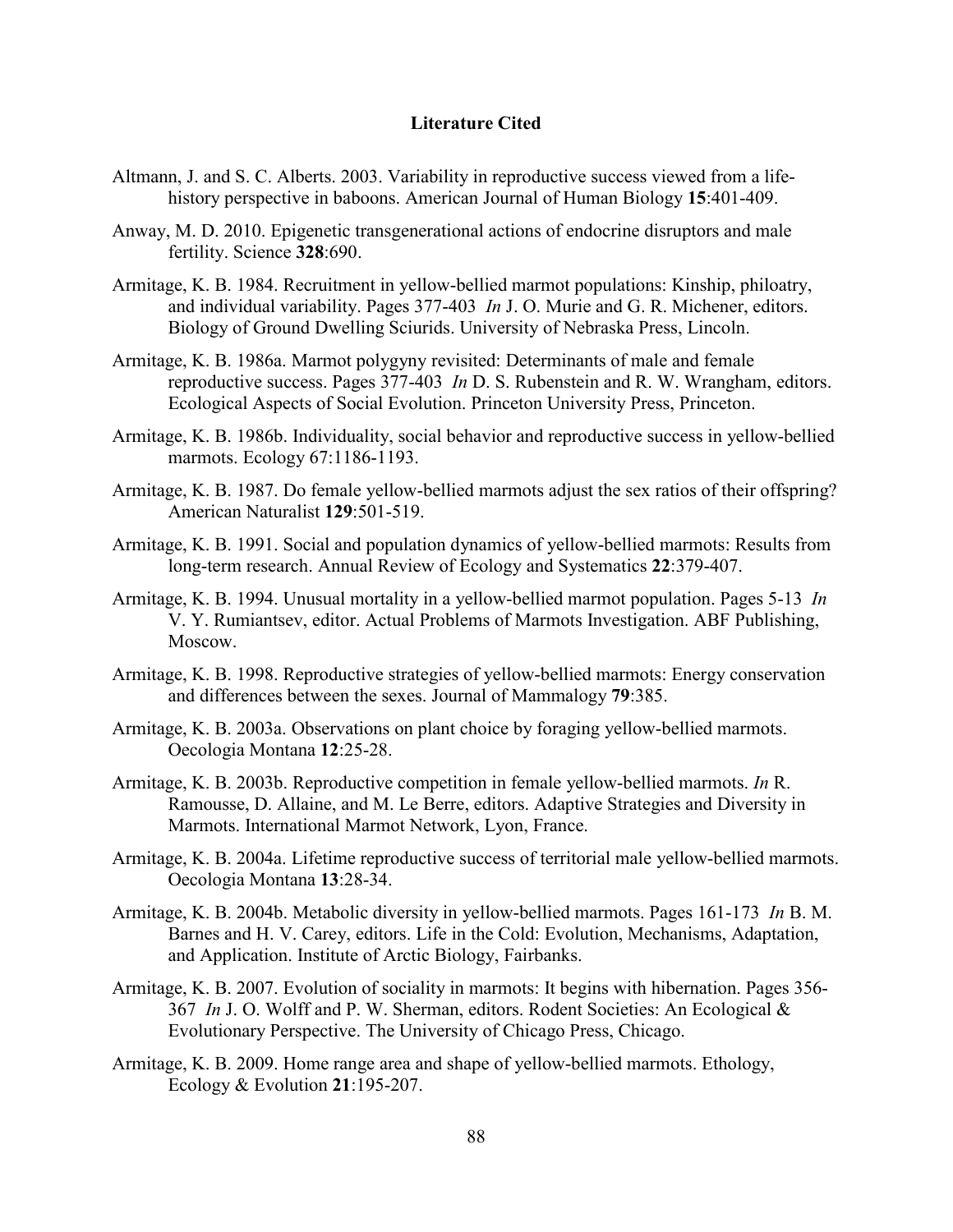- Armitage, K. B. and O. A. Schwartz. 2000. Social enhancement of fitness in yellow-bellied marmots. Proceedings of the National Academy of Sciences of the United States of America **97**:12149-12152.
- Armitage, K. B., D. VanVuren, A. Ozgul, and M. K. Oli. 2010. Proximate causes of dispersal in yellow-bellied marmots *Marmota flavivenris*. Ecology (Washington D C) *In revision*.
- Arnold, S. J. 1983. Morphology, performance and fitness. American Zoologist **23**:347-361.
- Bercovitch, F. B. and P. S. M. Berry. 2009. Reproductive life history of Thornicroft's giraffe in Zambia. African Journal of Ecology **48**:535-538.
- Blumstein, D. T. and K. B. Armitage. 1999. Cooperative breeding in marmots. Oikos **84**:369- 382.
- Blumstein, D. T., J. Steinmetz, K. B. Armitage, and J. Daniel. 1997. Alarm calling in yellowbellied marmots. 2. The importance of direct fitness. Animal Behaviour **53**:173-184.
- Blumstem, D. T. and K. B. Armitage. 1999. Cooperative breeding in marmots. Oikos **84**:369- 382.
- Bondriansky, R. and T. Day. 2009. Nongenetic inheritance and its evolutionary implications. The Annual Review of Ecology, Evolution, and Systematics **40**:103-125.
- Borgerhoff-Mulder, M. 1988. Reproductive success in three kipsigis cohorts. Pages 419-435 *In* T. H. Clutton-Brock, editor. Reproductive success: Studies of individual variation in contrasting breeding systems. University of Chicago Press, Chicago.
- Bryk, A. S. and S. W. Raudenbush. 1992. Hierarchical Linear Models: Applications and Data Analysis Methods. Sage Publications, Newbury Park.
- Caughley, G. 1977. Analysis of Vertebrate Populations. John Wiley and Sons, New York.
- Charpentier, M. J. E., R. C. Van Horn, J. Altmann, and S. C. Alberts. 2008. Paternal effects on offspring fitness in a multimale primate society. Proceedings of the National Academy of Sciences of the United States of America **105**:1988-1992.
- Clutton-Brock, T. H. 1988. Introduction. Pages 1-6 *In* T. H. Clutton-Brock, editor. Reproductive Success: Studies of Individual Variation in Contrasting Breeding Systems. University of Chicago Press, Chicago.
- Clutton-Brock, T. H., S. D. Albon, and F. E. Guinness. 1988. Reproductive success in male and female red deer. Pages 325-343 *In* T. H. Clutton-Brock, editor. Reproductive Success: Studies of Individual Variation in Contrasting Breeding Systems. University of Chicago Press, Chicago.
- Endler, J. A. 1986. Natural Selection in the Wild. Princeton Univ Press.
- Fedigan, L. M., S. D. Carnegie, and K. M. Jack. 2008. Predictors of reproductive success in female white-faced capuchins (C*ebus capucinus*). American Journal of Physical Anthropology **137**.
- Fitzpatrick, J. H. and G. E. Woolfenden. 1989. Florida scrub jay. Pages 201-218 *In* I. Newton, editor. Lifetime Reproduction in Birds. Academic Press Ltd., London.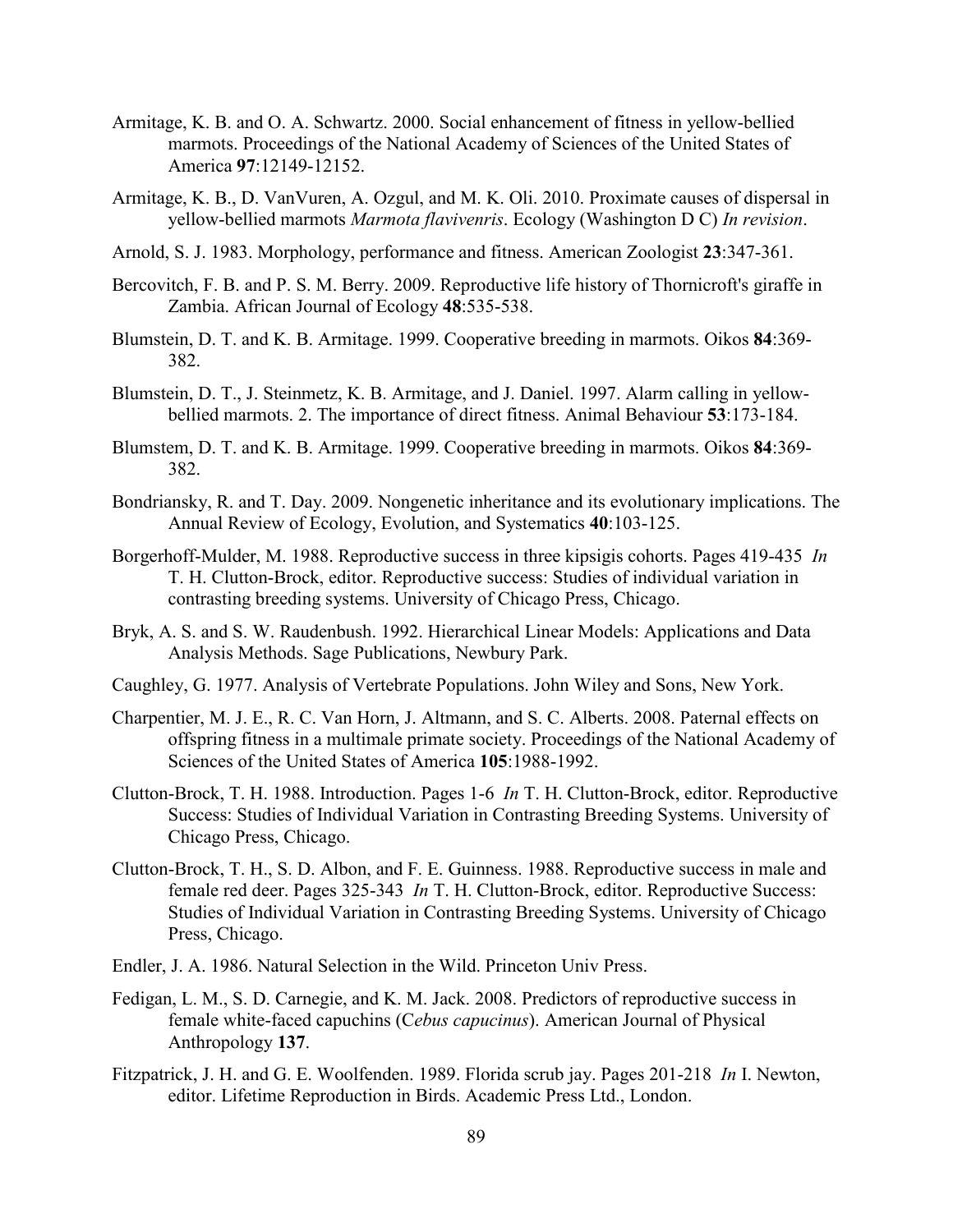- Franklin, T. B. and I. M. Mansuy. 2010. Epigenetic inheritance in mammals: Evidence for the impact of adverse environmental effects. Neurobiology of Disease **39**:61-65.
- Frase, B. A. and K. B. Armitage. 1984. Foraging patterns of yellow-bellied marmots; role of kinship and individual variability. Behavioral Ecology and Sociobiology **16**:1-10.
- Frase, B. A. and K. B. Armitage. 1989. Yellow-bellied marmots are generalist herbivores. Ethology, Ecology & Evolution **1**:353-366.
- Frase, B. A. and R. S. Hoffmann. 1980. *Marmota flaviventris*. Mammalian Species135:1-8.
- Hacklander, K., E. Mostl, and W. Arnold. 2003. Reproductive suppression in female alpine marmots, *Marmota marmota*. Animal Behaviour **65**:1133-1140.
- Hodge, S. J., A. Manica, T. P. Flower, and T. H. Clutton-Brock. 2008. Determinants of reproductive success in dominant female meerkats. Journal of Animal Ecology **77**:92- 102.
- Hoogland, J. L. 1995. The Black-Tailed Prairie Dog—Social Life of a Burrowing Mammal. University of Chicago Press, Chicago.
- Howard, R. D. 1988. Reproductive success in two species of anurans. Pages 99-117 *In* T. H. Clutton-Brock, editor. Reproductive Success: Studies of Individual Variation in Contrasting Breeding Systems. University of Chicago Press, Chicago.
- Kekkonen, J., H. Kolunen, H. Pietiainen, P. Karell, and J. E. Brommer. 2008. Tawny owl reproduction and offspring sex ratios under variable food conditions. Journal of Ornithology **149**:59-66.
- Kilgore, D. L. and K. B. Armitage. 1978. Energetics of yellow-bellied marmot populations. Ecology **59**:78-88.
- Kirkwood, T. B. L. and R. Holliday. 1979. Evolution of aging and longevity. Proceedings of the National Academy of Sciences of the United States of America **205**:531-546.
- Kontiainen, P., H. Pietiainen, K. Huttunen, P. Karell, H. Kolunen, and J. E. Brommer. 2009. Aggressive Ural owl mothers recruit more offspring. Behavioral Ecology **20**:789-796.
- Lenihan, C. and D. Van Vuren. 1996. Growth and survival of juvenile yellow-bellied marmots (*Marmota flaviventris*). Canadian Journal of Zoology **74**:297-302.
- Loison, A., M. Festa-Bianchet, J. M. Gaillard, J. T. Jorgenson, and J. M. Jullien. 1999. Agespecific survival in five populations of ungulates: Evidence of senescence. Ecology **80**:2539-2554.
- McCleery, R. H. and C. M. Perrins. 1988. Lifetime reproductive success of the great tit, *Parus major*. Pages 136-153 *In* T. H. Clutton-Brock, editor. Reproductive success: Studies of individual variation in contrasting breeding systems. University of Chicago Press, Chicago.
- Melcher, J. C., K. B. Armitage, and W. P. Porter. 1990. Thermal influences on the activity and energetics of yellow-bellied marmots (*Marmota flaviventris*). Physiological Zoology **63**:803-820.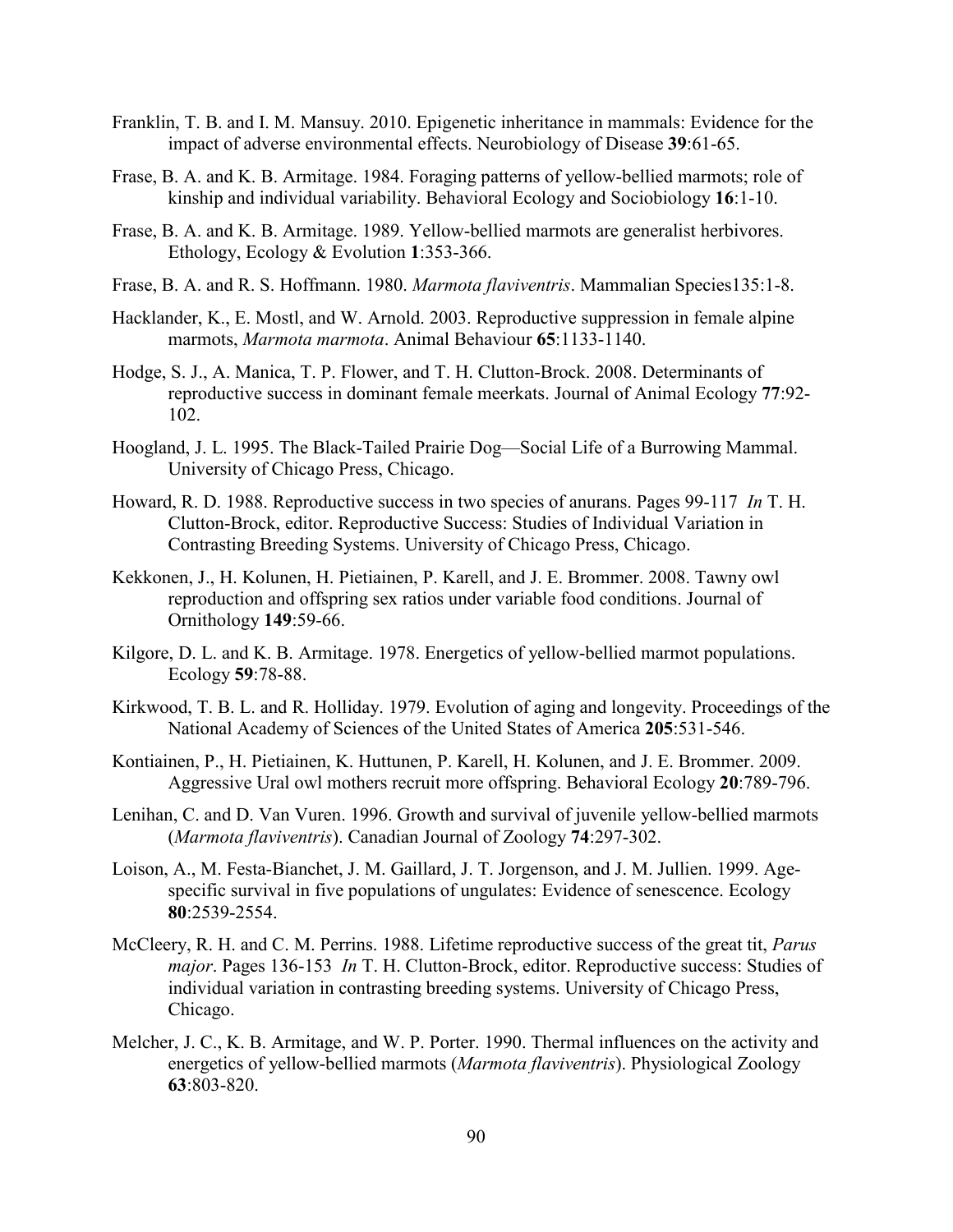Minitab. 2007. Minitab statistical software, release 15.1.30.0.

- Nilsson, E. E., M. D. Anway, J. Stanfield, and M. K. Skinner. 2008. Transgenerational epigenetic effects of the endocrine disruptor vinclozolin on pregnancies and female adult onset disease. Reproduction **135**:713-721.
- NOAA. 1962-2004. Climatological data monthly summaries, Crested Butte, Colorado. National Oceanic and Atmospheric Administration, Washington, D.C.
- Nussey, D. H., T. Coulson, M. Festa-Bianchet, and J. M. Gaillard. 2008. Measuring senescence in wild animal populations: Towards a longitudinal approach. Functional Ecology **22**:393-406.
- Oli, M. K. and K. B. Armitage. 2003. Sociality and individual fitness in yellow-bellied marmots: Insights from a long-term study (1962-2001). Oecologia (Berlin) **136**:543-550.
- Osborne, J. W. 2000. Advantages of hierarchical linear modeling. Practical Assessment, Research & Evaluation **7**:1-3.
- Ozgul, A., M. K. Oli, K. B. Armitage, D. T. Blumstein, and D. Van Vuren. 2009. Influence of local demography on asymptotic and transient dynamics of a yellow-bellied marmot metapopulation. The American Naturalist **173**:517-530.
- Parn, H., H. Jensen, T. Ringsby, and B.-E. Saether. 2009. Sex-specific finess correlates of dispersal in a house sparrow metapopulation. Journal of Animal Ecology **78**:1216-1225.
- Partridge, L. 1988. Lifetime reproductive success in *Drosophila*. Pages 11-23 *In* T. H. Clutton-Brock, editor. Reproductive success: Studies of individual variation in contrasting breeding systems. University of Chicago Press, Chicago.
- Partridge, L. and N. H. Barton. 1996. On measuring the rate of ageing. Proceedings of the National Academy of Sciences of the United States of America **263**.
- Pinheiro, J. C. and D. M. Bates. 2000. Mixed-Effects Models in S And S-Plus. Springer Verlag.
- R Development Core Team. 2009. R: A language and environment for statistical computing. R Foundation for Statistical Computing, Vienna, Austria.
- Raudenbush, S. W. and A. S. Bryk. 2002. Hierarchical Linear Models: Applications and Data Analysis Methods. 2nd edition. Sage Publications, Thousand Oaks.
- Rayor, L. S. 1985. Effects of habitat quality on growth, age of first reproduction, and dispersal in Gunnison's prairie dogs (*Cynomys gunnisoni*). Canadian Journal of Zoology **63**:2835- 2840.
- Rickard, I., A. Russel, and V. Lummaa. 2007. Producing sons reduces lifetime reproductive success of subsequent offspring in pre-industrial finns. Proceedings of the National Academy of Sciences of the United States of America **274**:2981-2988.
- Schwartz, O. A. and K. B. Armitage. 2005. Weather influences on demography of the yellowbellied marmot (*Marmota flaviventris*). Journal of Zoology (London) **265**:73-79.
- Schwartz, O. A., K. B. Armitage, and D. Van Vuren. 1998. A 32-year demography of yellowbellied marmots (*Marmota flaviventris*). Journal of Zoology (London) **246**:337-346.